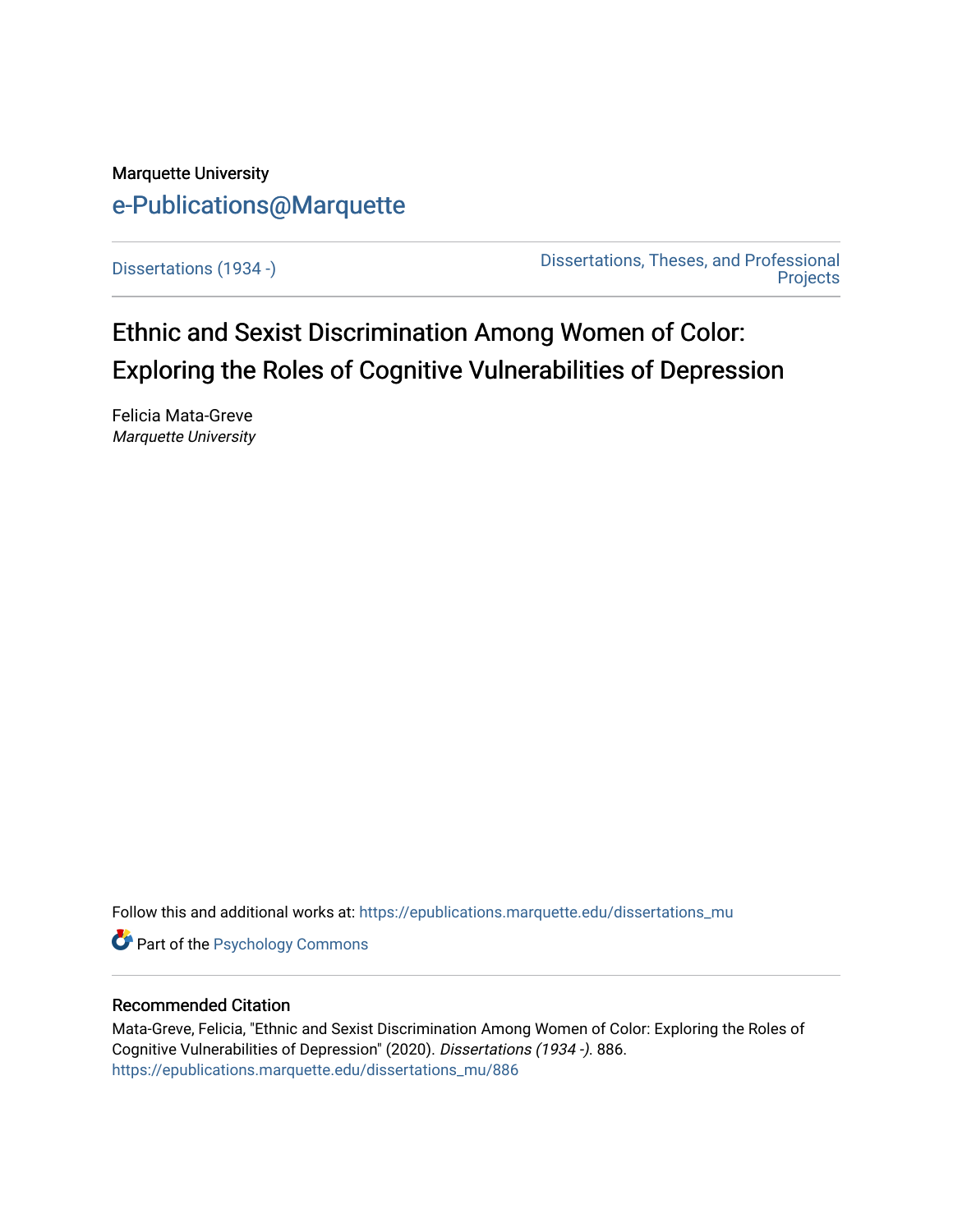### ETHNIC AND SEXIST DISCRIMINATION AMONG WOMEN OF COLOR: EXPLORING THE ROLES OF COGNITIVE VULNERABILITIES OF DEPRESSION

by

Felicia Mata-Greve, M. S.

A Dissertation submitted to the Faculty of the Graduate School, Marquette University, in Partial Fulfillment of the Requirements for the Degree of Doctor of Philosophy

Milwaukee, WI

May 2020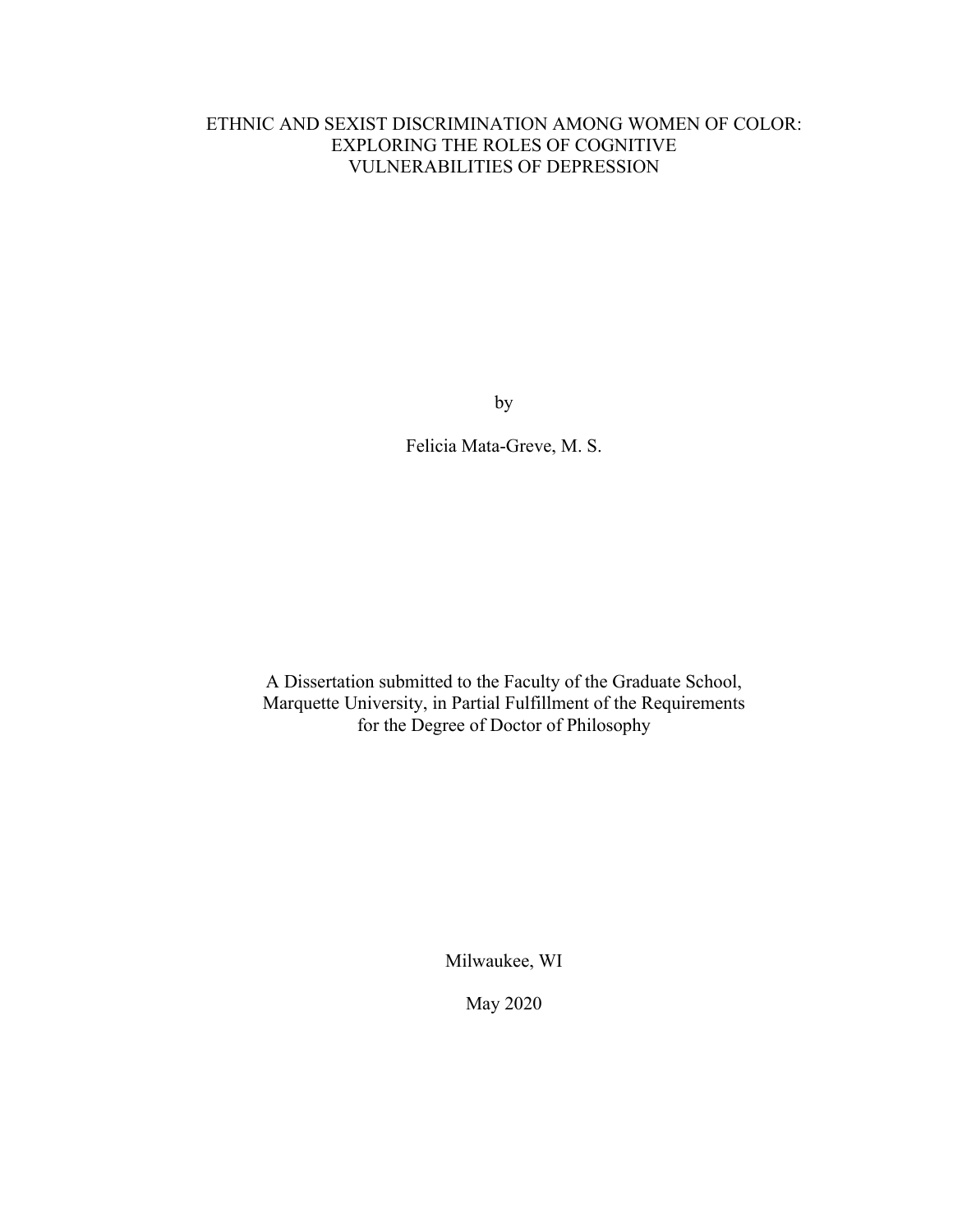### ABSTRACT ETHNIC AND SEXIST DISCRIMINATION AMONG WOMEN OF COLOR: EXPLORING THE ROLES OF COGNITIVE VULNERABILITIES OF DEPRESSION

Felicia Mata-Greve, M.S.

Marquette University, 2020

Rates of major depressive disorder are consistently twice as high for women of color compared to men across racial/ethnic groups. Some researchers posit that these doubled rates are due to increased life stress, such as ethnic discrimination and sexism. The current study explored the ability of ethnic and sexist discrimination to predict depression among women of color. The current study also sought to better understand underlying cognitive mechanisms, namely hopelessness and self-silencing beliefs, that explain the relationship between discrimination and depression symptoms among women of color. Furthermore, scholars suggest a call to research protective factors that buffer the relationship between discrimination and poor mental health outcomes.

Aims were tested among a sample of college women of color recruited from a predominantly White university and a sample of Latinx women recruited from the community. The first aim supported that ethnic discrimination was a stronger predictor of depression for college women of color, whereas sexist discrimination was a stronger predictor of depression for Latinx women. The second and third aims tested a moderated mediational model where hopelessness and self-silencing beliefs were tested as mediators between discrimination and depression. Moreover, general self-efficacy among college women of color and family pillar beliefs among Latinx women were explored as protective factors between the link of discrimination and cognitive vulnerabilities. The second and third aims were not supported. Theoretical and practical implications were discussed.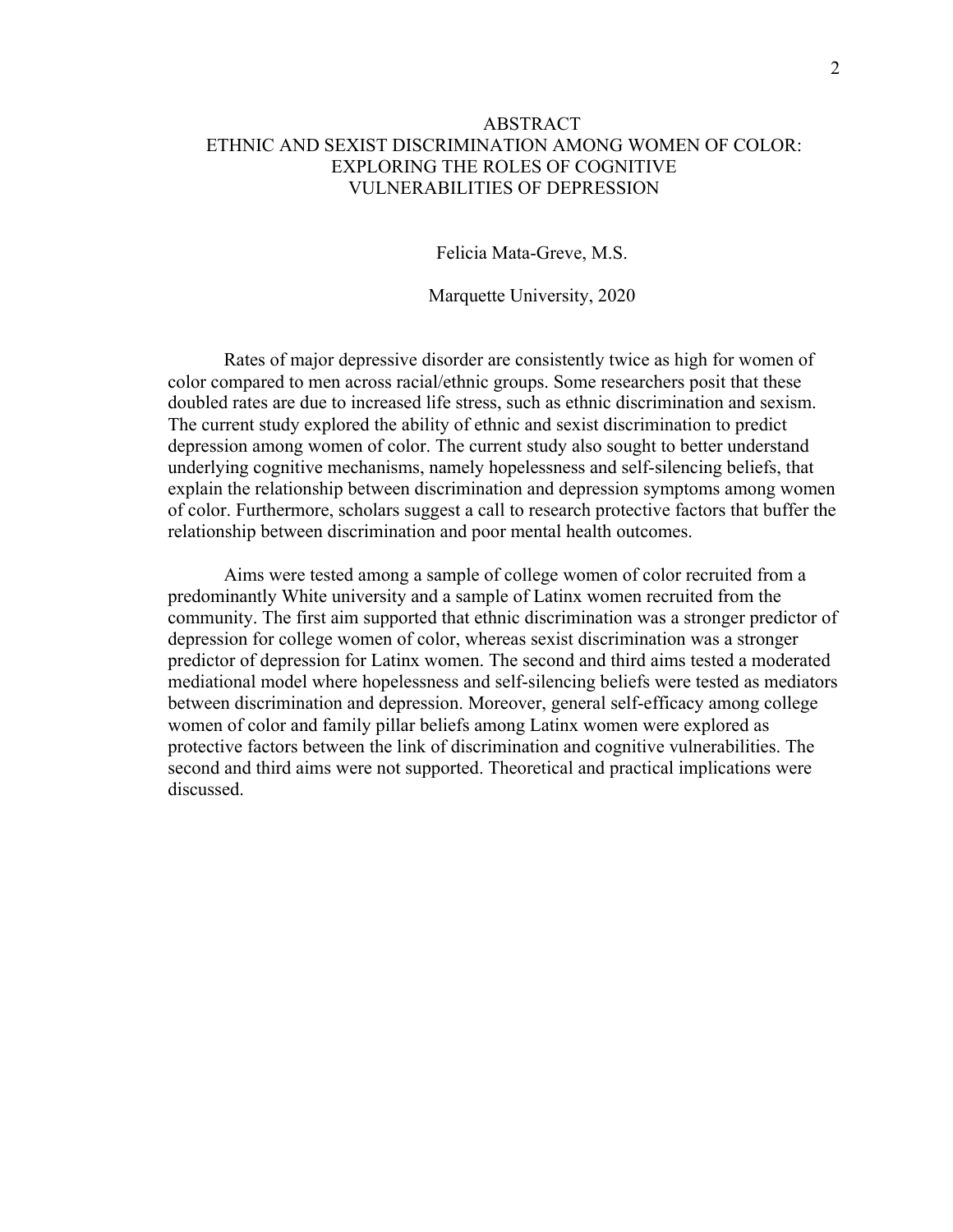### ACKNOWLEDGEMENTS

### Felicia Mata-Greve, M.S.

I would like to thank my family: Mom, Dad and Eric. I appreciate your constant support and motivation. Thank you for not freaking out 5 years ago when I told you that I'd *hopefully* be done with school in 2020. I am so grateful for each of you and all of the sacrifices you have made. I could not have completed this dissertation without your support. Special shout-out to Eric for your unwavering patience over the past 5 years while trying to teach me how to format tables and figures in Word and PowerPoint.

I would also like to thank Dr. Lucas Torres for your guidance throughout graduate school. I am honored to work with a mentor with such a passion for Latinx psychology and mental health disparities of underrepresented groups. Thank you for always pushing me to be a better student, researcher, teacher, clinician, and advocate.

Thank you to the members of my dissertation and doctoral qualifying exam committees, Dr. Ed de St. Aubin and Dr. Simon Howard. I have really appreciated your feedback and insight throughout this research project.

Thank you to my graduate school family, Margaret Grace, Katie Ritchie, Alana McVey, Jennifer Alexander, and Sydney Timmer-Murillo, for always being there to celebrate the big and little moments throughout graduate school.

Thank you to the Ford Foundation and the National Academies of Sciences, Engineering, and Medicine for financially supporting me to write and defend my dissertation.

Last, I would like to dedicate this project to all of the strong women in my life, especially Ernestina Mata and Faye Walsh.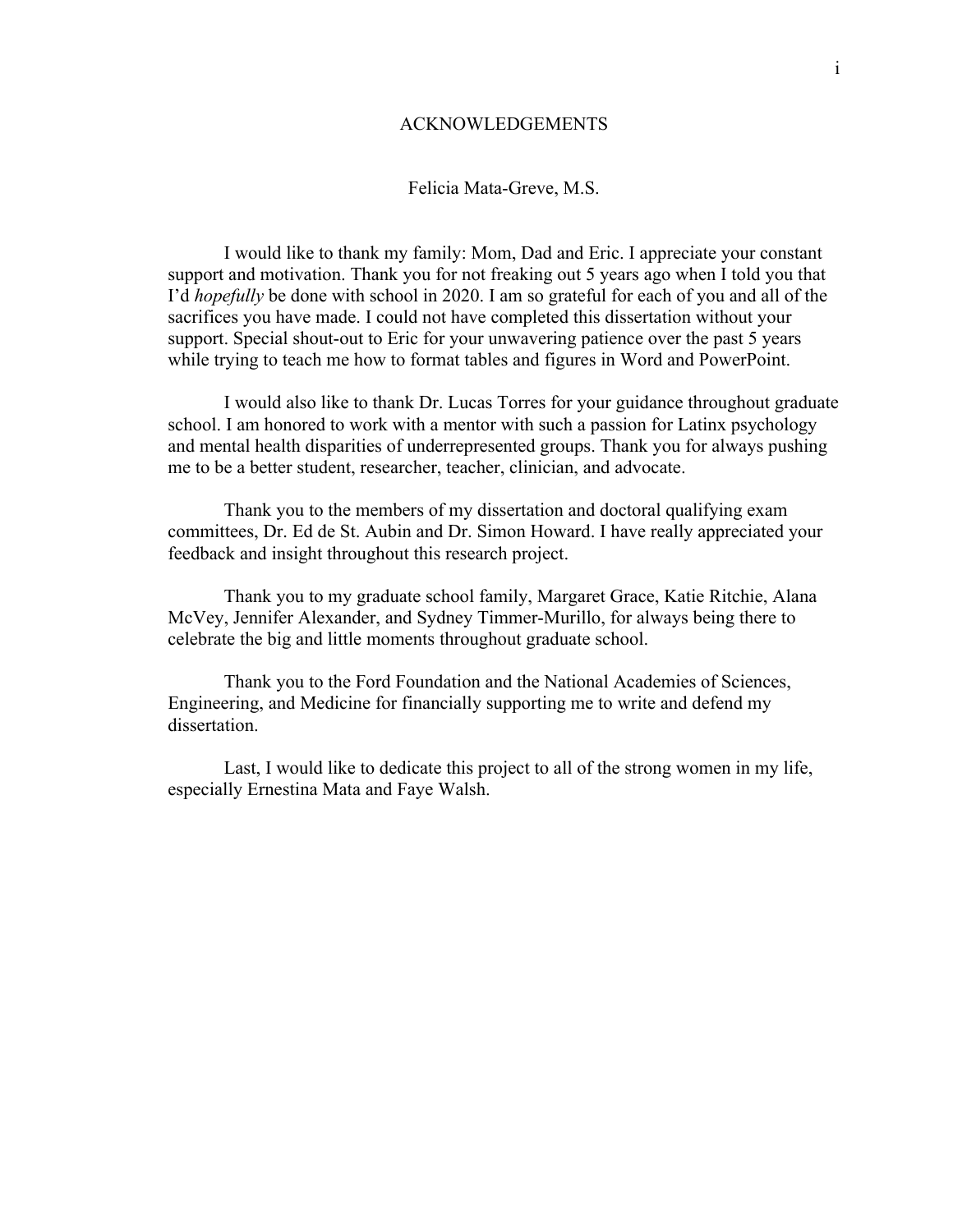# TABLE OF CONTENTS

| <b>CHAPTER</b> |                                                                              |
|----------------|------------------------------------------------------------------------------|
| I.             |                                                                              |
|                | Women of Color: College Women of Color and Latinx Community Women2<br>a.     |
|                | i.                                                                           |
|                |                                                                              |
|                | b.                                                                           |
|                |                                                                              |
|                | $c_{-}$                                                                      |
|                | $i_{-}$                                                                      |
|                |                                                                              |
|                | 2.                                                                           |
|                | 3.                                                                           |
|                | $\overline{\mathbf{11}}$ .                                                   |
|                | Ethnic Discrimination and Silencing the Self14<br>1.                         |
|                |                                                                              |
|                | 3.                                                                           |
|                | d.                                                                           |
|                | 1.                                                                           |
|                | Family Pillar Beliefs and Latinx Community Women20<br>$\ddot{\mathbf{11}}$ . |
|                | e.                                                                           |
| П.             |                                                                              |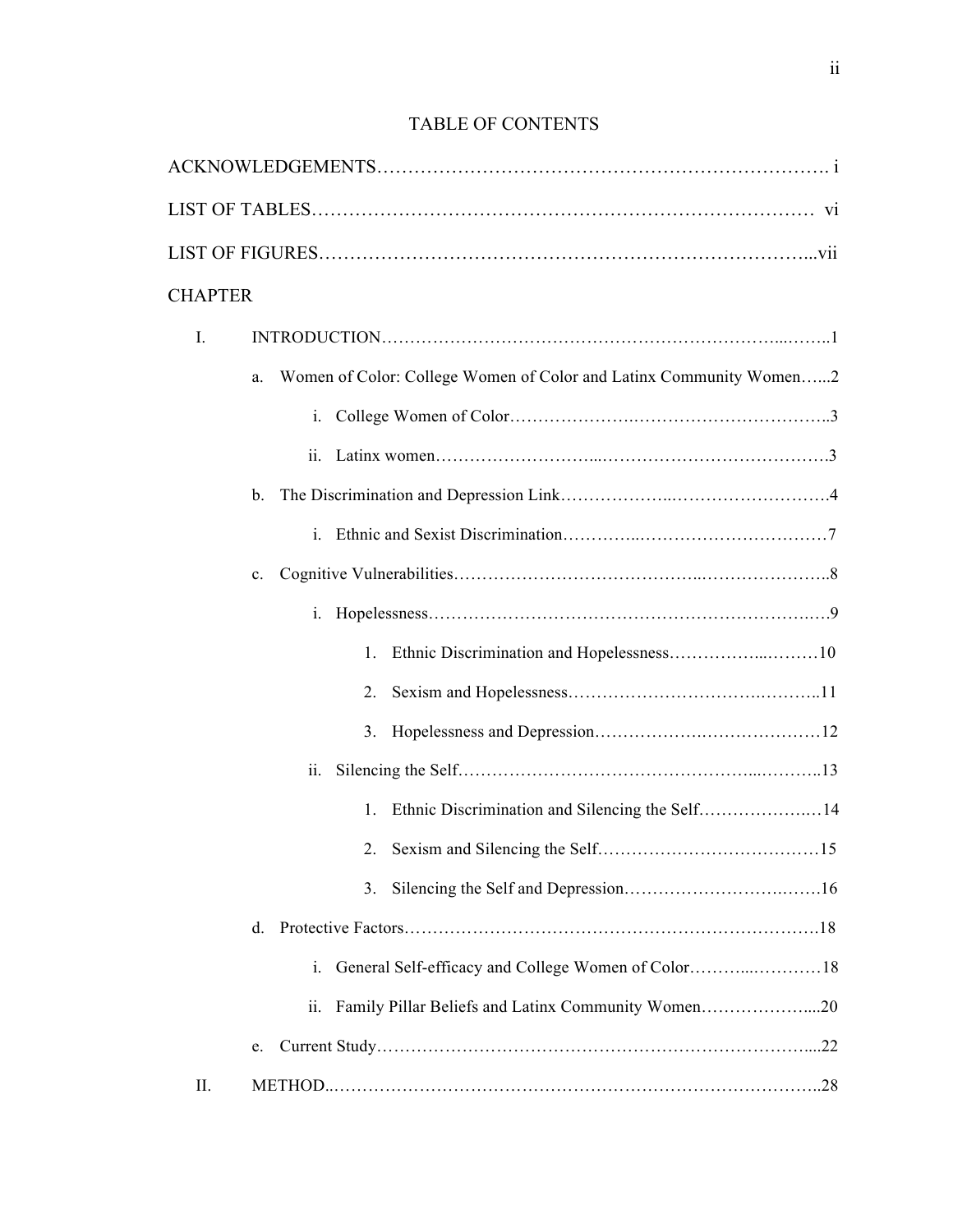|      | a.             |                            |    |  |
|------|----------------|----------------------------|----|--|
|      |                |                            |    |  |
|      |                | $\ddot{\mathbf{i}}$ .      |    |  |
|      | $\mathbf{b}$ . |                            |    |  |
|      |                |                            |    |  |
|      |                | ii.                        |    |  |
|      |                | iii.                       |    |  |
|      |                | 1V.                        |    |  |
|      |                | V.                         |    |  |
|      |                | vi.                        |    |  |
|      |                | vii.                       |    |  |
|      |                |                            |    |  |
|      | $c_{-}$        |                            |    |  |
|      |                | i.                         |    |  |
|      |                | $\overline{\mathbf{11}}$ . |    |  |
|      | d.             |                            |    |  |
| III. |                |                            |    |  |
|      | a.             |                            |    |  |
|      |                | $i$ .                      |    |  |
|      |                |                            |    |  |
|      | $b_{-}$        |                            |    |  |
|      |                | $\mathbf{1}$ .             |    |  |
|      |                | ii.                        |    |  |
|      | $c_{\cdot}$    |                            |    |  |
|      |                | $i$ .                      |    |  |
|      |                |                            | 1. |  |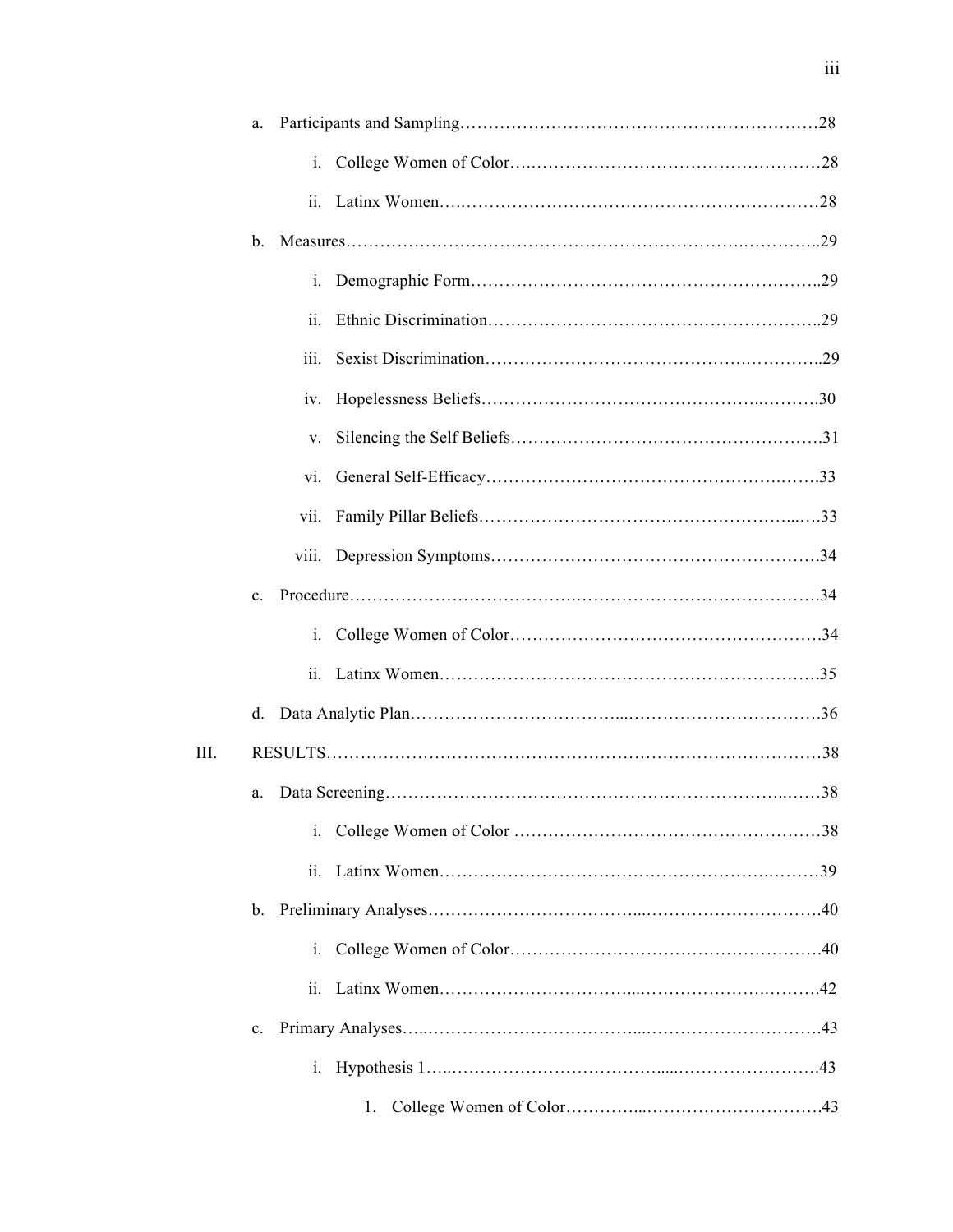|     | $\ddot{\mathbf{11}}$ .                                                      |  |
|-----|-----------------------------------------------------------------------------|--|
|     | 1.                                                                          |  |
|     |                                                                             |  |
|     | <i>iii.</i>                                                                 |  |
|     |                                                                             |  |
|     |                                                                             |  |
|     | d.                                                                          |  |
|     |                                                                             |  |
| IV. |                                                                             |  |
|     | Aim 1: Ethnic or Sexist Discrimination as the Stronger Predictor56<br>a.    |  |
|     | $i_{\cdot}$                                                                 |  |
|     | Aims 2 and 3: Non-significant Moderated Mediational Models59<br>$b_{\cdot}$ |  |
|     | i.                                                                          |  |
|     | 11.                                                                         |  |
|     | iii.                                                                        |  |
|     |                                                                             |  |
|     | $c_{\cdot}$                                                                 |  |
|     | i.                                                                          |  |
|     | ii.                                                                         |  |
|     | 111.                                                                        |  |
|     | d.                                                                          |  |
|     | $i$ .                                                                       |  |
|     | ii.                                                                         |  |
|     | e.                                                                          |  |
|     | f.                                                                          |  |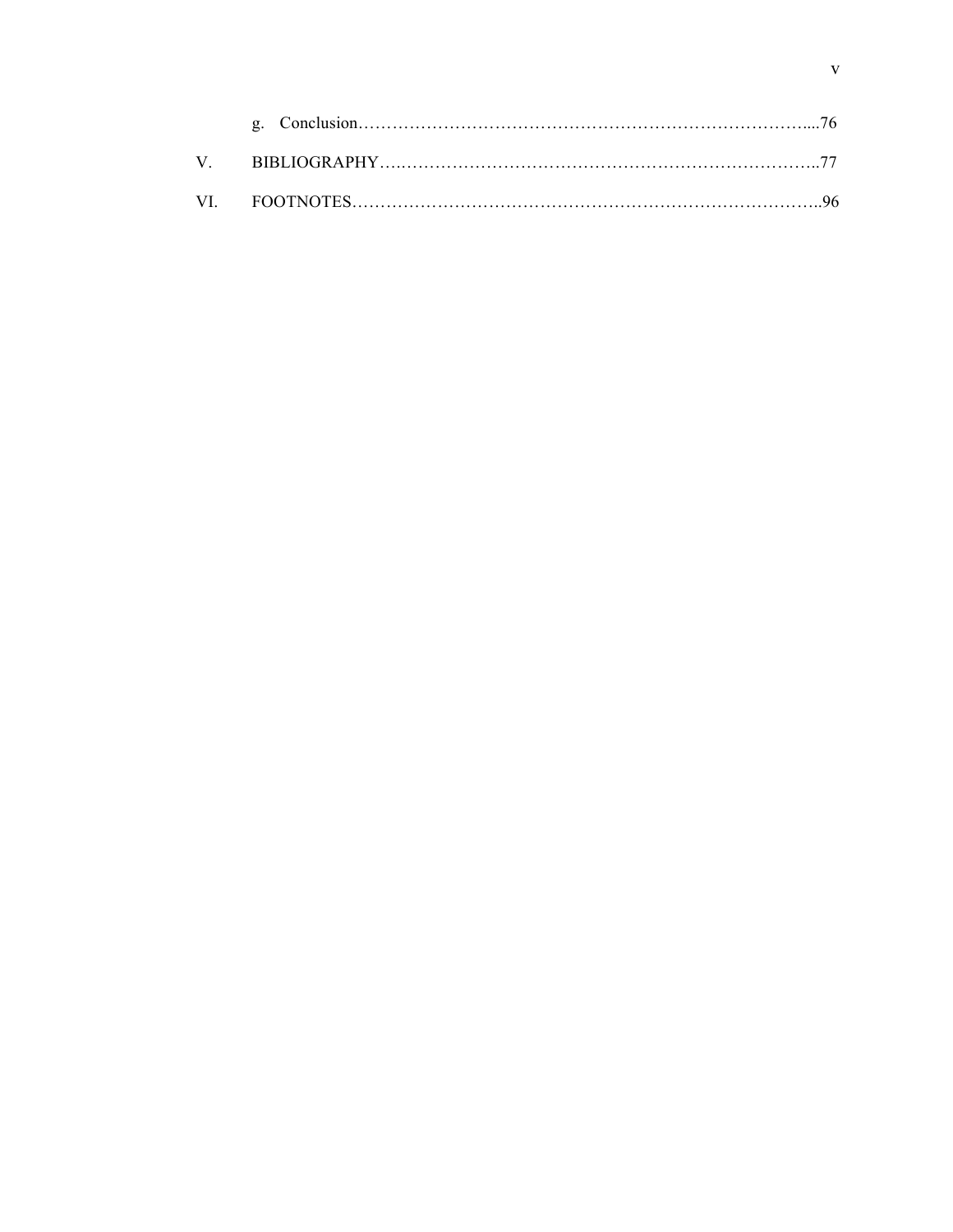## LIST OF TABLES

| Table 1: Example Items for Comparison from the Silencing the Self Scale (Jack &                                                                   |    |
|---------------------------------------------------------------------------------------------------------------------------------------------------|----|
| Table 2: Correlations, Means, and Standard Deviations: College                                                                                    |    |
| Table 3: Correlations, Means, and Standard Deviations: Latinx Women40                                                                             |    |
|                                                                                                                                                   |    |
|                                                                                                                                                   |    |
| Table 6: Hierarchical Regression Analysis for Variables Predicting                                                                                |    |
| Table 7: Hierarchical Regression Analysis for Variables Predicting                                                                                |    |
| Table 8: Moderated Mediation Analysis for Ethnic Discrimination, Hopelessness,<br>Self-silencing Beliefs and Depression: College Women of Color47 |    |
| Table 9: Moderated Mediation Analysis for Ethnic Discrimination, Hopelessness,                                                                    | 48 |
| Table 10: Moderated Mediation Analysis for Sexist Discrimination, Hopelessness,                                                                   |    |
| Table 11: Moderated Mediation Analysis for Sexist Discrimination, Hopelessness,                                                                   |    |
| Table 12: Supplementary Analysis: Parallel Mediator Analysis of Ethnic                                                                            |    |
| Table 13: Supplementary Analysis: Parallel Mediator Analysis of Sexist Discrimination                                                             |    |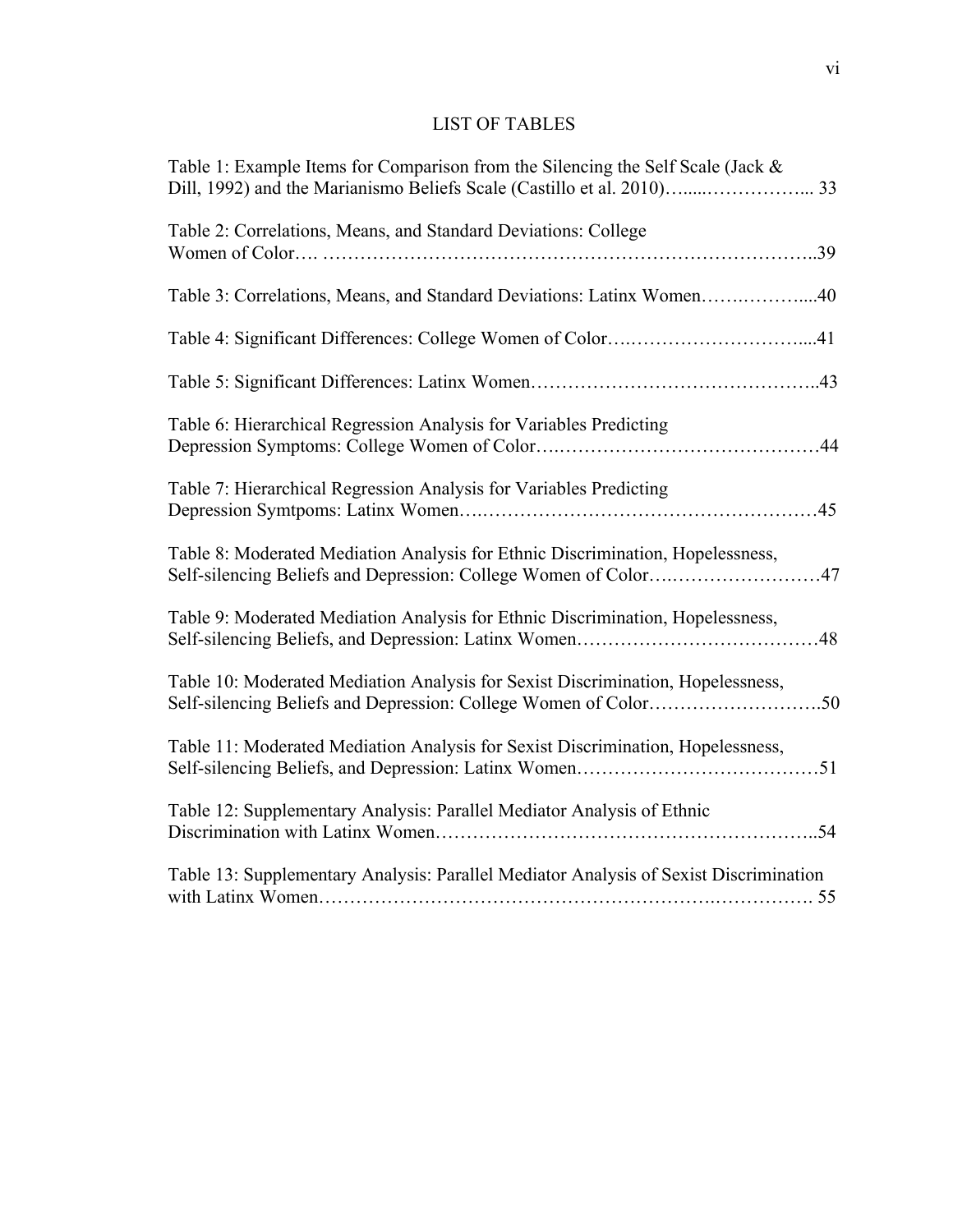## LIST OF FIGURES

| Figure 5: The Moderating Role of Family Beliefs on Ethnic Discrimination and |  |
|------------------------------------------------------------------------------|--|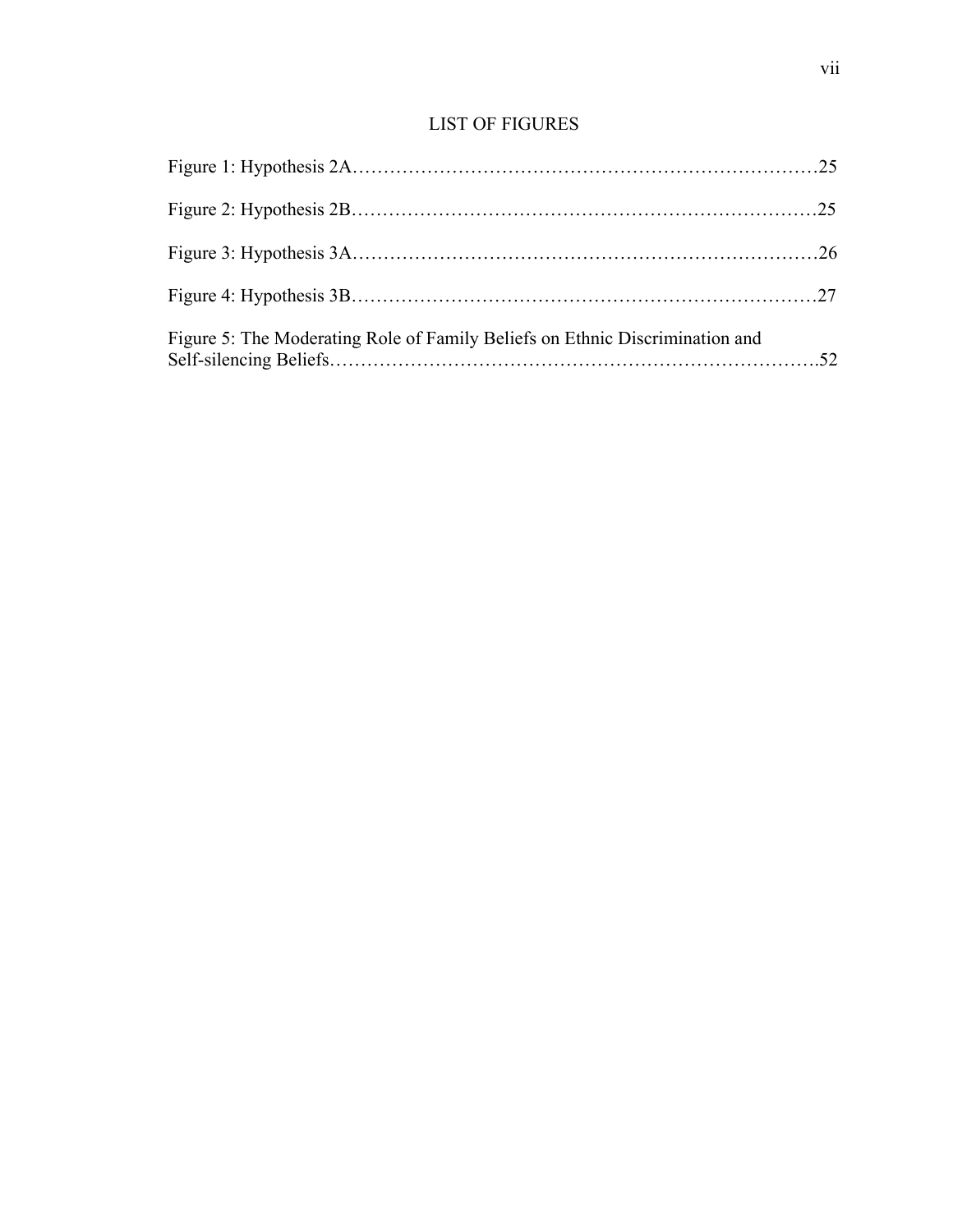### **Introduction**

Rates of major depressive disorder are consistently twice as high for women of color compared to men across racial/ethnic groups (Alegría et al., 2007; Kessler, Berglund, & Demler, 2005; Williams, Gonzalez, & Neighbors, 2007). Elevated rates of depression may be explained by the increased life stress that women of color encounter, such as ethnic discrimination and sexism (Albert, 2015; Astbury, 2010; Beal 1970). Consistent with this theory, both ethnic (Williams, Neighbors, & Jackson, 2001) and sexist discrimination (Klonoff & Landrine, 1995) independently predict depression symptoms. Limited studies have explored the ability of ethnic and sexist discrimination to simultaneously predict depression in a single study. Therefore, the current study explored the ability of discrimination to predict depression among college women of color at a predominately White institution (PWI) and  $Latinx<sup>1</sup>$  women from the community, two understudied groups of women at heightened risk for depression.

It has been proposed that discrimination activates psychological and physiological stress responses, which in turn, predict poor mental health outcomes (Pascoe & Smart Richman, 2009). Despite evidence for this supported pathway, few studies have examined mediating, or explanatory variables between discrimination and depressions symptoms among women of color. Cognitive vulnerabilities, or negative thinking styles that make one susceptible to develop and maintain depression, influence how individuals respond to stressful, negative events, such as discrimination (Alloy, Abramson, & Francis, 1999). The current study further explored the cognitive vulnerabilities of hopelessness and self-silencing beliefs as mediators between discrimination and depression among women of color.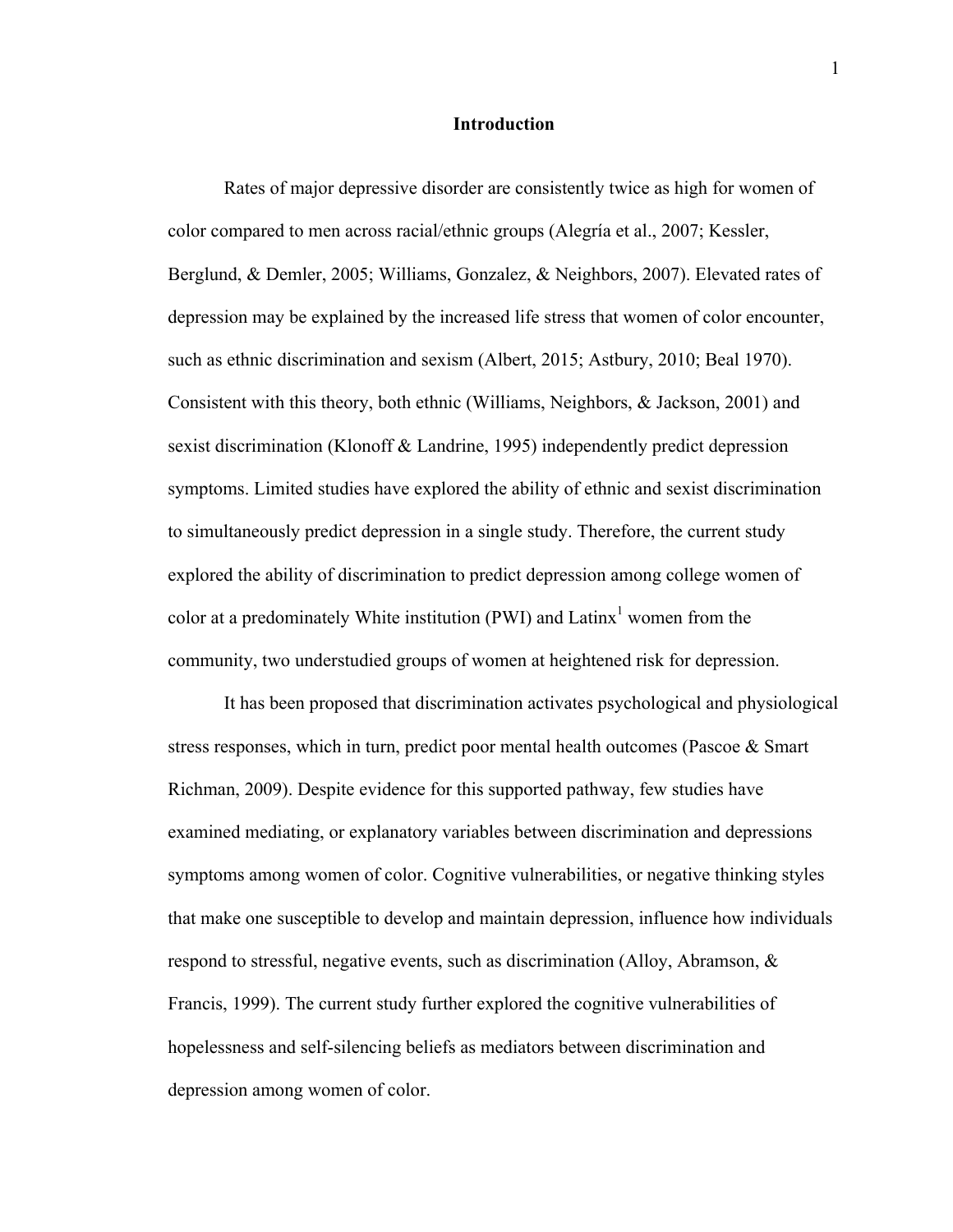Additionally, scholars suggest a call to research protective factors that mitigate the negative correlates of discrimination (Schmitt, Branscombe, Postmes, & Garcia, 2014). Context often influences the nature of resources and coping strategies that one might use (Noh & Kaspar, 2003). Given that aims of the current study were tested among two unique samples, protective factors relevant to their social contexts were examined: general self-efficacy for college women of color and family pillar beliefs for Latinx women.

The following aims of the current study were tested independently across two samples: college women of color at a predominantly White institution (PWI) and Latinx women from the community. The first aim of the current study explored the ability of ethnic and sexist discrimination to simultaneously predict depression symptoms. The second and third aims of the current study evaluated moderated mediational models, linking discrimination to depression via cognitive vulnerabilities while accounting for protective factors unique to each group of women (see Figures 1-4).

### **Women of Color: College Women of Color and Latinx Community Women**

Else-Quest and Hyde (2016) cited advantages and disadvantages to examining one specific ethnic/racial group of women, in this case, Latinx women. On the one hand, researchers may develop further insight to the lived experiences of that population. On the other hand, examining one specific population of women of color may lessen generalizability and incidentally exclude the experiences of other racial/ethnic groups. The current study balanced both of these considerations by exploring experiences of a racially and ethnically diverse group of college women of color that share the experience of attending a PWI and a group of Latinx women that share a similar ethnic background.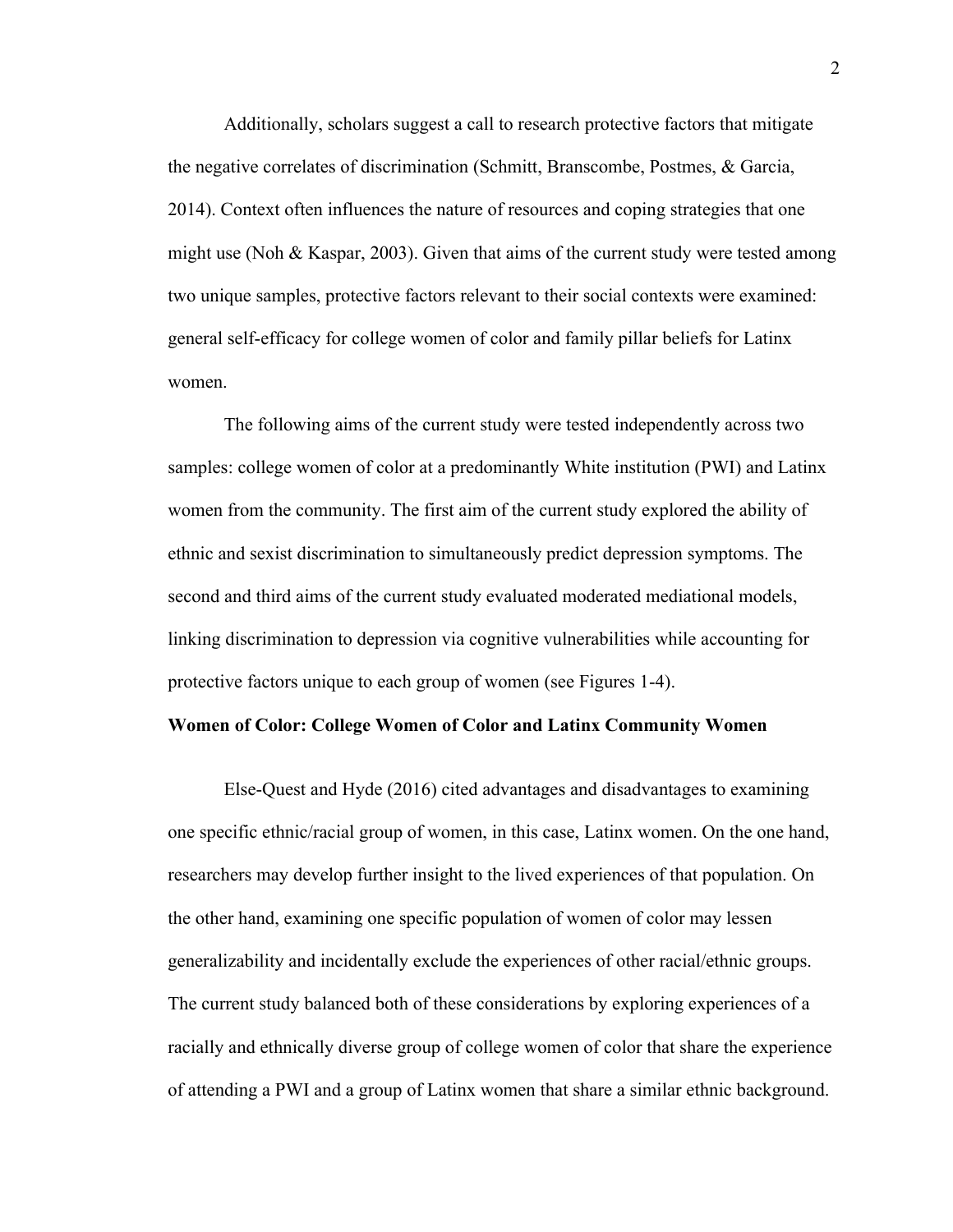**College women of color.** The aims of the current study were explored with college women of color. College students are at risk for depression, necessitating additional research attention. To specify, the American College Health Association (2009) conducted a large scale survey study where 80,121 students replied from 106 campuses across the nation. Their findings revealed that approximately 15% of these students received a diagnosis of depression at least one point in their lifetime with onethird of that subset receiving their diagnosis within the past academic year. In addition, almost one-third of respondents indicated that they felt so depressed that it was difficult to function. In a similar study with a sample of over 1400 college students across four campuses, one-half of college students endorsed some type of depression within the past 12-months (Furr, Westefeld, McConnell, & Jenkins, 2001).

Attending college and being between ages 18 and 25 comes with many novel stressors, such as fostering romantic relationships, considering occupational and/or educational trajectories, and developing a more independent worldview from families of origin (Arnett, 2000). In addition, students of color at a PWI must navigate a dominant culture while potentially experiencing ethnic discrimination (Jones, Castellanos, & Cole, 2002). Harper and Hurtado (2007) conducted a qualitative study examining racial climate across five PWIs in the U.S.; students of color acknowledged stress associated with lack of diversity programming, lack of acknowledgement of racial inequities on campus, segregation within institutions, and catering to non-Hispanic White students (e.g., food, cultural events, coursework), among other issues (Harper, & Hurtado, 2007).

**Latinx women.** The aims of the current study were also tested among Latinx community women for several reasons. First, Latinx individuals constitute 17% of the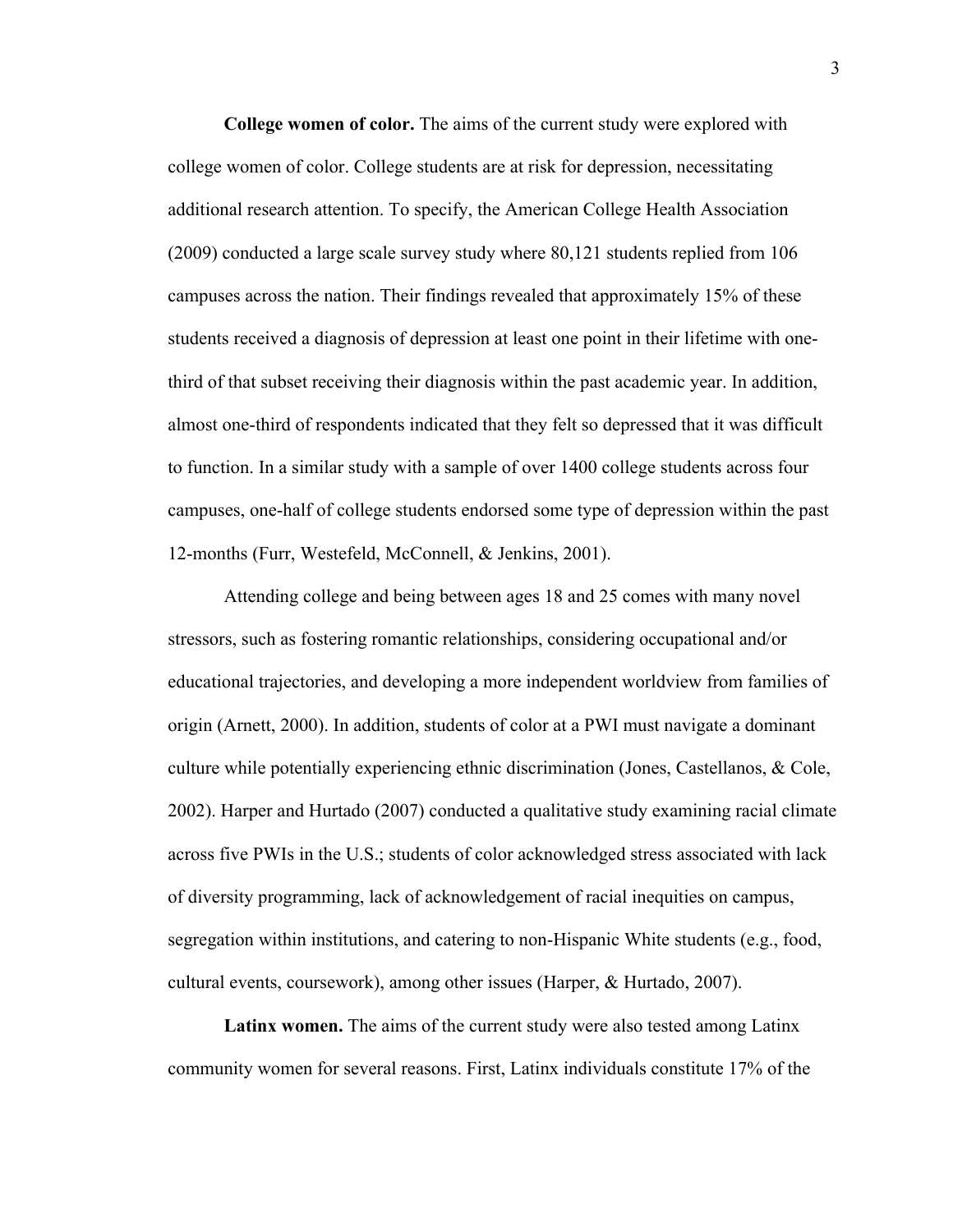U.S. population (U.S. Census, 2016), making them the largest ethnic minority group in the U.S. Furthermore, Latinx persons are projected to constitute nearly one-quarter of the U.S. population by 2065, making them an important group to further investigate (Pew Research Center, 2015). Second, Latinx women also report heightened rates of depression compared to their Latinx male counterparts (Alegría et al., 2007). In fact, one study that evaluated depression across racial and ethnic groups found that Latinx women actually had more severe reports of depression than other racial/ethnic groups (Myers et al., 2002). Third, Latinx women from the community live in an environmental context different from college women of color at a PWI. As an example, college students of color and community samples often vary by age and socioeconomic status. Moreover, community sub-samples endorse different types of racial/ethnic discrimination compared to their college counterparts (Brondolo et al., 2005). In sum, the current study sought to explore discrimination and depression among college women of color and Latinx women.

#### **The Discrimination and Depression Link**

College women of color and Latinx women may experience ethnic and sexist discrimination at any point within their lives. Ethnic discrimination refers to unfair treatment due to one's ethnicity (Contrada et al., 2000) and is consistently consistently reported among Asian American (Cheng, Tran, Miyake, & Kim, 2017; Park, Schwartz, Lee, Kim, & Rodriguez, 2013), African American (Chao, Mallinckrodt, & Wei, 2012; O'Hara, Armeli, Scott, Covault, & Tennen, 2015), and Latinx (Hipolito-Delgado, 2016) undergraduate students. A 2-week daily diary study conducted by Swim, Hyers, Cohen, Fitzgerald and Blysma (2003) even found that African American college students experienced 1.24 prejudice events each week at a PWI. When considering Latinx women,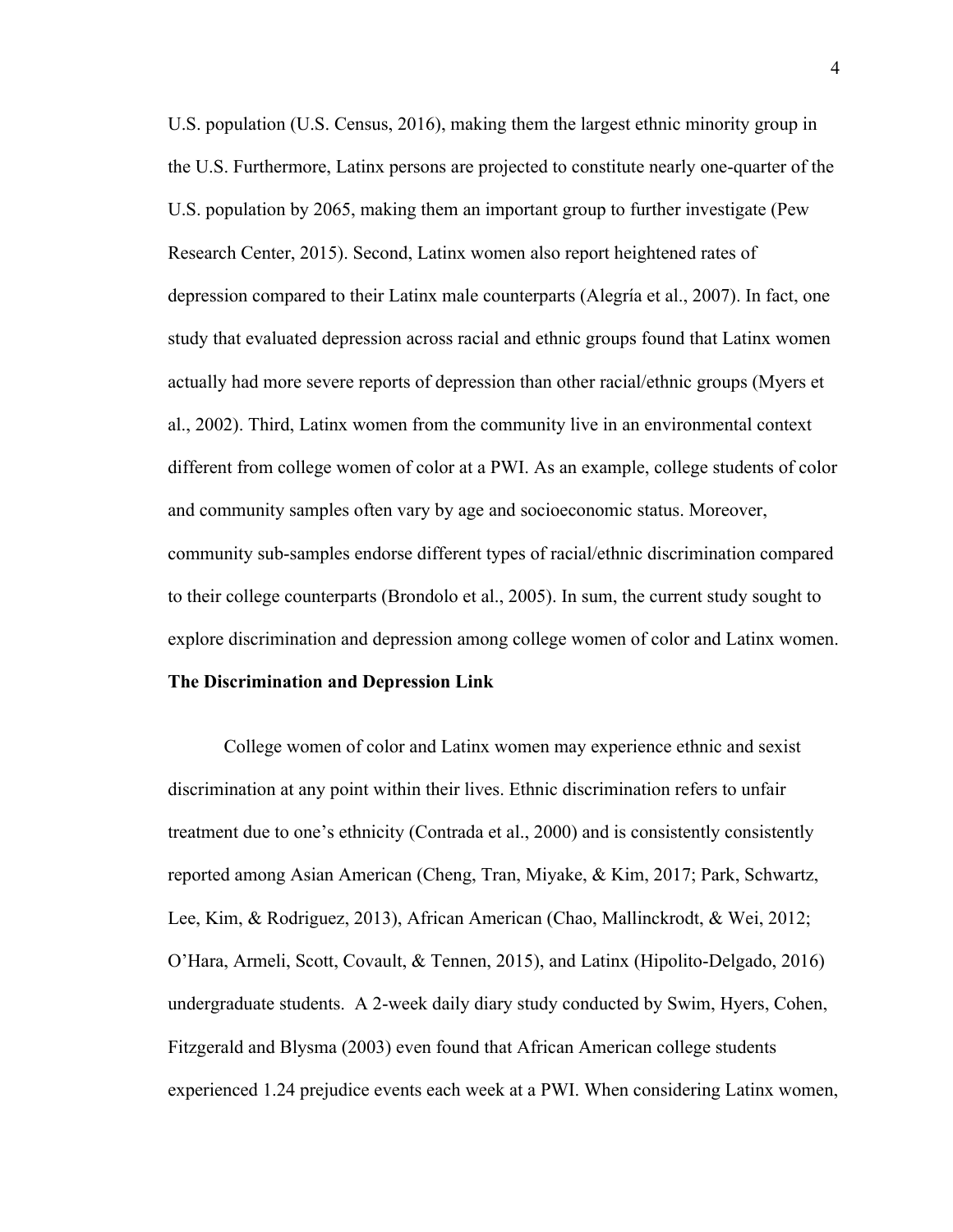half to three-quarters of several Latinx samples in the U.S. reported experiencing ethnic discrimination during their lifetime in previous studies (Arellano-Morales et al., 2015; Pew Research Center, 2016). Specifically, another study stated that 30% of Latinx individuals experienced everyday discrimination each day (APA, 2016).

Ethnic discrimination maintains a robust link to depression across previous studies. In fact, Williams and colleagues' (2003) were some of the first researchers to aggregate studies on ethnic discrimination and health into a review and state that ethnic discrimination is associated with a diagnosis of major depression. Since this initial review, several meta-analyses continue to find a robust, positive link between ethnic discrimination and depressive symptoms among people of color, such as African Americans (Pieterse, Todd, Neville, & Carter, 2012), Latinx Americans (Lee & Ahn, 2012), and Asian Americans (Lee & Ahn, 2011). This generalized finding is consistently replicated among Latinx (Hope, Velez, Offidani-Bertrand, Keels, & Durkee, 2018; Hwang & Goto, 2009), Asian American (Cheng, Lin, & Cha, 2015; Hwang & Goto, 2009), Pacific Islander (Chen, Szalacha, & Menon, 2014), and African American (Hope et al., 2018) college students. In fact, there was a positive relationship between ethnic discrimination and depression and suicide risk for African American college students that sought mental health services across seven PWIs (Chao et al., 2012). Previous research supports the notion that emerging adults encounter ethnic discrimination as they are adjusting to life at a PWI.

Even among Latinx adolescent girls (Kam & Bámaca-Colbert, 2013), Latinx college women (Sanchez, Smith, & Adams, 2017), and sexual minority Latinx immigrant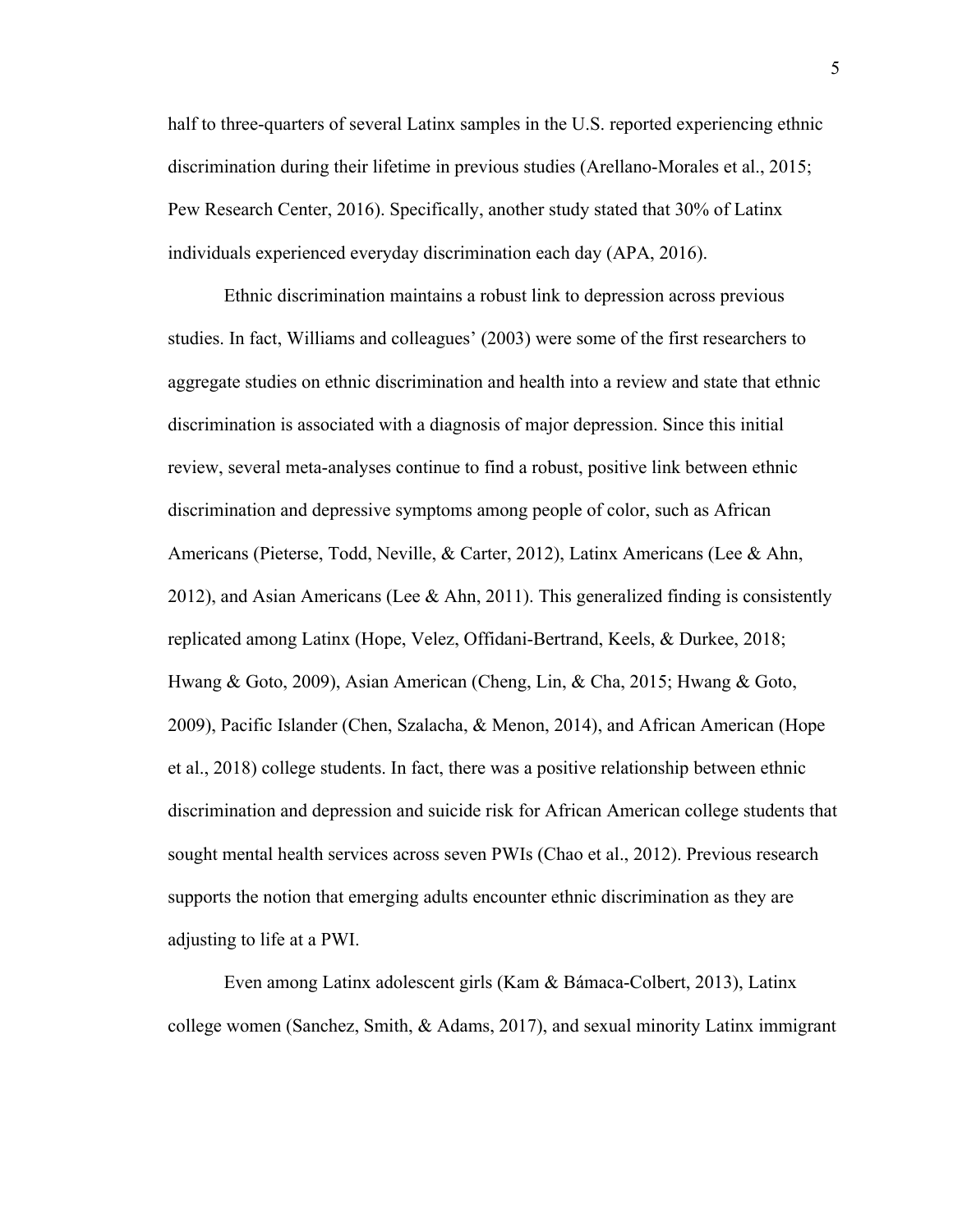women (Cerezo, 2016), ethnic discrimination predicted depression symptoms (Lee  $\&$ Ahn, 2012; Torres & Ong, 2010; Torres & Taknint, 2015).

College women of color and Latinx women also have the potential of experiencing sexist discrimination, or the unequal treatment and "negative events that happen to women because they are women" (Klonoff & Landrine, 1995, p. 441). Sexism may include day-to-day sexist events (e.g., being ignored, being called sexist names) or institutional sexism (e.g., sexual harassment in the workplace, unequal pay, or unequal treatment in several domains; Klonoff & Landrine, 1995). A major limitation of this body of research is that it often overlooks women of color. To be more specific, Moradi and DeBlaere (2010) noted that only 20% of the studies on sexist experiences considered race or ethnicity. As an exception, for the few studies that included ethnically diverse individuals, nearly all participants across racial/ethnic groups reported sexist events at least one point in their lives (Choi, Bowleg, & Neilands, 2011). In fact, Klonoff and Landrine (1995) surveyed 631 women (36% women of color), and their subset of women of color experienced *more* recent and lifetime sexist events than non-Hispanic White women. In addition, a sample of predominantly non-Hispanic White college women reported experiencing approximately one sexist event each week in a daily diary study (Swim, Hyers, Cohen, & Ferguson, 2001).

When Moradi and DeBlaere (2010) accounted for studies on sexist experiences of Latinx women, there were even more astonishing results: only 1% of the 1,339 articles they reviewed included the terms 'Hispanic,' 'Hispanic American,' 'Latina,' or 'Latin.' As an exception, Klonoff and Landrine (1995) found that Latinx women reported higher recent and lifetime sexist treatment in personal relationships when compared to non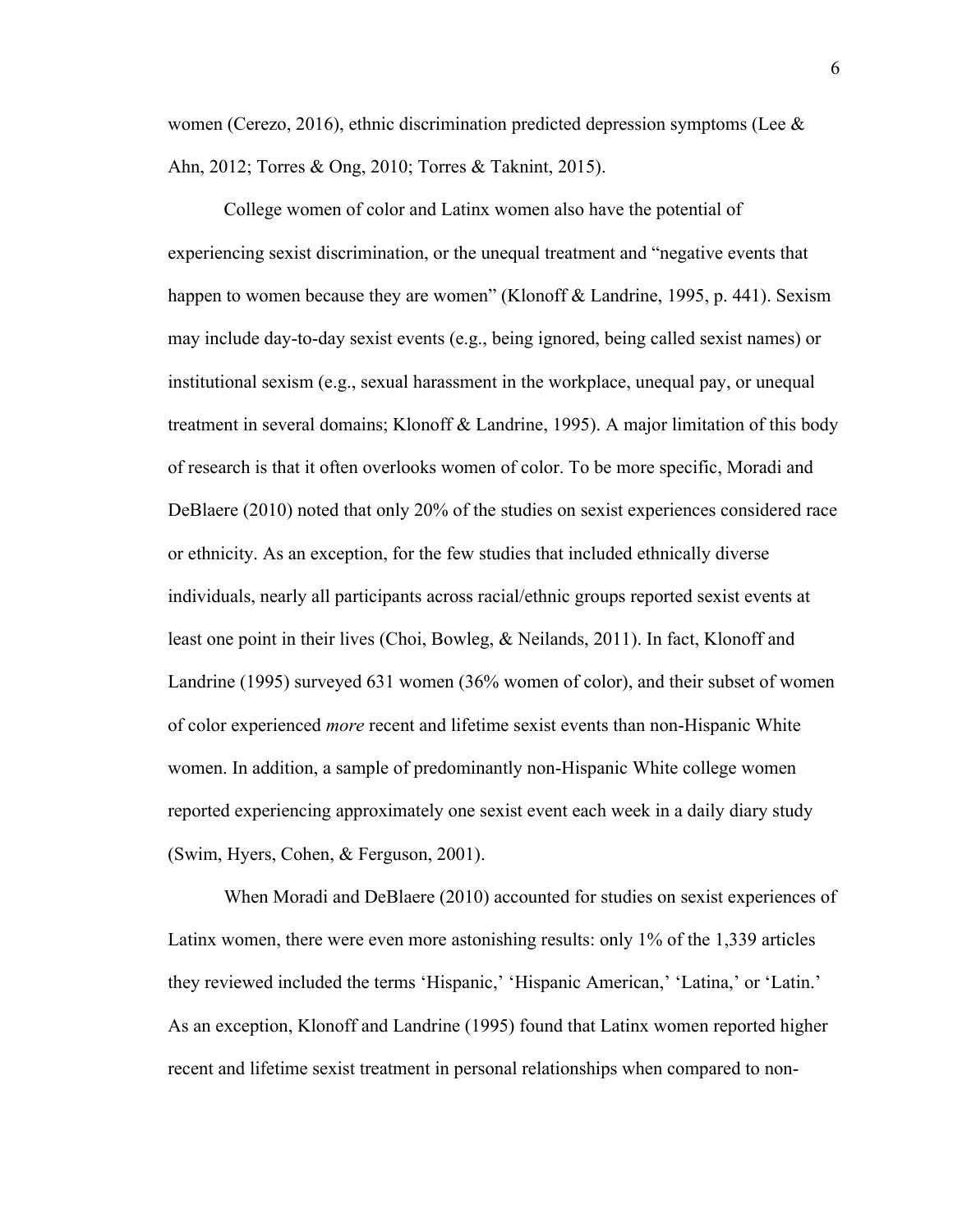Hispanic White women. Taken together, the literature suggests that women of color are at heightened risk for experiencing sexist events.

Sexist discrimination is positively coupled with depression symptoms. When considering college women in particular, sexist discrimination predicted psychological distress (Swim et al., 2001). College women that endorsed higher frequencies of sexist events reported elevated depression symptoms compared to college men and college women who reported little to no sexist events (Klonoff, Landrine, & Campbell, 2000).

To summarize, ethnic discrimination and sexist discrimination are independently coupled with depression symptoms for undergraduate persons of color and Latinx community members. However, further research is needed to determine the link between these forms of discrimination and depression for college women of color and Latinx women.

**Ethnic and sexist discrimination**. Even fewer studies consider how ethnic and sexist discrimination concomitantly predict depression among women of color. The handful of previous studies that recognize racial/ethnic discrimination, sexism, *and* mental health outcomes within a single study were conducted with community samples of African American women. Disparate findings emerged. Within some studies ethnic discrimination was more predictive of psychological distress, which the authors suggested might be due to the long-standing history of race relations within the U.S. This history may cause African American women to attribute discriminatory experiences to their race or ethnicity (Carr, Szymanski, Taha, West, & Kaslow, 2014; Levin, Sinclair, Veniegas, & Taylor, 2002). Conversely, other studies indicated that sexism had a stronger link to psychological distress among African American women. These researchers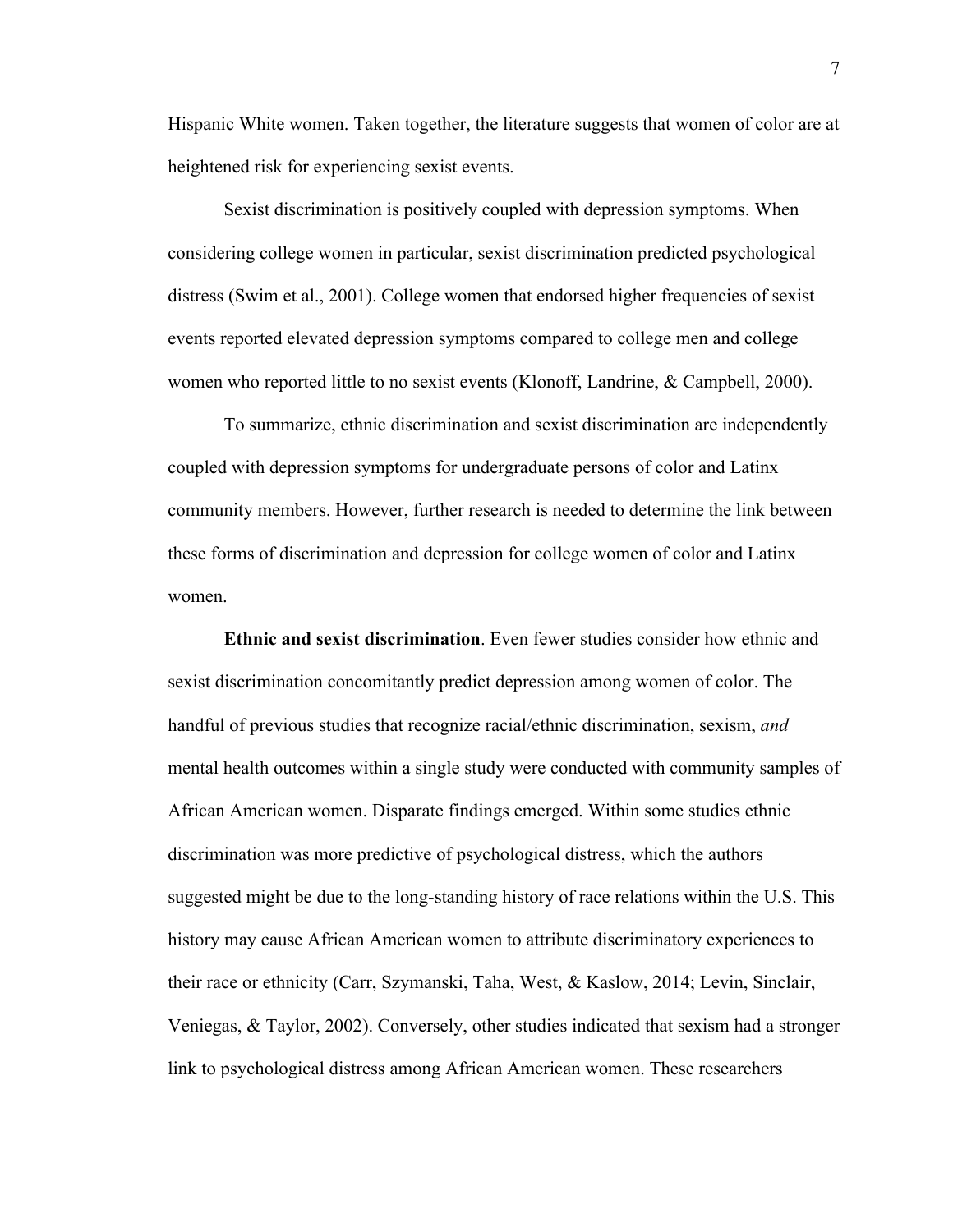offered that sexism might be more prominent because it is likely that African American women experience sexism from non-Hispanic White and African American communities (Moradi & Subich, 2003; Szymanski & Stewart, 2010). The first aim of the current study explored the ability of ethnic discrimination and sexist discrimination to simultaneously predict depressive symptoms within two understudied samples: college women of color and Latinx women. Due to the mixed findings of previous studies, the current study was exploratory by determining whether ethnic or sexist discrimination was a stronger predictor of depression for college women of color and Latinx women.

### **Cognitive Vulnerabilities**

As stated, there is substantial evidence that discriminatory experiences predict depression symptoms for college women of color and Latinx women. Less research has explored underlying mechanisms that explain the link between discrimination and depression, especially for women of color (Pascoe & Smart Richman, 2009). Negative thinking styles make one susceptible to developing and maintaining depression (Alloy, Lipman, & Abramson, 1992). Specifically, someone may encounter a negative and stressful event and interpret it in an unhelpful way due to their negative thinking style, putting them at-risk for depressive disorders (Hankin, Abramson, & Siler, 2001). Hopelessness beliefs, or expecting only negative outcomes in the future that are outside of one's control, consistently mediate stress and depression (Abramson, Metalsky, & Alloy, 1989). Relevant to the current sociopolitical climate of sexual misconduct and harassment, self-silencing beliefs, or the belief that women should silence or suppress their thoughts to maintain significant relationships, has been linked to depression worldwide (Cramer, Gallant, & Langlois, 2005; Jack & Ali, 2010; Jack & Dill, 1992).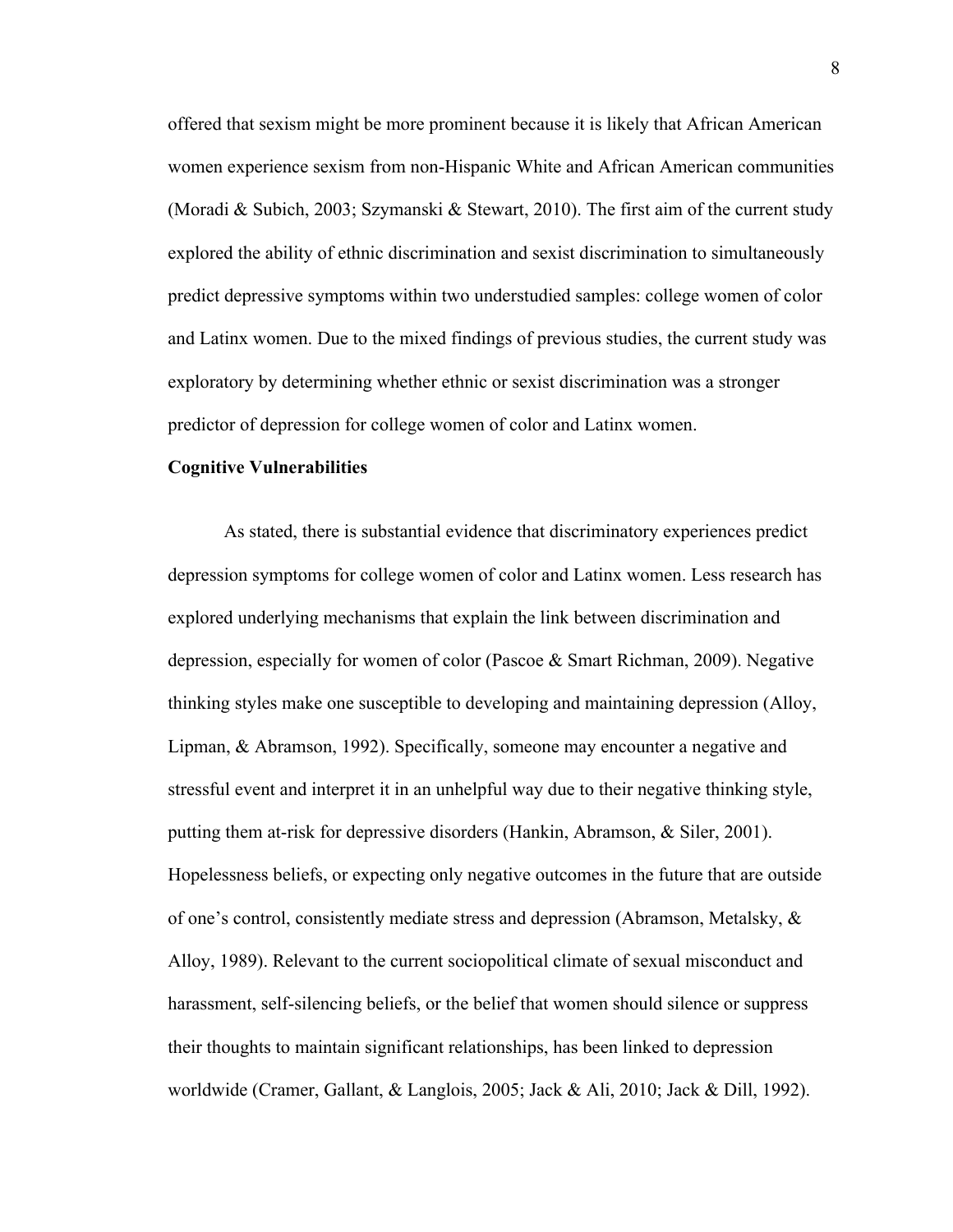Hopelessness and self-silencing beliefs were evaluated as mediators between discrimination and depression in the current study.

**Hopelessness.** Abramson and colleagues (1989) proposed that one of the primary cognitive vulnerabilities of depression is hopelessness. Specifically, individuals that explain that negative events are long-lasting, never ending, and across situations (i.e., global) and assume that they hold negative self-characteristics are at risk for hopelessness (Alloy et al., 2012). Moreover, negative events likely trigger hopelessness, subsequently leading to depressive symptoms (Abramson et al., 1989; Alloy et al., 2012; Liu, Kleiman, Nestor, & Cheek, 2015).

To briefly review literature on the two samples of interest, a review examined hopelessness measured via the Beck Hopelessness Scale (Beck, Weissman, Lester, & Trexler, 1974) among undergraduate students. Results revealed that hopelessness among U.S. undergraduates is slowly increasing by the decade. Notably, among U.S. undergraduate samples, women consistently reported higher hopelessness than men (Lester, 2013). When considering race/ethnicity, one study found no notable difference for hopelessness among college students of color (Hirsch, Visser, Chang, & Jeglic, 2012).

When considering Latinx women, there is minimal research. In the Youth Risk Behavior Survey in the U.S., Latinx adolescent girls endorsed higher feelings of hopelessness compared to non-Hispanic White and African American adolescents (Center for Disease Control, 2004). In fact, another study found elevated rates of hopelessness (20% met the clinical cut-off) in a sample of Latinx women that were migrant farmworkers (Dueweke, Hurtado & Hovey, 2015). Overall, hopelessness is endorsed among college women of color and Latinx women.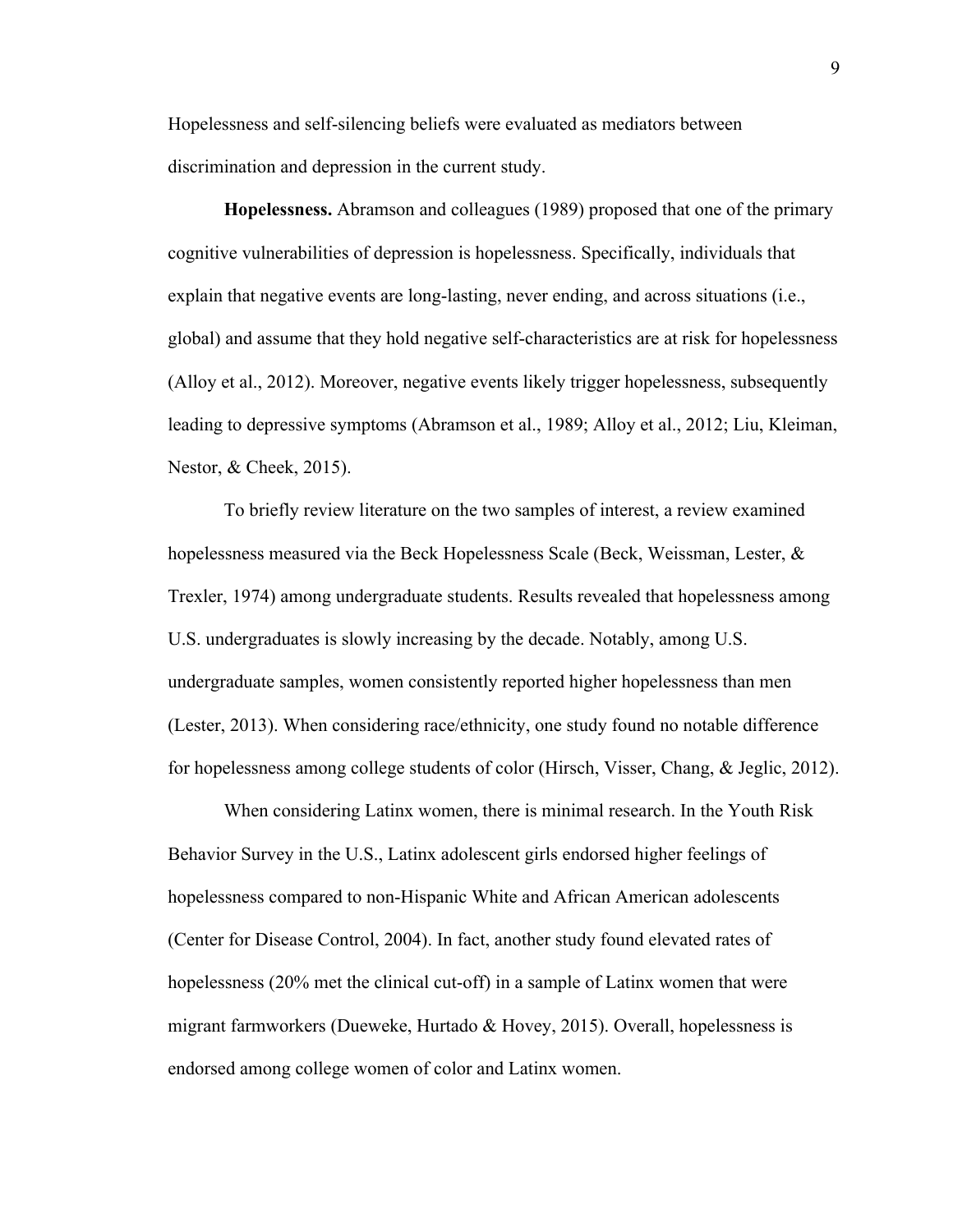*Ethnic discrimination and hopelessness.* Many studies support that ethnic discrimination predicts hopelessness among people of color. For example, among African American adolescents (Nyborg, & Curry, 2003), adult African American community members (Odafe, Salami, & Walker, 2017), and Native American adolescents (Jaramillo, Mello, & Worrell, 2016), ethnic discrimination predicted hopelessness. In fact, ethnic discrimination predicted higher hopelessness scores 2-3 years later for college students of color (Polanco-Roman & Miranda, 2013).

When considering research on hopelessness with Latinx individuals, many studies evaluate ethnic discrimination collectively with other life stressors. For example, negative life events were positively correlated to hopelessness for a sample of Latinx emerging adults; however, the authors did not specify if these negative life events included discriminatory- or race-based events (Chang, Sanna, Hirsch, & Jeglic, 2010). Again, Romero, Piña-Watson, and Toomey (2018) found that bicultural stress (i.e., defined in the study as ethnic discrimination, intergenerational conflict, stress due to speaking one language, and pressure to conform to one's cultural group norms) was strongly related to hopelessness. Conversely, a study by Stein, Gonzalez and Huq (2012) found that hopelessness did not affect the relationship between culturally-based stressors (i.e., joint experiences of ethnic discrimination and acculturative stress) and depression among a sample of Latinx adolescents (Stein, Gonzalez, & Huq, 2012). Even with these disparate findings, given that ethnic discriminatory experiences cannot be controlled, predicted, or stopped (Williams & Mohammed, 2009), ethnic discrimination likely predicts hopelessness among college women of color and Latinx women.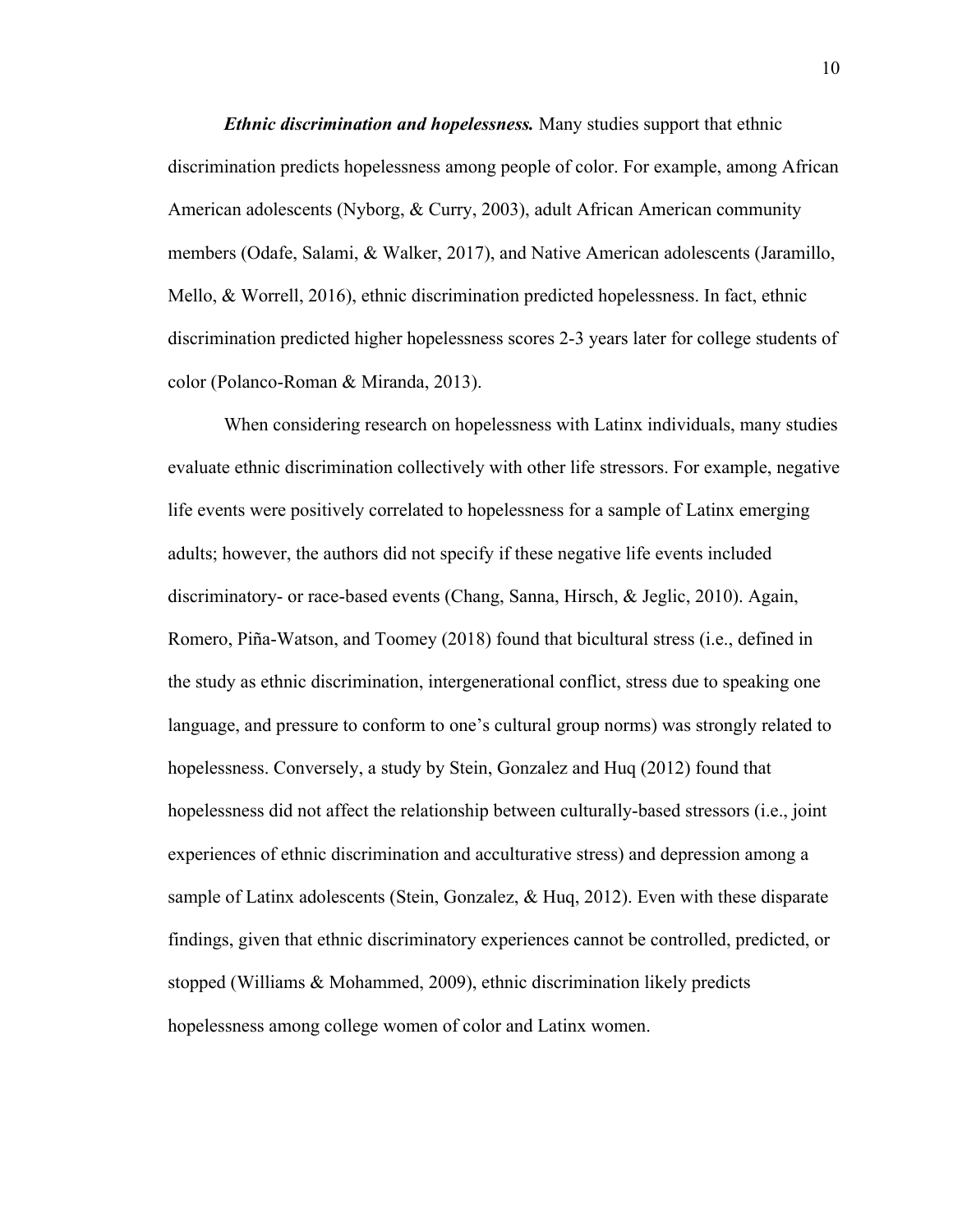*Sexism and hopelessness.* To the author's knowledge, no studies have previously examined the relationship between sexism and hopelessness for college women of color or Latinx women, making the current study exploratory. There have been a handful of previous studies loosely related to sexism and hopelessness. First, Bergen, Martin, Richardson, Allison, and Roeger (2003) found that childhood sexual abuse predicted hopelessness for a sample of adolescent girls. Research supports that childhood sexual abuse is usually perpetrated by family members, and girls are more often the victims than boys (Alaggia, 2005). In fact, some scholars argue that childhood sexual abuse of girls might be rooted in gender power differences (Crew Soloman, 1992). Second, other research has examined sexual objectification of women, or when one's worth is demeaned to her body's sexual appearance and function (Fredrickson, & Roberts, 1997). Working in a sexually objectifying restaurant environment predicted less organizational power, feelings of power and perceived control for waitresses (Syzmanski & Mikorski, 2017).

Third, literature on other forms of discriminatory stress has been linked to hopelessness. For example, forms of mental health discrimination, or stigma, predicted hopelessness among a sample of individuals with psychosis (Vass et al., 2015). As another example, significantly more hopelessness has been reported among sexual minority youth compared to heterosexual youth (Safren & Heimberg, 1999). In fact, LGBTQ+ status was related to increased hopelessness among a sample of college students (Hirsch, Cohn, Rowe, & Rimmer, 2017). Previous literature seems to support a potential link between various forms of discrimination and hopelessness.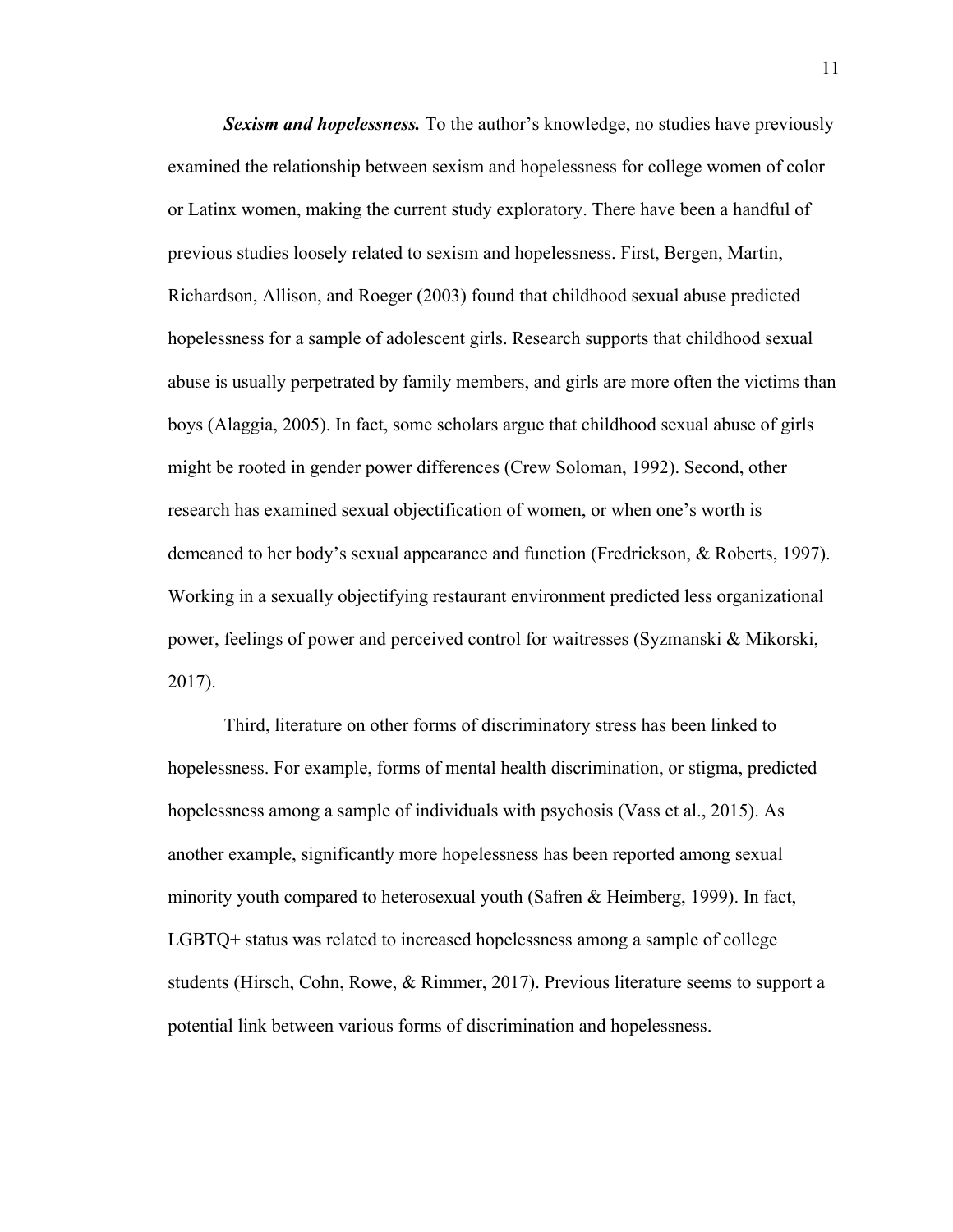*Hopelessness and depression.* A previous review supports that hopelessness has a robust link with depression (Liu et al., 2015). Similarly, severity of clinical depression was predicted by hopelessness, such that higher hopelessness led to severe depression among an ethnically diverse sample of women (Myers et al., 2002). As further evidence, college students with hopelessness attributions (internal, stable, and global attributional styles) endorsed greater depression symptoms in a daily diary study (Alloy, Just, & Panzarella, 1997). Even among a diverse sample of college students, hopelessness and depression were strongly, significantly correlated (Hirsch et al., 2012). As an intensified example, hopelessness was a strong predictor of suicidal ideation, a symptom associated with severe depression, among African American college women (Lamis & Lester, 2012).

Likewise, hopelessness and depression are positively linked for Latinx women. For example, hopelessness and depression were strongly correlated regardless of her ethnic identity among Mexican American adolescents (Romero et al., 2018). Moreover, hopelessness towards the future was associated with higher depression for a sample of immigrants from Central America (Hovey, 2000) and migrant worker women from Mexico (Hovey & Magaña, 2003). Taken together, a review of the literature suggests that hopelessness likely predicts depression symptoms for college women of color and Latinx women.

To summarize, hopelessness has been denoted as a mediator between stressful life events and depression symptoms across studies (Alloy et al., 2012) and reviews (Abramson et al., 1989; Liu et al., 2015). The second and third aims of the current study explored whether discrimination and symptoms of depression would be mediated by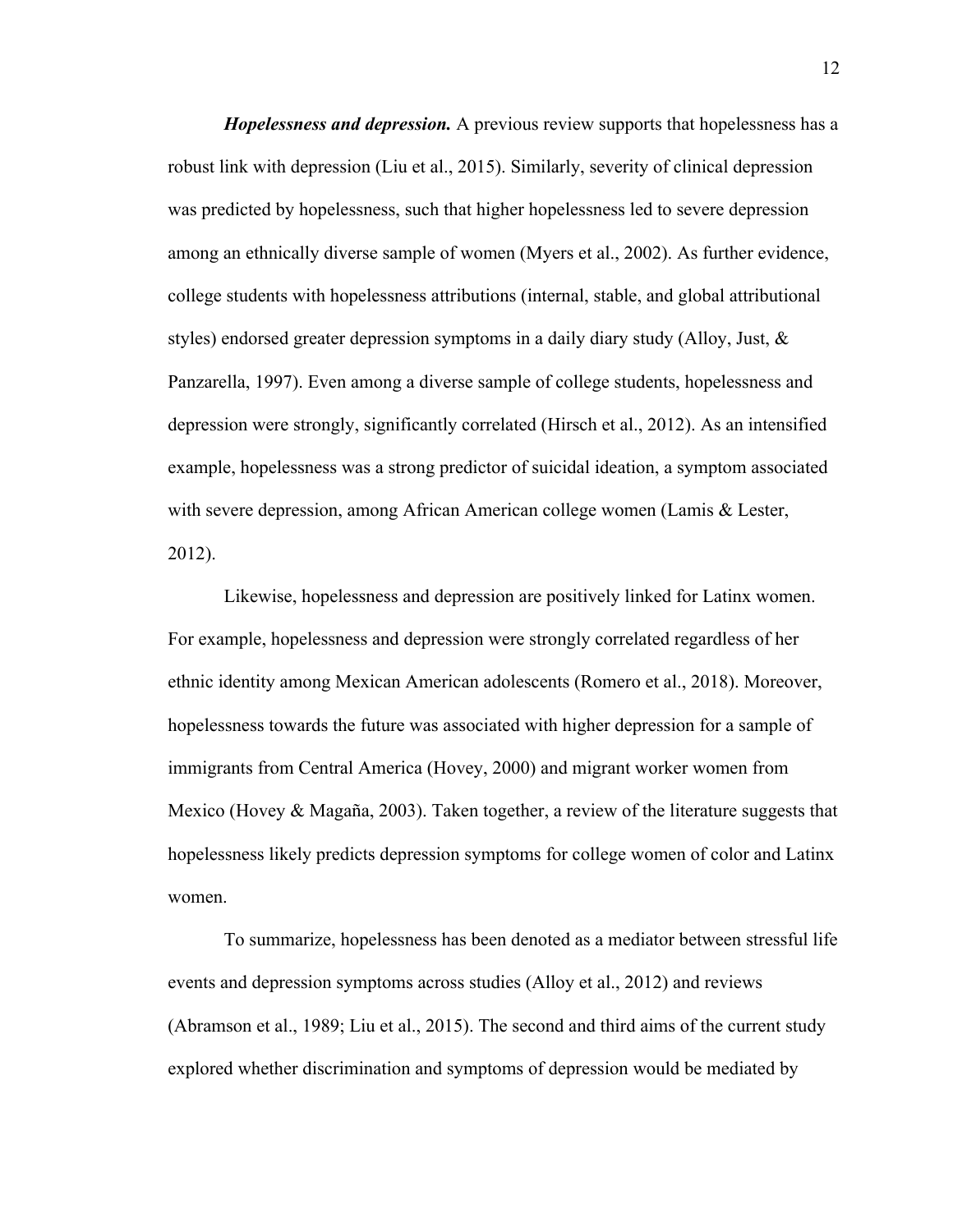hopelessness scores among college women of color and Latinx women. Specifically, experiences of ethnic and sexist discrimination, stressful life experiences for many women of color, would predict hopelessness, which in turn, would predict depression symptoms within the current study.

**Silencing the Self.** The silencing the self theory of depression, used interchangeably with self-silencing beliefs, seeks to explain higher prevalence rates of depression among women. Specifically, the silencing the self theory of depression describes the cognitive framework that women silence or suppress their thoughts, feelings, and behaviors during stress in order to preserve romantic relationships and avoid conflict. In essence, it suggests that women prioritize others before themselves. This theory has been studied across groups of women, including college women, women who used substances perinatally, and women survivors of interpersonal violence, to name a few (Jack, 1991). Since its initial development, silencing the self theory of depression has been supported across 18 cultures worldwide (Jack & Ali, 2010). Within several studies, African American and non-Hispanic White college women report comparable levels of self-silencing beliefs (Carr, Gilroy, & Sherman, 1996; Shouse, & Nilsson, 2011). In particular, Gratch, Bassett and Attra (1995) sampled over 600 ethnically diverse college students and found that Asian American/Asian college students reported higher silencing the self scores than Latinx, African American, and non-Hispanic White American college students.

Even within the framework of Latin culture, self-silencing to maintain harmony has been named one of the core tenets of marianismo, or Latina gender roles (Castillo, Perez, Castillo, & Ghoshe, 2010). From this lens, self-silencing refers to the belief that an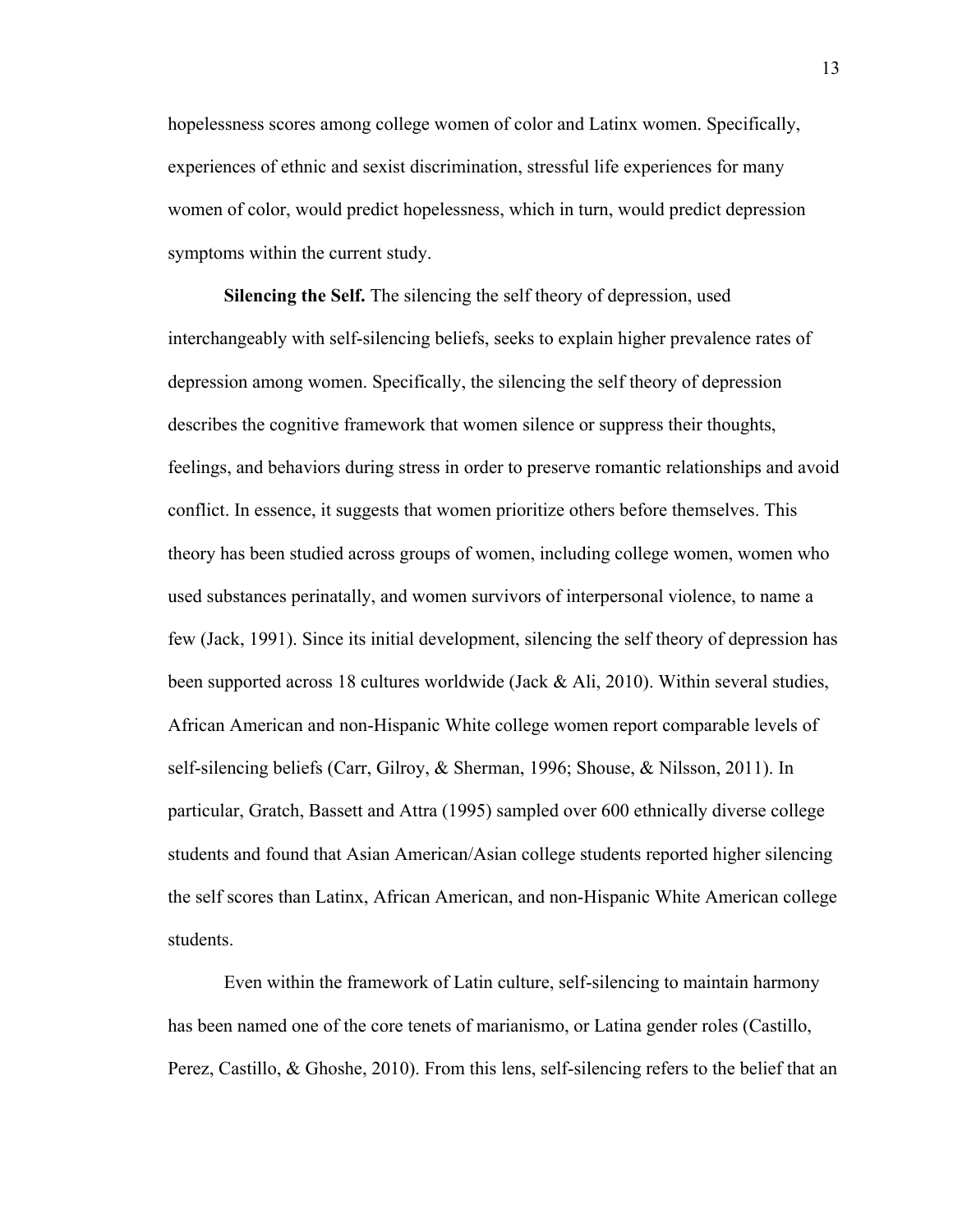ideal Latinx woman should suppress her own thoughts and needs in order to minimize confrontation among her relationships, especially with her romantic partner (Arredondo, 2002; Castillo et al., 2010). When self-silencing to maintain harmony is studied among Latinx women, it is anchored in the fact that Latin culture may urge women to prioritize family and harmony in relationships.

*Ethnic discrimination and silencing the self.* Less research has determined if a link between racial/ethnic discrimination and self-silencing beliefs exists. Jack and Dill (1992) considered in their validation study of the Silencing the Self Scale that a woman's marginalized identity may contribute to higher reported depression symptoms. While these authors were referring to gender inequality, women of color have an additional marginalized status of race/ethnicity, which might be linked to exacerbated self-silencing beliefs.

It is important to note that no studies have examined if there is a relationship between Jack's (1991) silencing the self theory and racial/ethnic discrimination. One experimental study was conducted to determine how African American and Asian American college women respond to racial/ethnic discrimination. African American women were more likely than Asian American women to directly confront a racist remark online. However, both groups of women were equally as likely to indirectly respond to the online racist event, in this case through the distribution of the number of good- or bad-flavored jelly beans (Lee, Soto, & Swim, 2012). To clarify, after an online racist event, participants within the study had the opportunity to distribute good-flavored (e.g., cherry, grape, lime) or bad-flavored jelly beans (e.g., ear-wax, dirt, vomit) to the perpetrator. Both Asian American and African American women gave fewer good-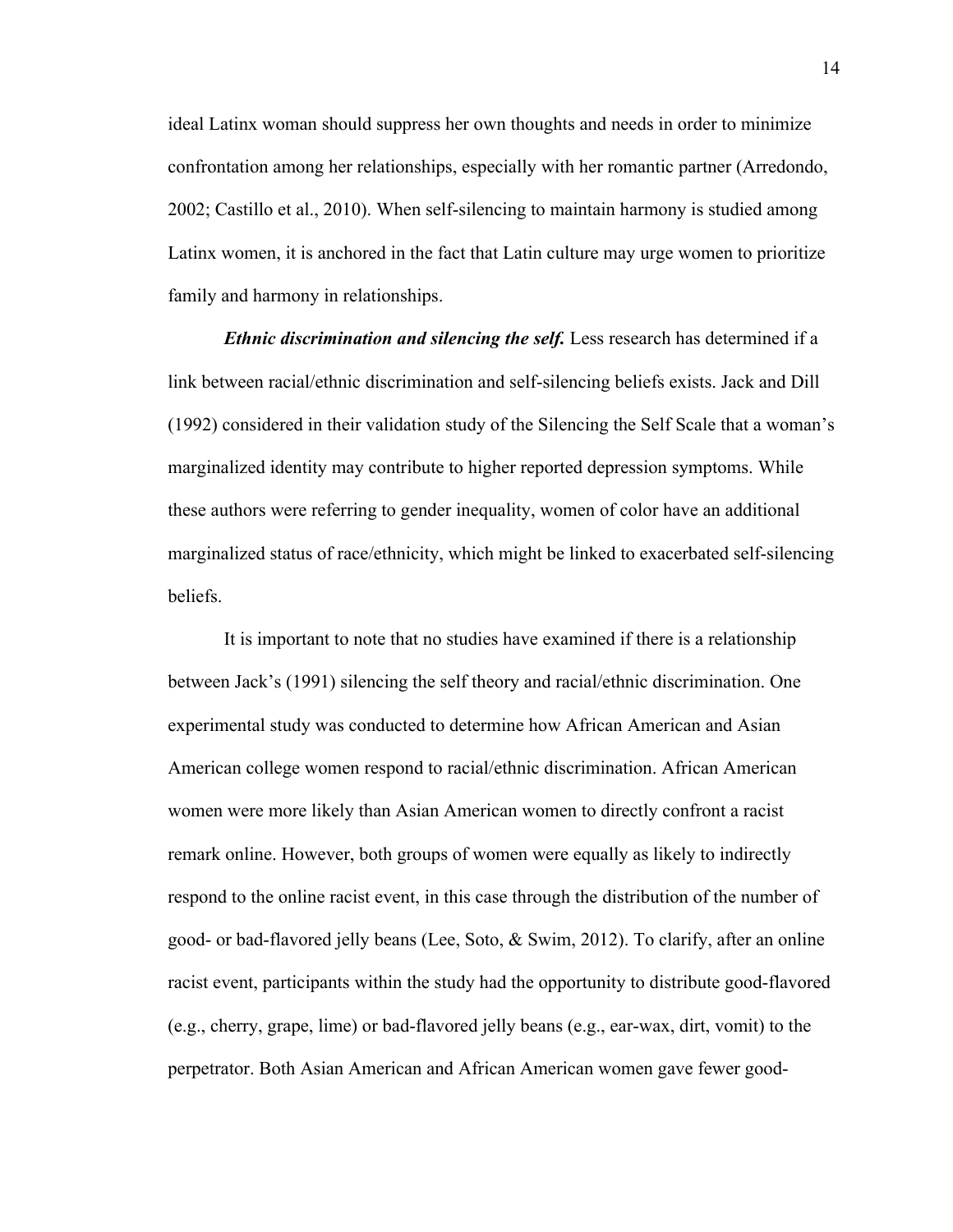flavored jelly beans to a perpetrator of a racist comment. In a follow-up study, Asian American college women indicated that on average that they would be more likely to respond indirectly or not respond at all to the online racist event than the sample of African American college women. Moreover, a desire to "keep the peace" mediated this effect for Asian American women.

In a separate study that was qualitative, African American college women reported feeling silenced and marginalized by their peers and superiors across settings because they are women of color (Lewis, Mendenhall, Harwood, & Browne Huntt, 2016). Furthermore, another sample of African American women quantitatively endorsed this theme of feeling silenced and marginalized in response to ethnic and sexist discrimination (Lewis & Neville, 2015). As stated prior, various groups of college women of color have reported comparable, if not higher self-silencing beliefs, than their non-Hispanic White counterparts (Carr et al., 1996; Gratch et al., 1995; Shouse, & Nilsson, 2011). Overall, it seems as though in previous qualitative, quantitative, and experimental studies, ethnic discrimination leads to women of color feeling marginalized or silenced; however, further work is needed to explore self-silencing beliefs among college women of color and Latinx women.

*Sexism and silencing the self***.** Jack (1991) described that women are socialized to perceive others' needs as more important than their own needs. As such, various studies support that even the mere idea of gender inequality may reinforce self-silencing beliefs. As one example, when women were in a situation where they were hyperaware of the possibility of being rejected due to their gender, they were more likely to self-silence (London, Downey, Romero-Canyas, Rattan, & Tyson, 2012). As another example,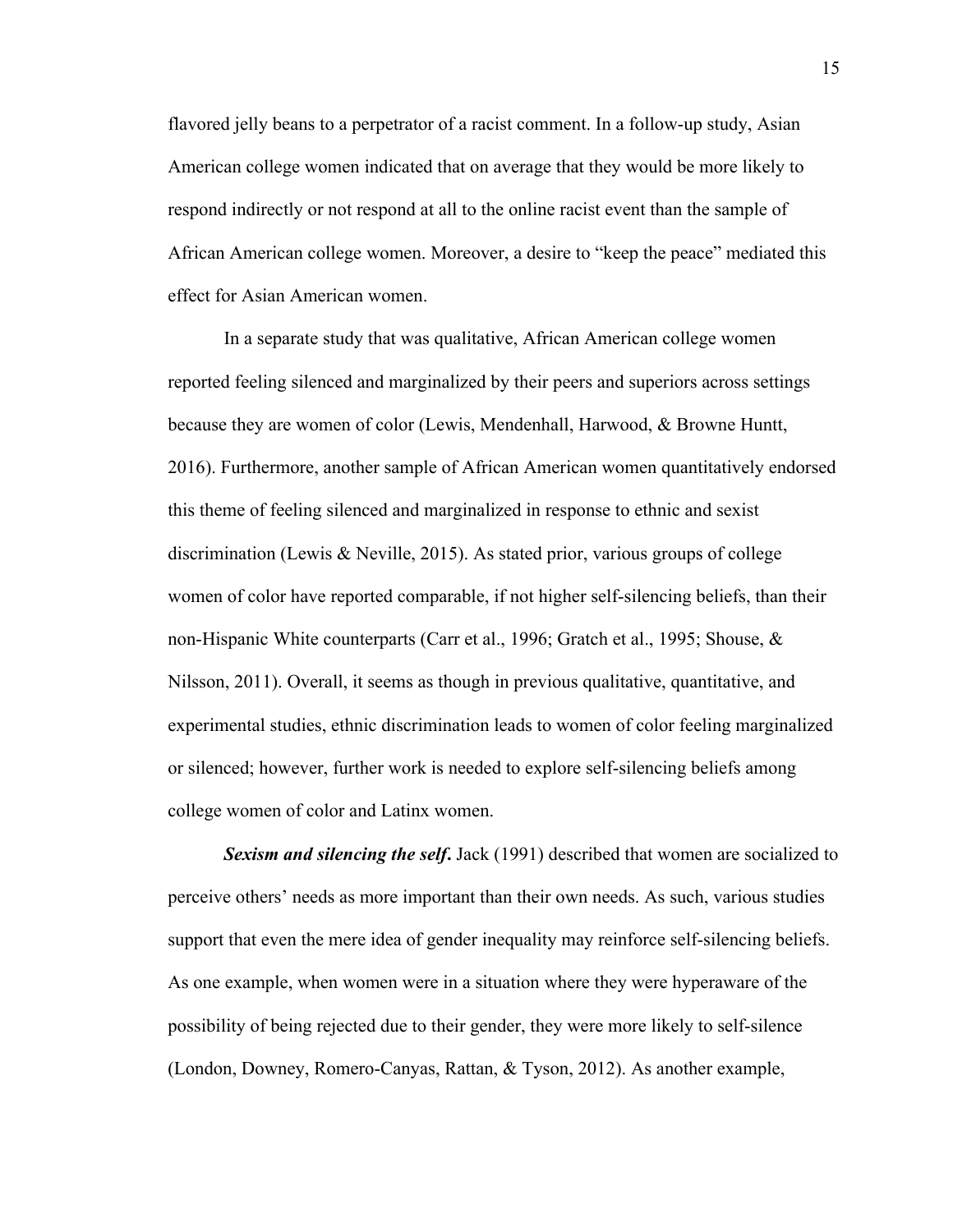women faculty were surveyed at an academic conference. When women perceived the academic conference to have less representation of women, they were more likely to perceive sexism and feel silenced (Bigg, Hawley, & Biernat, 2018). These studies support the notion that even the perception of gender inequality may be enough to induce selfsilencing beliefs. Moreover, when women endorse self-silencing beliefs, they are less likely to respond to sexist incidents (Swim, Eyssell, Murdoch, & Ferguson, 2010).

Notably, sexist events are significantly linked to self-silencing beliefs. Experimenters manipulated sexual objectification by having participants believe certain parts of their bodies were being evaluated and/or videotaped. When a woman was videotaped from the neck down, she silenced herself significantly more and talked to men significantly less within the study (Saguy, Quin, Dovidio, & Pratto, 2010). This finding holds true in quantitative, self-report studies. Sexist events predicted self-silencing beliefs among a community sample of primarily non-Hispanic White women (Watson & Grotewiel, 2016) and college women (Hurst & Beesley, 2012). Women that experience sexism may be more likely to adopt the belief that they should silence themselves to avoid confrontation in interpersonal situations (Hurst & Beesley, 2012). Together, the literature supports that sexist discrimination predicts self-silencing beliefs.

*Silencing the self and depression.* Silencing the self has been linked to depression symptoms in adolescent girls (Little, Welsh, & Darling, & Holmes, 2011), women that are survivors and victims of interpersonal violence (Jack & Dill, 1992), and women with marital conflict (Whifflen  $&$  Foot, 2007), to name a few. Studies repeatedly show that silencing the self significantly predicts depression symptoms among college women (Cramer et al., 2005; Jack & Dill, 1992; Page, Stevens, & Galvin, 1996; Schrick,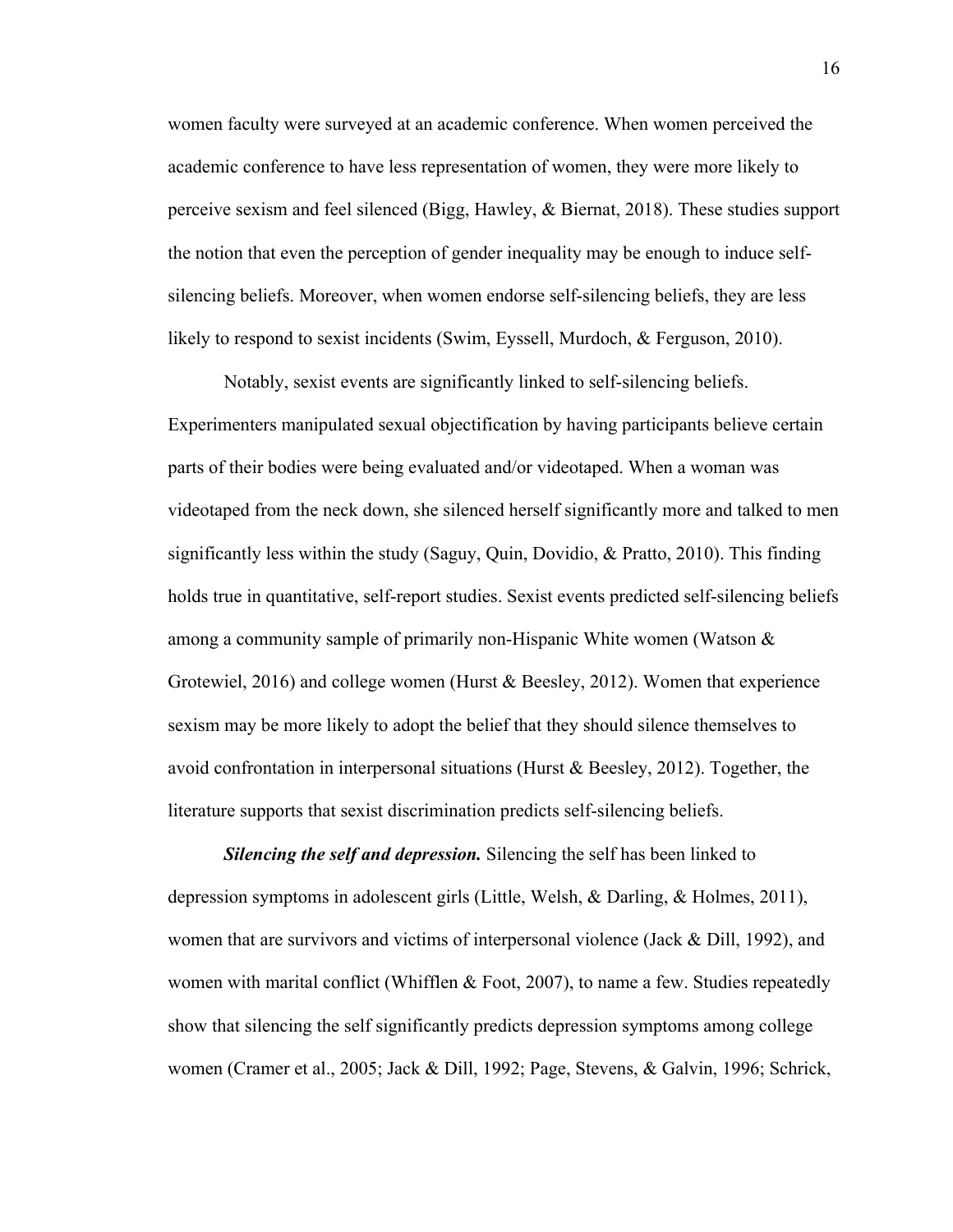Sharp, Zvonkovic, & Reifman, 2012). In fact, Hurst and Beesly (2012) found within their study that self-silencing mediated the relationship between sexist discrimination and depression symptoms. However, each of these studies included predominantly women of non-Hispanic White descent.

When examining the literature on women of color, silencing the self predicted depressive symptoms among a community sample of ethnically diverse women from a low socioeconomic background (Grant, Jack, Fitzpatrick & Ernst, 2011). In fact, for every 1-point increase on the Silencing the Self Scale (Jack & Dill, 1992), depression symptoms increase by 3% on average. Notably, within a study conducted by Grant and colleagues (2011), self-silencing was positively correlated with depression symptoms among college women of color. A recent study found evidence that self-silencing predicted depression for African American women recruited from both a community and college setting (Abrams, Hill, & Maxwell, 2018). In like manner, within Latin culture self-silencing predicts psychological distress among Latinx women (Sanchez et al., 2017). Specifically, self-silencing predicted feelings of cynicism and mistrust (Nuñez et al., 2017) and depression symptoms (Kosmicki, 2017) among Latinx women. Thus, the literature supports that self-silencing beliefs are predictive of depression for women of color.

To summarize, Jack's (1991) theory on silencing the self supports that women in marginalized positions of power are more likely to silence themselves. Therefore, in times of stress, such as discrimination, women of color may be more inclined to selfsilencing, which in turn, predicts depressive symptoms. As such, the second and third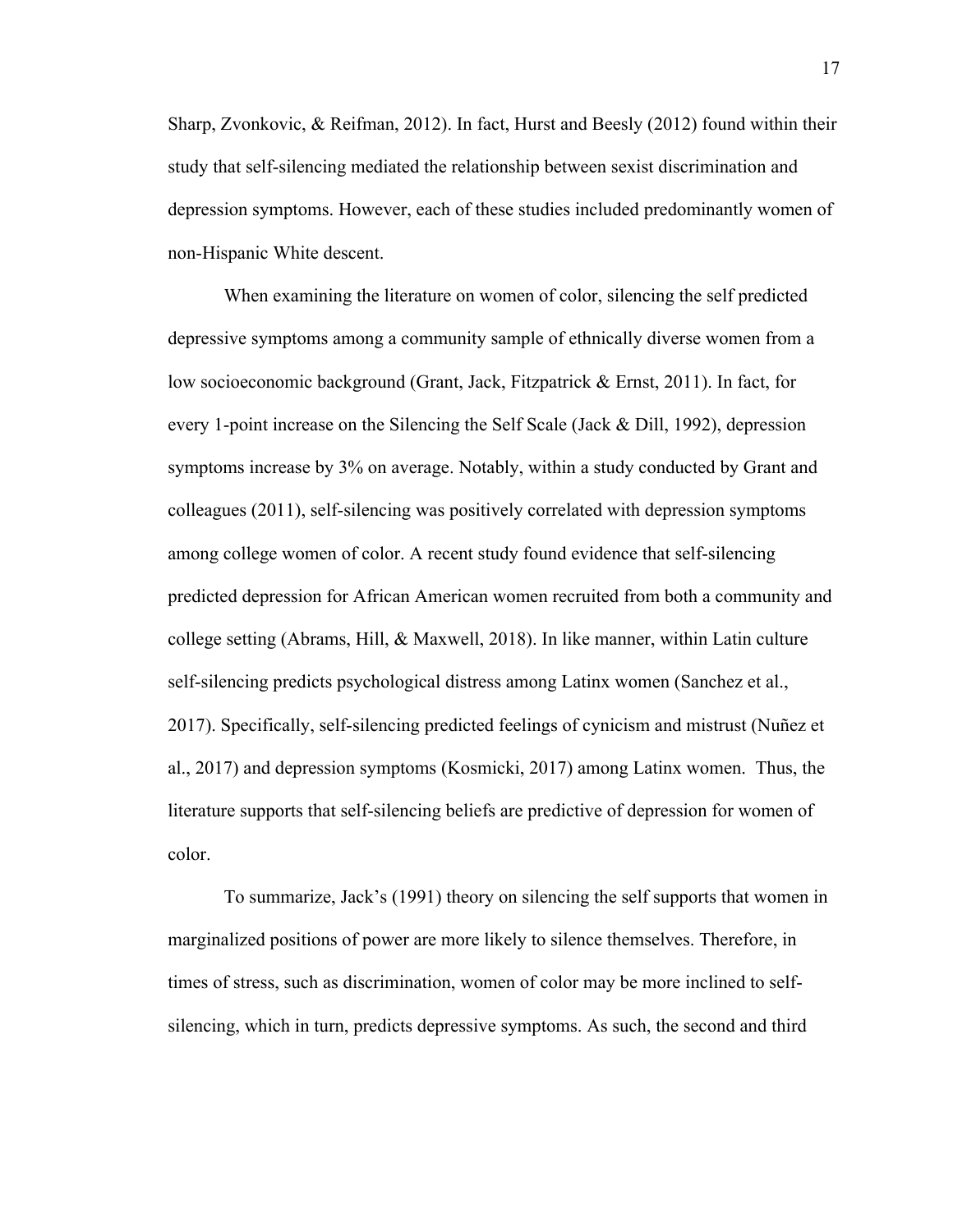aims of the current study explored the ability of self-silencing beliefs to mediate ethnic and sexist discrimination and depression.

### **Protective Factors**

It important to consider potential moderating variables that may attenuate the negative outcomes related to discriminatory stress (Schmitt et al., 2014). Less research accounts for protective factors in the face of discrimination (Sanchez et al., 2017; Yoo & Lee, 2005). General self-efficacy and family pillar beliefs were assessed for college women of color and Latinx women, respectively. Different coping factors were examined because previous research suggests that protective factors may vary by culture, social context, and unique personal strengths (Noh & Kaspar, 2003). Therefore, women of color living in two different contexts may have different protective factors.

**General self-efficacy and college women of color**. Originating from social cognitive theory, self-efficacy refers to one's set of beliefs regarding their ability to use and maintain coping strategies in response to new and/or challenging tasks. In other words, it indicates how one perceives that they will have agency over a situation, which may influence their thoughts, feelings, or behaviors in response to a challenging situation (Scholz, Gutierrez Doña, Sud, & Schwarzer, 2002). *General* self-efficacy is when one holds these beliefs across situations or life areas (cf. Bandura, 1997). General self efficacy is "a personal resource factor with respect to distress such as threat and perception" (Jerusalem & Schwarzer, 1992, p. 199).

General self-efficacy is a pertinent construct to examine among college women of color. College students encounter new stressors that they must learn to navigate, such as transitioning from high school, encountering new academic challenges, possibly leaving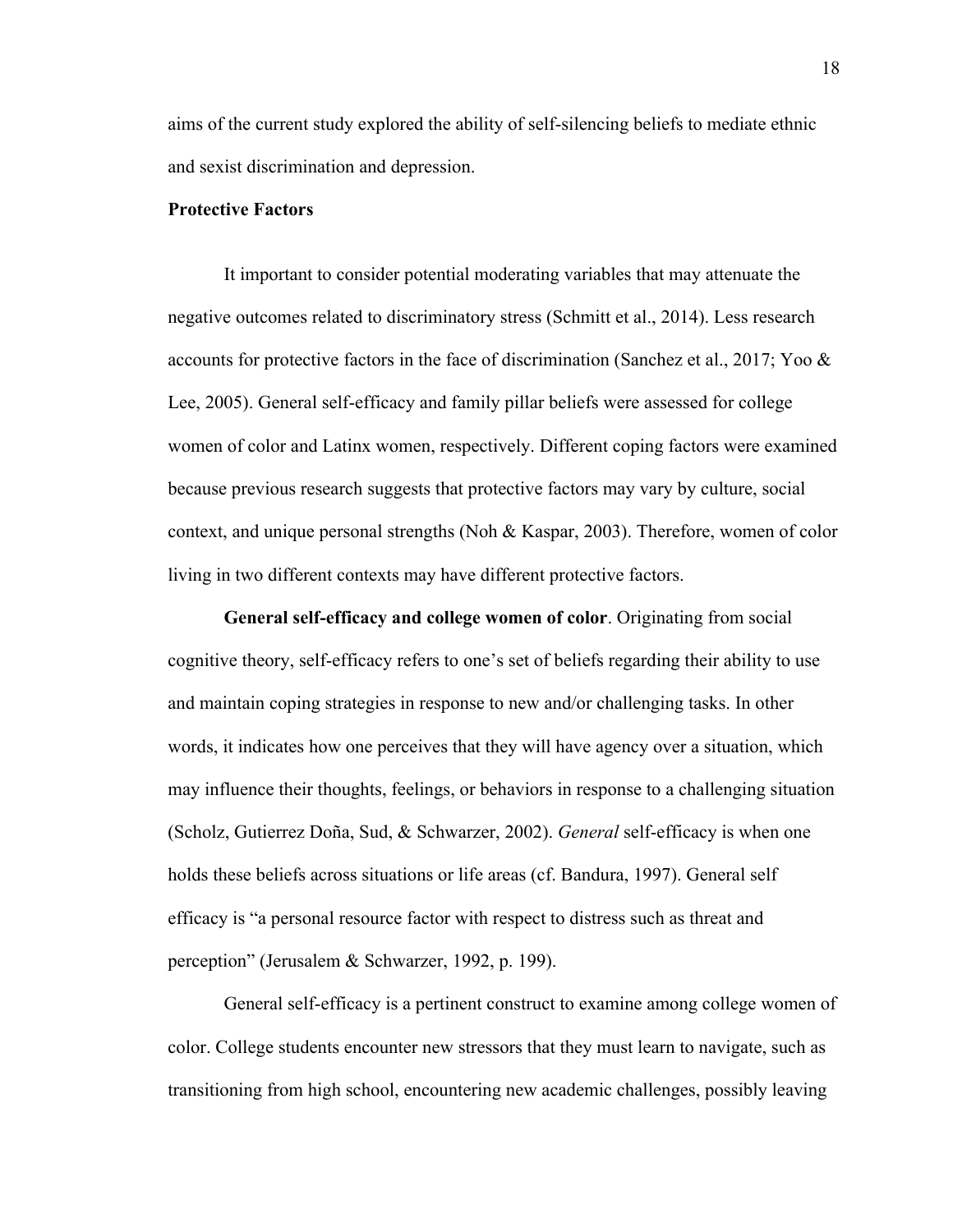their home, and facing interpersonal and financial stressors (Feld, 2008). Unfortunately, most studies among college students have focused on *academic* self-efficacy, referring to one's perceived ability to overcome *academic* challenges (Huang, 2013; Multon, Brown, & Lent, 1991). Largely, higher academic self-efficacy leads to better academic outcomes, including for college persons of color (Edman, & Brazil, 2009; Yuan, Weiser, & Fischer, 2016).

Given the protective nature of academic self-efficacy for college students, general self-efficacy may encompass coping in response to other stressors beyond academic stress. To specify, those with high general self-efficacy may be more likely to appraise stressors as "challenges" rather than "threats" (Jerusalem & Schwarzer, 1992). Lower levels of general self-efficacy pair with negative emotions, whereas higher general selfefficacy tends to be related to positive emotions (Luszczynska, Scholz, & Schwarzer, 2005); this finding remains true across countries (Luszczynska, Gutierrez-Dona, & Schwarzer, 2005). Moreover, high self-efficacy is associated with lower stress (Morton, Mergler, & Boman, 2014).

Because general self-efficacy is thought to be based on learning from past experiences (Bandura, 1977), general self-efficacy likely alters the link between discrimination and cognitive vulnerabilities of depression, such as hopelessness and selfsilencing beliefs. To the author's knowledge, no previous studies have evaluated how general self-efficacy may relate to hopelessness or self-silencing beliefs. However, previous studies pair hope*ful*ness and self-efficacy among college students (Davidson, Feldman, & Margalit, 2012; Feldman, & Kubota, 2015; Gallagher, Marques, & Lopez, 2017). Furthermore, general self-efficacy is consistently related to active coping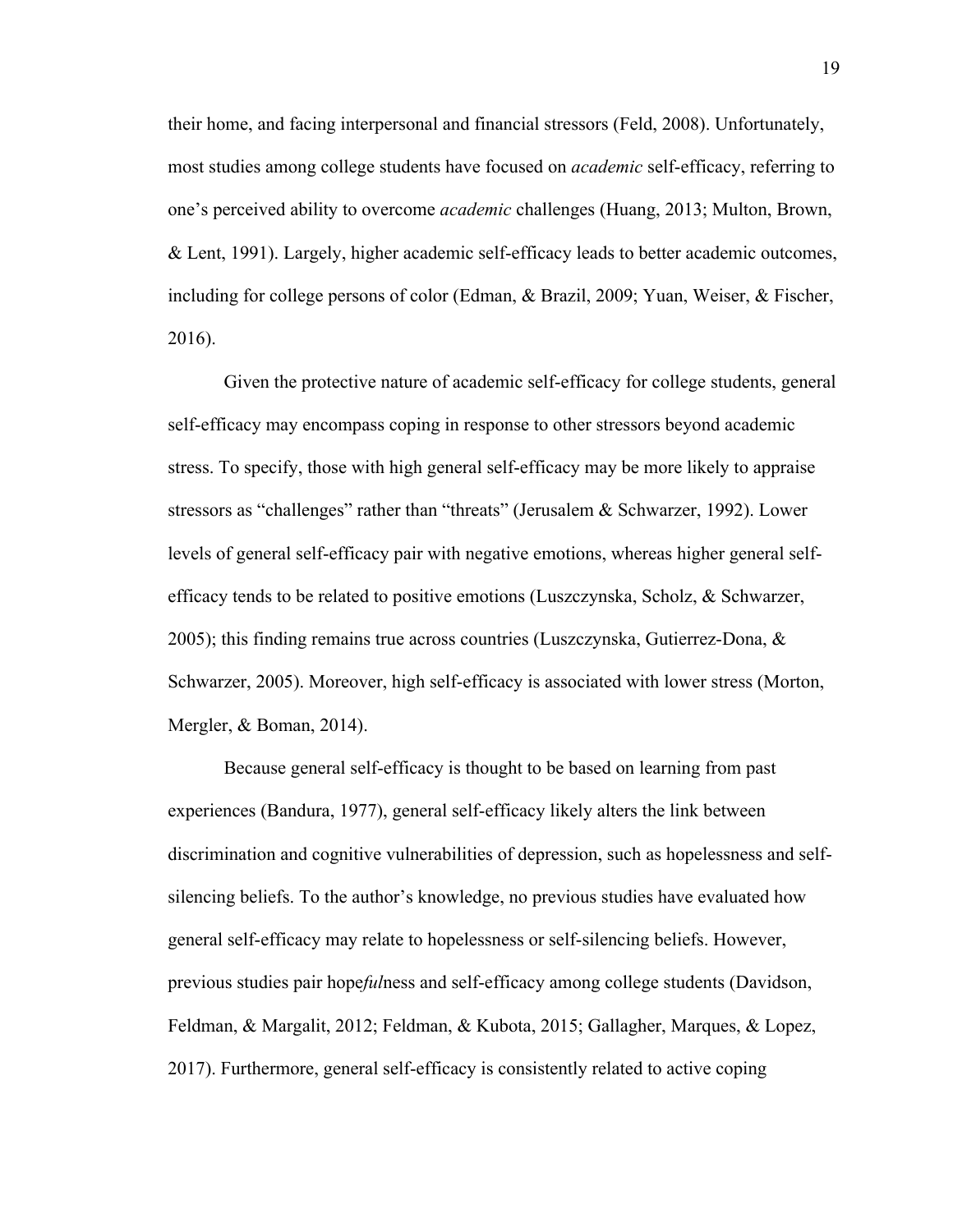strategies, such as planning or trying to change the stressor, and lower passive coping, such as avoiding the stressor (Bandura, 1997; Luszczynska et al., 2005). Even among college students, there is a positive relationship between self-efficacy and proactive coping (Kumar, & Kadhiravan, 2009). Based on the available literature, it appears that general self-efficacy may buffer the relationship between discrimination and cognitive vulnerabilities for college women of color. The second and third aims of the current study accounted for the protective nature of general self-efficacy for the relationship between discrimination and cognitive vulnerabilities for college women of color.

**Family pillar beliefs and Latinx community women**. Family pillar beliefs, which describes that a Latinx woman should support her family spiritually and emotionally, is another core tenet of marianismo that has been deemed positive (Castillo et al., 2010; Mendez-Luck & Anthony, 2016; Piña-Watson, Castillo, Jung, Ojeda, & Castillo-Reyes, 2014). As an exception, two studies found that family pillar beliefs endorsed by Latinx immigrant women were linked to increased psychological distress (Dillon et al., 2018; Nuñez et al., 2015). However, this opposing finding may have been due to the fact that the women in these studies recently immigrated away from their home and families.

To date, only one study explored family pillar beliefs from the lens of marianismo in relation to ethnic discrimination. Via quantitative self-report study with Latinx college women, ethnic discrimination was positively correlated with family pillar beliefs, meaning that as Latinx women reported more ethnic discriminatory experiences, they endorsed higher importance of family (Sanchez et al., 2017). Sanchez and colleagues (2017) reasoned that as Latinx women experience more ethnic discrimination, they may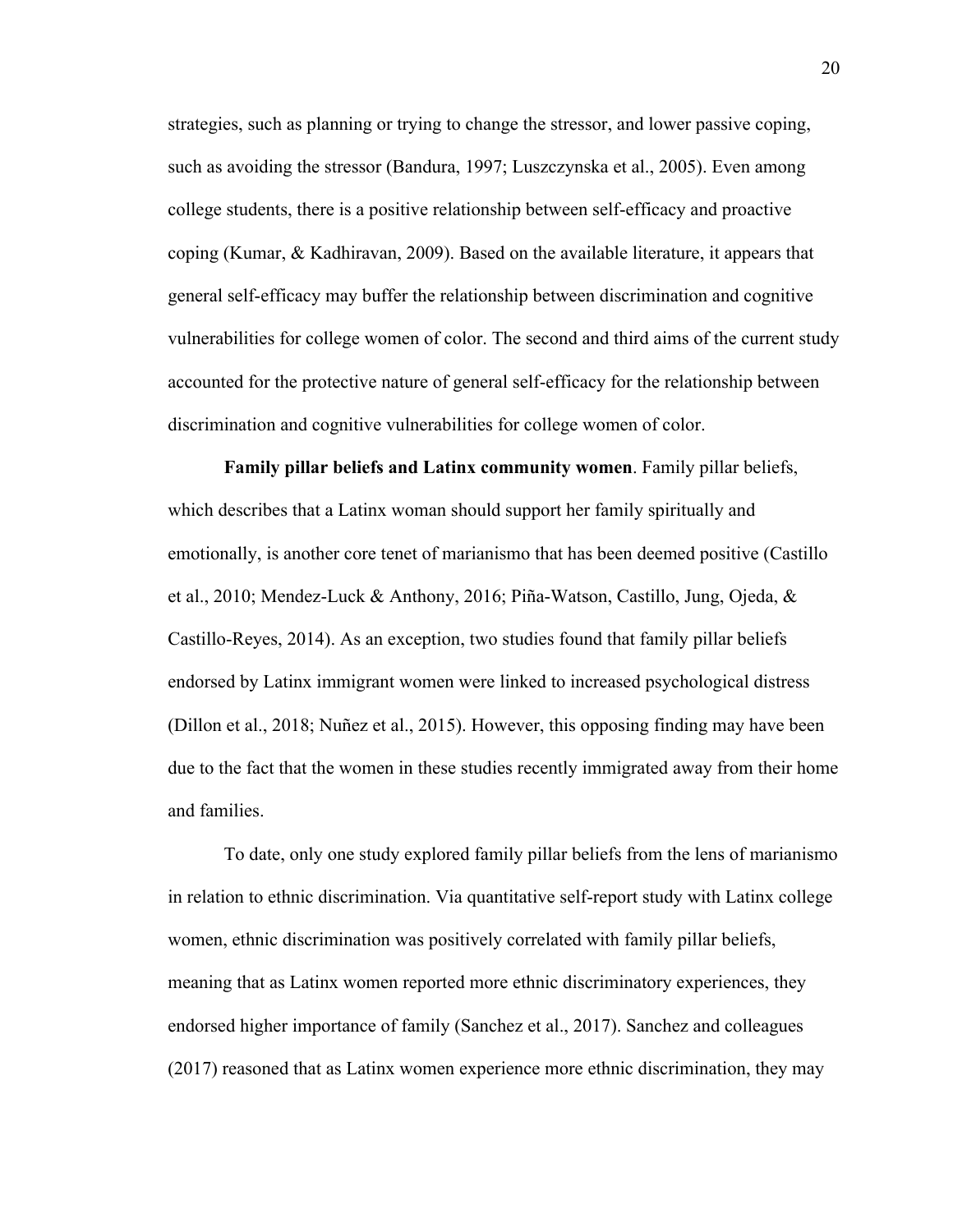increasingly rely on family as a source of social support for coping with ethnic discrimination.

While there is limited research on family pillar beliefs from the context of marianismo with discrimination, previous research supports the general importance of familism within Latinx culture. For instance, family offers social support, which has been shown to boost well-being (Turner, 1981). In fact, social support has ameliorated the negative mental health outcomes from a stressor (Cohen & Wills, 1985), even for Latinx persons in the context of ethnic discrimination (Lee  $\&$  Ahn, 2012). In another qualitative study, one of the coping strategies that Latinx emerging adults reported was support from family members (Cavazos, Johnson, & Sparrow, 2010).

When examining the literature between family pillar beliefs and cognitive vulnerabilities, namely hopelessness, and self-silencing, there is limited past research. For instance, past studies have found evidence for a positive relationship between familism and hope among Latinx individuals, or that as familism increases, hope increases (Morgan Consoli, Delucio, Noriega, & Llamas, 2015; Vela, Ming-Tsan, Lenz, & Hinojosa, 2015). In one qualitative study, Latinx individuals stated that family largely influenced their change to be more motivated and hopeful for the future (Hanna,  $\&$ Ortega, 2016).

Similarly, limited studies have found support for a relationship between the family pillar and self-silencing beliefs. In fact, the validation article of the Marianismo Beliefs Scale demonstrated no positive or negative relationship between family pillar beliefs and self-silencing to maintain harmony among Latinx women (Castillo et al., 2010). Though, one qualitative study with Latinx adolescents endorsed feeling silenced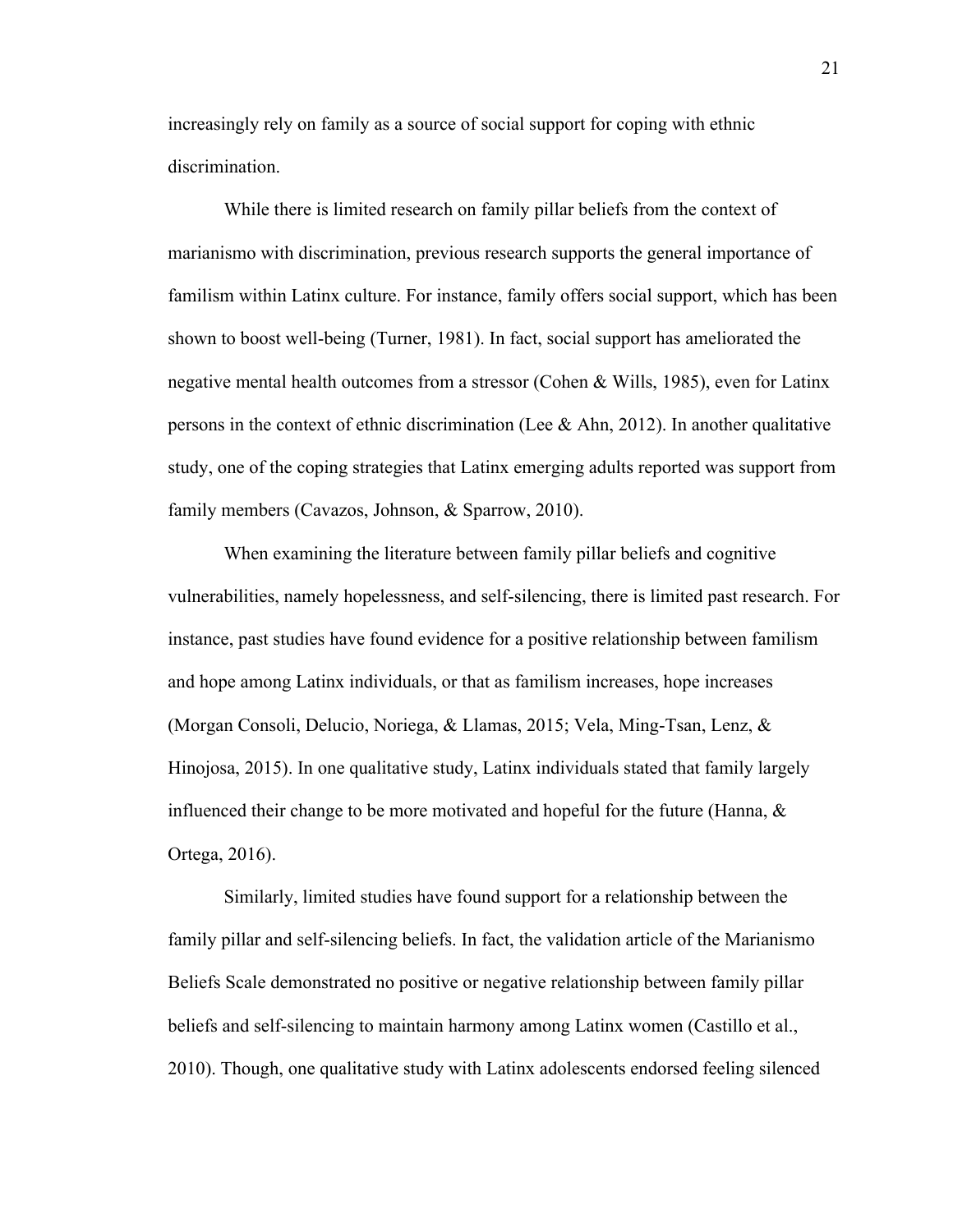and overlooked at their school. However, when they had support from their family, they had more of an optimistic outlook that their difficulties might be addressed by school administrators (Quiroz, 2001). In fact, one study demonstrated that being strongly attached to a social support network buffered the negative relationship between selfsilencing and psychological distress for immigrant Latinx women (Dillon et al., 2018). In sum, the examined literature suggests that family pillar beliefs would buffer the relationship between discrimination and cognitive vulnerabilities for Latinx women, such that if a Latinx women reported higher family pillar beliefs, the connection between discrimination and cognitive vulnerabilities, namely hopelessness and self-silencing, would be lessened. Therefore, second and third aims of the current study accounted for the ability of family pillar beliefs to buffer the relationship between discriminationcognitive vulnerabilities for Latinx women.

### **Current Study**

Given the entirety of literature reviewed, college women of color (ACHA, 2009) and Latinx women (Myers et al., 2002) are two groups of women at elevated risk for depression. Furthermore, ethnic and sexist discrimination are common stressors endorsed by people of color and women (Swim et al., 2001; Swim et al., 2003). Though, limited research has examined the ability of both ethnic discrimination and sexism to predict depression among *women of color*. Among the limited studies that have examined ethnic discrimination and sexism within a single study, there is mixed evidence whether ethnic (Carr et al., 2014; Levin et al., 2002) or sexist (Moradi & Subich, 2003; Syzmanski & Stewart, 2010) discrimination is the driving predictor of depression symptoms among women of color.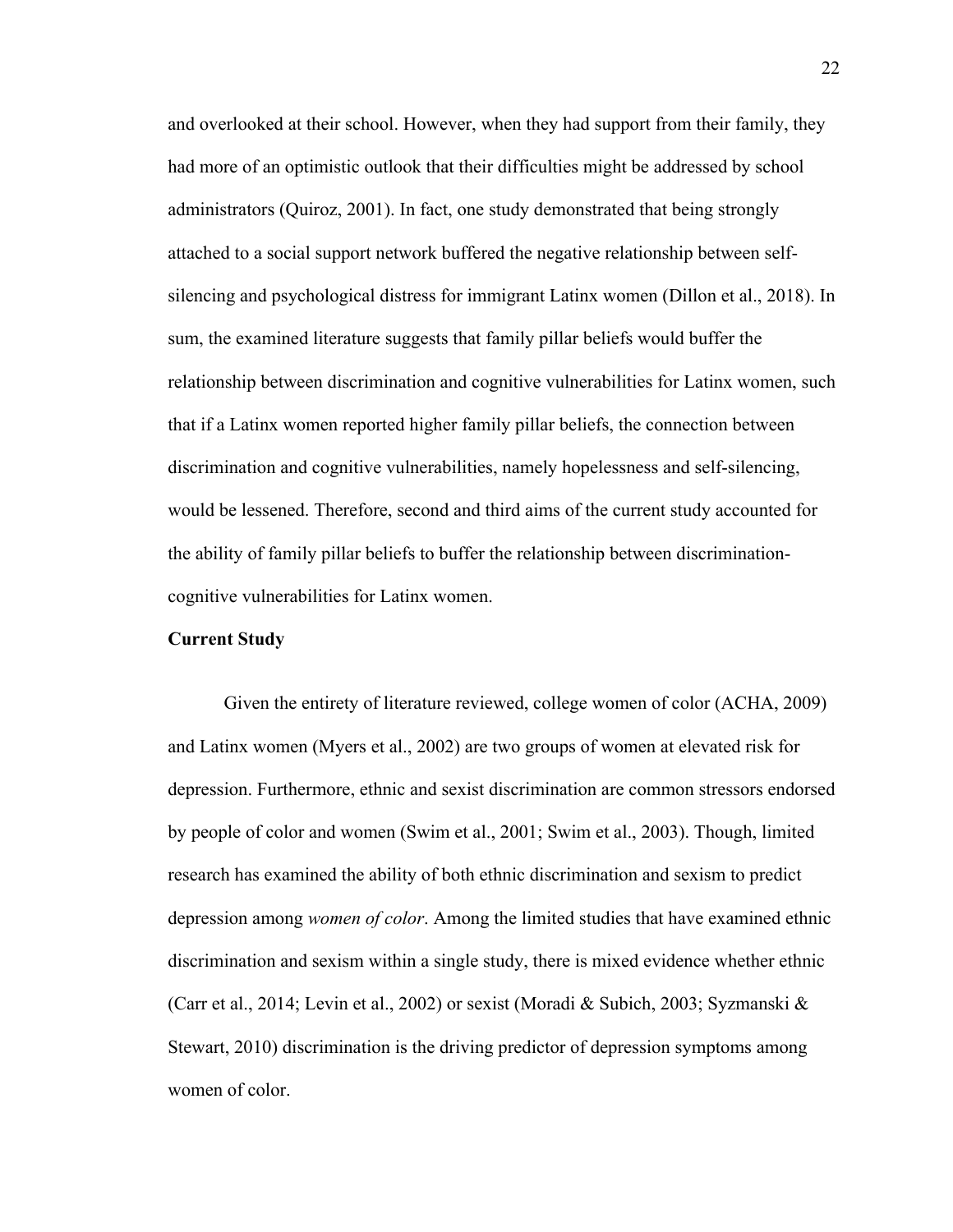The second and third aims of the current study sought to test a moderated mediational model linking discrimination to depression via cognitive vulnerabilities while accounting for protective factors unique to each sample's lived context. To review, cognitive vulnerabilities have been proposed as underlying mechanisms that link discriminatory stress and depression symptoms. Specifically, it seems as though ethnic and sexist discrimination predict hopelessness and self-silencing beliefs, which in turn, predict depression symptoms (Hurst & Beesley, 2012; Polanco-Roman & Miranda, 2013). Last, previous literature would support that general self-efficacy and family pillar beliefs are protective factors that may moderate the relationship between discriminatory stress and cognitive vulnerabilities (i.e., hopelessness and self-silencing beliefs) among college women of color and Latinx women, respectively. Yet, limited research has examined these pathways among college women of color or Latinx women (Moradi  $\&$ DeBlaere, 2010).

Because discrimination and depression have been shown to vary by income (Lorant et al., 2003), nativity status (Alegría et al., 2007), age (Mirowsky & Ross, 1992), language (Coker et la., 2009), recruitment source (Brondolo et al., 2005) and race/ethnicity (Forrest-Bank & Jenson, 2015; Klonoff & Landrine, 1995; Myers et al., 2002), these variables were added as covariates. The hypotheses of the study were as followed:

**Aim 1: To explore the ability of ethnic and sexist discrimination to simultaneously significantly predict depression**. Hypothesis 1A and 1B stated that ethnic and sexist discrimination would significantly predict symptoms of depression among college women of color and Latinx women, respectively.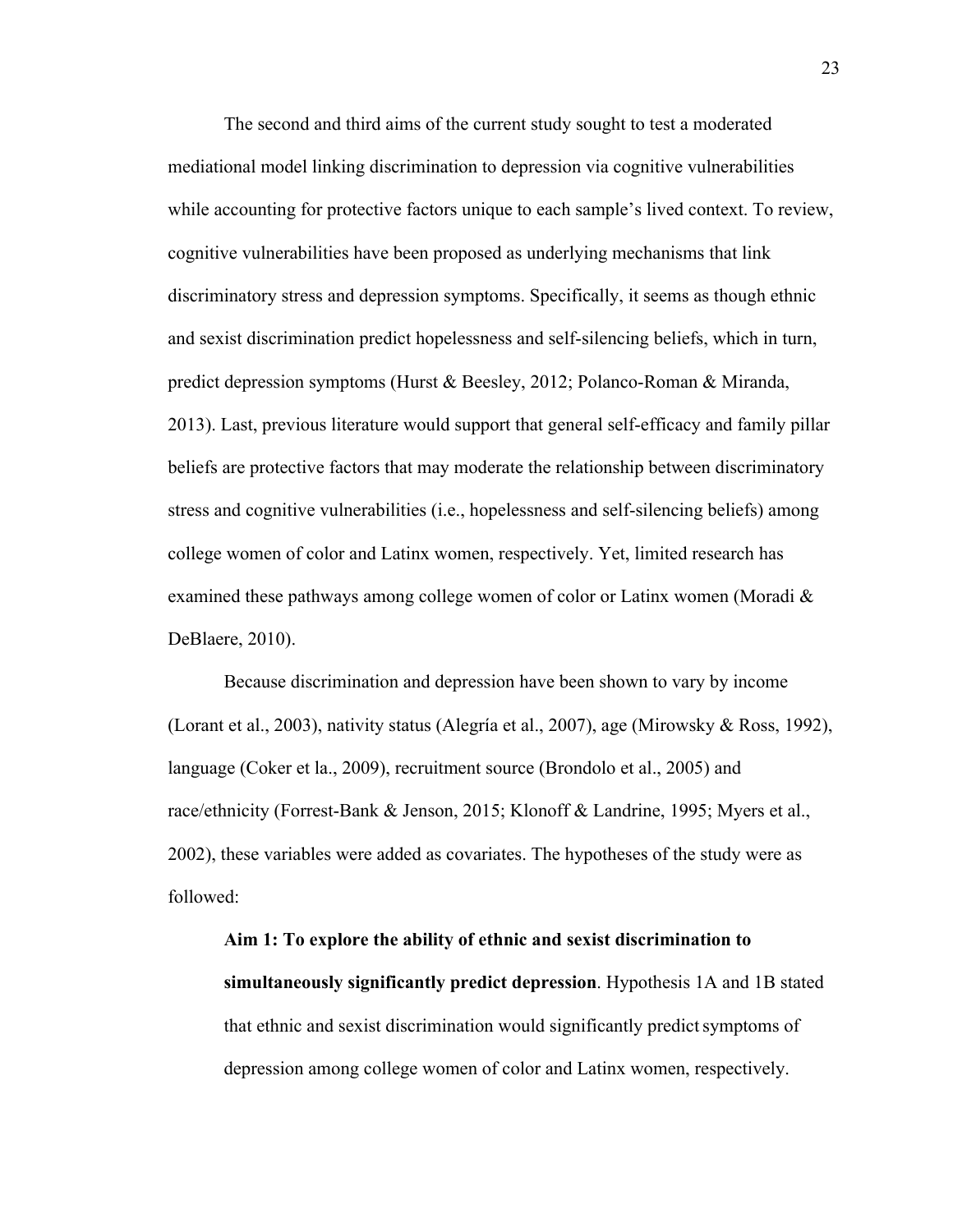Moreover, previous findings have been mixed with some studies supporting that ethnic discrimination was a stronger predictor of depression, while others demonstrated evidence that sexism was a stronger predictor of depression. The current study was exploratory to determine if ethnic and/or sexist discrimination was more predictive of depression symptoms for college women of color and Latinx women.

**Aim 2: To examine a moderated mediational model, namely linking ethnic discrimination to depression via cognitive vulnerabilities, that is hopelessness and self-silencing beliefs, while accounting for moderating, protective factors (i.e., general self-efficacy for college women of color and family pillar beliefs for Latinx women).** Hypothesis 2A stated that hopelessness and self-silencing beliefs would mediate the link between ethnic discrimination and depression symptoms for college women of color, and that general self-efficacy would moderate the indirect links of ethnic discrimination-hopelessness and ethnic discrimination-self-silencing. To further explain, it was expected that high general self-efficacy would buffer the impact of ethnic discriminatory stressors on hopelessness and self-silencing beliefs, while low self-efficacy would exacerbate the relationship between ethnic discrimination on hopelessness and self-silencing beliefs (see Figure 1).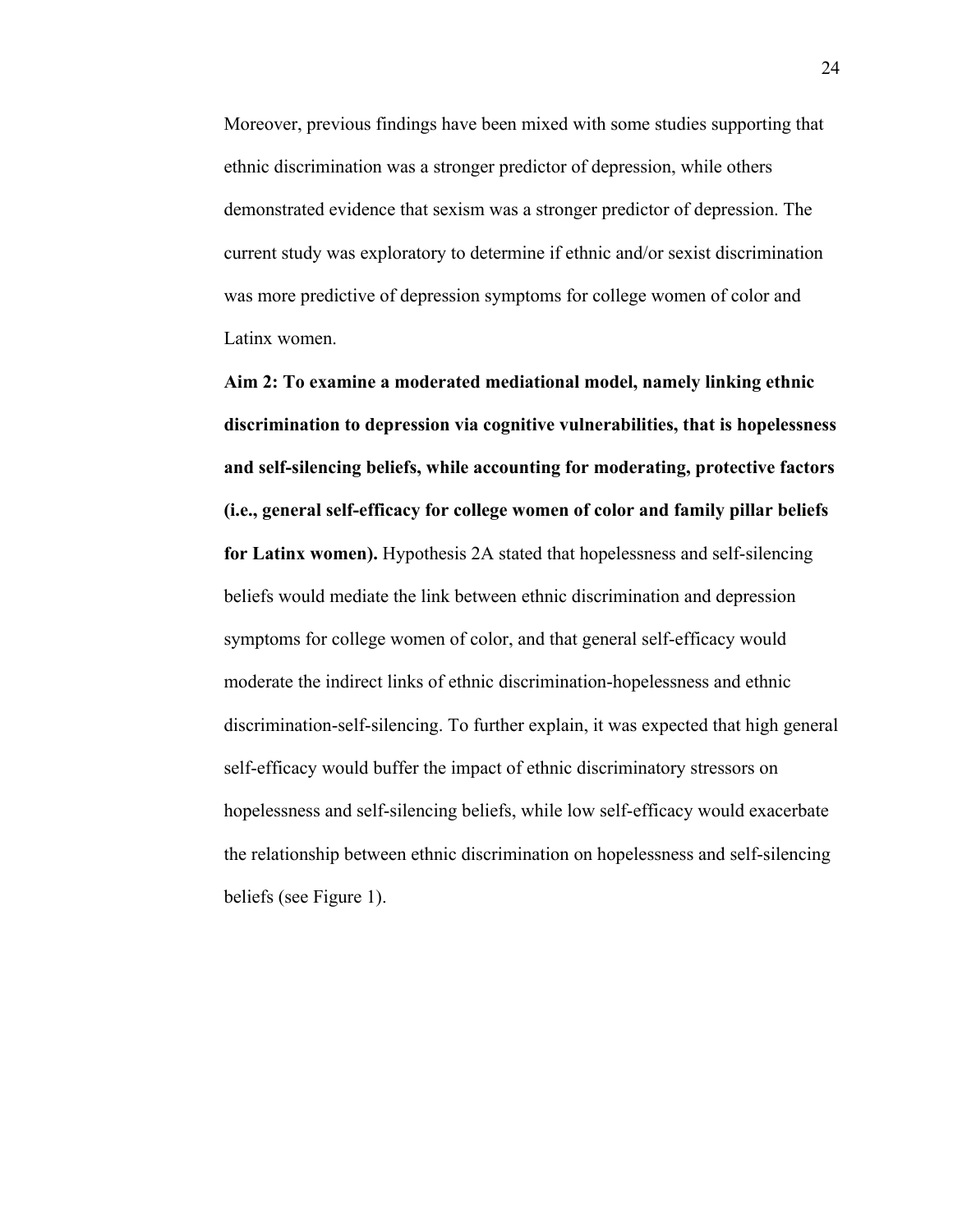

Hypothesis 2B indicated that hopelessness and self-silencing beliefs would mediate ethnic discrimination and depression symptoms for Latinx women, with family pillar beliefs moderating the indirect effect. Specifically, hypothesis 2B stated that family pillar beliefs would buffer the link between ethnic discrimination and hopelessness beliefs and ethnic discrimination and selfsilencing beliefs (see Figure 2).



Figure 2. *Hypothesis 2B*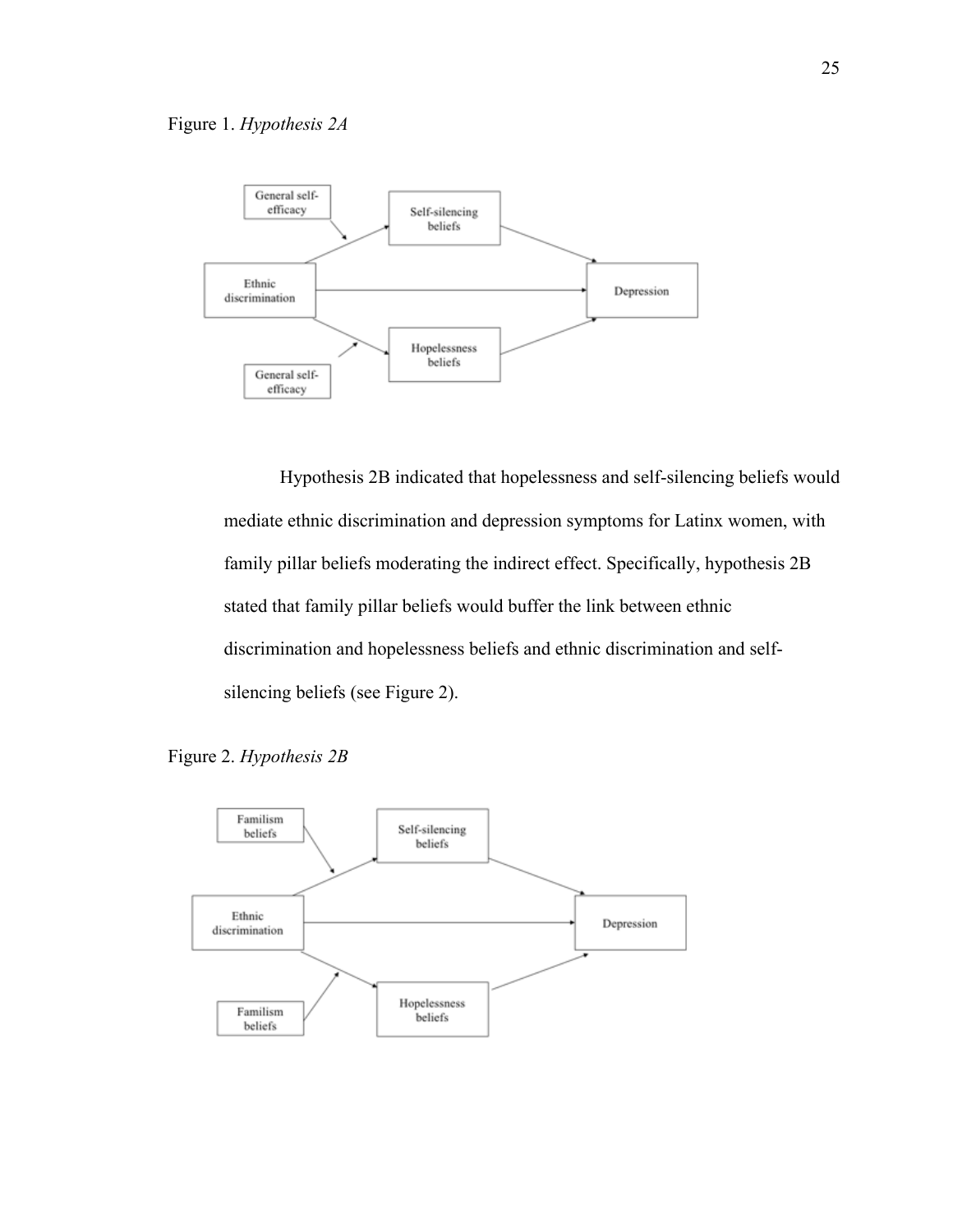**Aim 3: To examine a moderated mediational model that links sexist discrimination to depression via cognitive vulnerabilities, namely hopelessness and self-silencing beliefs, while accounting for moderating variables of the indirect effect (i.e., general self-efficacy for college women of color and family pillar beliefs for Latinx community women).** Hypothesis 3A stated that hopelessness and self-silencing beliefs would mediate the link between sexist discrimination and depression symptoms for college women of color, and that general self-efficacy would moderate the indirect links of sexist discrimination-hopelessness and sexist discrimination-self-silencing. To further explain, it was expected that high general self-efficacy would buffer the impact of sexist discriminatory stressors on hopelessness and self-silencing beliefs, while low self-efficacy would exacerbate the relationship between sexist discriminatory stressors on hopelessness and self-silencing beliefs (see Figure 3).



Figure 3. *Hypothesis 3A*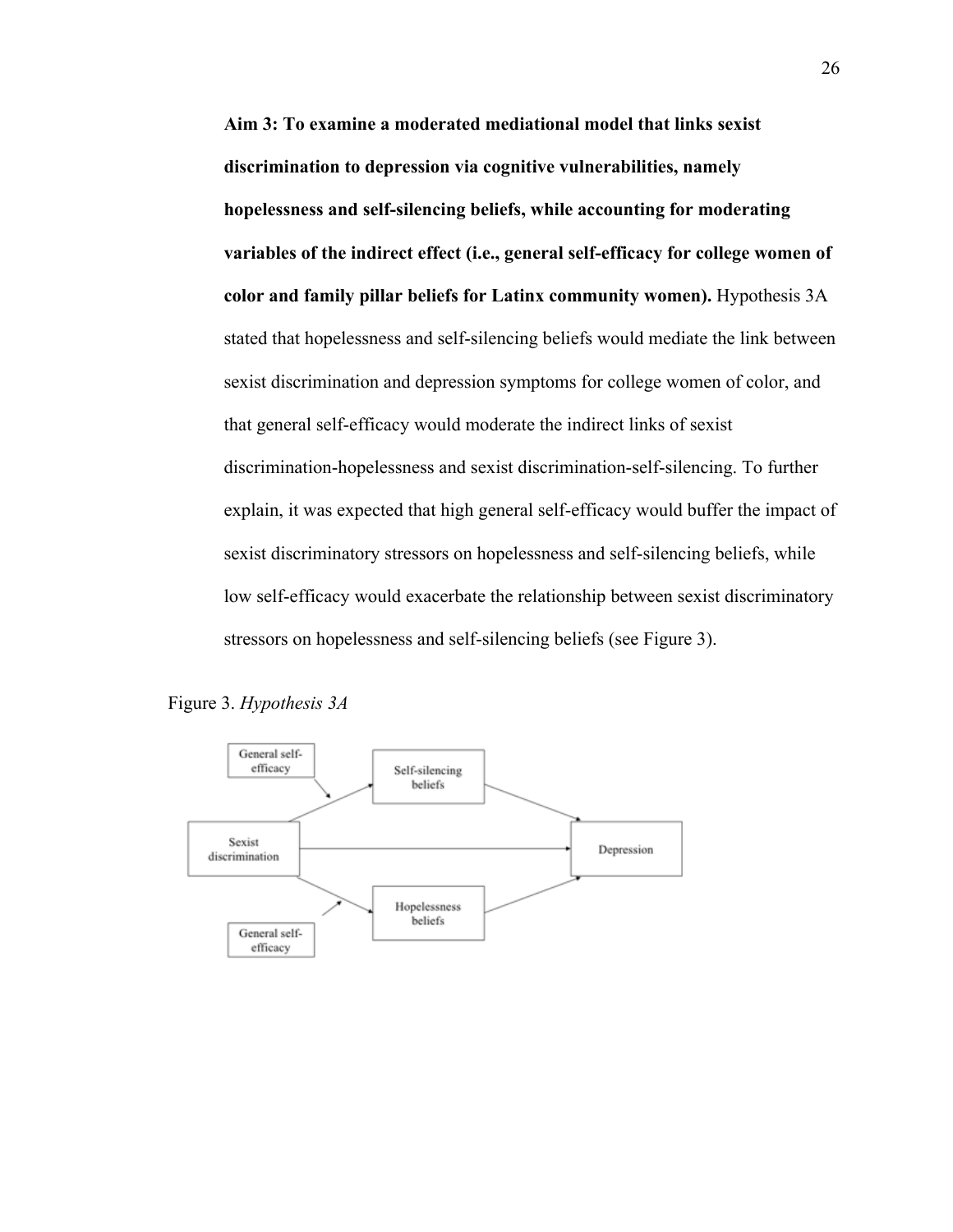It is hypothesized for 3B that hopelessness and self-silencing beliefs would mediate sexist discrimination and depression symptoms for Latinx women with family pillar beliefs moderating the indirect effect. Specifically, hypothesis 3B stated that family pillar beliefs would buffer the link between sexist discrimination and hopelessness beliefs and sexist discrimination and selfsilencing beliefs (see Figure 4).



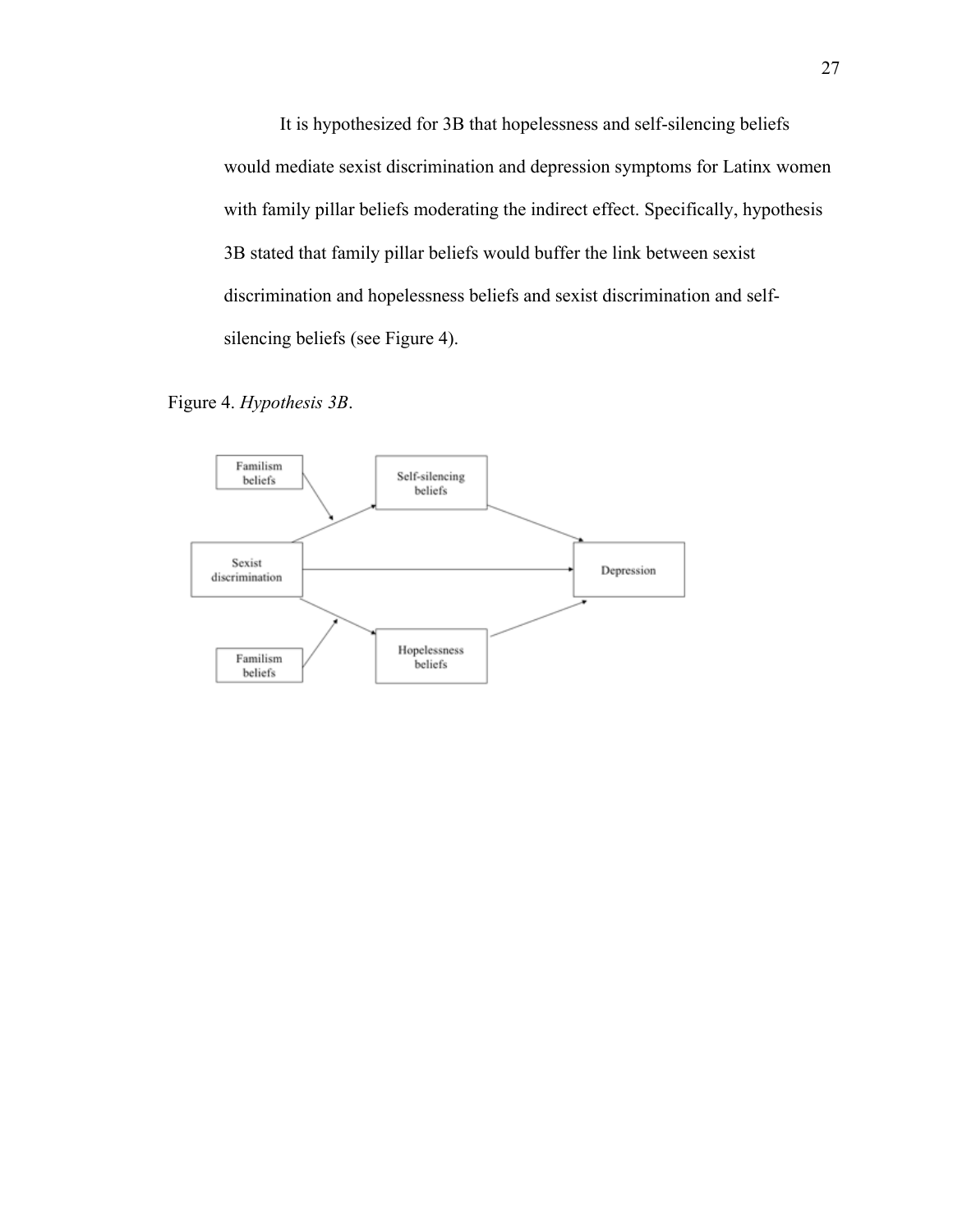#### **Method**

### **Participants and Sampling**

**College women of color.** One hundred and twenty-eight women of color over the age of 18 were recruited from a psychology subject pool at a medium-sized Jesuit institution in the Midwest. The average age was  $19.16$  (*SD* = 1.37, range: 18-25). Just under half of the women identified as Latinx/Hispanic  $(n = 61)$ . The remainder of the participants identified as Asian/Pacific Islander (*n* = 34, 27%), African American/Black  $(n = 24, 19\%)$ , or another ethnicity (i.e., Middle Eastern, Native American,  $n = 9, 5\%$ ). Most of the sample was born in the U.S.  $(n = 105, 85\%)$ . About half of the sample  $(n = 105, 85\%)$ 59, 47%) identified coming from a higher income household (i.e., \$50,000+ per year). The remainder of the sample reported an annual household income between \$20,000 to \$49,999 per year (*n* = 48, 38%) followed by less than \$20,000 per year (*n* = 16, 13%).

Latinx women. Secondary data analysis of 247 Latinx women ( $M_{\text{aee}}$ ) 36.26[12.59], range: 18-72) was used. Most of the women identified as Mexican heritage (*n* = 173) followed by Puerto Rican (*n* = 33) and Central/South American (*n* = 26) heritages. Approximately 38% identified as foreign-born (*n* = 93) and 62% as U.S.-born (*n* = 152). On average, the sample indicated living in the U.S. for an average of 31 years. One hundred and ninety-nine (81%) completed the survey in English, while 48 (19%) completed it in Spanish. Most women reported an annual household income between \$20,000 and \$49,000 (*n* = 112, 45%), followed by \$50,000 or more (*n* = 91, 37%) and less than \$20,000 ( $n = 39, 16\%$ ). Approximately 60% of the sample ( $n = 147$ ) was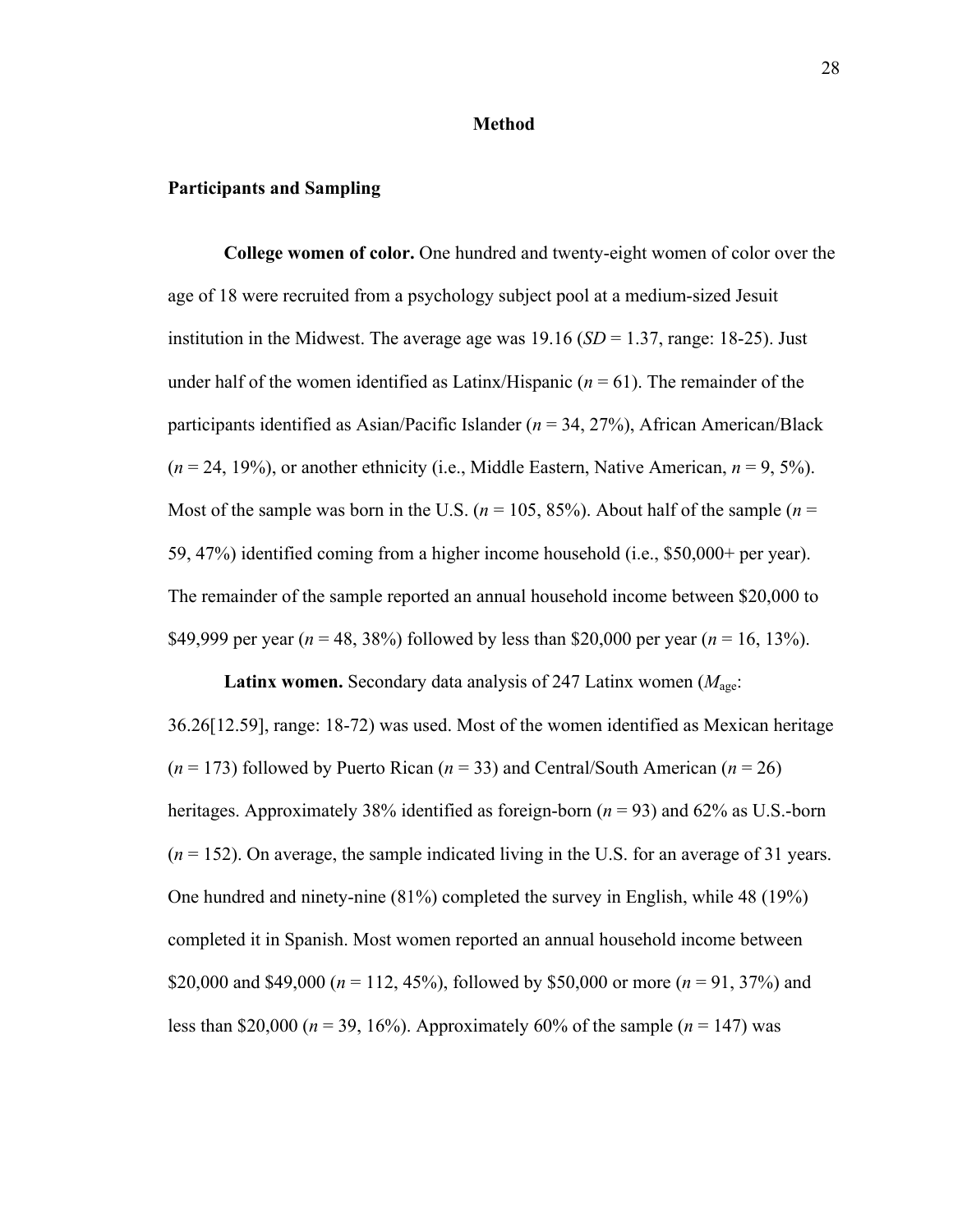recruited from local festivals and 40% (*n* = 100) was recruited from Amazon Mechanical Turk.

#### **Measures**

**Demographic form.** All participants completed a demographic form that asks for their age, gender, racial/ethnic background, nativity status, and household income.

**Ethnic discrimination**. The Brief-Perceived Ethnic Discrimination Questionnaire (B-PEDQ; Brondolo et al., 2005) is a 17-item questionnaire available in English and Spanish that asks how often one has experienced ethnic discrimination in their lifetime. All participants completed this measure. It was developed to evaluate ethnic discriminatory experiences of individuals from various racial/ethnic backgrounds. Notably, it was validated with college students and a community sample of Latinx individuals (Brondolo et al., 2005). A sample item includes "Because of your race/ethnicity, how often have you been treated unfairly by coworkers or classmates?" Participants indicate how often this has occurred on a Likert scale where 1 is *Never* and 5 is *Very often.* A mean of the overall score is calculated using all items, where scores range from 0 to 5. Higher scores indicate higher lifetime prevalence of ethnic discrimination. In the development of the scale, Brondolo and colleagues (2005) reported a Cronbach's α of .87. When this scale was used with a large, diverse community sample of U.S. Latinx persons it had a Cronbach's α of .88 (Arellano-Morales et al., 2015). For the current study, Cronbach's  $\alpha$  was .92 for the college women of color. Cronbach's  $\alpha$  was .92 and .91 for English and Spanish, respectively, in the Latinx sample.

**Sexist discrimination.** All participants completed the Schedule of Sexist Events - Recent (SSE-R; Klonoff & Landrine, 1995), a 20-item measure. The first 19-items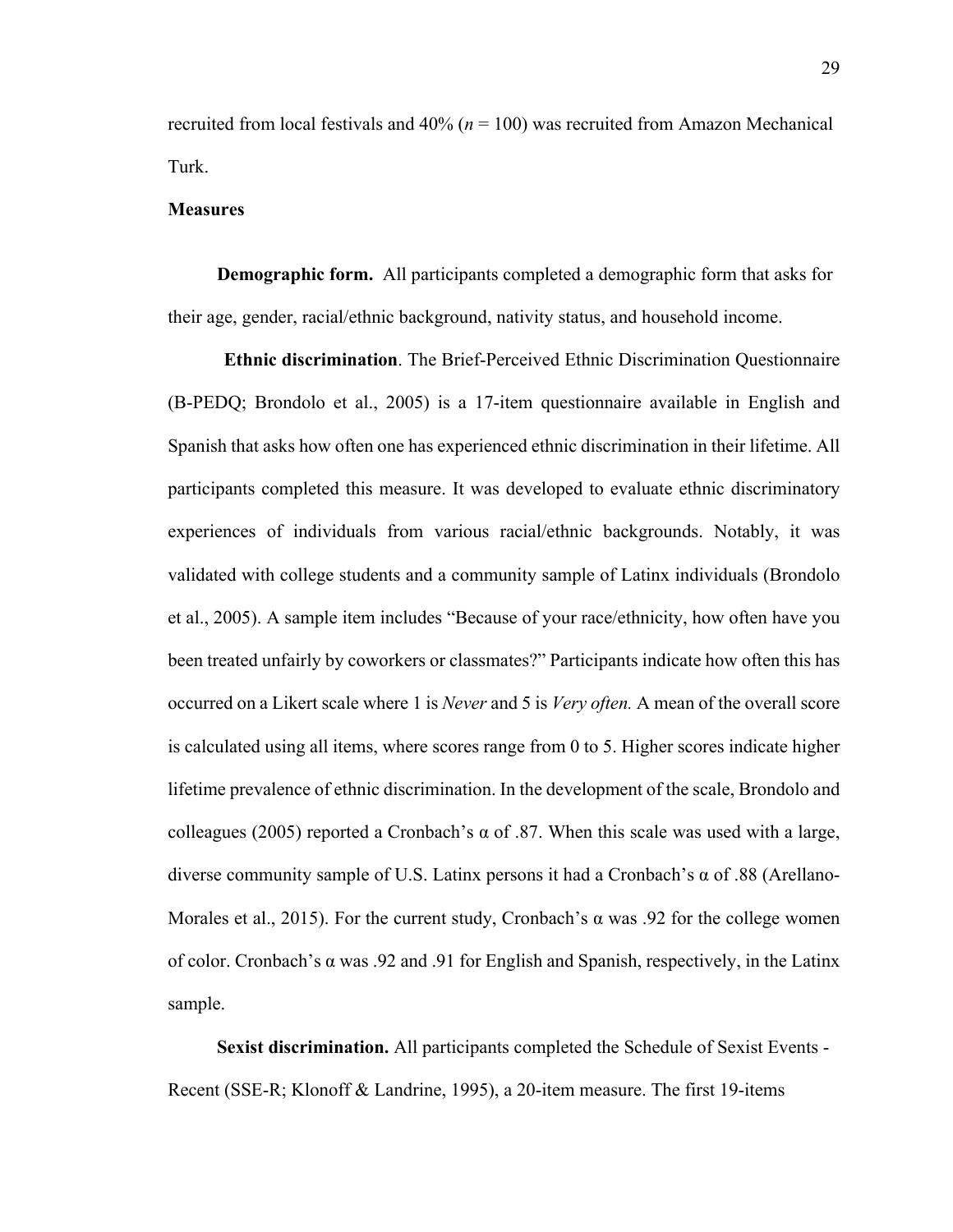inquire about one-year prevalence of sexist discrimination. A sample item includes, "How many times have you been treated unfairly by teachers or professors because you are a woman?" Participants indicate how frequently this event has occurred in the past year on a Likert scale of 1 *Never* to 6 *All of the time (more than 70% of the time).* The last item asks, "How different would your life be now if you HAD NOT BEEN treated in a sexist and unfair way" on a scale from 1 *The same as it is now* to 6 *Totally different.* A mean score is calculated from all 20 items that ranges from 1 to 6, where 6 indicates higher rates of sexist events. The scale was developed and validated with diverse college women and women from the community (Klonoff & Landrine, 1995). In fact, the validation study had a Cronbach's α of .90 for the subsample of women of color. This measure has since been used with other diverse college women (DeBlaere & Bertsch, 2013 [Cronbach's  $\alpha$  = .94]; Sabik & Tylka, 2006 [Cronbach's  $\alpha$  = .91]). Within the current study, Cronbach's α was .92 for the college women of color. Cronbach's α was .95 and .96 for English and Spanish, respectively, in the Latinx sample.

**Hopelessness beliefs.** All participants completed the Beck Hopelessness Scale (Beck et al., 1974), a 20-item questionnaire that asks about one's attitudes over the past week. The questions target feelings about the future, motivation, and expectations. The items either have a positive or negative connotation, such as "I look forward to the future with hope and enthusiasm" or "My future seems dark to me." Participants rank the statement as "true" or "false." A summary score is calculated that ranges from 9 to 20, where 20 indicates higher hopelessness beliefs. The scale has been used with college students of color (Cronbach's  $\alpha = 91$ ; Polanco-Romano & Miranda, 2013). The BHS is available in Spanish. In addition, it has been used with a community sample of Latinx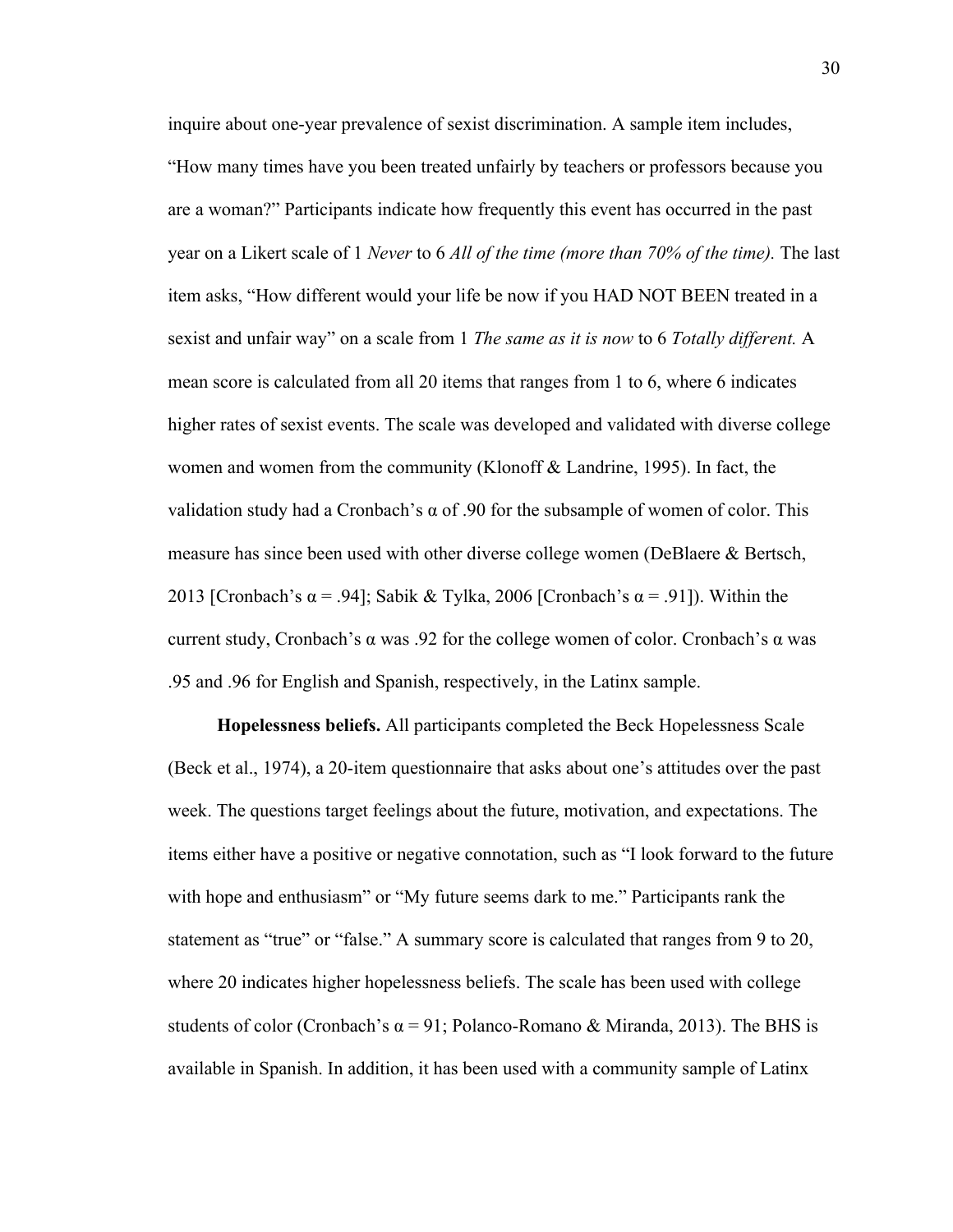women (Dueweke et al., 2015; [Cronbach's α = .86]). In the current study, Cronbach's α was .78 for college women of color. Cronbach's α was .91 and .77 for English and Spanish, respectively, in the Latinx sample.

**Silencing the self beliefs.** College women of color completed the Silencing the Self Scale (Jack  $\&$  Dill, 1992), which is a 31-item measure that assesses beliefs of how to behave within current intimate relationships. If the participant was not currently in an intimate relationship, they were instructed to base their responses on previous intimate relationships. The scale is divided into four subscales that include: a) externalized self perception (e.g., using external standards as a way to evaluate one's self), b) caring as self-sacrifice (e.g., putting the needs of others before one's own), c) silencing the self (e.g., refraining from confrontation to maintain positive relationships), and d) the divided self (e.g., incongruence between behaviors and feelings). A sample item from the scale is, "I don't speak my feelings in an intimate relationship when I know they will cause disagreement." Participants rate how much they endorse this statement on a scale from 1 *Strongly disagree* to 5 *Strongly agree.* A summary score is calculated where scores can range from 31 to 155, with higher scores indicating higher self-silencing beliefs. Hurst and Beesley (2013) used this scale with college women, where 19% identified as women of color (Cronbach's  $\alpha$  = .88). In addition, Grant and colleagues (2011) used this scale with a community sample of women of color (Cronbach's  $\alpha$  = .90). Cronbach's alpha in the current study was .89.

To assess self-silencing beliefs among Latinx women from the community, the Marianismo Beliefs Scale (MBS; Castillo et al., 2010) was used. The MBS contains 24 items and five subscales, which include: family pillar, virtuousness and chastity,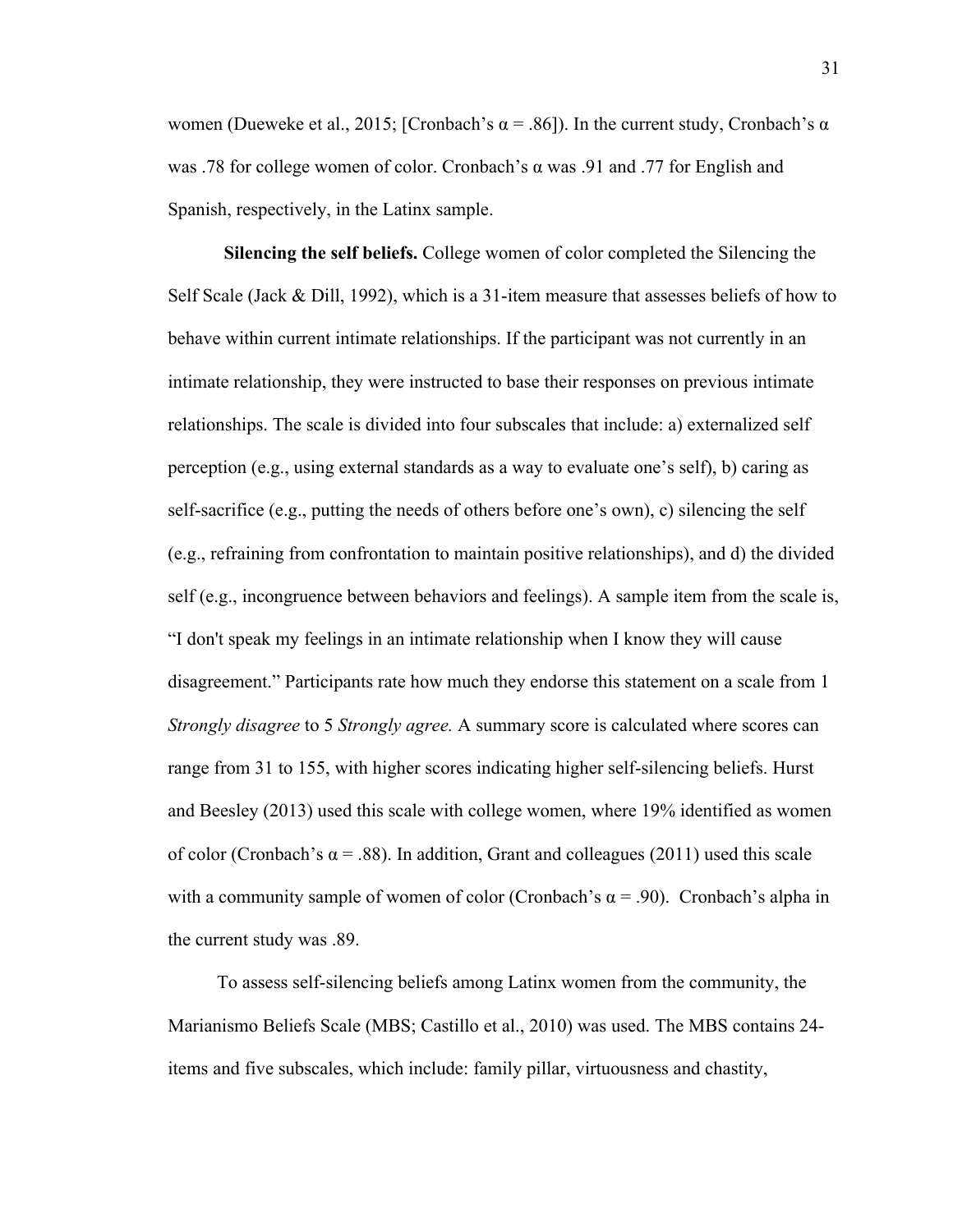subordination to others, silencing the self to maintain harmony, and spiritual pillar. The silencing the self to maintain harmony in relationships subscale contains six items that evaluate a Latinx woman's attitudes towards suppressing her thoughts and needs towards others. Some of the items target behavior in intimate relationships, such as "A Latina woman should not discuss birth control" and "A Latina woman should not express her needs to her partner." Other items refer to self-silencing beliefs across all relationships, such as "A Latina woman should feel guilty about telling people what she needs." For the MBS, a participant indicates how much she believes a Latinx woman should uphold this standard on a scale from 1 *Strongly disagree* to 5 *Strongly agree.* A mean score is calculated, where higher scores indicate greater endorsement of self-silencing beliefs. This subscale had a Cronbach's  $\alpha$  of .90 when used with a sample of Latinx college women in a previous study (Sanchez et al., 2017). This scale was used instead of the STSS (Jack & Dill, 1992) because the MBS was developed specifically for Latinx women and considers their cultural values and traditions. Additionally, the STSS (Jack  $\&$ Dill, 1992) is not available in Spanish nor available for translation (Jack, personal communication, 2017). The silencing the self to maintain harmony subscale and STSS demonstrated a moderate, positive correlation (*r* = .43; Castillo et al., 2010). For comparison purposes of the two scales, sample items from each scale are included in Table 1. In the current study, Cronbach's α was .86 and .89 for English and Spanish, respectively, in the Latinx sample.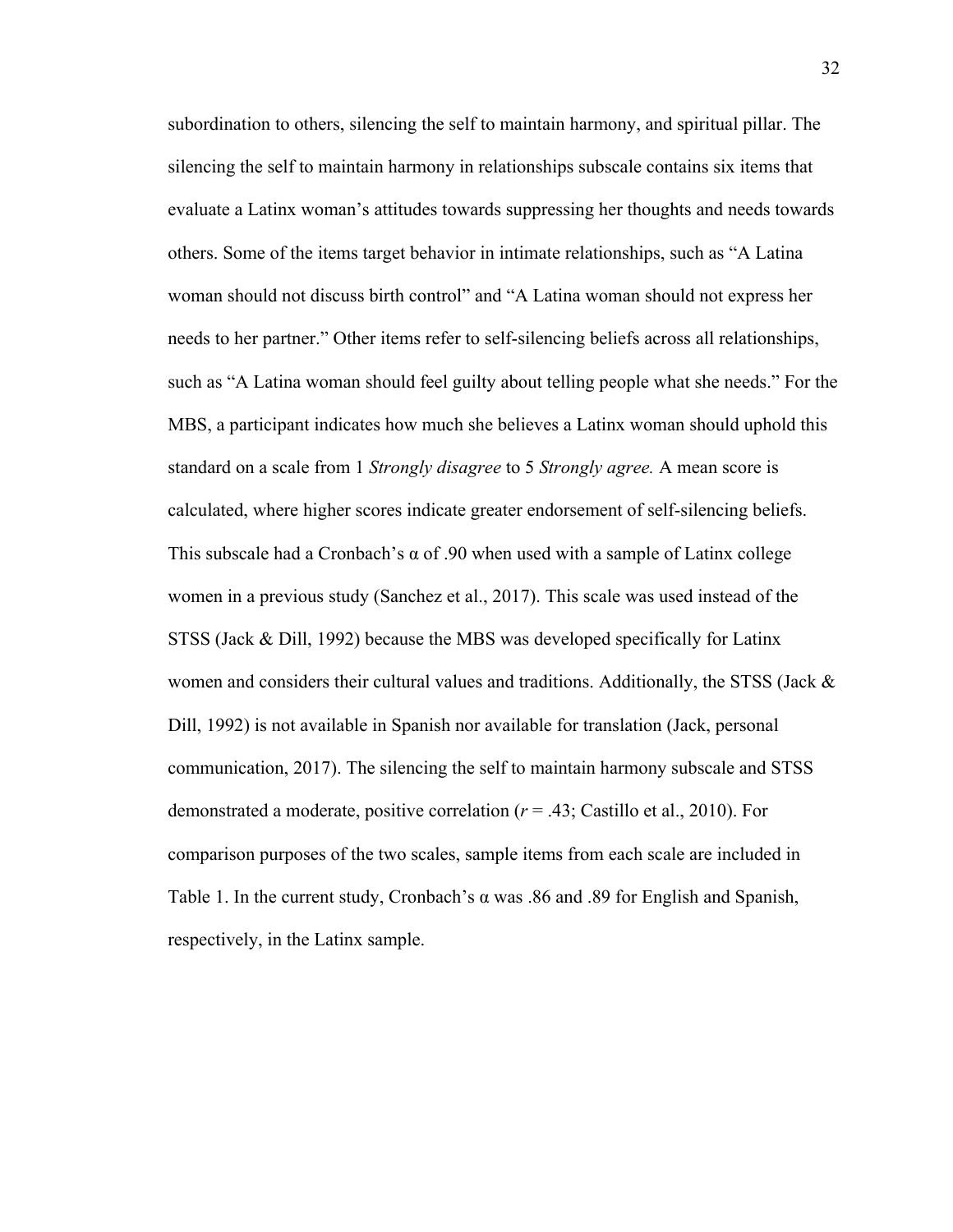Table 1. *Example Items for Comparison from the Silencing the Self Scale (Jack & Dill, 1992) and the Marianismo Beliefs Scale (Castillo et al., 2010).*

| The Silencing the Self Scale (Jack $& Dill$ , 1992)                                  |
|--------------------------------------------------------------------------------------|
| 3. Caring means putting the other person's needs in front of my own.                 |
| 5. I find it is harder to be myself when I am in a close relationship than when I am |
| on my own.                                                                           |
| Marianismo Beliefs Scale (Castillo et al., 2010)                                     |
| 17. A Latinx woman should not express her needs to her partner.                      |
| 18. A Latinx woman should feel guilty about telling people what she needs.           |

**General self-efficacy.** College women of color completed the General Self-Efficacy Scale (GSES; Schwarzer & Jerusalem, 1995), a 10-item measure that assesses the level of confidence one has towards overcoming a stressful task. A sample item is, "I can always manage to solve difficult problems if I try hard enough". Participants indicate how true they find the statement on a scale from 1 *Not at all true* to 4 *Exactly true.* A summary score is calculated with scores ranging from 10 to 40, where higher scores indicate higher general self-efficacy. This scale has been used with college students of color at a predominately White institution (Cronbach's  $\alpha$  = .88; Blume, Lovato, Thyken, & Denny, 2012). Cronbach's  $\alpha$  in the current study was .84.

**Family pillar beliefs.** Latinx women completed another subscale from the MBS, the family pillar. A sample item includes, "A Latina woman should be a source of strength for her family." The family pillar contains five items. A mean score of these items is tabulated, such that higher scores indicate higher endorsement of beliefs. The Cronbach's  $\alpha$  for this subscale with a sample of Latinx college women was .88 (Sanchez et al., 2017). The family pillar subscale has shown a positive, moderate correlation  $(r = .44;$  Castillo et al., 2010) with other subscales assessing Latinx familism (i.e., Familism subscale of the Multiphasic Assessment of Cultural Constructs – Short Form; Cuéllar, Arnold, &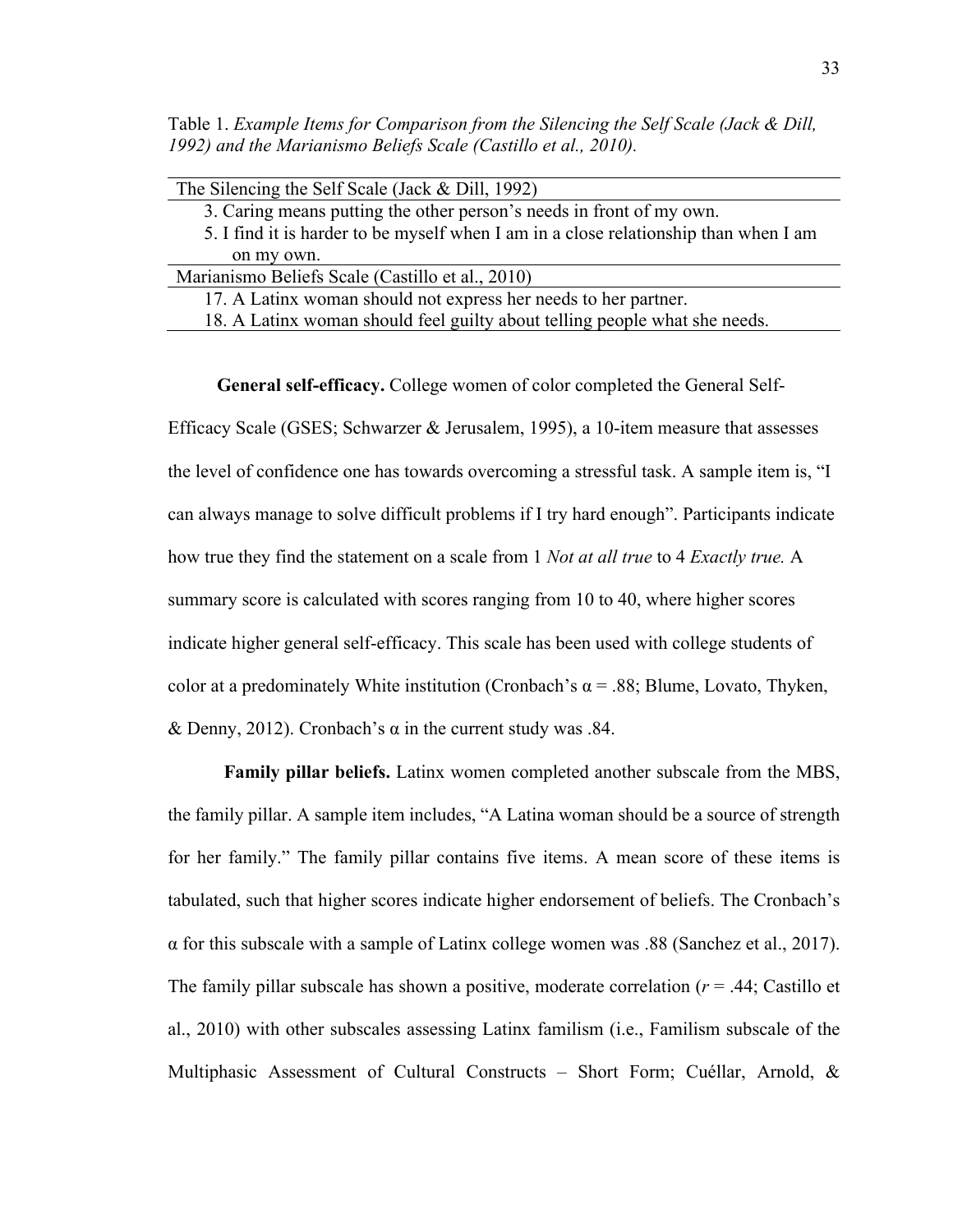González, 1995). In the current study, Cronbach's α was .84 and .88 for English and Spanish, respectively.

**Depression symptoms.** All participants completed the Brief Center for Epidemiological Scale – Depression (B-CES-D; Kohout, Berkman, Evans, & Cornoni-Huntley, 1993), a shortened version of the CES-D (Radloff, 1977). It is a 10-item selfreport measure that asks how often a person has experienced affective, somatic, and interpersonal symptoms of depression within the past week. A sample item includes, "I had trouble keeping my mind on what I was doing." Participants indicate how often this has happened on a scale from 0 *Rarely or none of the time (less than one day)* to 3 *Most or all of the time (5-7 days).* A total sum is calculated that can range from 0 to 30, where higher scores indicate more clinically significant depression. The clinical cut-off score is 10 (Andresen, Carter, Malmgren, & Patrick, 1994). The B-CES-D has been translated into Spanish and used with a U.S. Latinx population where the Cronbach's alpha was .76 (Gryzwacz, Hovey, Seligman, Arcury, & Quandt, 2006). In the current study, Cronbach's α was .77 for the college women of color. Cronbach's α was .84 and .80 for English and Spanish, respectively, in the Latinx women sample.

### **Procedure**

**College women of color.** Approval from the institute review board of the affiliated institution was obtained. Participants were recruited from the undergraduate psychology subject pool. Trained research assistants facilitated each data collection session, which lasted approximately 60 minutes. Participants arrived and were provided with the goals, benefits, and potential risk of the survey. Participants voluntarily completed the online survey in English and were welcome to discontinue at any time.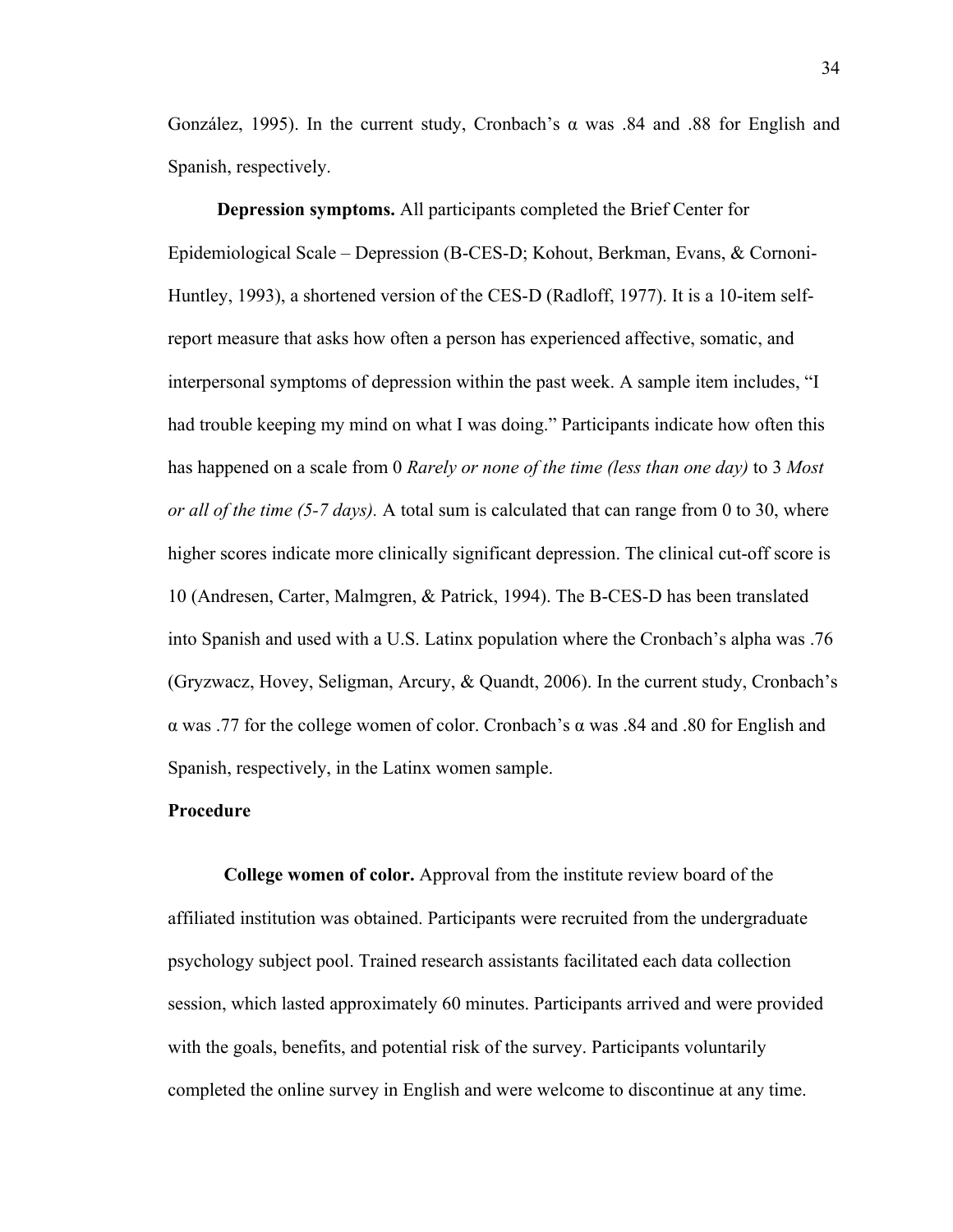Responses were anonymous, and no identifiable information was collected. Participants were compensated with class credit, and each participant was given a referral form with university resources.

**Latinx women.** Approval from the institute review board of the affiliated institution was obtained. Participants were recruited from cultural events and Mechanical Turk. At cultural events, trained research assistants approached Latinx women and provided them with a brief description of the study, including goals, benefits, potential risks, and confidentiality. Oral consent was provided. Participants voluntarily completed a series of paper-and-pencil questionnaires on-site in English or Spanish. On average, participants spent 30-60 minutes to complete the questionnaire with the option to discontinue at any time. Trained bilingual research assistants were available for questions. Responses were anonymous, and completed surveys were placed into a drop box. Participants were compensated with a \$10 gift card and provided with community mental health referrals.

For Mechanical Turk, researchers of the study posted a Human Intelligence Task (HIT) advertising completion of a survey on Latinx cultural experiences in the U.S. If participants were interested in the HIT, they were provided with a link to the survey on Qualtrics. When a participant completed the survey on Qualtrics, they were provided with a randomized code to enter on Mechanical Turk to receive compensation. Once opened, the survey was open for 90 minutes, and participants received \$10 for completing the survey. After each worker received their compensation, codes were deleted so that they could not be paired with survey data.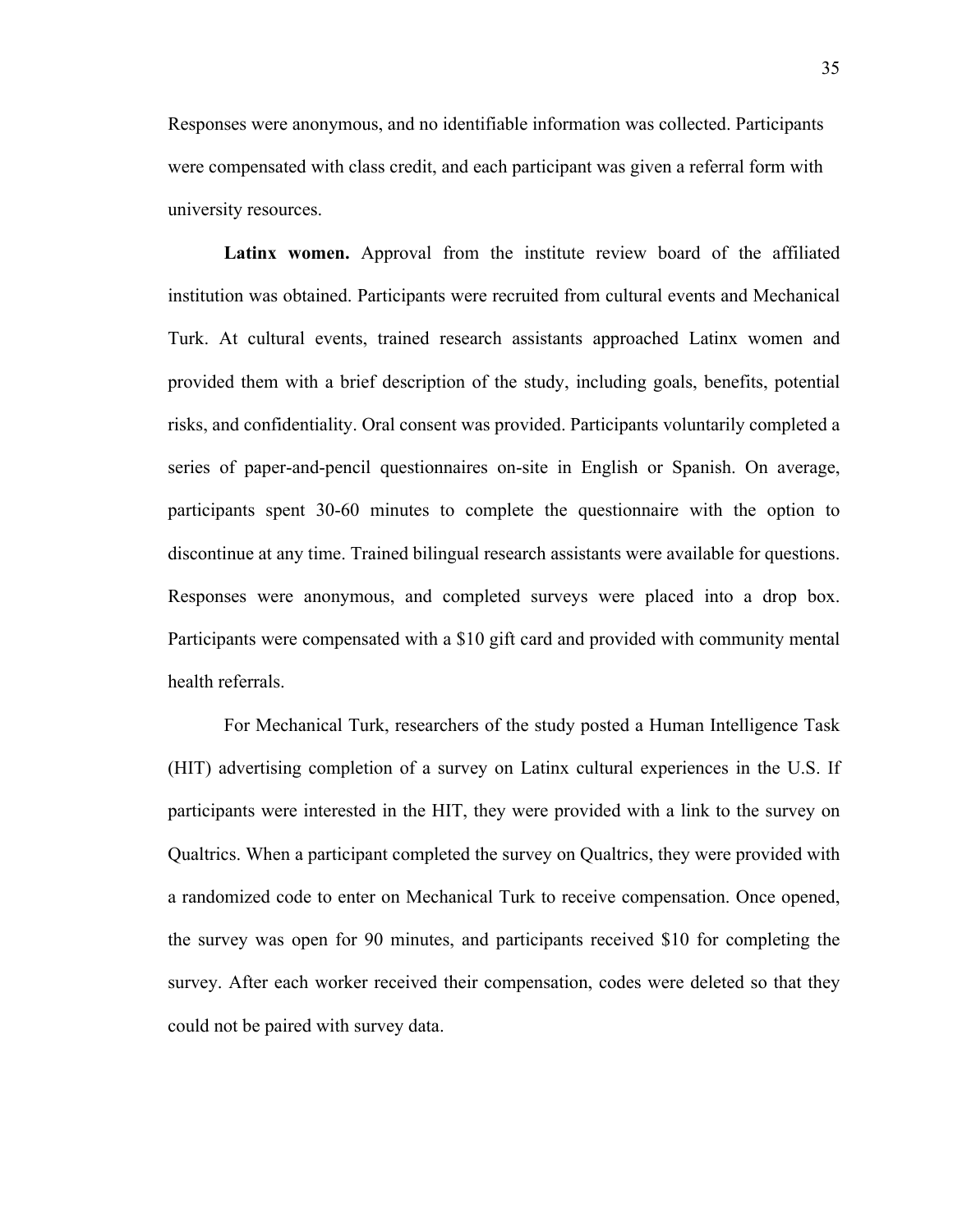#### **Data Analytic Plan**

Previous studies have shown support that levels of reported discrimination and mental health outcomes differ by income (Lorant et al., 2003), nativity status (Alegría et al., 2007), age (Mirowsky & Ross, 1992), language (Coker et la., 2009), recruitment source (Brondolo et al., 2005) and race/ethnicity (Forrest-Bank & Jenson, 2015; Klonoff & Landrine, 1995; Myers et al., 2002). Therefore, independent t-tests and one way analyses of variance (ANOVAs) were conducted to assess mean differences across groups. If differences emerged, these demographic variables were added as covariates for main analyses.

To test hypotheses 1A and 1B, two hierarchical regressions were utilized with depression symptoms as the outcome for college women of color and Latinx women, respectively. The first step of both regressions included demographic variables (income, nativity status, age, and if applicable, survey language, sample source, and race/ethnicity), and step two included both ethnic discrimination and sexist discrimination. Hypothesis 1A and 1B predicted that these two variables would significantly predict depression symptoms.

To test aims 2 and 3, a moderated mediational model was used. Moderated mediational models, or sometimes called conditional indirect effects, posit that a mediational pathway is conditional on a proposed moderator (Hayes, 2013). Instead of using the traditional method of Baron and Kenny (1986), tests of moderated mediation were conducted with PROCESS and the steps provided by Hayes (2013). PROCESS assesses significance of conditional indirect effects by generating an index of moderated mediation with bootstrapping (in this case 1,000 iterations). Bootstrapping is a non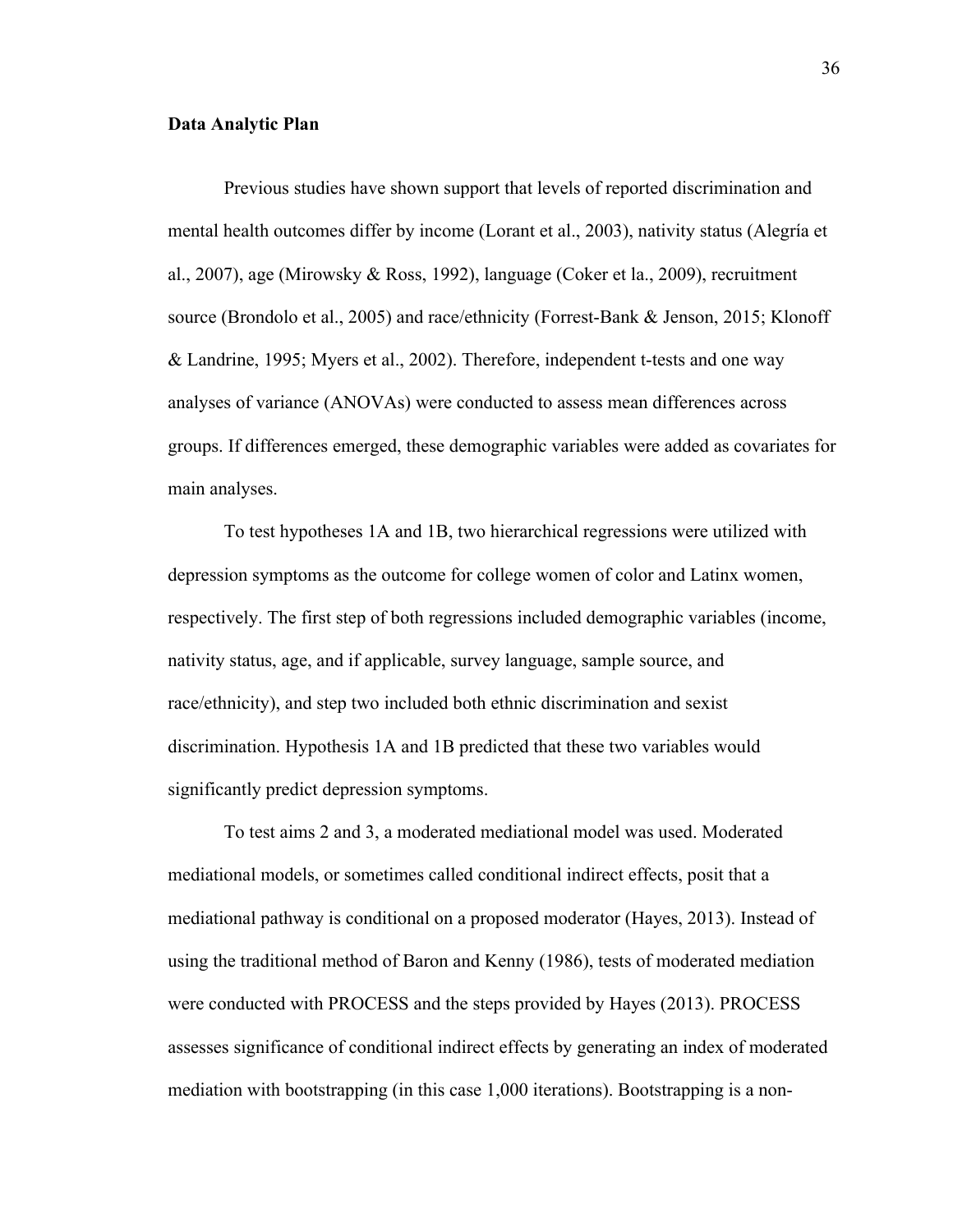parametric test that conducts several iterations; its benefits are that it reduces type 1 error and estimates standard errors and confidence intervals. With the calculated index of moderated mediation, significance is determined if the index *does not include 0* (Hayes, 2013). If the index is significant, "two conditional indirect effects estimated at different values of the moderator are significantly different from one another" (Hayes, 2015, p. 2).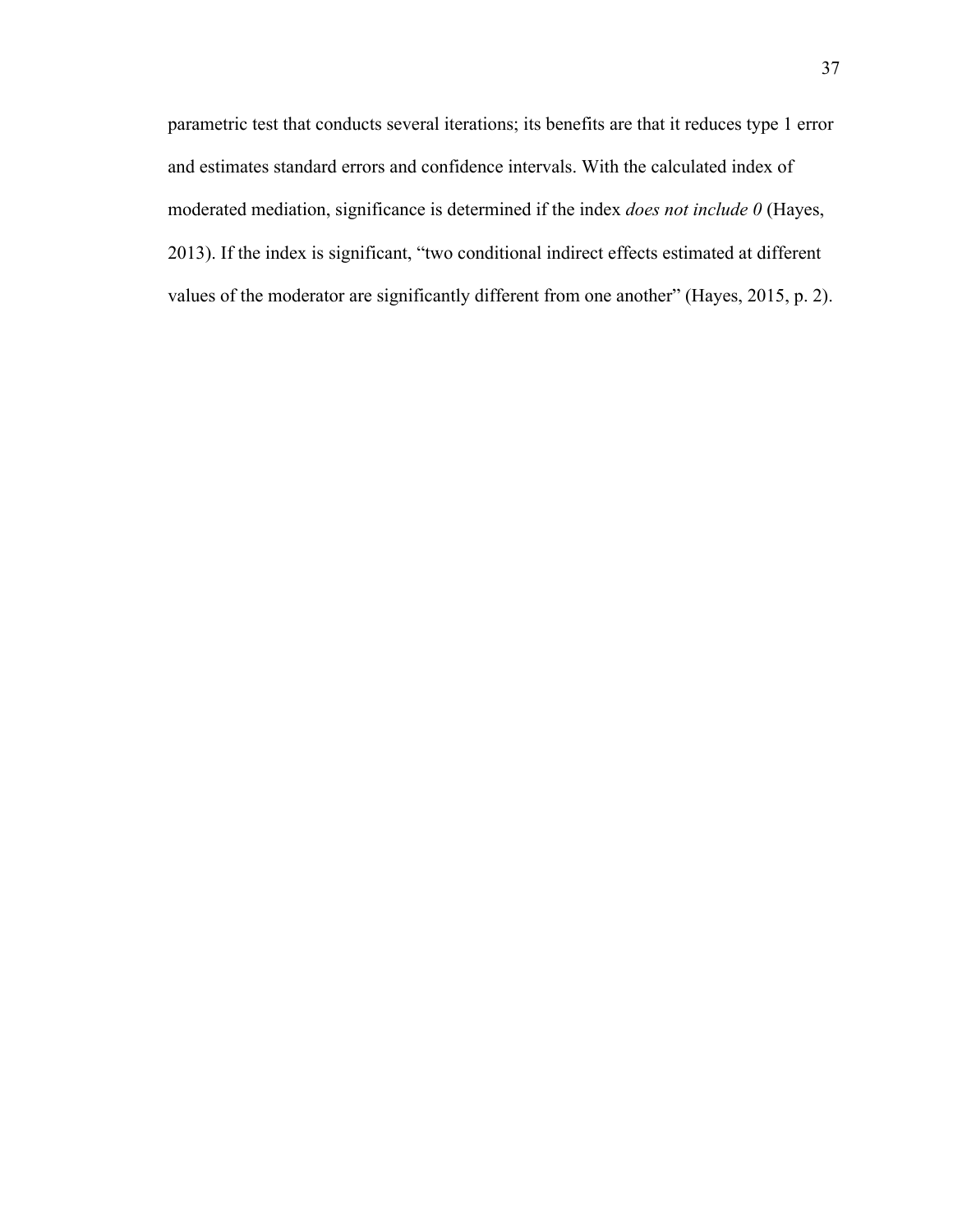#### **Results**

### **Data Screening**

**College women of color.** The main study variables, racial/ethnic discrimination, sexist discrimination, hopelessness, self-silencing beliefs, general self-efficacy, and depression symptoms, were examined to determine accuracy of data entry, missing values, and assumptions of multivariate analyses. Less than 1.6% of scores were missing for each variable. To screen for univariate outliers, summary and mean scores were transformed into *z*-scores with *z*-scores of **±**3.29 considered potential univariate outliers. Only six outliers were detected: two for racial/ethnic discrimination, one for sexism, and three for hopelessness. Per the recommendations of Tabachnick and Fidell (2011), outliers were winsorized to the next highest value under the cut-off. To evaluate multivariate outliers, we examined Mahalanobis distance of values from the centroid with Chi Square testing and a *p*-value of .001. The three variables identified as multivariate outliers were removed from the dataset, leaving 125 cases for analysis. To investigate skew and kurtosis, values were divided by their standard errors; values **±**3.29 were transformed. Ethnic discrimination, sexism, and hopelessness were significantly skewed, while ethnic discrimination was significantly kurtotic. Consequently, a square root transformation was performed with ethnic discrimination, sexism, and hopelessness. Previous research has demonstrated that racial/ethnic discrimination (Syzmanski, 2012), sexism (Szymanski & Owens, 2009), and hopelessness (Greene, 1981) tend to be skewed. Last, multicollinearity was examined with two-tailed Pearson's correlations to determine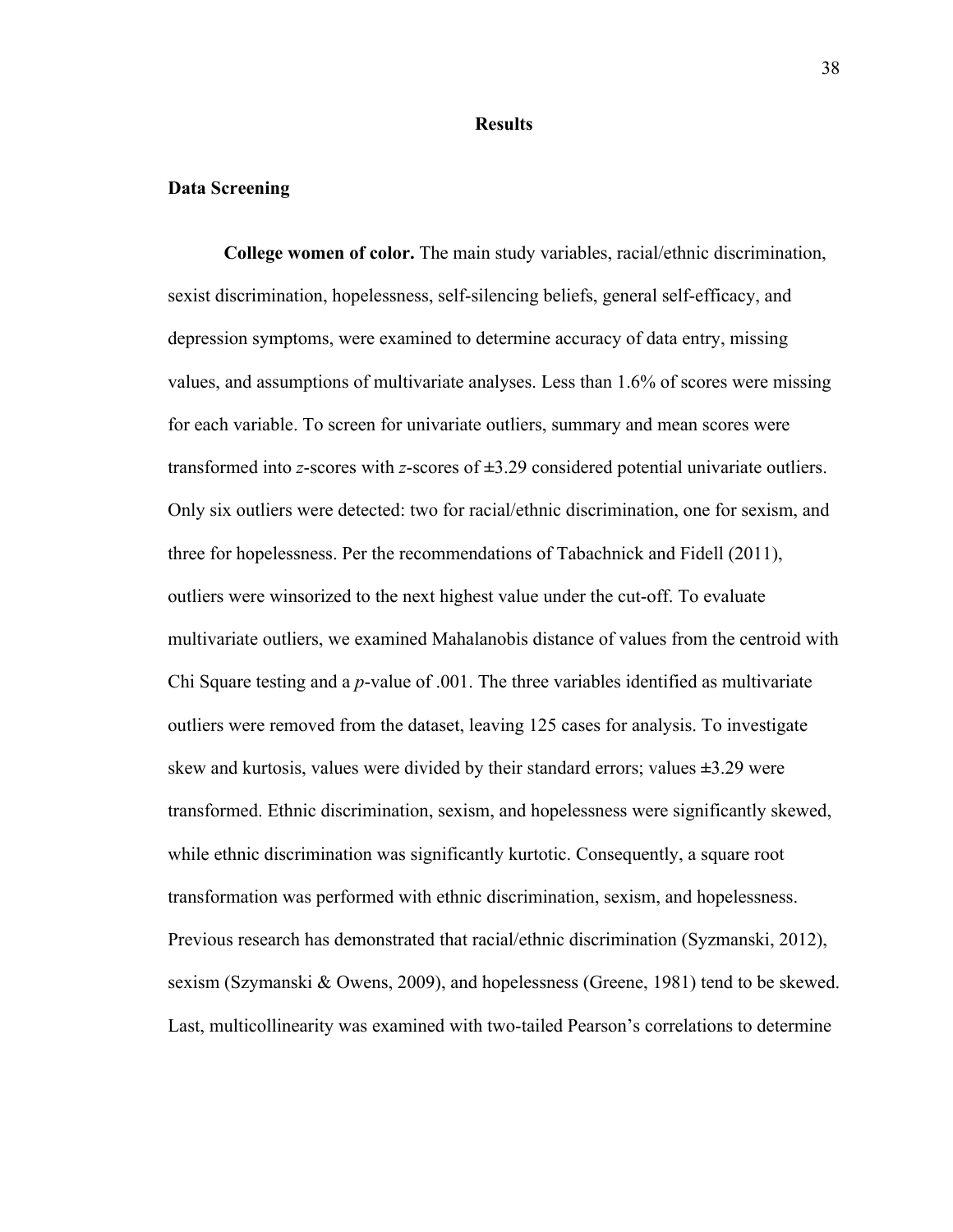if any correlations exceeded *r* = .60 (Tabachnick & Fidell, 2011), shown in Table 2. No correlations over .55 were detected, suggesting no multicollinearity.

Table 2. *Correlations, Means and Standard Deviations: College Women of Color* 

|    |                        |      |         | $\mathfrak{Z}$ | 4.      |         | 6.      |
|----|------------------------|------|---------|----------------|---------|---------|---------|
|    | Ethnic discrimination  |      | $.55**$ | $-.02$         | .09     | $-.07$  | $.35**$ |
|    | Sexist discrimination  |      |         | .05            | .15     | $-.06$  | $.35**$ |
| 3. | Hopelessness           |      |         |                | $.33**$ | $-46**$ | $.40**$ |
| 4. | Self-silencing beliefs |      |         |                |         | $-41**$ | $34**$  |
|    | General self-efficacy  |      |         |                |         |         | $-33**$ |
| 6. | Depression symptoms    |      |         |                |         |         |         |
| M  |                        | 1.65 | 2 04    | 2.92           | 80 94   | 31 70   | 9.49    |
| SD |                        | -59  | .74     | 2.88           | 17.36   | 3.89    | 4 94    |

**Latinx women.** The described screening above was performed with the variables of interest (i.e., ethnic discrimination, sexism, hopelessness, self-silencing to main harmony beliefs, family pillar beliefs, and depression). Within this sample, no more than 3.2% of scores were missing for each variable with the exception of the last item of the SSE (i.e., missing 16.2%). A mean substitution  $(M = 2.70)$  was conducted to the 36 participants that did not respond to the last item of the SSE. There were five significant univariate outliers (i.e., two for self-silencing and three for hopelessness), which were winsorized to the next highest value (Tabachnick  $\&$  Fidell, 2011). Only two cases were identified as multivariate outliers, and they were deleted. Ethnic discrimination, sexist discrimination, hopelessness, self-silencing, and depression were significantly kurtotic and skewed. Again, this finding is consistent with previous findings, including for depression symptoms (Radloff, 1977). Hopelessness and self-silencing beliefs were logarithmically transformed whereas ethnic discrimination, sexist discrimination, and depression underwent a square root transformation. As for multicollinearity, other than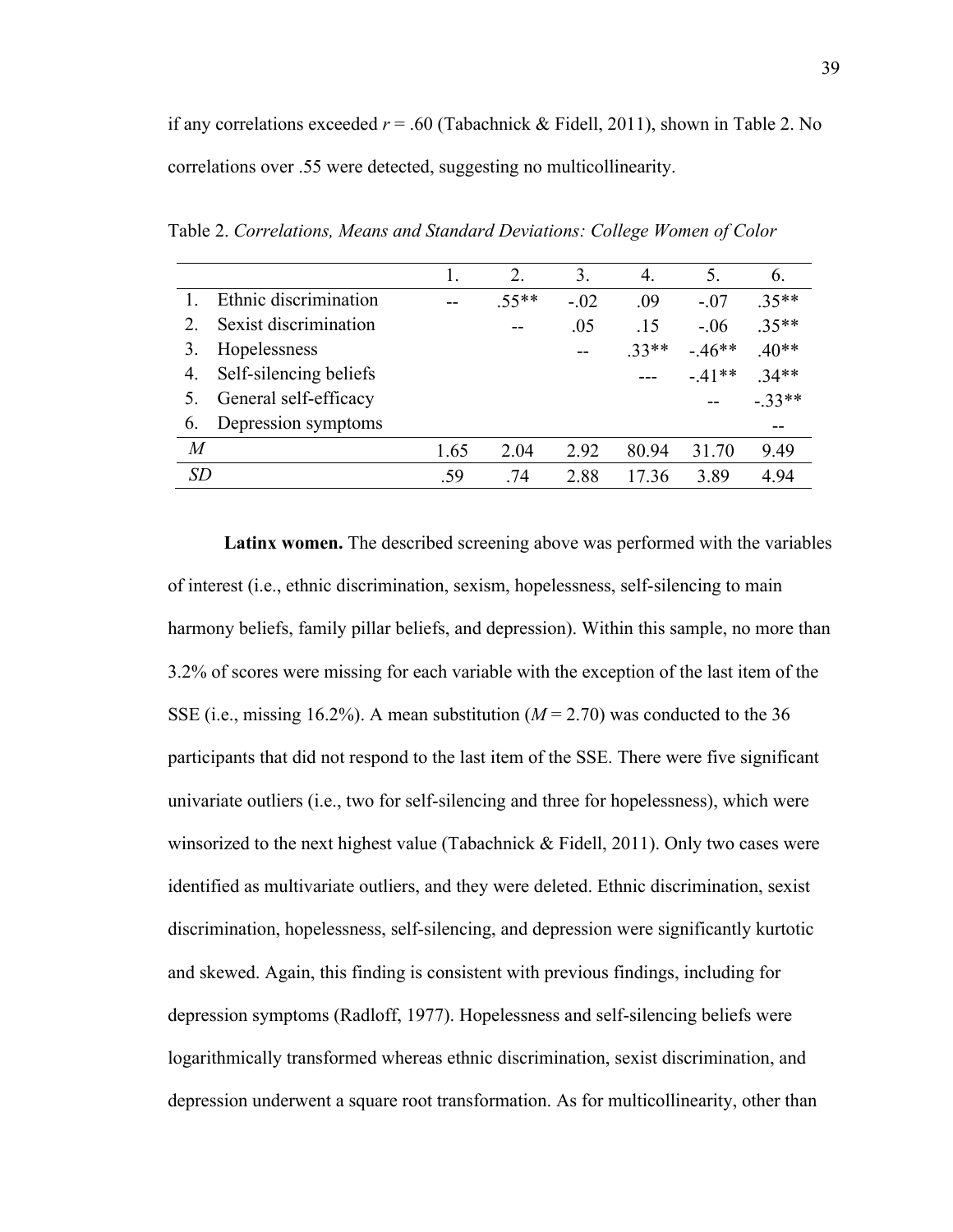ethnic and sexist discrimination ( $r=61$ ,  $p<01$ ) no two variables correlated over .56.

While ethnic and sexist discrimination were highly correlated, they were not combined to one general discrimination variable. Reported correlations are in Table 3.

All main analyses were conducted using untransformed and transformed variables for both datasets. Since no meaningful differences were detected between major findings, results of untransformed data were reported to facilitate interpretation.

Table 3. *Correlations, Means and Standard Deviations: Latinx Women* 

|                               |      | 2.      | 3.      | 4.     | 5.      | $\mathfrak{b}$ . |
|-------------------------------|------|---------|---------|--------|---------|------------------|
| Ethnic discrimination         |      | $.61**$ | .10     | .04    | .09     | $.36**$          |
| 2. Sexist discrimination      |      |         | $.19**$ | $-15*$ | $-.05$  | $37**$           |
| Hopelessness                  |      |         |         | .09    | $-.01$  | $53**$           |
| 4. Self-silencing to maintain |      |         |         |        | $.56**$ | .06              |
| harmony beliefs               |      |         |         |        |         |                  |
| 5. Family pillar beliefs      |      |         |         |        |         | .05              |
| Depression symptoms           |      |         |         |        |         |                  |
| M                             | 1.87 | 2.19    | 4.03    | 1.55   | 2.49    | 9.03             |
| SD                            | .69  | .91     | 4.37    | .60    | .54     | 5.90             |
|                               |      |         |         |        |         |                  |

*Note.*  $* p \lt .05, ** p \lt .01$ 

# **Preliminary Analyses**

**College women of color.** Table 2 shows correlations, means, and standard deviations of the primary variables within the study. Of note, both the means of depression ( $M = 9.49$ ,  $SD = 2.88$ ) and hopelessness ( $M = 2.92$ ,  $SD = 2.88$ ) were below clinical cut-offs of 10 (Andresen et al., 1994) and 9 (Beck, Steer, Kovacs, & Garrison, 1985), respectively. Upon further examination, 42% and 8% met the cut off scores of possible clinical-level depression and hopelessness, respectively.

Independent samples t-tests and one-way ANOVAs were used to examine mean differences by nativity status, income, and race for the six primary variables (see Table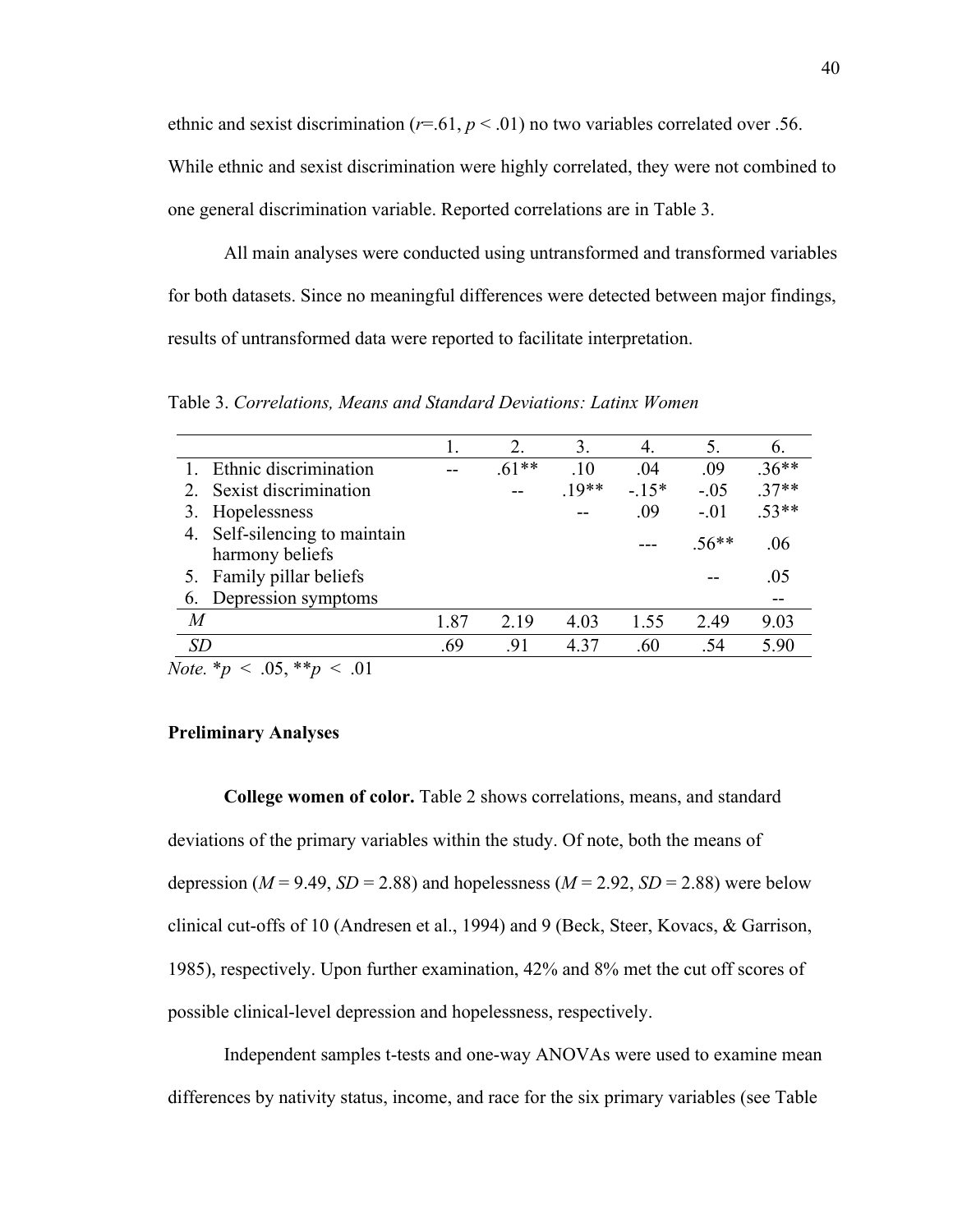4). After independent t-tests, no significant differences were detected between U.S.- and foreign-born college women of color. A one-way ANOVA revealed significant differences across income (i.e., low [less than \$20,000], middle [between \$20,000 and \$50,000], and high [\$50,000+]). Post-hoc analyses demonstrated that the middle income group reported significantly more ethnic discrimination than the high income group.

| Outcome                         | Group                                |             |                           |                  |                |                     |                  |        |
|---------------------------------|--------------------------------------|-------------|---------------------------|------------------|----------------|---------------------|------------------|--------|
|                                 | Low                                  |             |                           | Middle           |                | High                |                  |        |
|                                 | Income                               |             |                           | Income           |                | Income              |                  |        |
|                                 | M                                    | <i>SD</i>   | M                         | SD               | $\overline{M}$ | <i>SD</i>           | $\,F$            | df     |
| Racial/ethnic<br>discrimination | 1.83                                 | .51         | $1.79^{a}$                | .66 <sup>a</sup> | 1.51           | .55                 | $3.81*$          | 2, 120 |
|                                 | African<br>American/<br><b>Black</b> |             | Asian/Pacific<br>Islander |                  |                | Latinx/<br>Hispanic |                  |        |
|                                 | M                                    | SD          | $\boldsymbol{M}$          | SD               | $\overline{M}$ | SD                  | $\boldsymbol{F}$ | df     |
| Racial/ethnic<br>discrimination | 1.92                                 | .69         | $1.40^{b}$                | $.42^{b}$        | 1.73           | .61                 | 5.41**           | 3, 121 |
| Sexism                          | 1.80                                 | .59         | 1.74                      | .54              | $2.31^{\circ}$ | $.82^{\circ}$       | $6.06**$         | 3, 120 |
| Self-silencing                  | $72.12^{\text{d}}$                   | $17.83^{d}$ | 85.79                     | 15.82            | 81.87          | 17.43               | $3.18*$          | 3, 121 |

Table 4. *Significant Differences: College Women of Color*

*Note.*  $* p < .05$ ,  $* p < .01$  indicates significance for the *F* test.<br><sup>a.</sup> Middle income group reported significantly higher racial/ethnic discrimination than low income group.

<sup>b.</sup> Asian/Pacific Islander reported significantly less racial/ethnic discrimination than African American/Black and Latinx/Hispanic students.

c. Latinx/Hispanic students reported significantly higher sexist experiences than African American/Black and Asian/Pacific Islander students.

d. African American/Black students reported significantly lower self-silencing beliefs than Asian/Pacific Islander and Hispanic/Latinx students.

For racial/ethnic group, another one-way ANOVA found significant differences

for ethnic discrimination, sexist discrimination, and self-silencing beliefs. Results

revealed that African American/Black and Latinx/Hispanic college women reported more

ethnic discrimination than college women that identified as Asian American/Pacific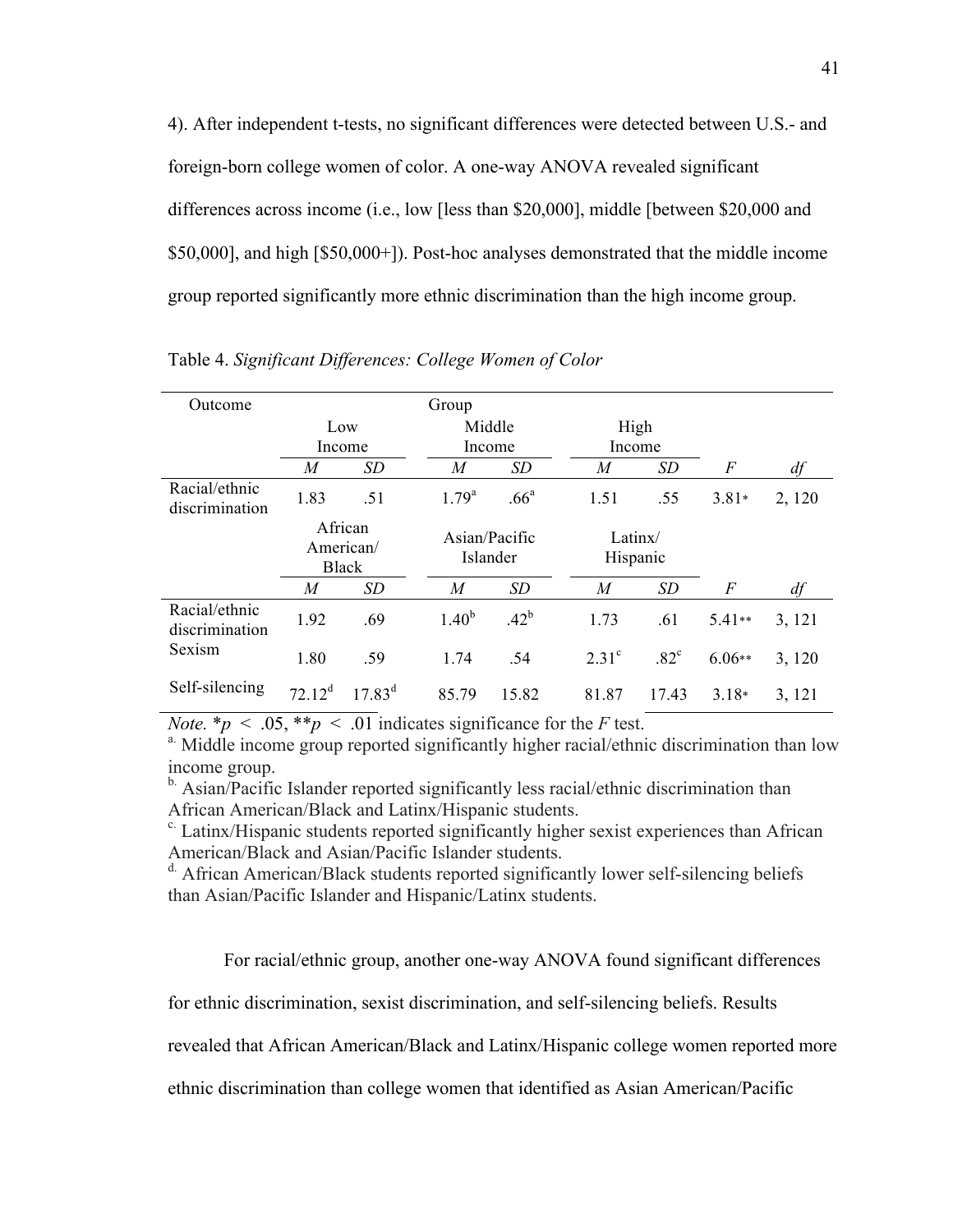Islander. Furthermore, Latinx/Hispanic college women reported higher sexist events than their African American/Black and Asian American/Pacific Islander counterparts. Last, Asian American/Pacific Islander college women reported higher self-silencing beliefs than African American/Black women undergraduates. Due to the differences, income and race/ethnicity were added as covariates for main analyses.

Latinx women. Table 3 displays the correlations, means and standard deviations of the variables of interest. The mean of depression  $(M = 9.03, SD = 5.90)$  and hopelessness ( $M = 4.03$ ,  $SD = 4.37$ ) were below the cut-offs of 10 and 9, respectively. Per these standards, 42% and 14.3% were at risk for clinical-level depression and hopelessness, respectively.

Mean differences were assessed with demographic information for the six variables of interest. Nativity status, language of survey, and survey source were assessed with independent samples t-tests (shown in Table 5). U.S.-born Latinx women reported more sexist events than their foreign-born counterparts. Individuals that completed the survey in English reported more sexist events and lower family pillar and self-silencing beliefs than those that completed it in Spanish. Finally, Latinx women that completed the survey on M-Turk reported significantly more sexist events and significantly less selfsilencing beliefs than those that completed the survey at community events.

Six ANOVAs were conducted to determine mean differences across income levels for all variables of interest (low [i.e., less than \$20,000], middle [i.e., \$20,000- \$50,000], and high [i.e., over \$50,000]). Post-hoc analyses revealed that those in the low income bracket were significantly more depressed and hopeless than those in the middle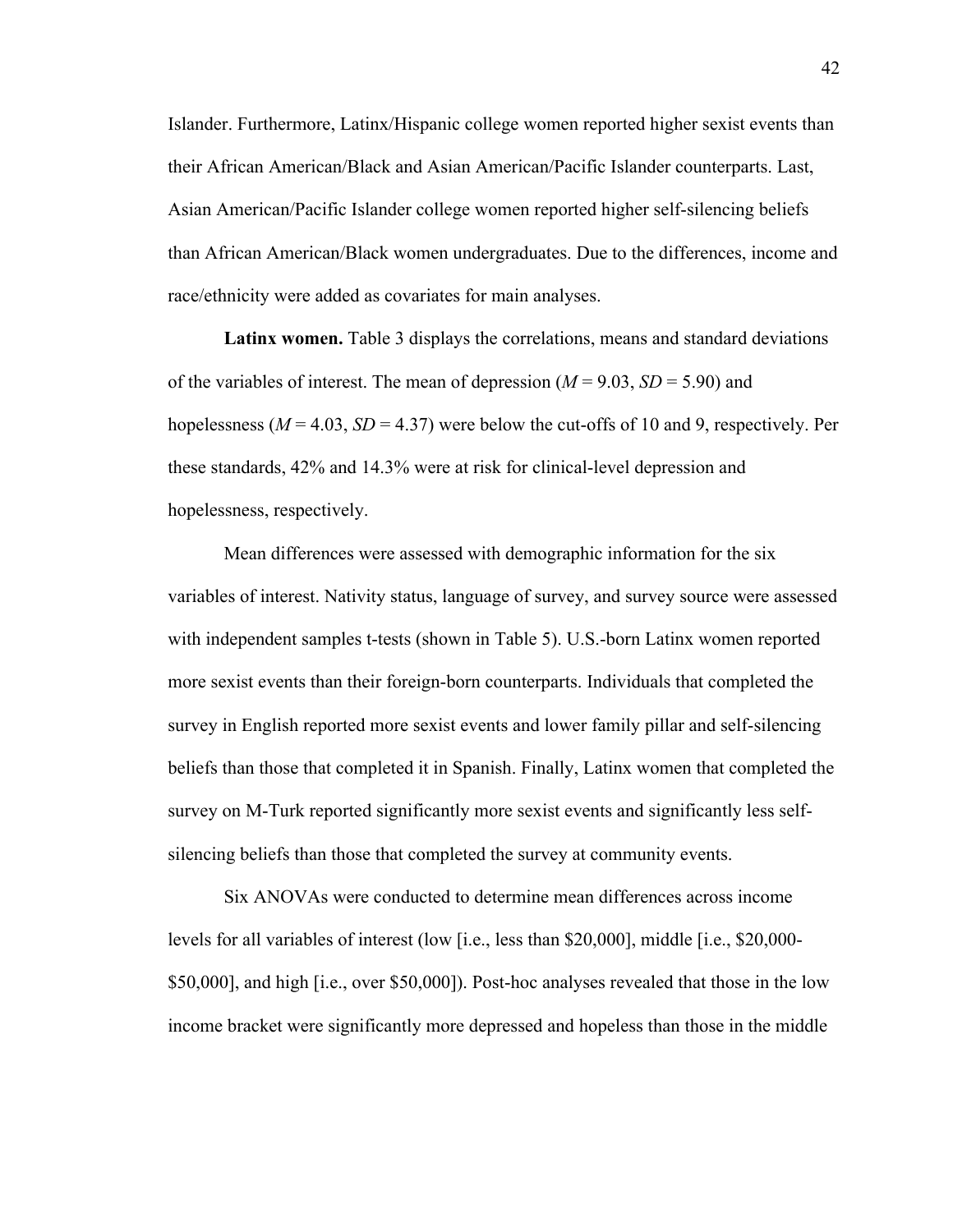and high income brackets. Therefore, nativity status, language of survey, survey source,

and income were included as covariates in main analyses.

| Outcome        | Group             |                       |     |                  |                  |  |                        |      |                |        |
|----------------|-------------------|-----------------------|-----|------------------|------------------|--|------------------------|------|----------------|--------|
|                |                   | U.S.-born             |     |                  | Foreign-born     |  |                        |      |                |        |
|                | M                 |                       | SD  |                  | M                |  | SD                     |      | t.             | df     |
| Sexism         | 2.38              |                       | .90 |                  | 1.85             |  | .82                    |      | $-4.67**$      | 241    |
|                |                   | <b>English Survey</b> |     |                  |                  |  | Spanish Survey         |      |                |        |
|                | $\boldsymbol{M}$  |                       | SD  |                  | $\boldsymbol{M}$ |  | <b>SD</b>              |      | t              | df     |
| Sexism         | 2.31              |                       | .90 |                  | 1.69             |  | .79                    |      | $4.30**$       | 243    |
| Family Pillar  | 2.44              |                       | .54 |                  | 2.68             |  | .50                    |      | $-2.72**$      | 242    |
| Self-silencing | 1.48              |                       | .57 |                  | 1.84             |  | .65                    |      | $-3.74**$      | 242    |
|                |                   | Mechanical Turk       |     |                  |                  |  | <b>Community Event</b> |      |                |        |
|                | $\boldsymbol{M}$  |                       | SD  |                  | $\boldsymbol{M}$ |  | SD                     |      | t              | df     |
| Sexism         | 2.34              |                       | .90 |                  | 2.08             |  | .90                    |      | $-2.34*$       | 243    |
| Self-silencing | 1.43              |                       | .51 |                  | 1.63             |  | .64                    |      | $2.78*$        | 236.82 |
|                | Low               |                       |     |                  | Middle           |  | High                   |      |                |        |
|                | Income            |                       |     |                  | Income           |  | Income                 |      |                |        |
|                | M                 | SD                    |     | $\boldsymbol{M}$ | SD               |  | $\boldsymbol{M}$       | SD   | $\overline{F}$ | df     |
| Hopelessness   | $12.08^{a}$       | $6.39^{a}$            |     | 8.97             | 5.44             |  | 7.80                   | 5.95 | $7.69**$       | 2, 234 |
| Depression     | 6.21 <sup>b</sup> | $5.13^{b}$            |     | 4.19             | 4.73             |  | 2.96                   | 3.22 | $7.13**$       | 2, 235 |

Table 5. *Significant Differences: Latinx Women*

*Note.*  $* p < .05, ** p < .01$  indicates significance for the *F* test.

<sup>b.</sup> Low income reported higher depression than middle income group.

# **Primary Analyses**

**Hypothesis 1.** The first aim examined the ability of ethnic and sexist

discrimination to predict depression symptoms among both samples. Hierarchical regressions were used where step 1 included demographic covariates and step 2 included

ethnic and sexist discrimination.

*College women of color.* Step 1 included age, annual income, and race, which

explained 8% of the variance in depression symptoms,  $F(3,114) = 3.16$ ,  $p = .03$ . Step 2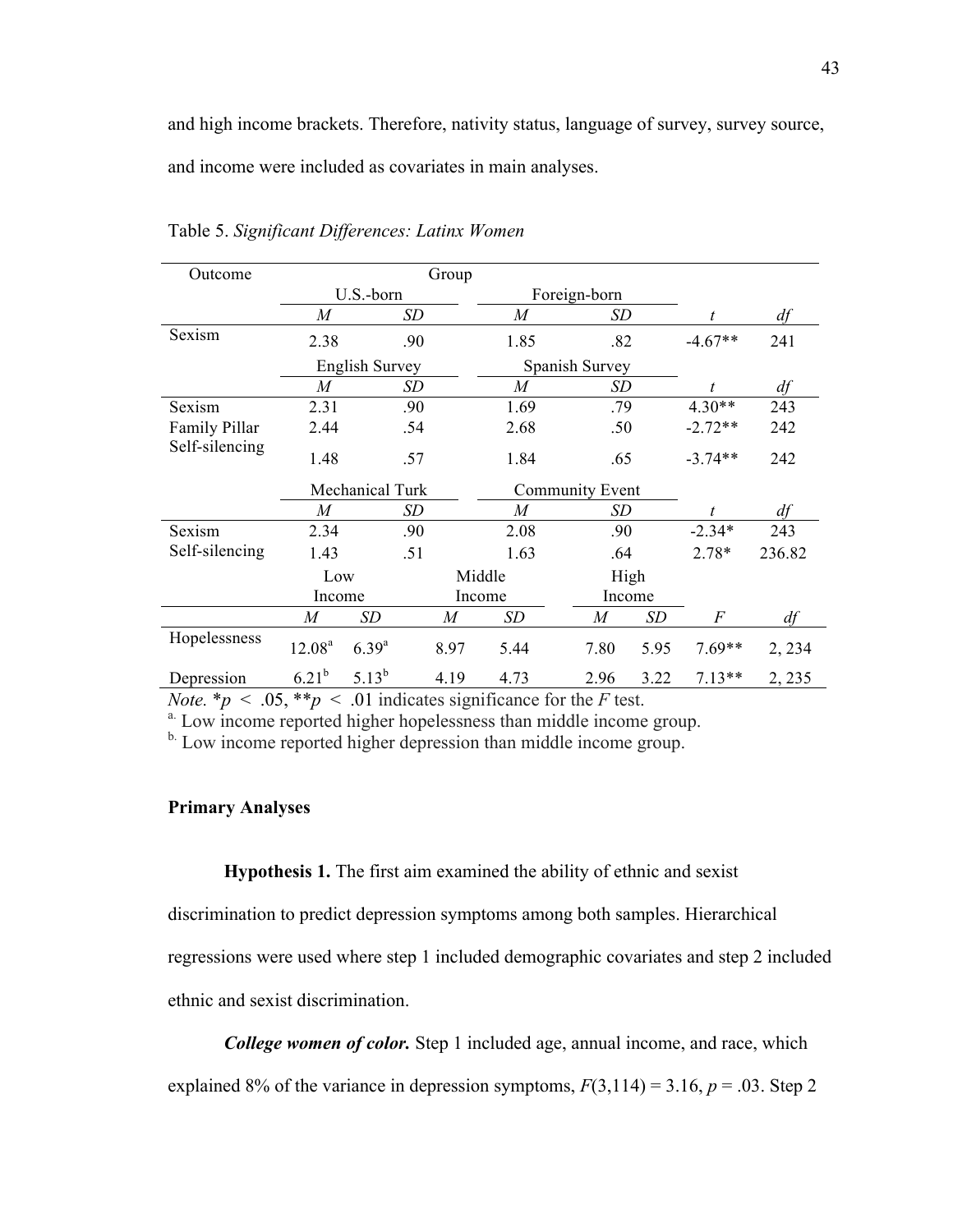included ethnic and sexist discrimination, which provided 11% additional variance, *R*  square change = .11, *F change*  $(2, 11) = 7.52$ ,  $p = .001$ . The entire model explained 19% of the variance,  $F(5, 112) = 5.12$ ,  $p < .001$ . The effect size of the final model was .23 (Cohen's  $f^2$ ). Of note, ethnic discrimination was a significant predictor of depression symptoms while sexist discrimination was not. Results are displayed in Table 6.

|                       |                  | Model 1 |         |                  | Model 2 |        |
|-----------------------|------------------|---------|---------|------------------|---------|--------|
| Variable              | $\boldsymbol{B}$ | SEB     |         | $\boldsymbol{B}$ | SEB     |        |
| Age                   | .53              | .33     | .15     | .45              | .31     | .12    |
| Income                | $-1.54$          | .67     | $-.21*$ | $-.80$           | .67     | $-.11$ |
| Race                  | .60              | .43     | .13     | .58              | .45     | .12    |
| Ethnic                |                  |         |         | 1.95             | .96     | $.23*$ |
| discrimination        |                  |         |         |                  |         |        |
| Sexist                |                  |         |         | 1.14             | .75     | .17    |
| discrimination        |                  |         |         |                  |         |        |
| $R^2$                 |                  | $.08*$  |         |                  | $19**$  |        |
| F for change in $R^2$ |                  | $.08*$  |         |                  | $.11**$ |        |

Table 6. *Hierarchical Regression Analysis for Variables Predicting Depression Symptoms: College Women of Color*

*Note.*  $* p \lt .05$ ,  $* p \lt .01$ 

*Latinx women.* Step 1 included age, annual income, nativity status, language of the survey, and sample source, which explained 8% of the variance in depression symptoms,  $F(5, 218) = 3.51$ ,  $p < 0.01$ . At step 2, which added ethnic and sexist discrimination, there was 15% significant additional variance, *R* square change = .147, *F change*  $(2, 216) = 20.45$ ,  $p < .01$ . The total model explained 22% of the variance,  $F(7, 1)$ 216) = 8.80,  $p < 0.01$ . The effect size of the final model was Cohen's  $f^2 = 0.29$ . Sexist discrimination was a significant predictor  $(p < .01)$  of depression symptoms. Of note, ethnic discrimination is approaching significance  $(p < 10)$ . Results are displayed in Table 7.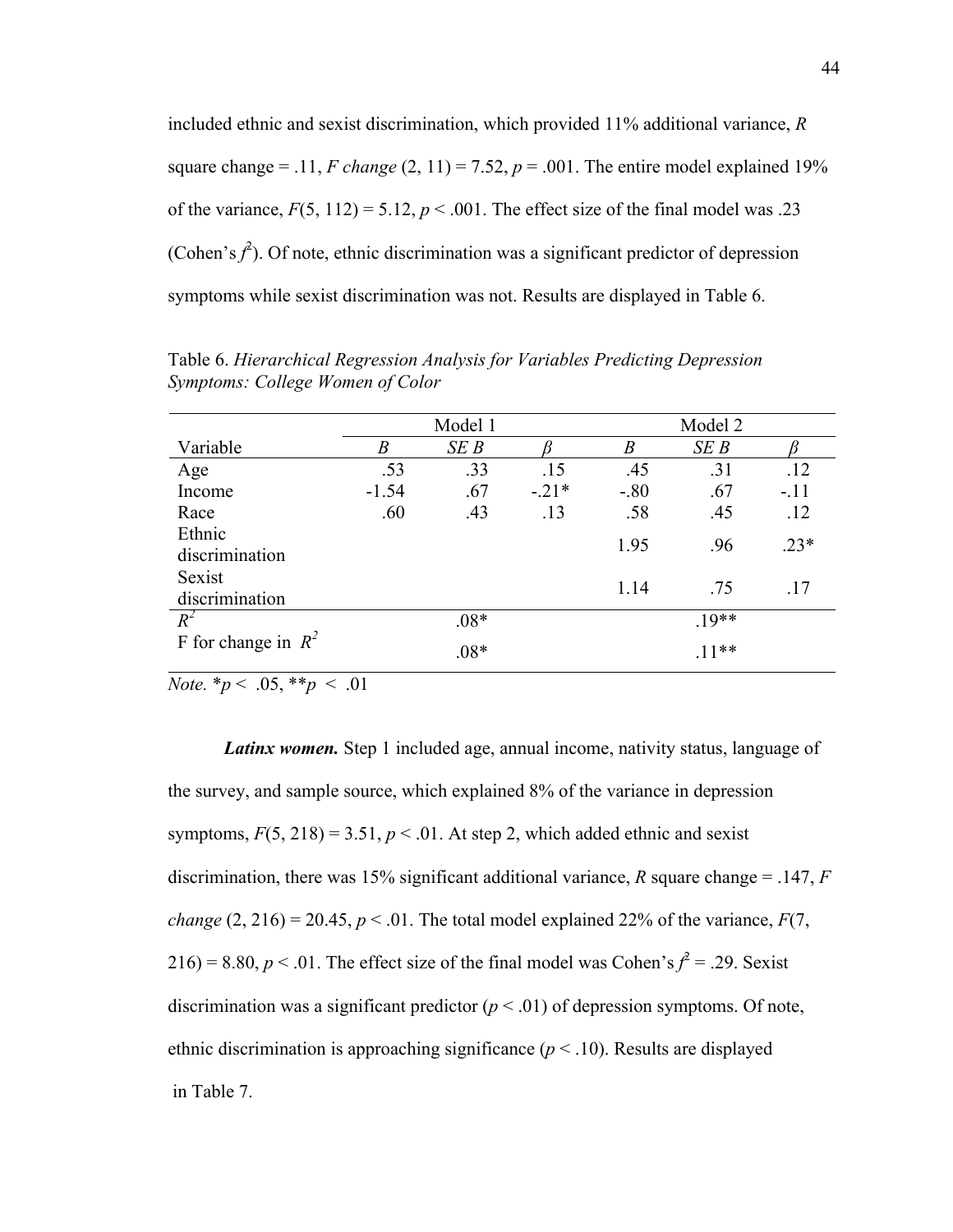|                       |                  | Model 1 |          | Model 2 |         |                  |  |
|-----------------------|------------------|---------|----------|---------|---------|------------------|--|
| Variable              | $\boldsymbol{B}$ | SEB     |          | B       | SEB     |                  |  |
| Age                   | $-.08$           | .03     | $-16*$   | $-.05$  | .03     | $-11$ †          |  |
| Income                | $-1.82$          | .57     | $-.21**$ | $-1.49$ | .53     | $-18**$          |  |
| Nativity status       | .41              | .93     | .03      | $-.39$  | .87     | $-.03$           |  |
| Language              | .87              | 1.30    | .05      | 2.08    | 1.22    | $.13\dagger$     |  |
| Source                | .12              | .88     | .01      | .32     | .81     | .03              |  |
| Ethnic                |                  |         |          | 1.23    | .67     | .14 <sup>†</sup> |  |
| discrimination        |                  |         |          |         |         |                  |  |
| Sexist                |                  |         |          | 1.97    | .53     | $.30**$          |  |
| discrimination        |                  |         |          |         |         |                  |  |
| $R^2$                 |                  | $.08**$ |          |         | $.22**$ |                  |  |
| F for change in $R^2$ |                  | $.08**$ |          |         | $.15**$ |                  |  |

Table 7. *Hierarchical Regression Analysis for Variables Predicting Depression Symptoms: Latinx Women* 

*Note.*  $* p < .05, ** p < .01, * p < .10$ 

### **Hypothesis 2.**

*College women of color.* Hypothesis 2A stated that hopelessness and selfsilencing beliefs would mediate the link between ethnic discrimination and depression symptoms for college women of color, and that general self-efficacy would moderate the indirect links of ethnic discrimination-hopelessness and ethnic discrimination-selfsilencing (see Figure 1). Age, income, and race were included as covariates. Results are displayed in Table 8. Ethnic discrimination was not significantly related to hopelessness or self-silencing beliefs. However, both hopelessness and self-silencing beliefs predicted depression symptoms, with  $R^2 = 0.35$ ,  $F(6,112) = 10.05$ ,  $p < 0.001$  in the overall model. The interaction of ethnic discrimination x general self-efficacy was not significant in predicting hopelessness or self-silencing beliefs. The indices of moderated mediation for hopelessness and self-silencing beliefs were not significantly different from zero. The effect size of the overall model was Cohen's  $f^2 = .53$ .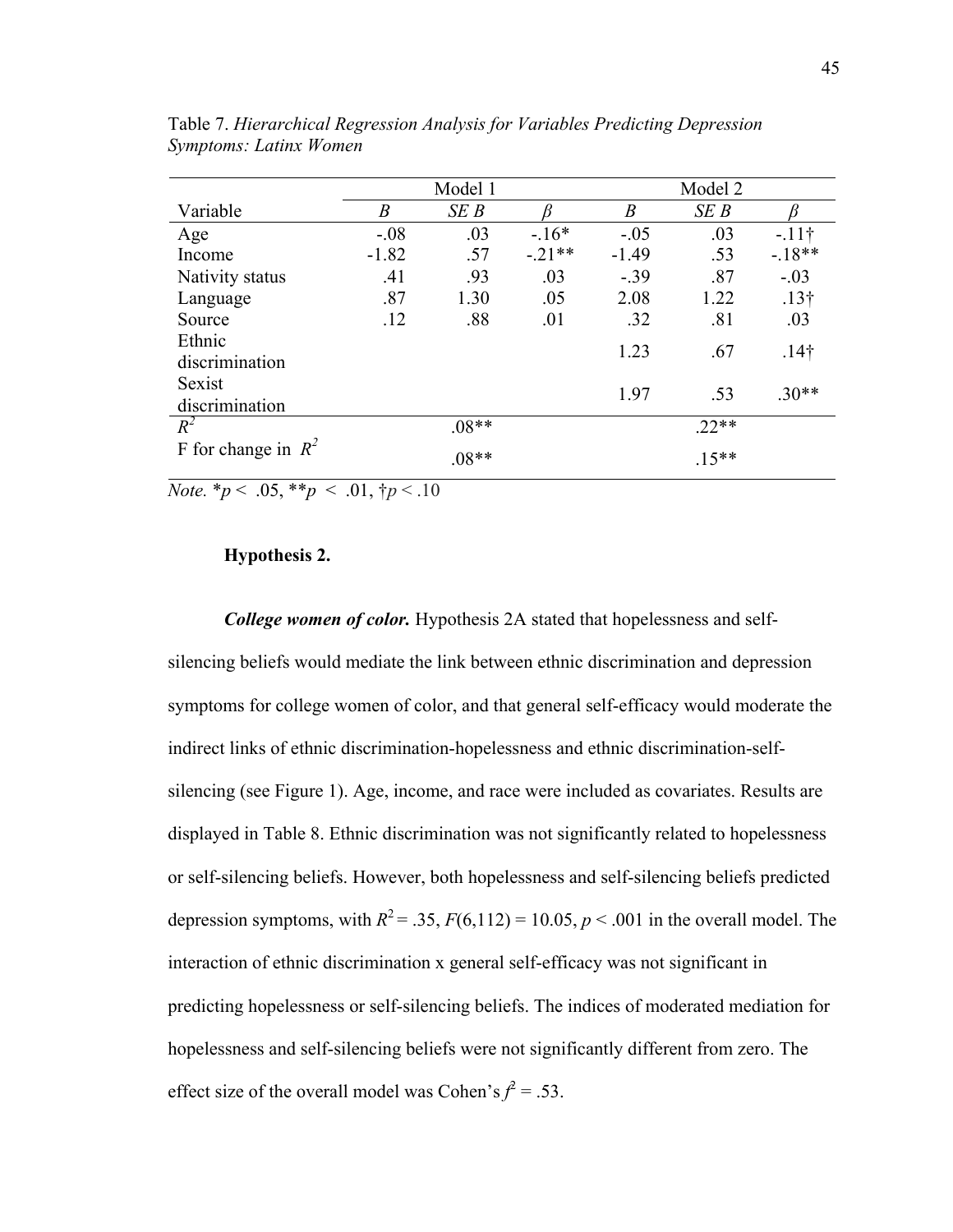*Latinx women.* Hypothesis 2B indicated that hopelessness and self-silencing beliefs would mediate ethnic discrimination and depression symptoms for Latinx community women, with family pillar beliefs moderating the indirect effect (see Figure 2). Language, age, nativity status, source of sample, and annual income were included as covariates. As shown in Table 9, ethnic discrimination was not significantly related to hopelessness. Though, hopelessness predicted depression symptoms (overall model  $R^2$  = .41,  $F(8, 213) = 18.64$ ,  $p < .01$ ). The interaction of ethnic discrimination x family pillar was not statistically significant in predicting hopelessness. Furthermore, the index of moderated mediation for the hopelessness pathway did not provide evidence that it was statistically different from zero.

Ethnic discrimination was significantly related to self-silencing beliefs. However, self-silencing beliefs did not predict depression symptoms (overall model  $R^2 = .41, F(8, 1)$  $213$ ) = 18.64,  $p < .001$ ). While the interaction of ethnic discrimination x family pillar was statistically significant in predicting self-silencing beliefs ( $B = .17$ ,  $SE B = .08$ ,  $p = .05$ ), the index of moderated mediation did not provide evidence that it was statistically different from zero. The effect size of the model was Cohen's  $f^2 = .69$ .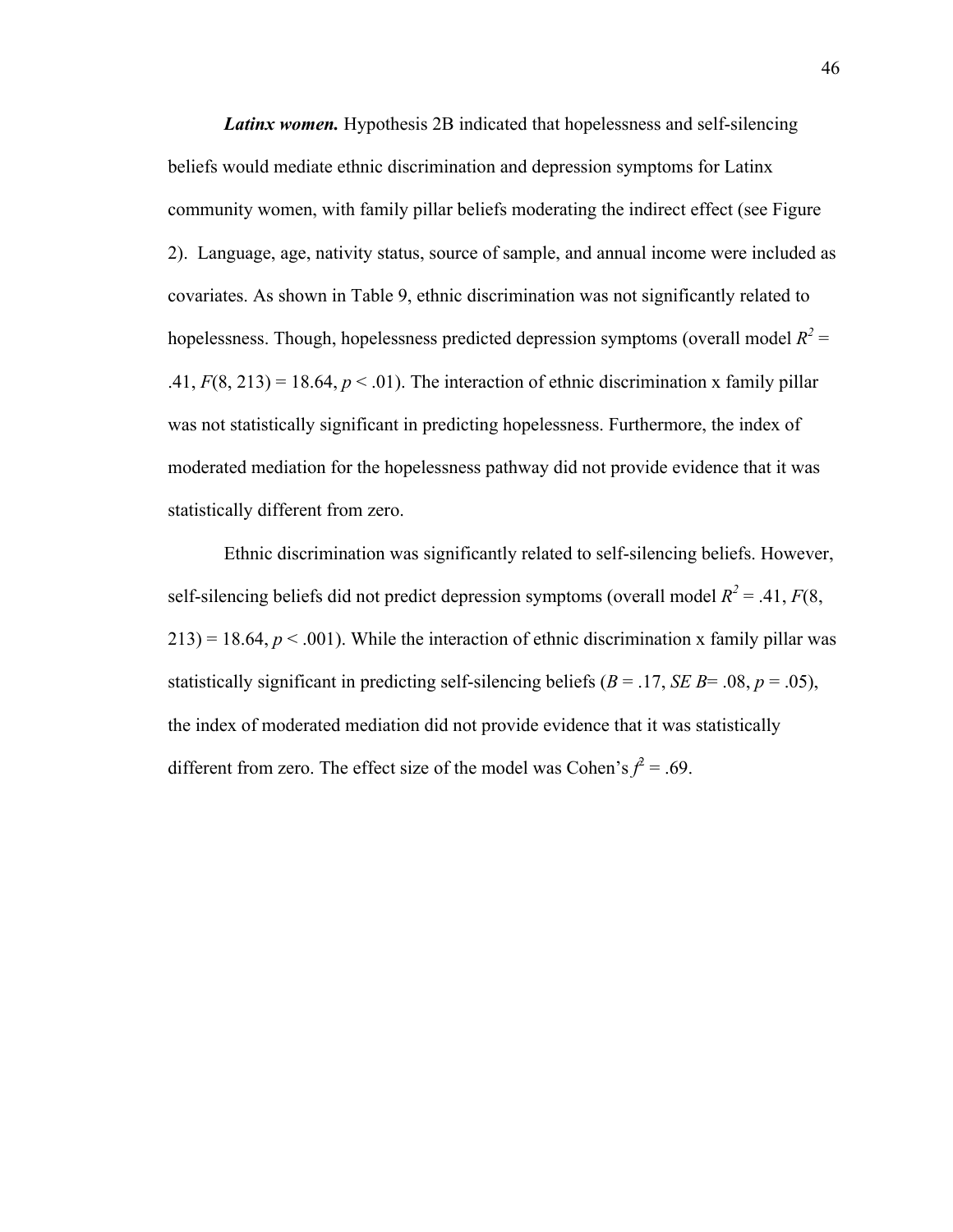| Variable                                   | $\boldsymbol{B}$ | SEB            | t                |
|--------------------------------------------|------------------|----------------|------------------|
| Mediator - Hopelessness                    |                  |                |                  |
| Predictor: Ethnic discrimination           | $-5.99$          | 3.99           | $-1.50$          |
| Mod: Self-efficacy                         | $-.61$           | .21            | $-2.97**$        |
| Interaction: Ethnic discrimination x self- | 17               | .12            | 1.38             |
| efficacy                                   |                  |                |                  |
| Outcome - depression                       |                  |                |                  |
| Mediator: Hopelessness                     | .59              | .14            | $4.16**$         |
| Predictor: Ethnic discrimination           | 2.86             | .71            | $4.05**$         |
| Mediator - Self-silencing                  |                  |                |                  |
| Predictor: Ethnic discrimination           | $-19.11$         | 24.99          | $-.76$           |
| Mod: Self-efficacy                         | $-2.73$          | 1.29           | $-2.11*$         |
| Interaction: Ethnic discrimination x self- | .67              | .78            | .86              |
| efficacy                                   |                  |                |                  |
| Outcome – depression                       |                  |                |                  |
| Mediator: Self-silencing                   | .05              | .02            | $2.18*$          |
| Predictor: Ethnic discrimination           | 2.86             | .71            | $4.05**$         |
|                                            | <b>Boot</b>      | <b>Boot SE</b> | 95% CI           |
|                                            | indirect         |                |                  |
|                                            | effect/index     |                |                  |
| Index of moderated mediation for           | .10              | .08            | $-04$ to 28      |
| hopelessness                               |                  |                |                  |
| Index of moderated mediation for self-     | .03              | .05            | $-0.05$ to $.17$ |
| silencing                                  |                  |                |                  |

Table 8. *Moderated Mediation Analysis for Ethnic Discrimination, Hopelessness, Selfsilencing Beliefs, and Depression: College Women of Color*

*Note.*  $* p \lt .05, ** p \lt .01, \dagger p \lt .10$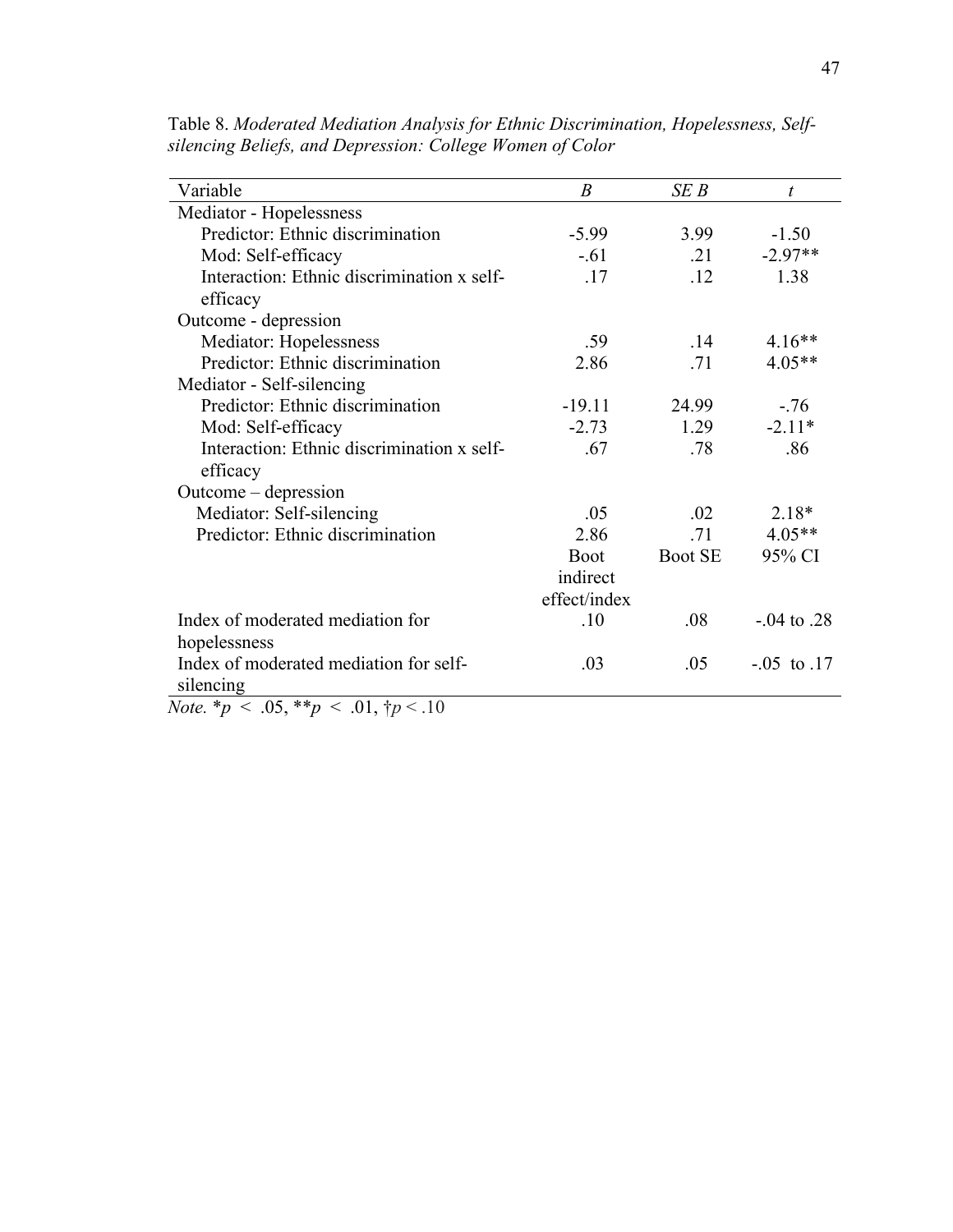| Variable                                    | $\boldsymbol{B}$ | SEB            | t               |
|---------------------------------------------|------------------|----------------|-----------------|
| Mediator - Hopelessness                     |                  |                |                 |
| Predictor: Ethnic discrimination            | 2.16             | 1.89           | 1.14            |
| Mod: Family pillar                          | .67              | 1.47           | .46             |
| Interaction: Ethnic discrimination x family | $-.59$           | .74            | $-.79$          |
| pillar                                      |                  |                |                 |
| Outcome - depression                        |                  |                |                 |
| Mediator: Hopelessness                      | .69              | .07            | 9.25**          |
| Predictor: Ethnic discrimination            | 2.26             | .46            | 4.89**          |
| Mediator - Self-silencing                   |                  |                |                 |
| Predictor: Ethnic discrimination            | $-43$            | $\cdot$ 21     | $-2.01*$        |
| Mod: Family pillar                          | .32              | .17            | 1.90            |
| Interaction: Ethnic discrimination x family | .17              | .08            | $1.97*$         |
| pillar                                      |                  |                |                 |
| Outcome – depression                        |                  |                |                 |
| Mediator: Self-silencing                    | -07              | .54            | .13             |
| Predictor: Ethnic discrimination            | 2.26             | .46            | 4.89**          |
|                                             | <b>Boot</b>      | <b>Boot SE</b> | 95% CI          |
|                                             | indirect         |                |                 |
|                                             | effect/index     |                |                 |
| Index of moderated mediation for            | $-.40$           | .64            | $-1.66$ to      |
| hopelessness                                |                  |                | .80             |
| Index of moderated mediation for self-      | .01              | .12            | $-.21$ to $.30$ |
| silencing                                   |                  |                |                 |

Table 9. *Moderated Mediation Analysis for Ethnic Discrimination, Hopelessness, Selfsilencing Beliefs, and Depression: Latinx Women* 

*Note.*  $* p \lt .05, ** p \lt .01, \dagger p \lt .10$ 

# **Hypothesis 3.**

*College women of color.* Hypothesis 3A stated that hopelessness and selfsilencing beliefs would mediate the link between sexist discrimination and depression symptoms for college women of color, and that general self-efficacy would moderate the indirect links of sexist discrimination-hopelessness and sexist discrimination-selfsilencing (see Figure 3). Age, race/ethnicity, and annual income were added as covariates. Results are noted in Table 10. Sexism was not significantly related to hopelessness or self-silencing beliefs. Hopelessness and self-silencing beliefs did predict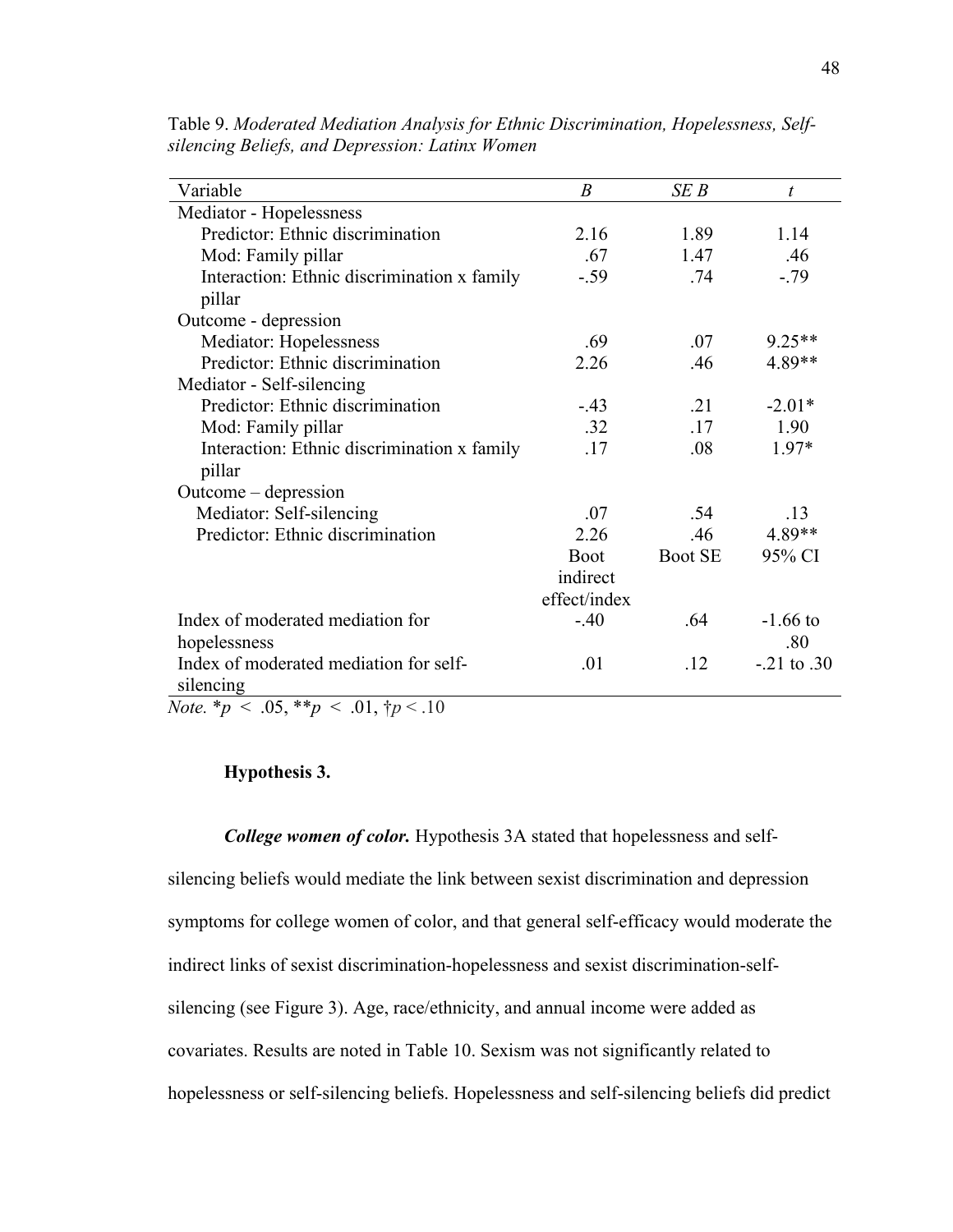depression symptoms (overall model  $R^2 = 0.32$ ,  $F(6, 111) = 8.75$ ,  $p < 0.001$ ). The interaction of sexism x general self-efficacy did not predict hopelessness or self-silencing beliefs. The indices of moderated mediation were also not significant for hopelessness or self-silencing beliefs. The effect size of the model was .47 (Cohen's  $f^2$ ).

*Latinx women.* It was hypothesized for Hypothesis 3B that hopelessness and selfsilencing beliefs would mediate sexist discrimination and depression symptoms for Latinx women, with family pillar beliefs moderating the indirect effect (see Figure 4). Language, age, nativity status, source of survey, and income were included as covariates. As shown in Table 11, sexist discrimination was not significantly related to hopelessness. Though, hopelessness predicted depression symptoms (overall model  $R^2 = .42, F(8, 216)$ )  $= 19.75$ ,  $p < .001$ ). The interaction of sexist discrimination x family pillar was not statistically significant in predicting hopelessness. Furthermore, the index of moderated mediation did not provide evidence that it was statistically different from zero.

Sexist discrimination was not significantly related to self-silencing beliefs. Furthermore, self-silencing beliefs did not predict depression symptoms (overall model  $R^2 = .42$ ,  $F(8, 216) = 19.75$ ,  $p < .001$ ). The interaction of sexist discrimination x family pillar was not statistically significant in predicting self-silencing beliefs. The index of moderated mediation did not provide evidence that it was statistically different from zero. The effect size of the model was Cohen's  $f^2 = .72$ .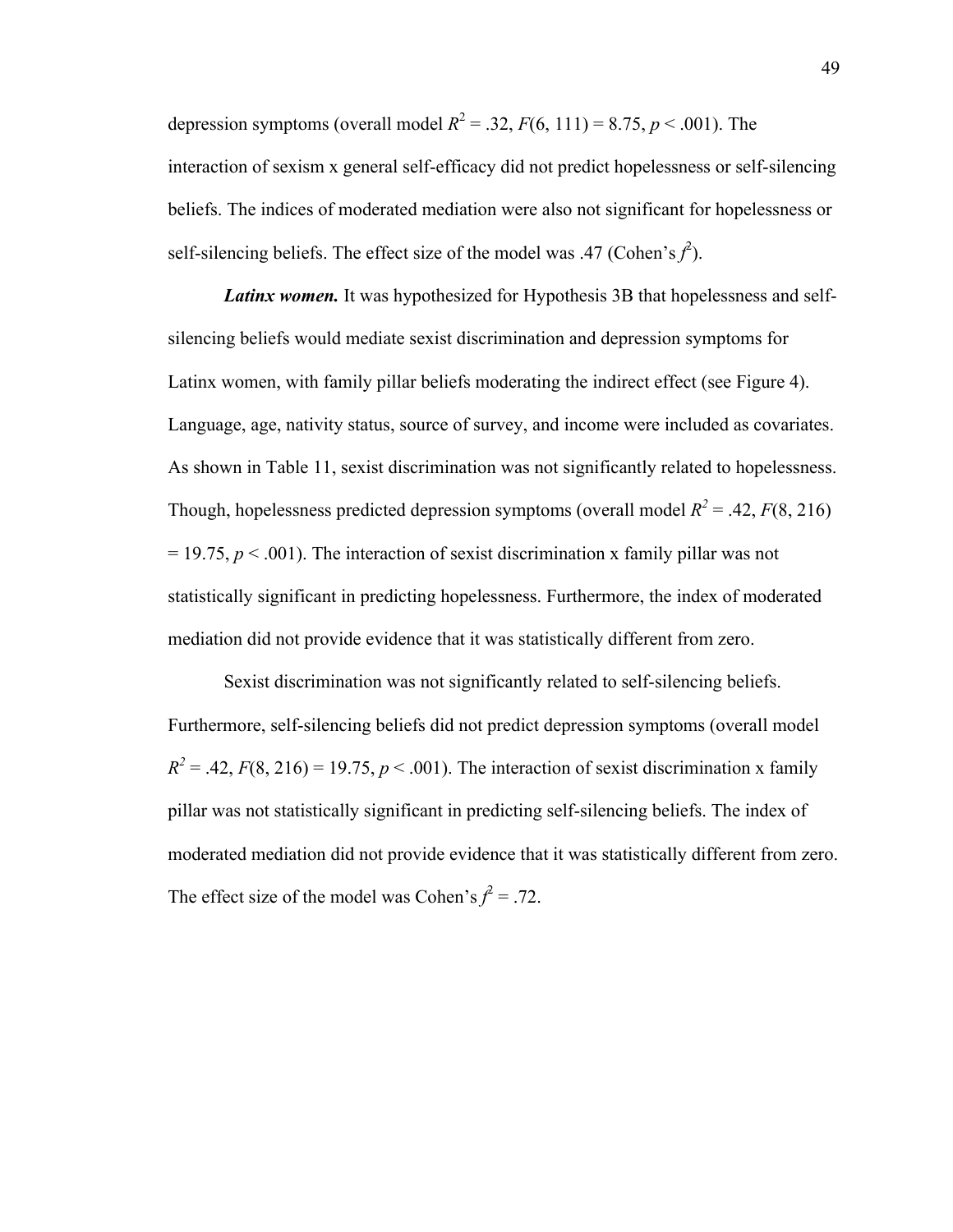| Variable                                               | $\boldsymbol{B}$ | SEB            | $\boldsymbol{t}$  |
|--------------------------------------------------------|------------------|----------------|-------------------|
| Mediator - Hopelessness                                |                  |                |                   |
| Predictor: Sexist discrimination                       | 4.53             | 3.08           | 1.47              |
| Mod: Self-efficacy                                     | $-.07$           | .20            | $-.34$            |
| Interaction: Sexist discrimination x self-<br>efficacy | $-14$            | .10            | $-1.43$           |
| Outcome - depression                                   |                  |                |                   |
| Mediator: Hopelessness                                 | .55              | .15            | $3.74**$          |
| Predictor: Sexist discrimination                       | 1.75             | .56            | $3.10**$          |
| Mediator - Self-silencing                              |                  |                |                   |
| Predictor: Sexist discrimination                       | $-1.56$          | 19.20          | $-.08$            |
| Mod: Self-efficacy                                     | $-1.95$          | 1.22           | $-1.59$           |
| Interaction: Sexist discrimination x self-<br>efficacy | .14              | .61            | .23               |
| Outcome – depression                                   |                  |                |                   |
| Mediator: Self-silencing                               | .05              | .02            | $2.23*$           |
| Predictor: Sexist discrimination                       | 1.75             | .56            | $3.10**$          |
|                                                        | <b>Boot</b>      | <b>Boot SE</b> | 95% CI            |
|                                                        | indirect         |                |                   |
|                                                        | effect/index     |                |                   |
| Index of moderated mediation for                       | $-.01$           | .04            | $-0.07$ to $.09$  |
| hopelessness                                           |                  |                |                   |
| Index of moderated mediation for self-<br>silencing    | .08              | .07            | $-0.23$ to $0.03$ |

Table 10. *Moderated Mediation Analysis for Sexist Discrimination, Hopelessness, Selfsilencing Beliefs, and Depression: College Women of Color.* 

*Note.* \**p* < .05, \*\**p* < .01, †*p* < .10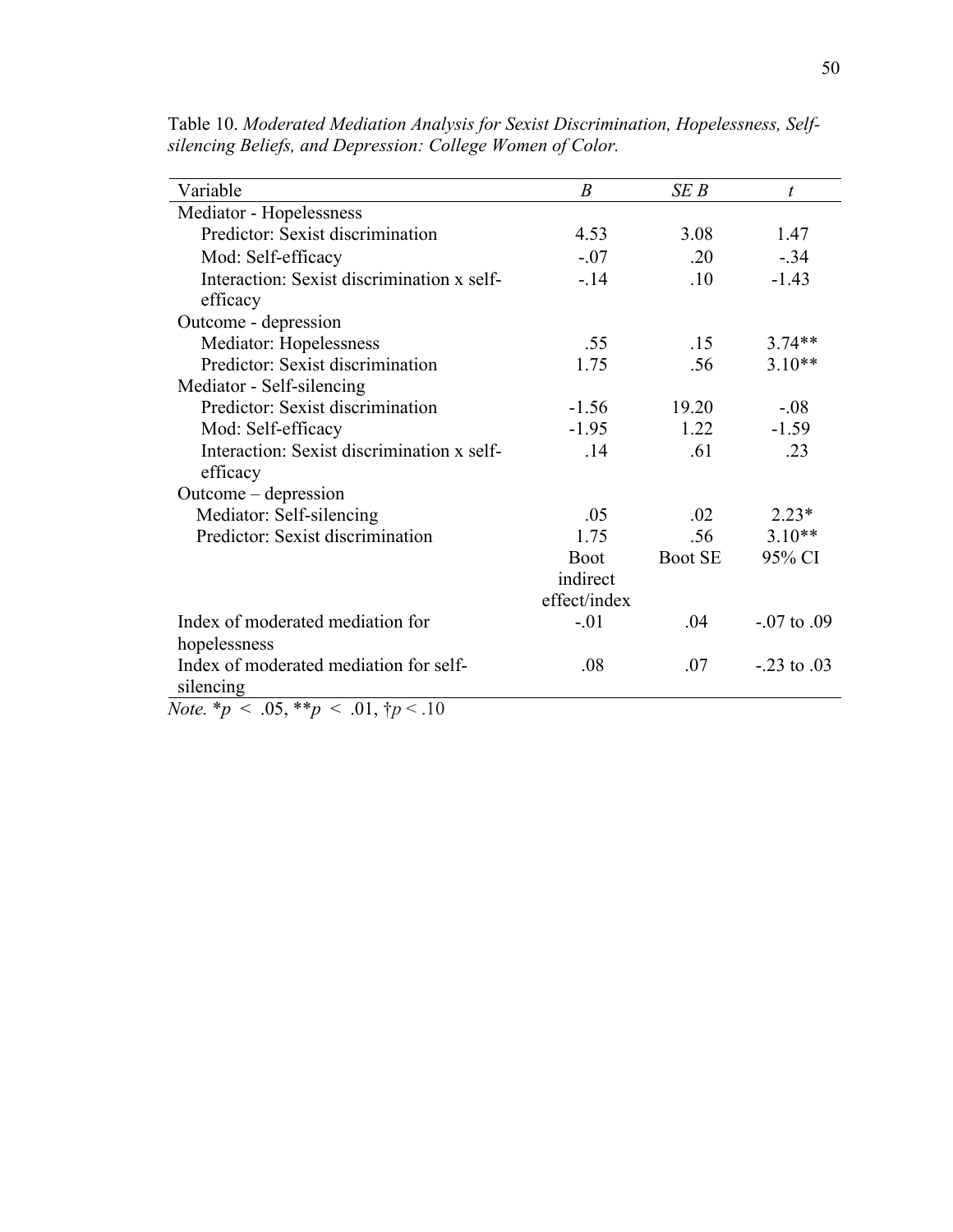| Variable                                              | $\boldsymbol{B}$ | SEB            | $\boldsymbol{t}$  |
|-------------------------------------------------------|------------------|----------------|-------------------|
| Mediator - Hopelessness                               |                  |                |                   |
| Predictor: Sexist discrimination                      | 1.57             | 1.47           | 1.06              |
| Mod: Family pillar                                    | .16              | 1.43           | .11               |
| Interaction: Sexist discrimination x family<br>pillar | $-20$            | .58            | $-.36$            |
| Outcome - depression                                  |                  |                |                   |
| Mediator: Hopelessness                                | .64              | .07            | $8.63**$          |
| Predictor: Sexist discrimination                      | 1.95             | .37            | $5.26**$          |
| Mediator - Self-silencing                             |                  |                |                   |
| Predictor: Sexist discrimination                      | $-.20$           | .17            | $-1.19$           |
| Mod: Family pillar                                    | .49              | .17            | $2.97**$          |
| Interaction: Sexist discrimination x family<br>pillar | .05              | .07            | .84               |
| Outcome – depression                                  |                  |                |                   |
| Mediator: Self-silencing                              | .41              | .54            | .77               |
| Predictor: Sexist discrimination                      | 1.95             | .37            | $5.26**$          |
|                                                       | <b>Boot</b>      | <b>Boot SE</b> | 95% CI            |
|                                                       | indirect         |                |                   |
|                                                       | effect/index     |                |                   |
| Index of moderated mediation for                      | $-13$            | .47            | $-0.99$ to $0.93$ |
| hopelessness                                          |                  |                |                   |
| Index of moderated mediation for self-<br>silencing   | .02              | .06            | $-0.05$ to $.26$  |

Table 11. *Moderated Mediation Analysis for Sexist Discrimination, Hopelessness, Selfsilencing Beliefs, and Depression: Latinx Women* 

*Note.*  $*_{p} < .05, **_{p} < .01, *_{p} < .10$ 

# **Supplementary Analyses<sup>2</sup>**

*Latinx women.* Given the significant interaction in hypothesis 2B, a simple moderator analysis using bootstrapping of 1,000 samples was conducted to determine if family pillar beliefs moderated the relationship between ethnic discrimination and selfsilencing beliefs. Demographic variables of income, language, nativity status, sample source, and age were included as covariates. In the final model, the variables accounted for 36% of the variance of self-silencing beliefs,  $F(8, 215) = 15.08$ ,  $p < .001$ . Ethnic discrimination ( $b = -.43$ ,  $p = .04$ ), but not family pillar beliefs ( $b = .30$ ,  $p = .06$ ), was a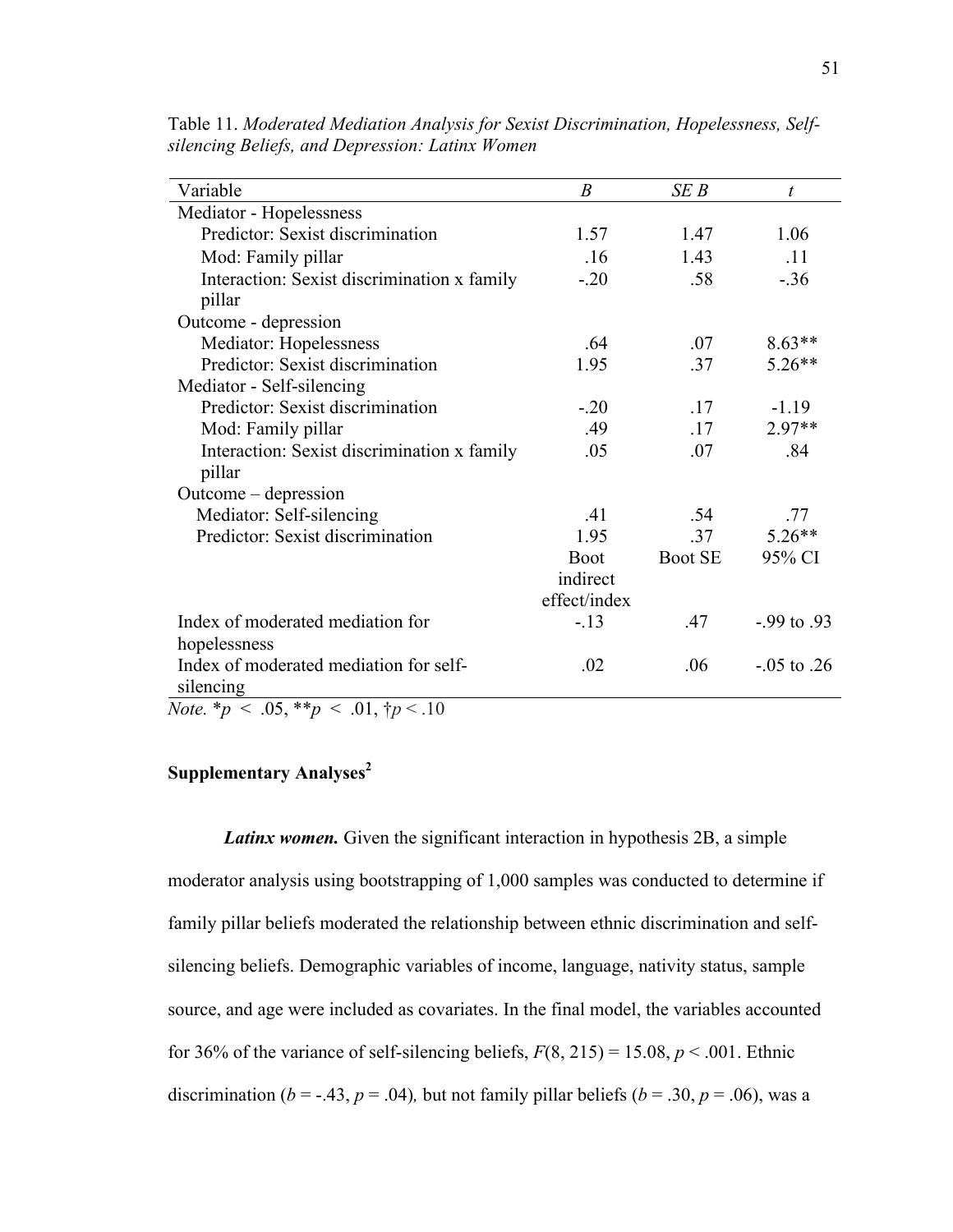statistically significant predictor. The interaction term  $(b = .17, p = .04)$  was statistically significant, suggesting that family pillar beliefs moderated ethnic discrimination and selfsilencing beliefs. The interaction explained an additional 1.2% of variance in depression,  $F(1, 215) = 4.21$ ,  $p = 0.04$ . As shown in Figure 5, the relationship between ethnic discrimination and self-silencing beliefs was stronger for those with low (i.e., -1 *SD* below the mean) and high family pillar beliefs (i.e., +1 *SD* above the mean). Specifically, in the context of high ethnic discrimination, those with low family pillar beliefs endorsed lower self-silencing beliefs whereas those with high family pillar beliefs endorsed higher self-silencing beliefs. None of the slopes were statistically significant  $(p > .05)$ . In summary, in the context of high racial/ethnic discrimination, endorsing high family pillar beliefs may be a risk factor for higher self-silencing beliefs.

Figure 5. *The Moderating Role of Family Beliefs on Ethnic Discrimination and Selfsilencing Beliefs*



*Note.* The interaction effect of family beliefs and ethnic discrimination on self-silencing beliefs. None of the slopes were statistically significant (*p* > .05). High family beliefs are defined as +1 *SD* above the mean. Low family beliefs are defined as individuals that were -1 *SD* below the mean.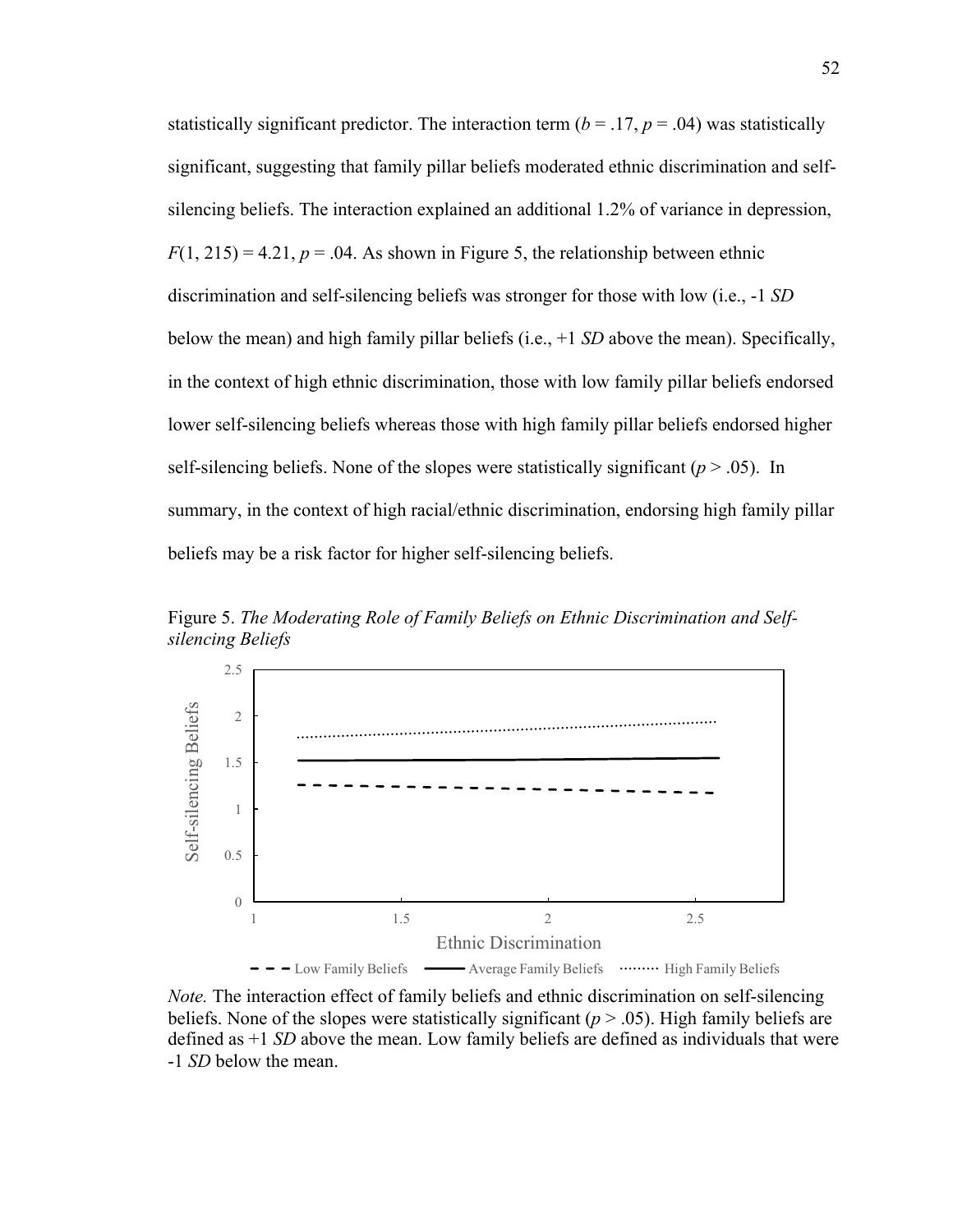Because the moderated mediational model was not significant, a parallel multiple mediator model was explored, where hopelessness and self-silencing beliefs mediated discrimination and depression symptoms. Nativity status, income, age, source of sample, and language were entered as covariates. The first analysis tested if ethnic discrimination predicted depression via hopelessness and self-silencing beliefs, and the overall model was significant,  $R^2 = .41$ ,  $F(8, 213)$ ,  $p < .01$ . Results are shown in Table 12. Contrary to previous literature, ethnic discrimination did not predict hopelessness, *B* = .67, *SE* = .42,  $p = 0.12$ , or self-silencing beliefs,  $B = 0.03$ ,  $SE = 0.06$ ,  $p = 55$ . Consistent with previous literature, hopelessness predicted depression,  $B = .69$ ,  $SE = .07$ ,  $p < .01$ . However, selfsilencing beliefs did not predict depression,  $B = .07$ ,  $SE = .54$ ,  $p = .13$ . A direct effect of ethnic discrimination on depression persisted after controlling for the proposed mediators, hopelessness and self-silencing beliefs,  $B = 2.26$ ,  $SE = .46$ ,  $p < .01$ . To summarize, hopelessness nor self-silencing beliefs were significant mediators. The total indirect effect of ethnic discrimination on depressive symptoms was not statistically significant ( $B = .46$ ,  $SE = .30$ , 95% CI [-.11, 1.11]). Neither hopelessness ( $B = .46$ ,  $SE =$ .30, 95% CI [-.10, 1.11]) or self-silencing beliefs (*B* = .002, *SE* = .04, 95% CI [-.07, .12]) were significant mediators.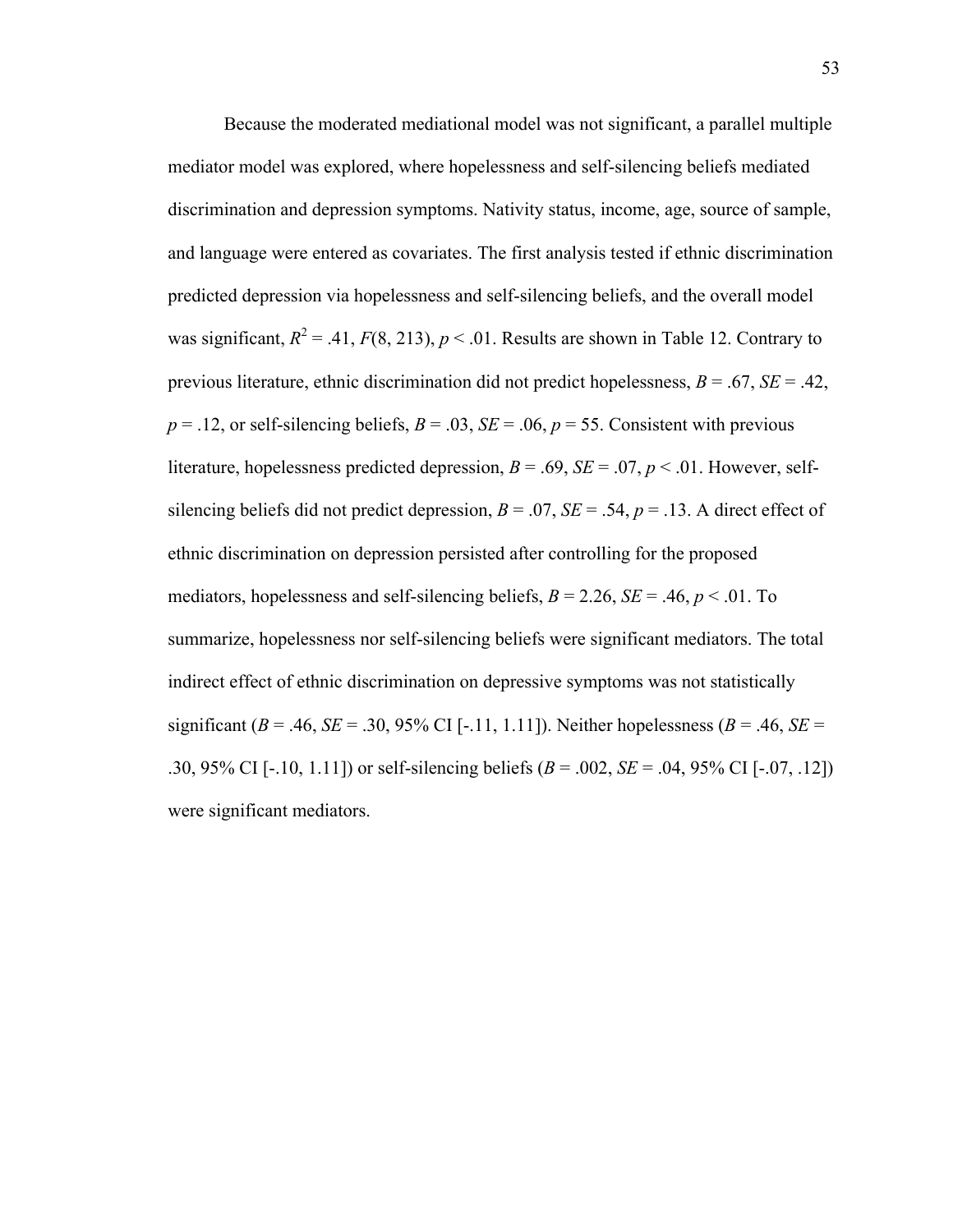|                                    | Consequent          |                      |                  |                                             |                                          |                  |                          |                    |                  |  |
|------------------------------------|---------------------|----------------------|------------------|---------------------------------------------|------------------------------------------|------------------|--------------------------|--------------------|------------------|--|
|                                    |                     | $M_l$ – Hopelessness |                  |                                             | $M_2$ – Self-silencing<br><b>Beliefs</b> |                  |                          | $Y - Outcome$      |                  |  |
| Antecedent                         | Coef<br>$\mathbf f$ | SE                   | $\boldsymbol{p}$ | Coeff                                       | $\cal SE$                                | $\boldsymbol{p}$ | Coeff                    | SE                 | $\boldsymbol{p}$ |  |
|                                    |                     |                      |                  |                                             |                                          |                  |                          |                    |                  |  |
| Depression                         |                     |                      |                  |                                             |                                          |                  |                          |                    |                  |  |
| Ethnic<br>discrimination           | .67                 | .42                  | .12              | .03                                         | .06                                      | .55              | 2.26                     | .46                | < 01             |  |
| Hopelessness                       |                     |                      |                  |                                             |                                          |                  | .68                      | .07                | < 01             |  |
| Self-Silencing<br>beliefs          |                     |                      |                  |                                             |                                          |                  | .07                      | .54                | .13              |  |
| Constant                           | 2.15                | 2.65                 | .42              | 1.40                                        | .36                                      | < 01             | 6.07                     | 2.98               | .04              |  |
|                                    | $R^2 = .12$         |                      |                  |                                             | $R^2 = .07$                              |                  |                          | $R^2 = .41$        |                  |  |
|                                    |                     | .01                  |                  | $F(6, 215)=4.73, p < F(6, 215)=2.19, p=.04$ |                                          |                  | $F(8, 213)=18.64, p<0.1$ |                    |                  |  |
|                                    |                     |                      |                  |                                             |                                          |                  | 95% Confidence Interval  |                    |                  |  |
| <b>Indirect Effect</b>             |                     | В                    |                  | SE                                          |                                          | Lower Limit      |                          | <b>Upper Limit</b> |                  |  |
| <b>Total Indirect</b>              |                     | .46                  |                  | .30                                         |                                          | $-.11$           |                          | 1.12               |                  |  |
| Effect<br>Hopelessness             |                     | .46                  |                  | .30                                         |                                          | $-.10$           |                          | 1.11               |                  |  |
| Self-silencing                     |                     | .002                 |                  | .04                                         |                                          | $-.07$           |                          | .12                |                  |  |
| beliefs                            |                     |                      |                  |                                             |                                          |                  |                          |                    |                  |  |
| Comparison of Indirect<br>Effects  |                     |                      |                  |                                             |                                          |                  |                          |                    |                  |  |
| Self-silencing vs.<br>hopelessness |                     | $-46$                |                  | .30                                         |                                          | $-1.12$          |                          | .09                |                  |  |

Table 12. *Supplementary Analysis: Parallel Mediator Analysis of Ethnic Discrimination with Latinx Women*

Next it was determined if hopelessness and self-silencing beliefs mediated sexist discrimination and depression symptoms. Similarly, nativity status, income, age, source of sample, and language were entered as covariates. The overall model was significant,  $R^2 = .42$ ,  $F(8, 216) = 19.75$ ,  $p < .001$ . As expected, sexism significantly predicted hopelessness,  $B = 1.05$ ,  $SE = .33$ ,  $p < .01$ . However, sexism did not predict self-silencing beliefs,  $B = -.06$ ,  $SE = .05$ ,  $p = .18$ . In addition, hopelessness predicted depression,  $B =$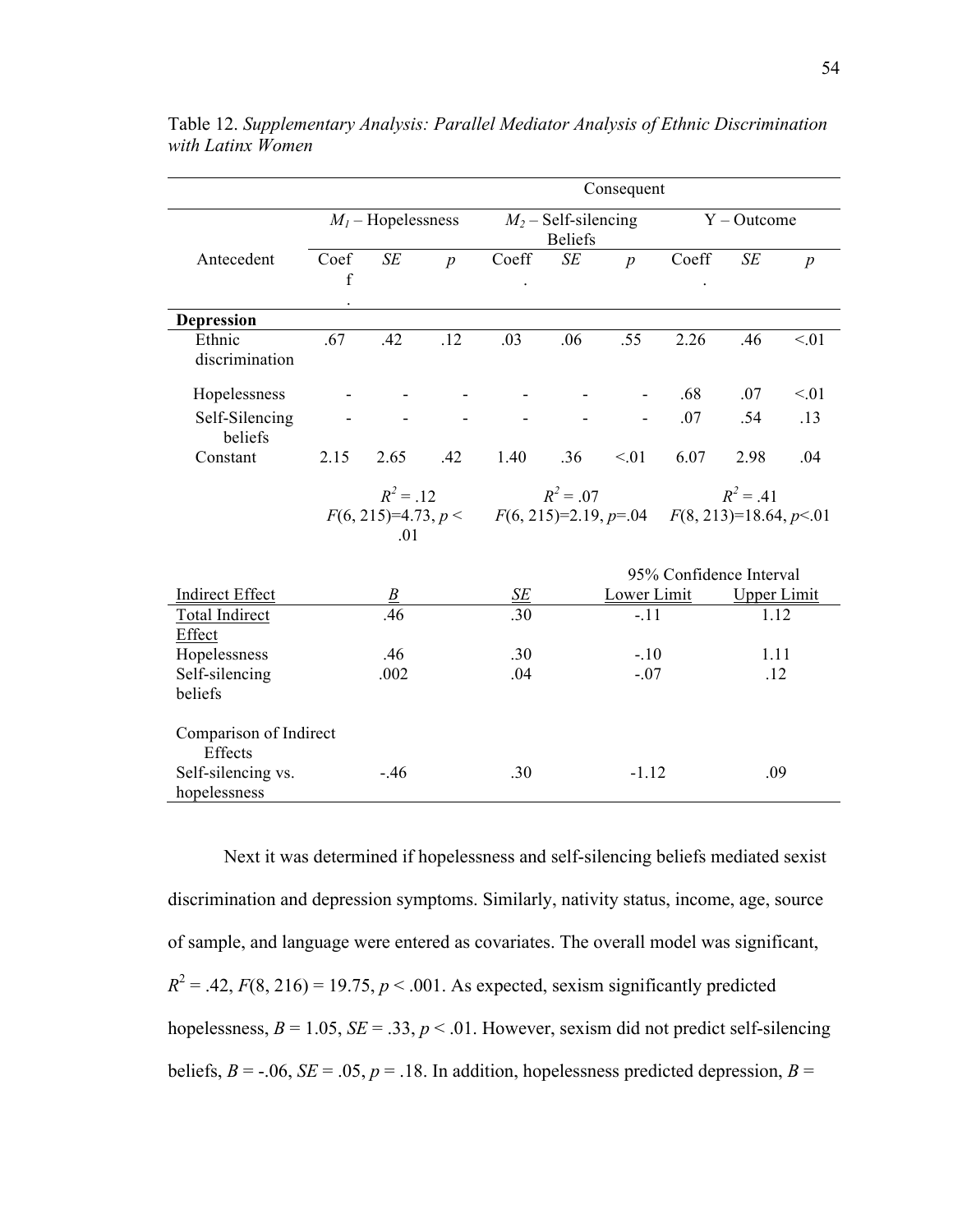.64,  $SE = .07$ ,  $p < .01$ , but self-silencing beliefs did not,  $B = .41$ ,  $SE = .54$ ,  $p = .44$ . While there was still a direct effect of sexism on depression after controlling for hopelessness and self-silencing beliefs, it was reduced,  $B = 1.95$ ,  $SE = .37$ ,  $p < .01$ . Furthermore, there was statistically significant evidence for a significant indirect effect,  $B = .65$ ,  $SE = .25$ , 95% CI [.20, 1.21]. More specifically, hopelessness was a significant mediator,  $B = .68$ , *SE* = .25, 95% CI [.24, 1.23], while self-silencing beliefs was non-significant,  $B = -0.03$ ,  $SE = .05, 95\%$  CI [ $-18, .03$ ]. Upon further examination, the comparison model indicated that self-silencing was a significantly weaker mediator than hopelessness,  $B = -0.70$ ,  $SE =$ .25, 95% CI [-1.28, -.27]. Results are shown in Table 13.

|                                | Consequent                          |        |                |                                         |                    |                  |                                    |        |                  |
|--------------------------------|-------------------------------------|--------|----------------|-----------------------------------------|--------------------|------------------|------------------------------------|--------|------------------|
|                                | $M_l$ - Hopelessness                |        |                | $M_2$ - Self-silencing                  |                    |                  | $Y - Depression$                   |        |                  |
| Antecede                       | Coeff.                              | SE     | $\overline{p}$ | Coeff.                                  | SE                 | $\boldsymbol{p}$ | Coeff.                             | SE     | $\boldsymbol{p}$ |
| nt                             |                                     |        |                |                                         |                    |                  |                                    |        |                  |
| Sexist                         | 1.05                                | .33    | < 01           | $-.06$                                  | .05                | .18              | 1.95                               | .37    | < 01             |
| discrimination                 |                                     |        |                |                                         |                    |                  |                                    |        |                  |
| Hopelessness                   |                                     |        |                |                                         |                    |                  | .64                                | .07    | < 01             |
| Self-silencing                 |                                     |        |                |                                         |                    |                  | .41                                | .54    | .44              |
| Constant                       | .37                                 | 2.55   | .88            | 1.73                                    | .35                | < 01             | 5.13                               | 2.94   | .08              |
|                                | $R^2 = .15$<br>$F(6, 218)=6.27, p=$ |        |                | $R^2 = .07$<br>$F(6, 218)=2.60, p=0.01$ |                    |                  | $R^2 = .42$<br>$F(8, 216)=19.75$ , |        |                  |
|                                |                                     |        |                |                                         |                    |                  |                                    |        |                  |
|                                | 0.01                                |        |                | p<0.01                                  |                    |                  |                                    |        |                  |
|                                | 95% Confidence Interval             |        |                |                                         |                    |                  |                                    |        |                  |
| <b>Indirect Effect</b>         |                                     |        | Lower Limit    |                                         | <b>Upper Limit</b> |                  |                                    |        |                  |
| <b>Total Indirect</b>          | $rac{B}{0.65}$                      |        | $rac{SE}{.25}$ |                                         | .20                |                  | 1.21                               |        |                  |
| Effect                         |                                     |        |                |                                         |                    |                  |                                    |        |                  |
| Hopelessness                   | .68                                 |        | .25            |                                         | .24                |                  | 1.23                               |        |                  |
| Self-silencing                 | $-.03$                              |        | .05            |                                         | $-18$              |                  | .03                                |        |                  |
| beliefs                        |                                     |        |                |                                         |                    |                  |                                    |        |                  |
| Comparison of Indirect Effects |                                     |        |                |                                         |                    |                  |                                    |        |                  |
| Self-silencing vs.             |                                     | $-.70$ |                | .25                                     |                    | $-1.28$          |                                    | $-.27$ |                  |
| hopelessness                   |                                     |        |                |                                         |                    |                  |                                    |        |                  |

Table 13. *Supplementary Analyses: Parallel Mediator Analysis of Sexist Discrimination with Latinx Women*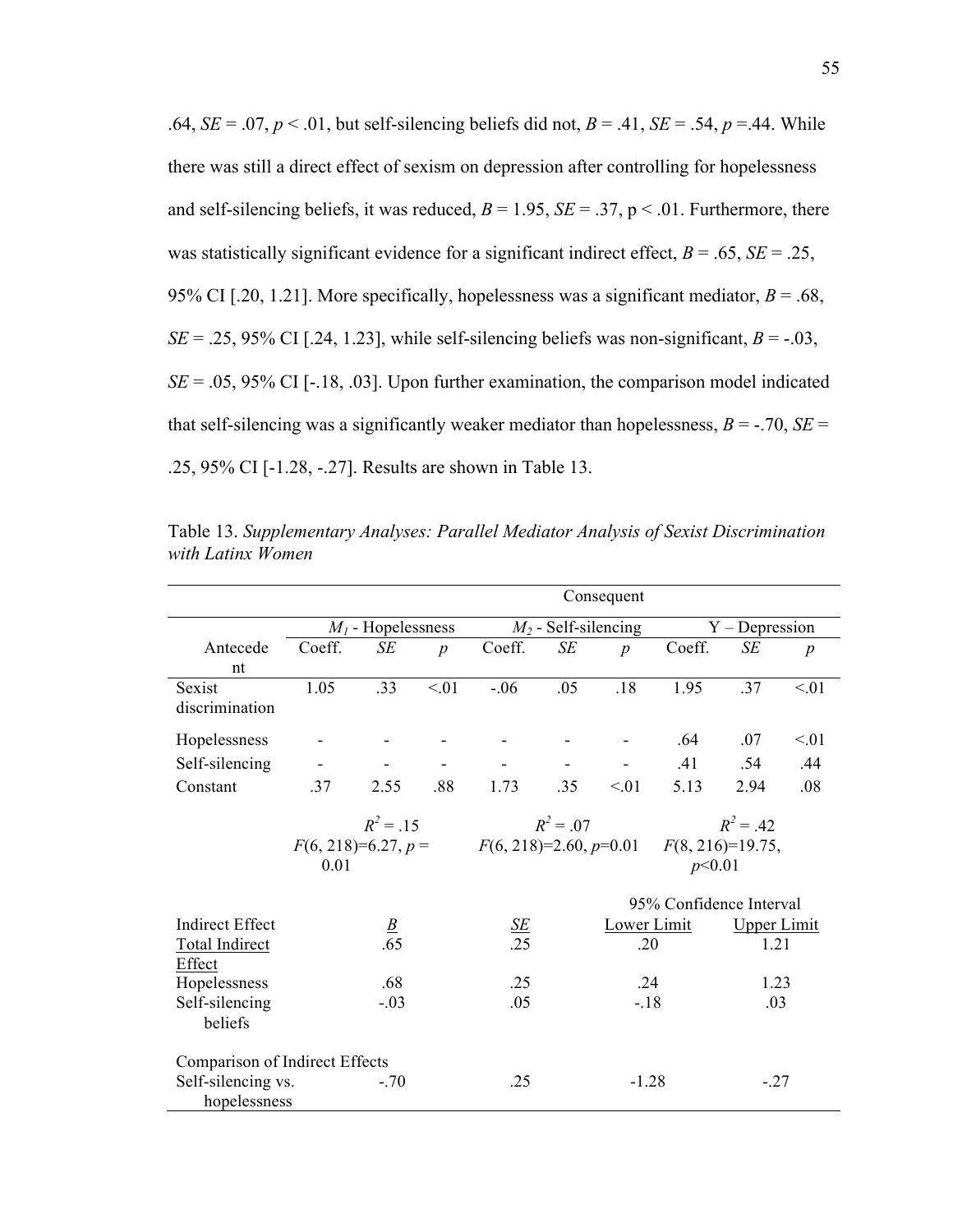### **Discussion**

The current study explored the relationship between ethnic and sexist discrimination and depression among women of color. The first aim supports that, for undergraduate women of color and Latinx women, ethnic discrimination and sexist discrimination significantly predicted depression symptoms. While empirical evidence supports ethnic and sexist discrimination predict elevated depression symptoms for women of color, minimal studies have examined the underlying mechanisms. Therefore, the second and third aims of the current study tested a moderated mediational model: hopelessness and self-silencing beliefs were examined as mediators between discrimination and depression symptoms. Moreover, the protective nature of general selfefficacy for undergraduate women of color and family pillar beliefs for Latinx women were explored. Unfortunately, the moderated mediational models were not supported for either sample. While many of the findings from the current study were non-significant, there is limited research that applies previously established theoretical models (e.g., hopelessness model of depression) to the experiences of women of color.

### **Aim 1: Ethnic or Sexist Discrimination as a Stronger Predictor**

The first aim of the current study was to explore the ability of ethnic and sexist discrimination to concomitantly predict depression. Moreover, the study explored whether ethnic and/or sexist discrimination predicted depression symptoms for undergraduate women of color and Latinx women. Previous studies have found contradictory findings with some citing ethnic discrimination (Carr et al. 2014) and others finding support for sexist discrimination (Moradi & Subich, 2003; Syzmanski &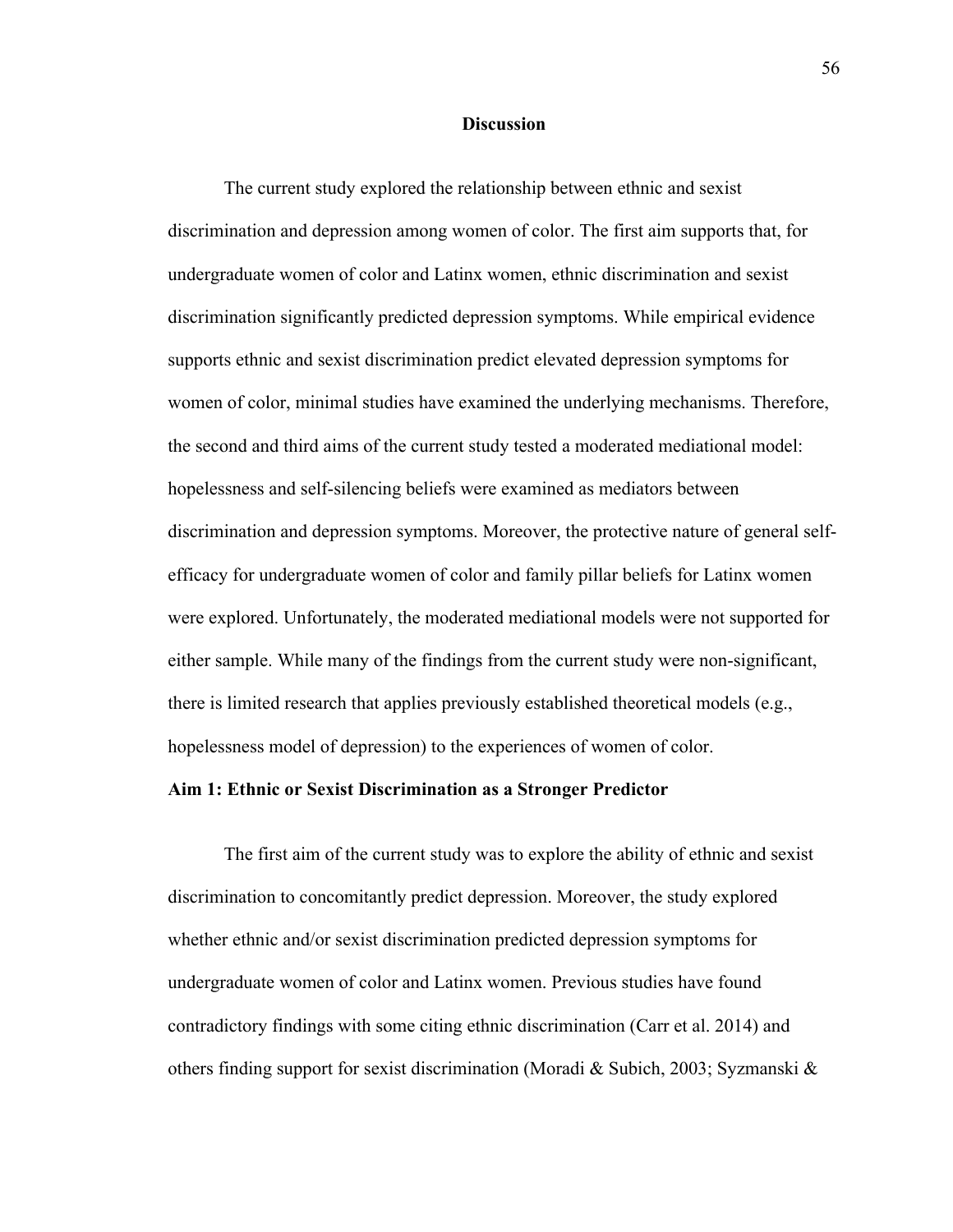Stewart, 2010) as the stronger predictor for depression among women of color. The hypotheses of the current study took an *either/or* approach to the literature, when in fact, the findings of the current study support that both ethnic and sexist discrimination have the potential to be more detrimental to women of color depending on their context.

**Identity salience.** The theory of identity salience may inform discrepant findings from past studies and the current study. Informed by social identity and ecological theories, identity salience acknowledges that individuals may have multiple relevant identities, such as being a woman and a person of color. Moreover, identity salience theory recognizes that the relevance of one identity over another is dynamic and likely influenced by social context (Morris, 2013; Yakushko, Davidson, & Williams, 2009). In fact, Sanders Thompson (1999) conducted a study among African American individuals and found that variables relative to an individual's social context (i.e., racial socialization and relationships with other African American persons), but not ethnic discrimination, was predictive of ethnic identity salience. For the current study, one tentative explanation for the findings might be that ethnic discrimination was more relevant to undergraduate women of color because of their lived experiences at a PWI, whereas sexist discrimination was more salient for Latinx women due to their status in their community.

Consistent with previous findings (Carr et al., 2014; Levin et al., 2002), ethnic discrimination was a stronger predictor of depression symptoms compared to sexist discrimination among college women of color at a PWI. Women currently outnumber men at 4-year undergraduate institutions. In addition, women complete their degrees at higher rates than men across racial/ethnic groups (U.S. Department of Education National Center for Educational Statistics [U.S. DENCES], 2017). While women are the majority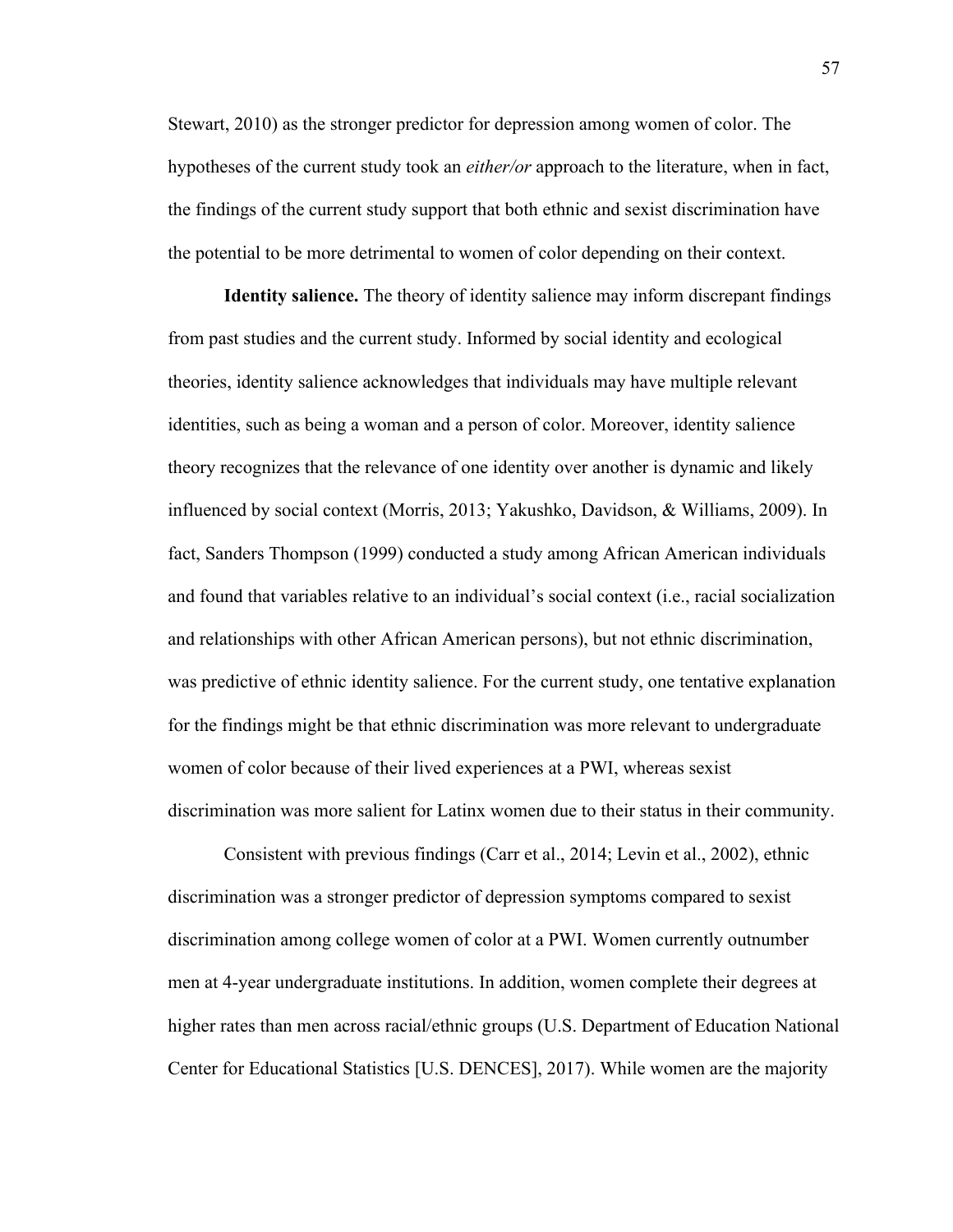in these undergraduate settings, non-Hispanic White students continue to exceed undergraduate students of color in terms of enrollment status and degree completion at 4 year postsecondary institutions (U.S. DENCES, 2017). Not only are undergraduate students of color outranked among their peers, but a majority of full-time faculty at undergraduate institutions are of non-Hispanic White descent. Specifically, it was estimated that 76% of all faculty at 4-year postsecondary institutions were of non-Hispanic White descent (U.S. DENCES, 2018). While identity may vary across contexts, it might be that interactions that women of color have at a PWI make their ethnic identity more salient, influencing their appraisal of discriminatory experiences (Douglass, Wang, & Yip, 2016).

On the other hand, also consistent with previous findings (Moradi  $\&$  Subich, 2003; Szymanski & Stewart, 2010), sexist discrimination was a stronger predictor of depression symptoms than ethnic discrimination for Latinx women recruited from the community. Sexist discrimination may be more prominent for women of color when they experience it from the mainstream, non-Hispanic White community *and* their heritage community (Syzmanski & Stewart, 2010). To support this statement, Klonoff and Landrine (1995) found that Latinx and Asian American women were more likely to report recent and lifetime sexist treatment in personal relationships with men and family members than non-Hispanic White women.

Within Latinx culture, gender stereotypes persist where Latinx women might be more likely to be socialized as subordinate to others, especially within their close relationships (Castillo et al., 2010). Scholars have also found support that patriarchal beliefs persist within U.S. and Latin American countries. In fact, there has been support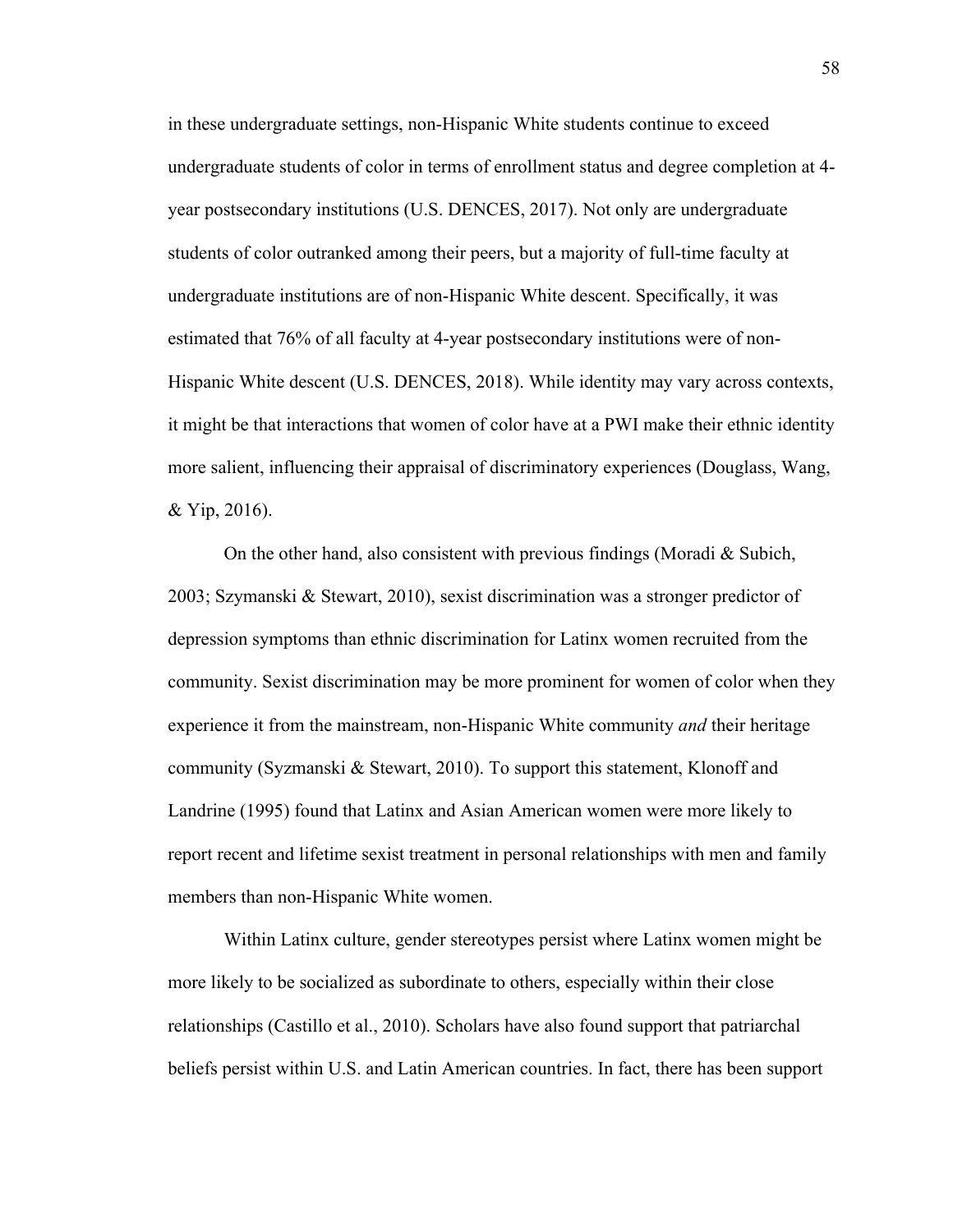to demonstrate that high levels of hostile and benevolent sexist attitudes exist among Latinx individuals in Cuba, Chile, Colombia (Glick et al., 2000) and the U.S. (Bermúdez, Sharp, & Taniguchi, 2015). Thus, Latinx women in the U.S. may be living in a context where they experience sexism from both mainstream U.S. and heritage cultures. In sum, a theoretical implication of the current study might be to consider the interplay between an individual's context and the salience of their identity when examining discriminatory experiences.

### **Aims 2 and 3: Non-significant Moderated Mediational Models**

The second and third aims of the current study evaluated a moderated mediational model, linking discrimination to depression via cognitive vulnerabilities (i.e., hopelessness and self-silencing beliefs) while accounting for general self-efficacy for college women of color and family pillar beliefs for Latinx women. Typically, bootstrapping with 1,000 iterations on samples comparable in size to previous research demonstrates higher power than other mediational analyses (Fritz & MacKinnon, 2007; Schoemann, Boulton, & Short, 2017). Furthermore, each effect size for the overall model was Cohen's  $f^2$  = .49 or higher. The analyses likely had adequate power and medium to large effect sizes, yet found no significant results. In addition, moderated mediational models test a conditional indirect effect (Hayes, 2012). The current findings may have been non-significant because they were conditional on the moderators proposed. Again, it might be that previously supported literature has examined samples of persons of color (e.g., with ethnic discrimination and hopelessness) or non-Hispanic White women (e.g., with sexist discrimination and self-silencing beliefs), but never considered how these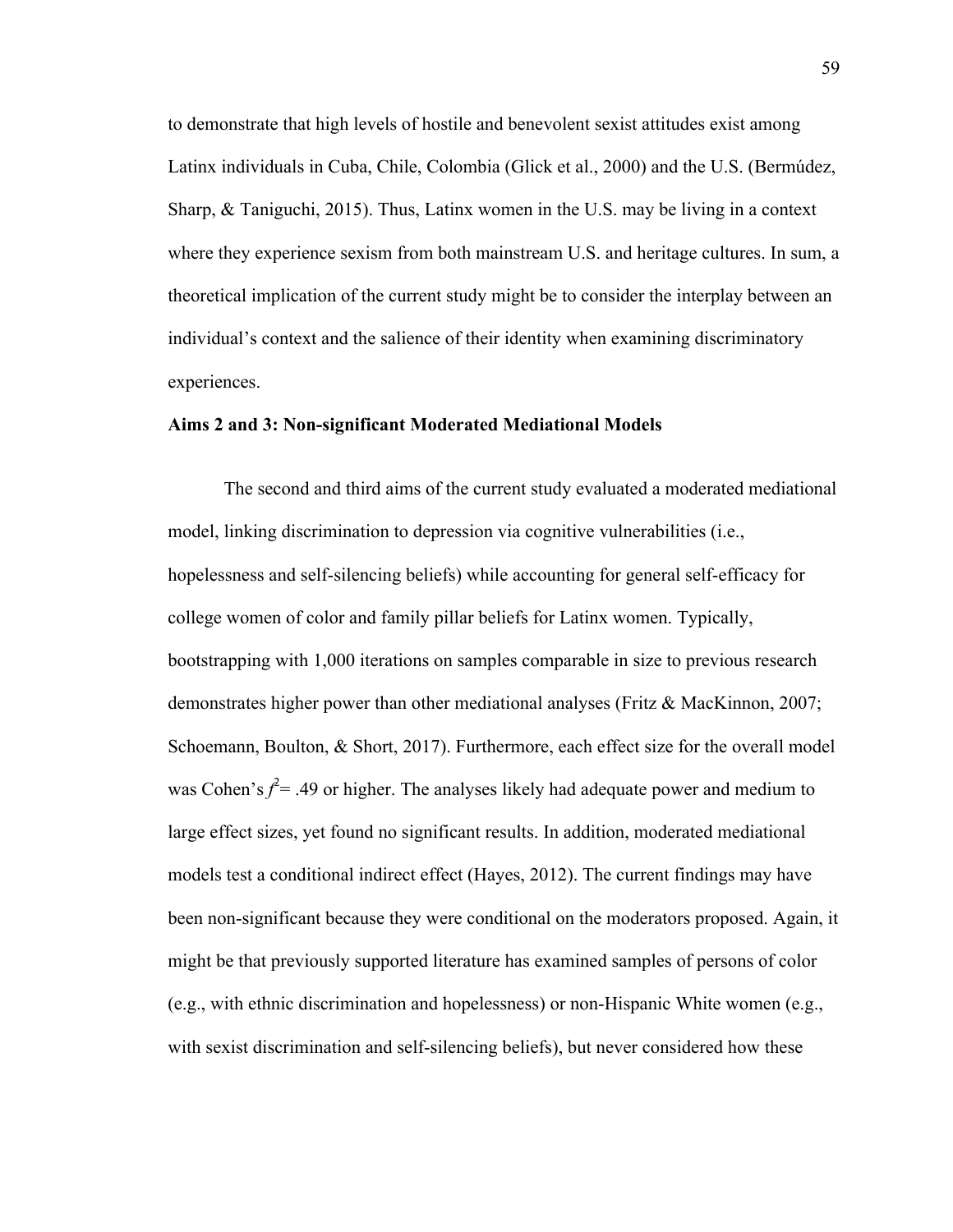theoretical constructs may differ for the unique experiences of women of color. More specifically, this rationale is denoted below.

**Hopelessness as a mediator.** Consistent with previous literature, the current study found that hopelessness predicted depression among college women of color and Latinx women (Liu et al., 2015). However, the findings of the current study differed from previous research because there was no evidence for hopelessness as a mediator between ethnic discrimination and depression. One tentative hypothesis for why hopelessness did not mediate ethnic discrimination and depression among college women of color or Latinx women is that ethnic discrimination may not be appraised as a *global* stressor for these women. The hopelessness theory of depression was proposed over the assumption that individuals with hopelessness tendencies appraise stressors as stable, global and internal (Alloy, Abramson, Metalsky, & Hartlage, 1988). To explain, Stein and colleagues (2012) suggest that the hopelessness theory of depression may be more applicable to stressors that can be appraised as global, or universal, stressors than culturally-specific stressors. Within a study conducted by Stein and colleagues (2012), they found that hopelessness did not mediate culturally-based stressors, in this case defined as stress due to acculturation and ethnic discrimination, and depression among Latinx adolescents (Stein et al., 2012). However, hopelessness did mediate culturallyuniversal stressors, defined as financial strain and parent-child conflict, and depression for these Latinx adolescents.

Moreover, to the author's knowledge, all previous research that has found a link between ethnic discrimination and hopelessness in the past has emerged from samples that included all genders (Chang et al., 2010; Romero et al., 2018). It might be that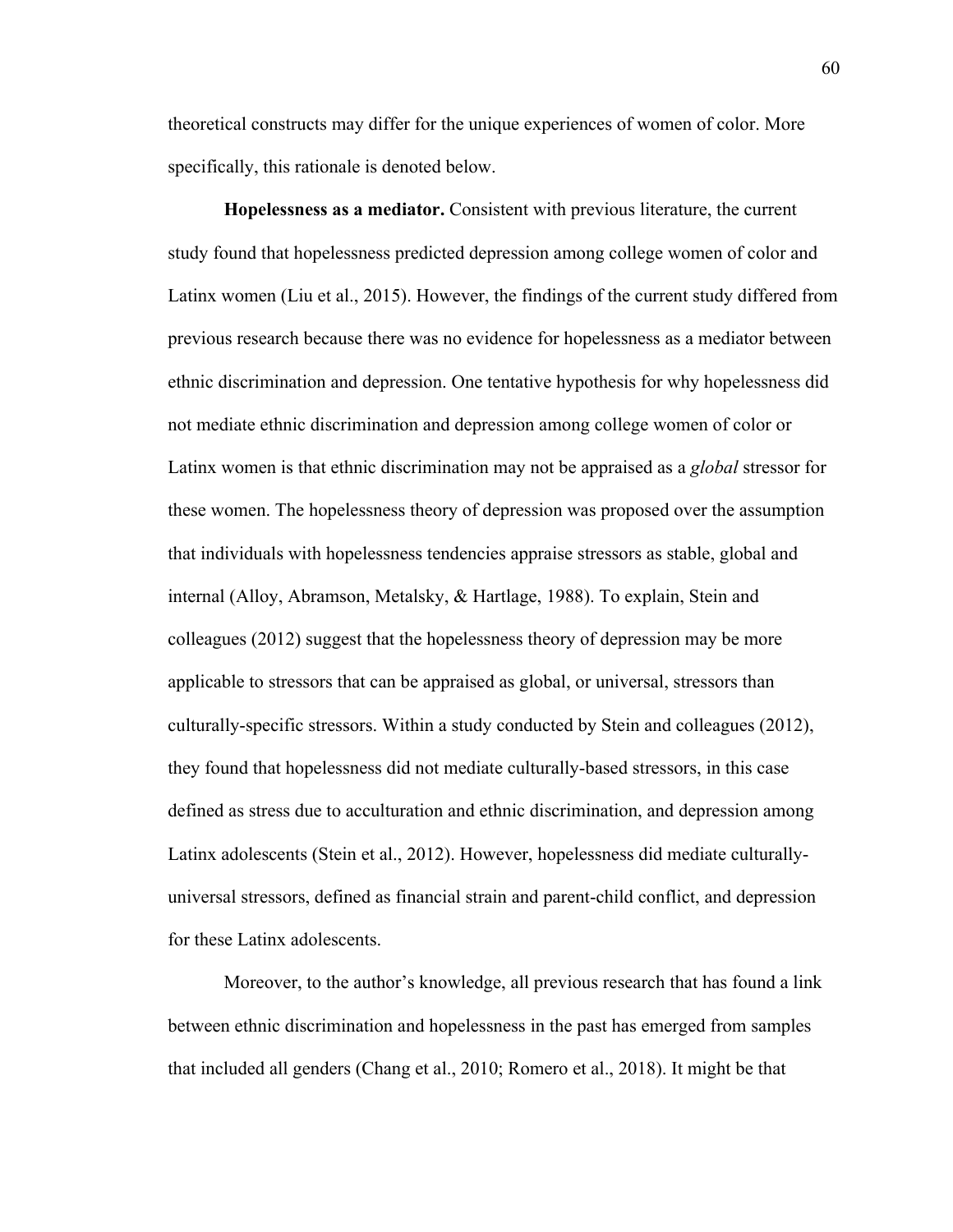hopelessness has a different relationship for women of color. Notably, one study found that hopelessness attributions had a different relationship to stress and depression depending on an individual's reported sex. Specifically, in a study by Stone, Gibb and Coles (2010), hopelessness was a risk factor that moderated the relationship between stress and depression for college men, but not college women.

Supplementary analyses of a parallel mediator analysis were also performed in the current study, with support that hopelessness mediated sexist discrimination and depression among the Latinx sample. To the author's knowledge, this is the first study to find support that hopelessness mediates sexist discrimination and depression symptoms. It is interesting to note that hopelessness mediated sexist discrimination and depression, but not ethnic discrimination and depression among Latinx women. Similar to previous rationale outlined by Stein and colleagues' (2012), it might be that sexist discrimination is a more "universal," or global, stressor for this particular sample of Latinx women. In fact, the results of Aim 1 support that sexist discrimination was more salient, or possibly even a more global stressor, for Latinx women because it was a stronger predictor of depression than ethnic discrimination. Similarly, previous research tentatively suggests a *global* aspect of sexist discrimination for Latinx women due to their higher experiences of sexism from family members and close male friends (Klonoff & Landrine, 1995).

Theoretically, the current study also shows that while various forms of discrimination (e.g., racism, sexism, etc.) have overlapping similarities, the underlying mechanisms through which discrimination relates to poor mental health outcomes may be different depending on the *type of discrimination* and *race/ethnicity* of the individual. In this case, hopelessness was a mediator for Latinx women, but not college women of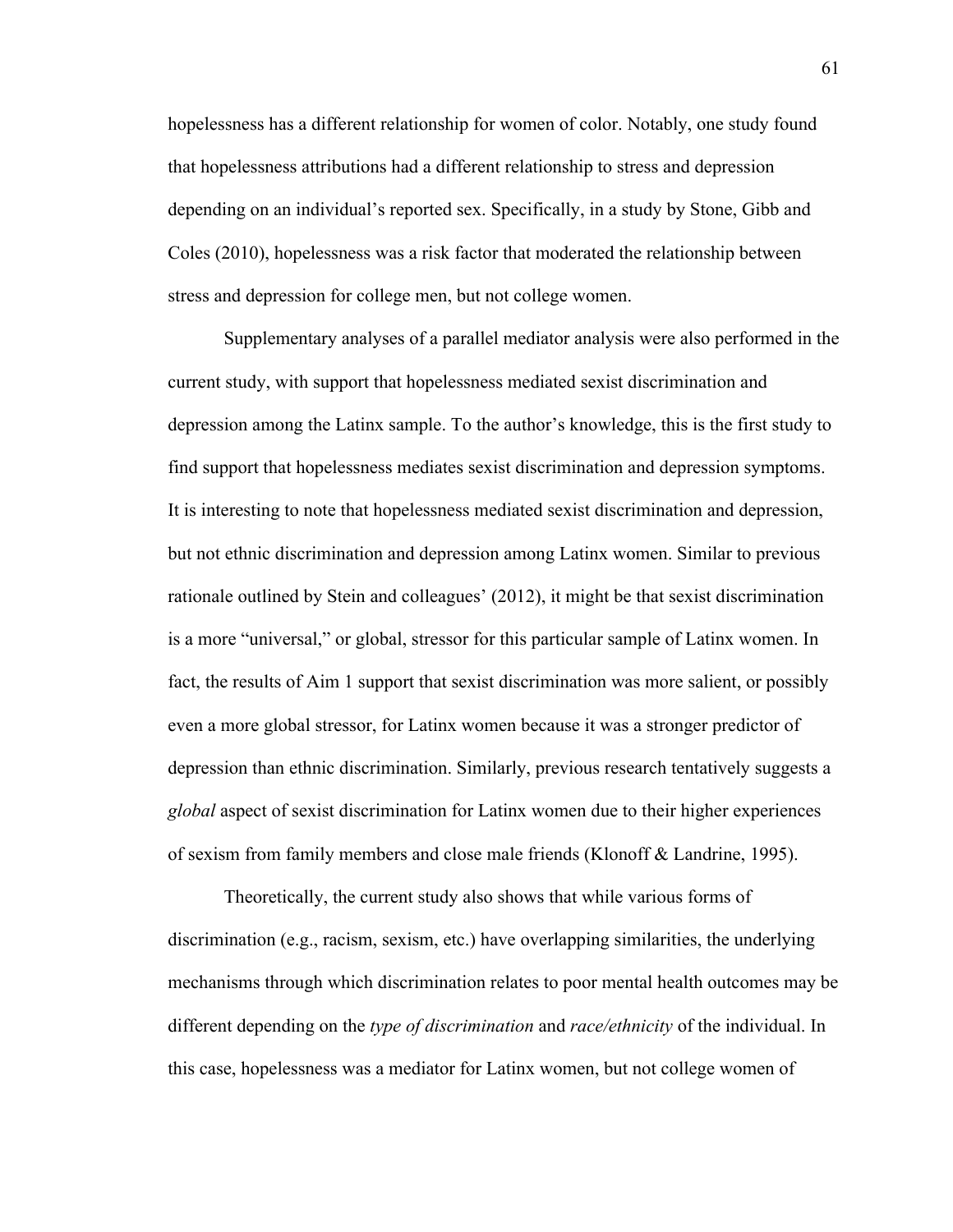color. Furthermore, the indirect effect of hopelessness only occurred for sexist discrimination, but not ethnic discrimination, for Latinx women.

**Self-silencing as a mediator.** Consistent with previous research self-silencing beliefs predicted depression among college women of color (Grant et al., 2011; Abrams et al., 2018). However, self-silencing beliefs did not predict depression among Latinx women. This varied finding may be attributed to measurement differences in selfsilencing beliefs between college women of color and Latinx women (further discussed in limitations section). Alternatively, self-silencing beliefs may be more normalized in the culture of Latinx gender roles.

Inconsistent with the hypothesis, self-silencing was not a significant mediator in the moderated mediational models or supplementary mediational models within the current study. An explanation for these unexpected findings might be due to cohort effects within the current sociopolitical context. All data was collected in 2017 through early 2019. Recent social movements, such as the #MeToo movement, #TimesUp, and the testimony of Dr. Christine Blasey Ford, to name a few, may be encouraging women to speak out against inequities and racial and sexual harassment. These recent social movements may be breaking the links between unfair treatment and self-silencing beliefs for women in the U.S. As an example, the Pew Research Center (2018) demonstrated that between 2017 and 2018 the #MeToo hashtag was used approximately 19 million times on Twitter alone. The #MeToo movement has encouraged women to challenge the notion of self-silencing by sharing their experiences of sexual harassment, sexual assault, and sexism (O'Neil, Sojo, Fileborn, Scovelle, & Milner, 2018). As a result, it is possible that there has been increased attention to the detrimental effects of self-silencing beliefs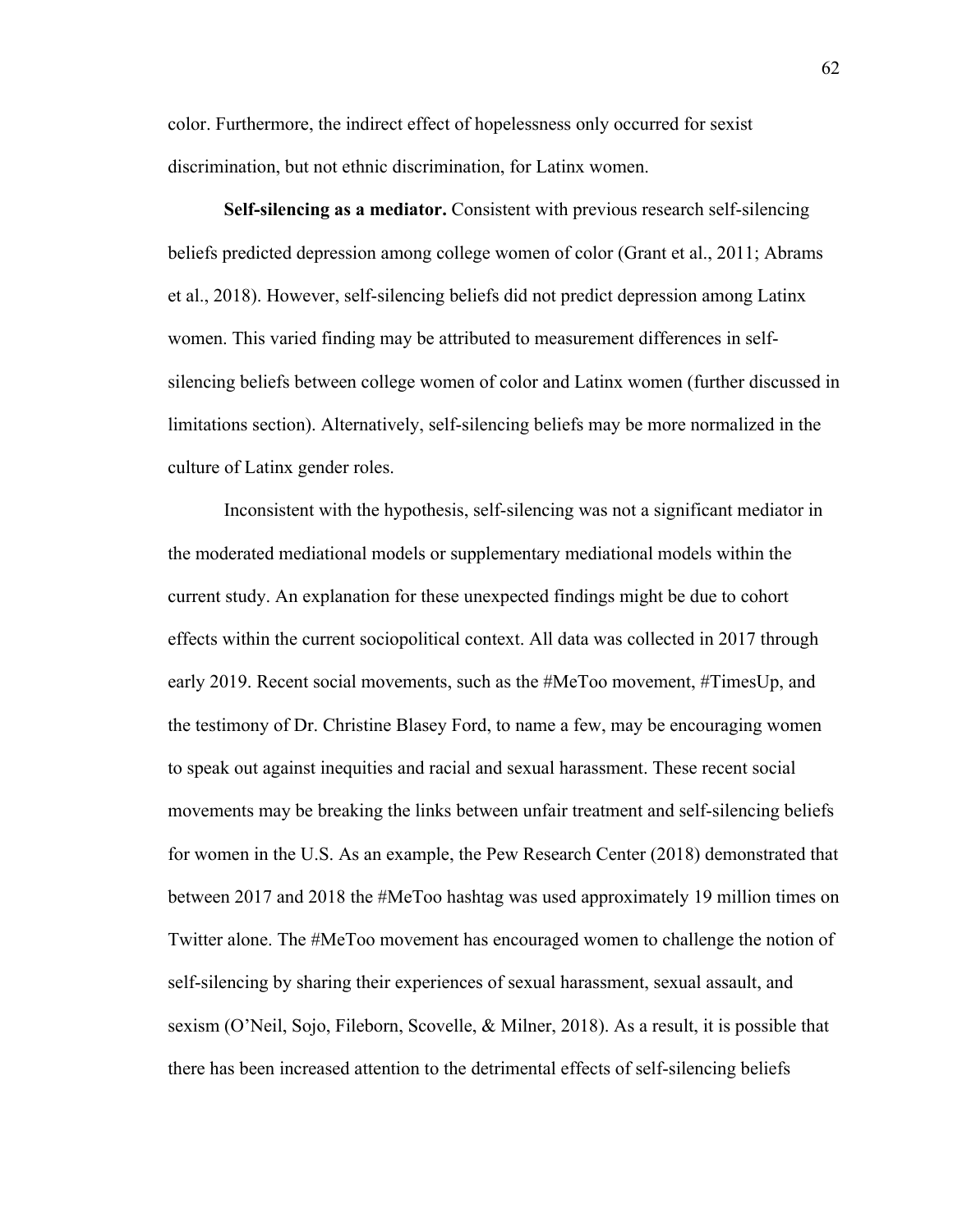among women. While it may be too early to tell, the theoretical framework of the selfsilencing theory of depression may alter with the current sociopolitical context in the U.S. (c.f., Gill & Orgad, 2018). More of this idea is discussed in the theoretical implications section.

**General self-efficacy and college women of color.** Contrary to the reviewed literature, the current study did not find support that general self-efficacy moderated the discrimination-hopelessness or discrimination-self silencing links for college women of color. In fact, even correlational analyses of the current study did not support any relationship between ethnic or sexist discrimination and general self-efficacy. This lack of relationship is surprising given that many other studies have found an inverse relationship between ethnic discrimination and general self-efficacy among Latinx individuals (Lee & Ahn, 2011) and African American adolescents (Alliman-Brissett  $\&$ Turner, 2010), to name a few.

However, one previous study had similar results with the current findings: general self-efficacy did *not* moderate racial/ethnic discrimination and distress for African American undergraduate students in a study by Lightsey and Barnes (2007). It might be that general self-efficacy is more relevant in response to general life stress. To explain, previous studies support that general self-efficacy ameliorates the link between general life stressors and depressive symptoms among undergraduate students from the U.S. (Lightsey, 1997) and Guam (Lightsey & Christopher, 1997). Some scholars even critique that self-efficacy "typifies masculinity," specifically "agentic and individualistic" tendencies (Lindley, 2006, p. 144), perhaps making it a less ideal construct to examine among women.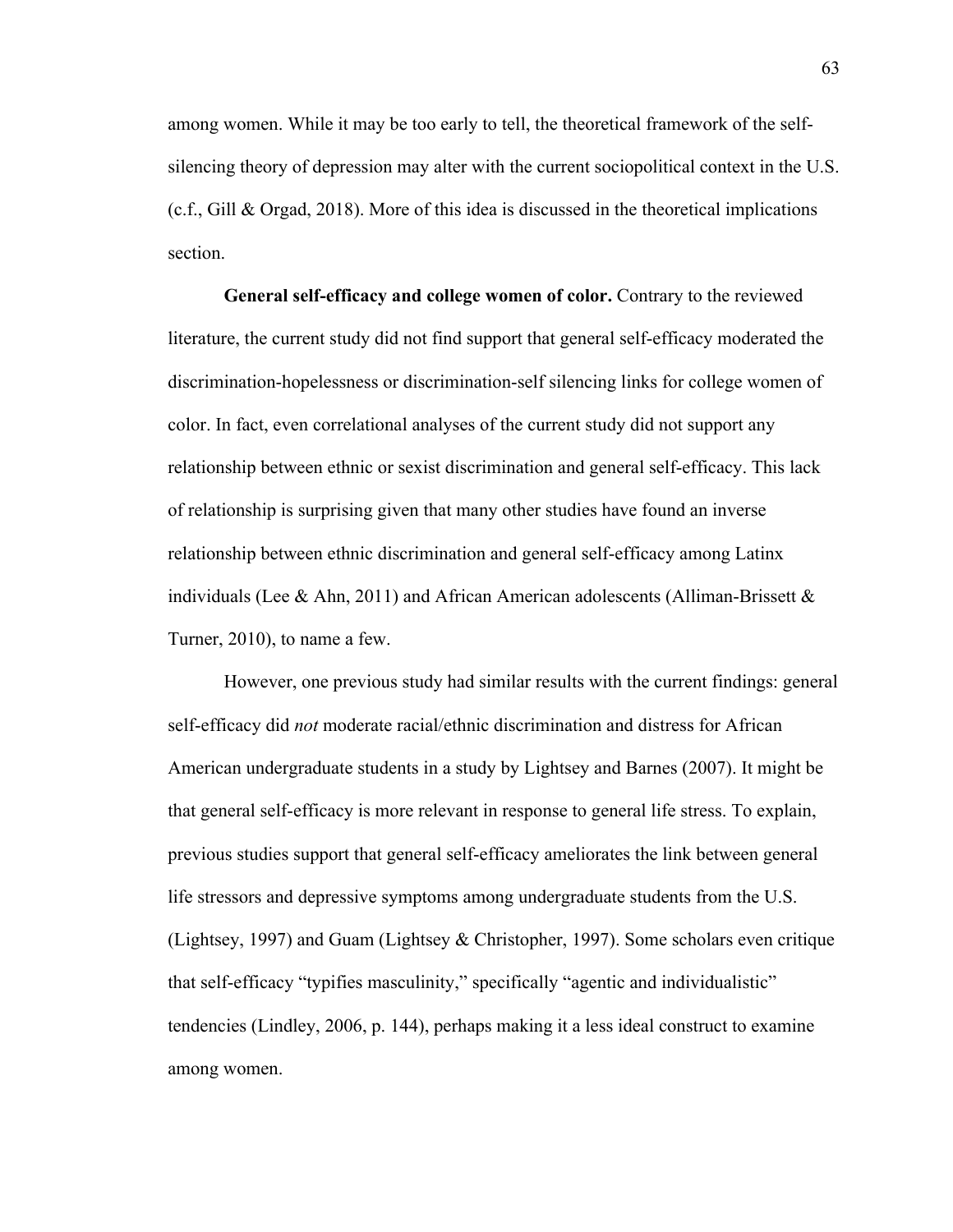Even though general self-efficacy has been touted as largely protective against general life stressors, it might be that there are other specific sub-types of self-efficacy more relevant to both women of color and their discriminatory stressors. Oftentimes, the utility of a coping strategy, such as self-efficacy, is dependent on the match among the stressor, context, and individual (Lazarus, 1993). *Bicultural* self-efficacy or *career decision* self-efficacy might have been better matches for discriminatory stressors among women of color at a PWI. *Bicultural* self-efficacy refers to an individuals perceived ability to successfully navigate between the demands of their mainstream and heritage culture and has been linked with positive mental health outcomes (David, Okazaki, & Saw, 2009). Alternatively, since the study examined college women of color engaging in studies at a PWI, *career decision* self-efficacy, or a woman's perceived confidence in pursuing her desired career, may have been a more appropriate choice (Betz, Klein, & Taylor, 1996). Career decision self-efficacy has thought to be particularly relevant among women due to their experiences of sexism (Betz & Hackett 1981). In fact, studies have revealed that reported sexist events predicted lower levels of career decision self-efficacy (Shin & Lee, 2018). In total, *general* self-efficacy may have less relevance in the context of racial/ethnic and sexist discrimination for college women of color.

**Family pillar beliefs and Latinx women.** In the overall moderated mediational model of the current study, family pillar beliefs did not moderate the indirect effect of hopelessness and self-silencing through discrimination and depression symptoms for Latinx women. However, supplementary moderator analyses were significant, such that family pillar beliefs moderated the relationship between ethnic discrimination and selfsilencing beliefs. Contrary to the hypothesis, family pillar actually served as a risk factor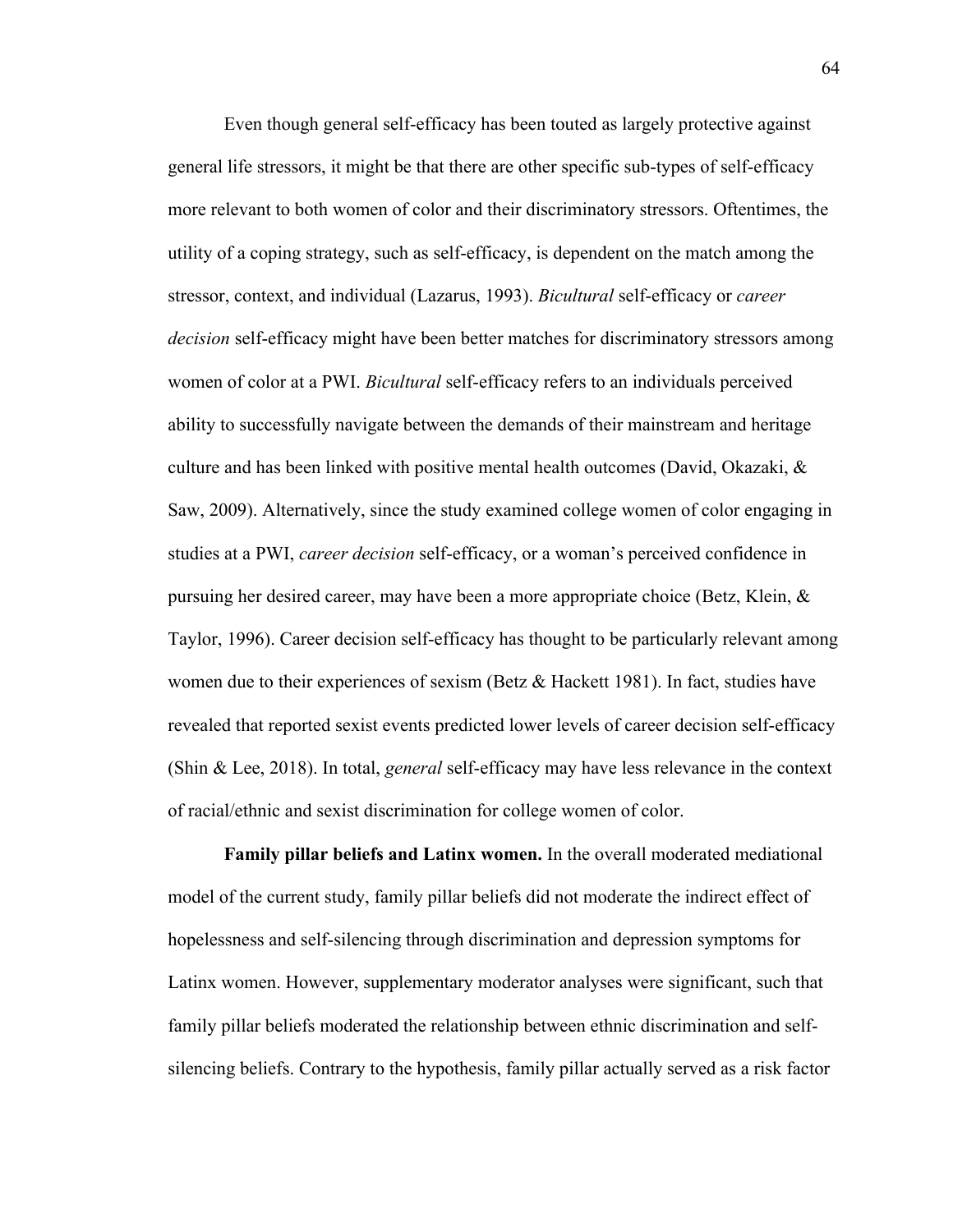in this link. Specifically, those with high family pillar beliefs reported higher selfsilencing beliefs in the context of higher reports of ethnic discrimination.

Another survey study performed by Sanchez and colleagues (2017) found that high family beliefs of marianismo had a positive, significant correlation with ethnic discrimination. Holding high family beliefs in the context of ethnic discrimination may be a risk factor for higher self-silencing beliefs because the tenets of marianismo may pressure Latinx women to self-sacrifice their own thoughts and feelings for the sake of their family (Mendez-Luck & Anthony, 2016; Stevens, 1973). In the current sample, if women held higher beliefs that they should be a strong pillar for their family, they were more likely to self-silence, perhaps to be less of a burden to their family. As an example, in a qualitative study Mexican American girls described that they felt socialized to not comment on the pain related to experiencing racist and sexist events in order to avoid making a scene, especially with family members (Denner & Dunbar, 2004). It might be that Latinx women feel an obligation towards their family. Specifically, Lanier and DeMarco (2015) note that women of color from with lower financial resources may be more likely to silence their own needs in order to allocate financial as well as emotional support to loved ones before themselves.

Depending on the context, previous studies support that in certain situations, familism may be protective for Latinx individuals (e.g., Lee  $\&$  Ahn, 2012), whereas in other situations, it is a risk factor. Again, it might be that the type of coping strategy, in this case using family as support, may be dependent on the match between the stressor, the individual, and the coping strategy (Lazarus, 2003). The finding of the current study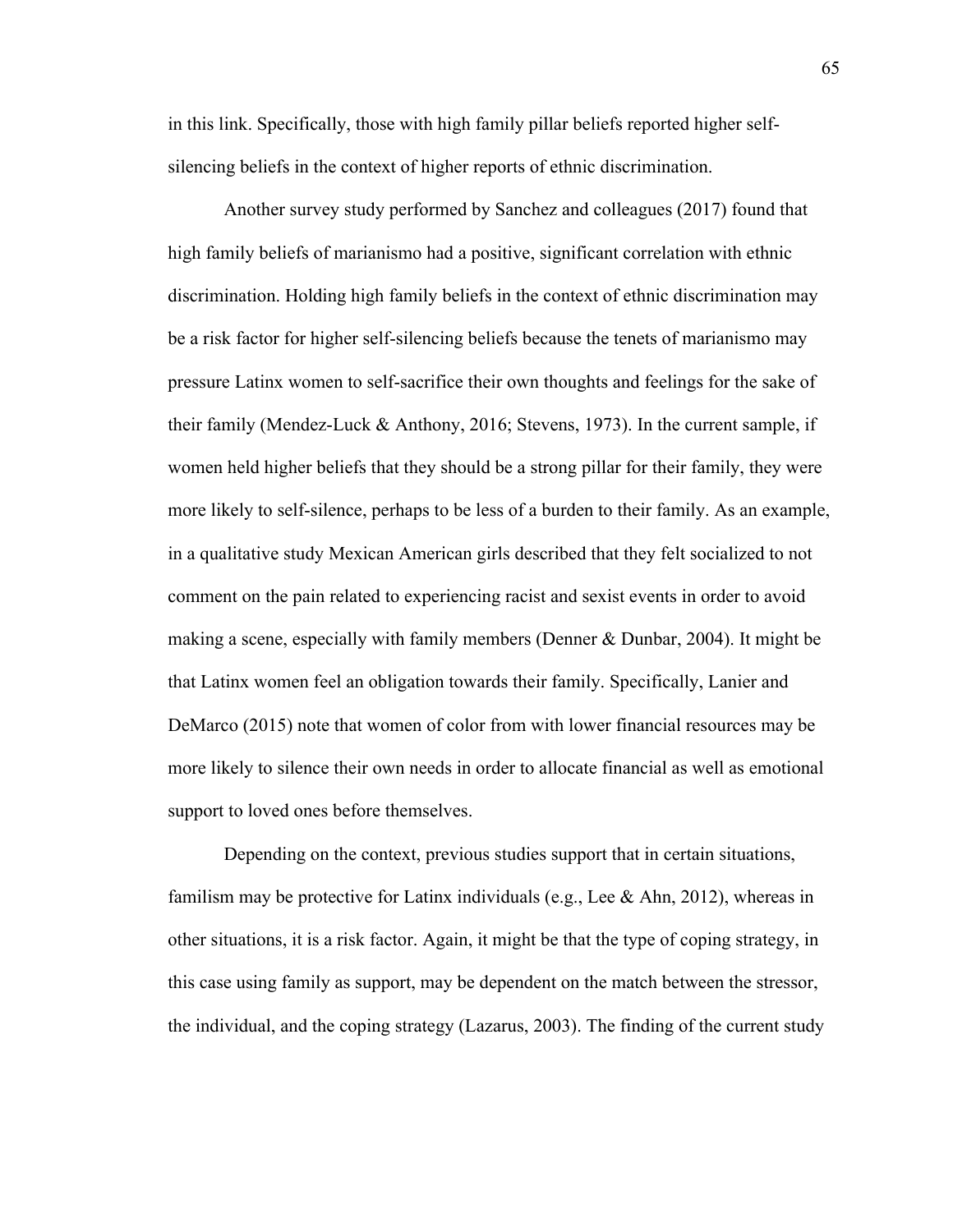may encourage researchers and mental health workers to better understand the nuances of family dynamics in the context of mental health among Latinx women.

## **Theoretical Implications**

**Updating models.** First, the current study urges future researches to acknowledge that previously established theories may not apply to the experiences of women of color. The current study found no support that hopelessness and self-silencing beliefs were consistent underlying mediators, which might suggest that these models may need updating for the experiences of women of color. As an example, Hankin and Abramson (2001) modified the *cognitive vulnerability stress model of depression* to the *cognitive vulnerability transactional model of depression* to explain why girls start experiencing doubled rates of depression during adolescence. To explain, they modified the theory to include cognitive vulnerabilities widely endorsed by women, such as rumination and dissatisfaction with their physical appearance. In addition, they integrated developmental considerations, including genetics and adverse childhood events.

With the information from the current study, researchers may expand the generic *cognitive vulnerability stress model of depression* for women of color. The current study found support that underlying cognitive vulnerabilities of discrimination and depression may depend on the *type* of discrimination and *race/ethnicity* of the woman. As evidence from supplementary analyses within the current study, the hopelessness theory of depression was supported in that hopelessness mediated sexist discrimination and depression for Latinx women, but not for college women of color. Furthermore, hopelessness did not mediate ethnic discrimination and depression for either group of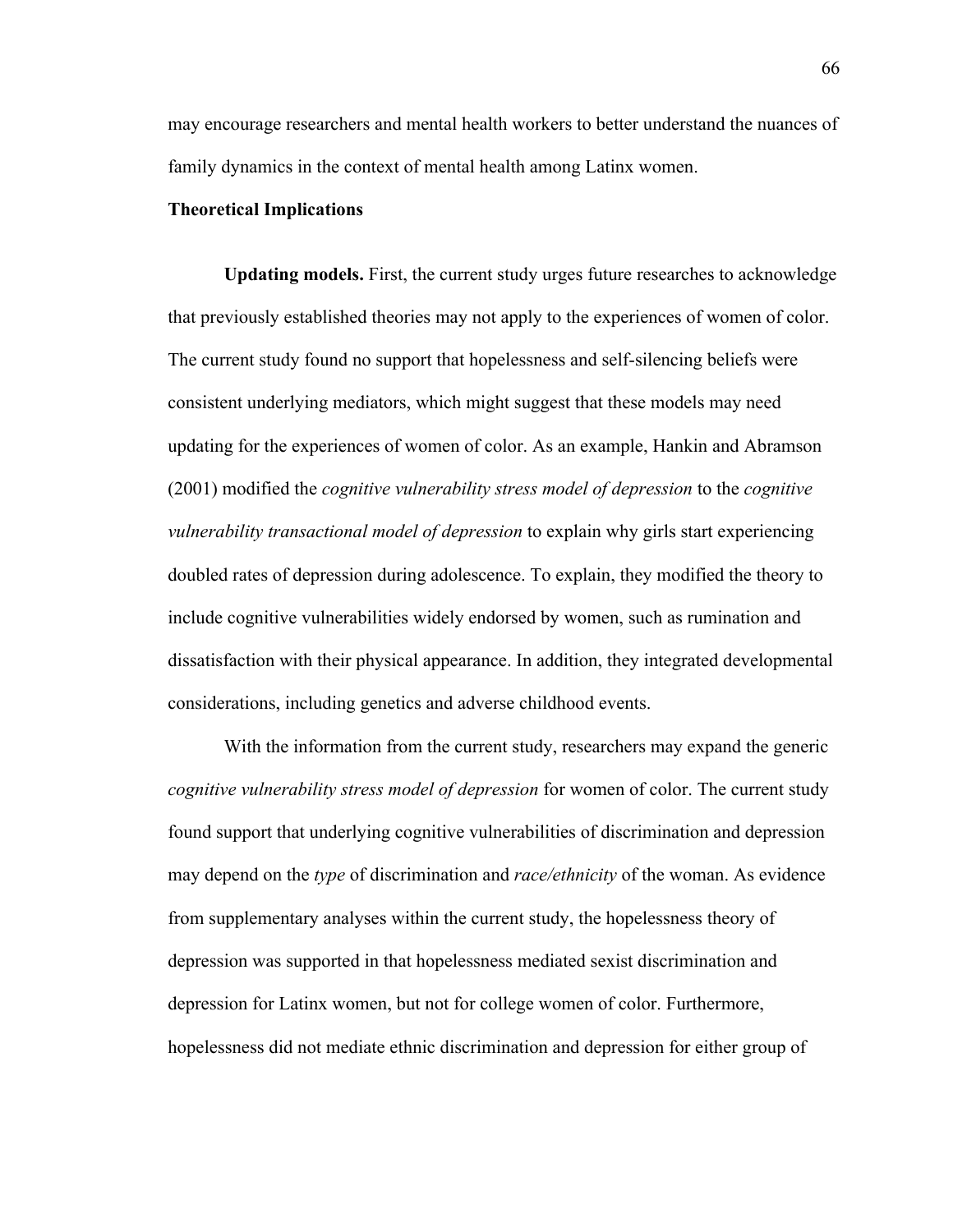women. In sum, future studies may consider that pathways evaluated may be dependent on the type of stressor and the context of the individual.

**Self-silencing in the current sociopolitical climate.** One of the most surprising findings from the current study was that self-silencing beliefs did not mediate discrimination and depression among women of color. The current study may provide support for a changing construct of the self-silencing theory of depression in the current U.S. sociopolitical climate. While there have been many figures and social movements encouraging women to come forward on issues of sexual harassment and sexism, the #MeToo movement has received the most empirical attention and academic commentary. Gill and Orgad (2018) describe the #MeToo movement as having the potential to change "organizational, legal, policy, and cultural changes," mostly due its spread on social media (p. 1319).

Social media may be a factor in breaking the link between unfair treatment and self-silencing beliefs. One of the two samples in the current study was college women of color. Trends show that young adults in the U.S. between the ages of 18 and 24 are likely to use social media, with some apps being used by up to 70% or more of that age group (Pew Research, 2019). In fact, one study conducted by Manikonda, Beigi, Liu and Kambhampati (2018) conducted a comparative analysis of tweets that included the #MeToo hashtag on Twitter. They found that on average, users were more likely to repost and favorite a #MeToo post than posts without the #MeToo hashtag. With further topic analysis, the strongest themes that emerged among the #MeToo posts were strength and action against sexual harassment. Taken together, it is possible that women of color in the current study were exposed to this movement during data collection. Future studies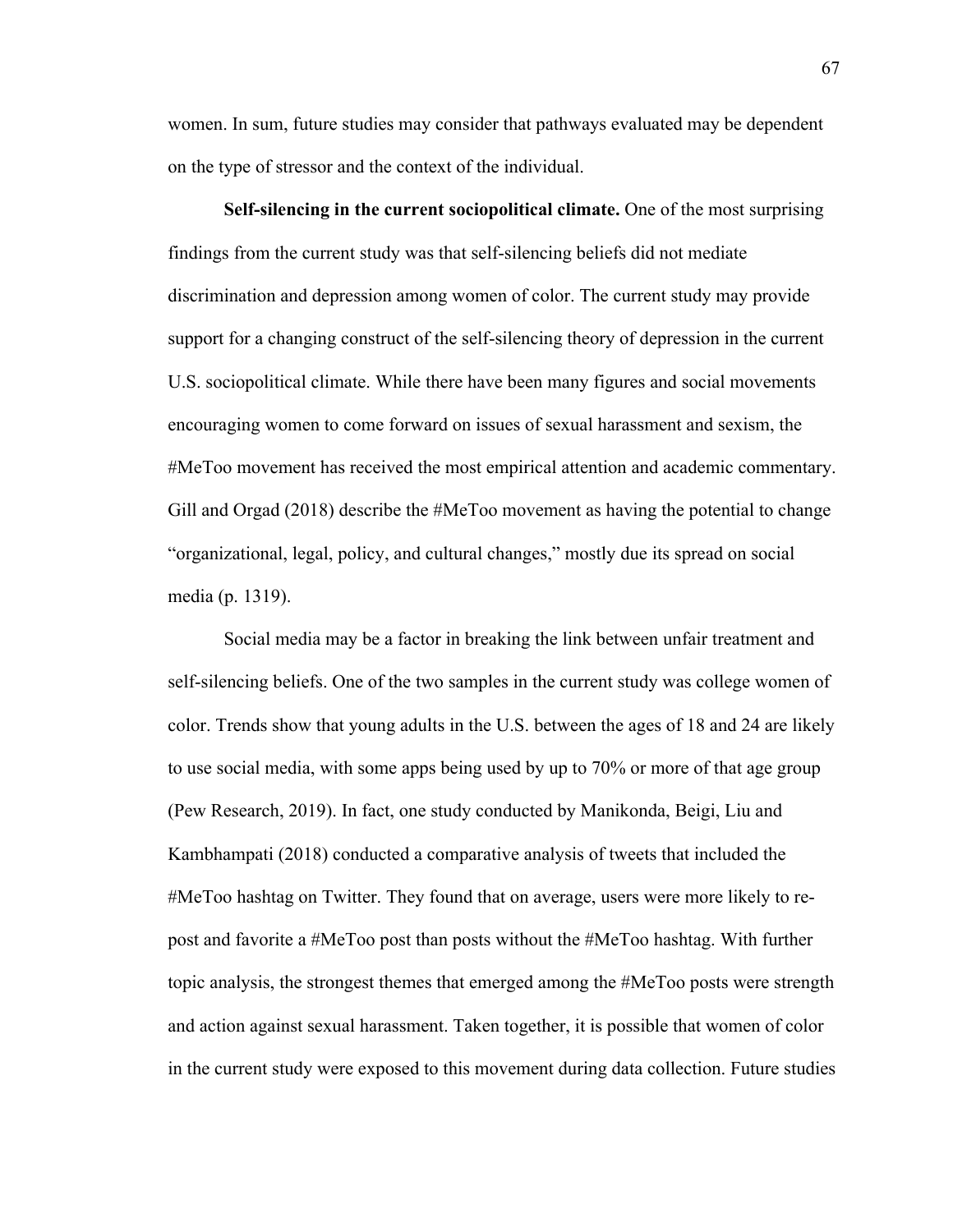may consider how content from the #MeToo movement might be experimentally manipulated to affect self-silencing beliefs. As another idea, researchers may consider longitudinally examining self-silencing beliefs in conjuncture with exposure to social movements.

Alternatively, the current findings may be a call for future researchers to update the self-silencing theory of depression for women of color by including additional constructs. As one example, Abrams and colleagues (2019) found that self-silencing beliefs mediated the relationship between *Strong Black Woman* identity and depression among a sample of African American college women and women from the community in the U.S. Future studies may consider a serial mediator model, which includes womanist identity and self-silencing beliefs as serial mediators between discrimination and depression.

As another example, Watson and Grotewiel (2018) recently examined *commitment to social change* in connection with self-silencing beliefs. With their large sample of predominantly non-Hispanic White women, they found that sexist events predicted self-silencing beliefs only for women with low levels of commitment to social change. Average and high levels of commitment to change (relative to the rest of the sample) buffered the link between sexist discrimination and self-silencing beliefs. Again, it might be that future models incorporate commitment to change given the recent sociopolitical movements calling for collective action.

The findings of the current study may provide evidence for an upcoming cultural shift influencing the silencing the self theory of depression. A recent review demonstrates that self-silencing beliefs has been linked to many poor physical and mental health

68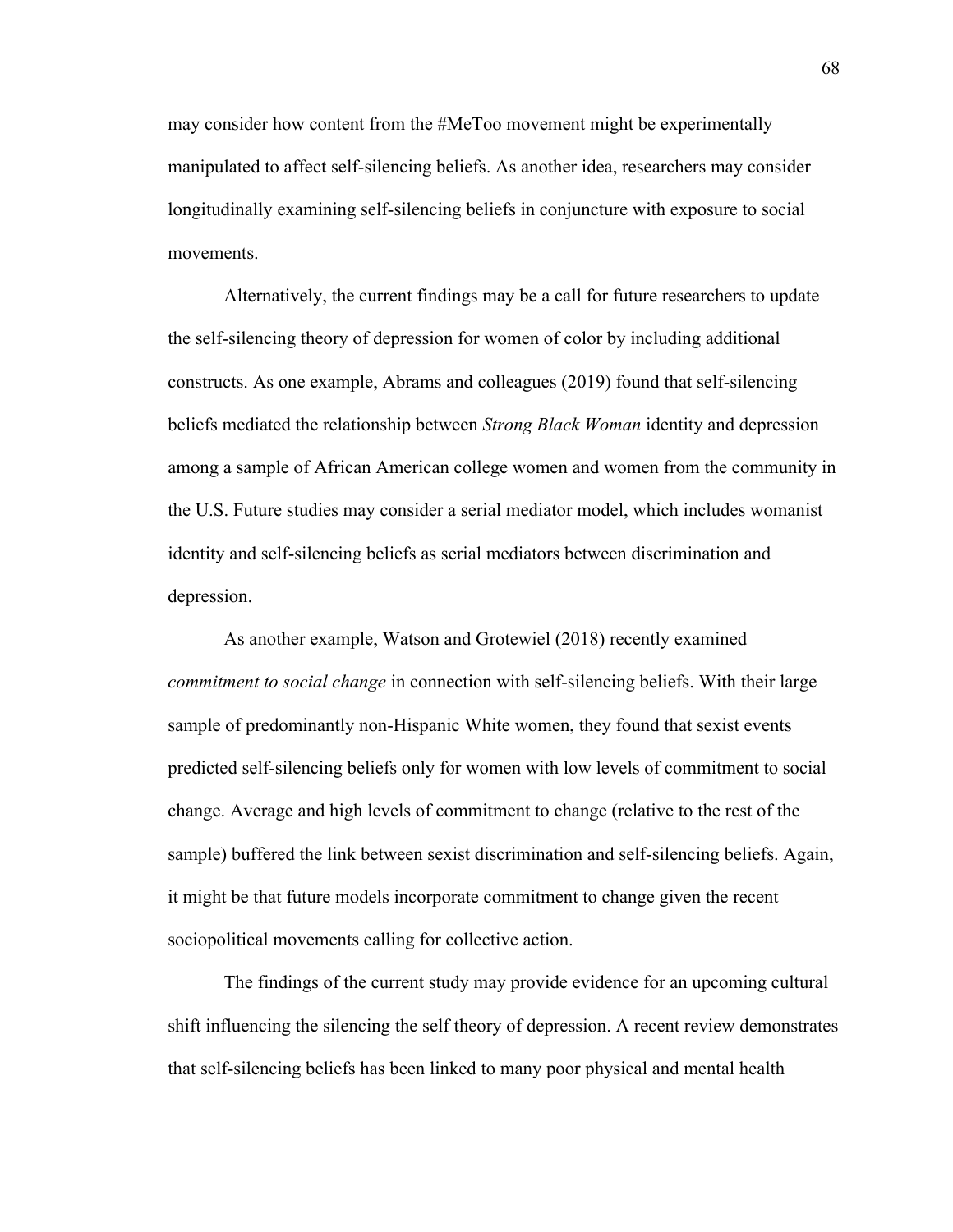outcomes for women, including depression, eating disorders, chronic illness (e.g., premenstrual dysphoric syndrome, AIDS, and chronic fatigue syndrome, etc.), necessitating further research work on how to better understand and ultimately challenge these beliefs (Maji & Dixit, 2019). With the new cultural shift, there may be additional factors at play, such as exposure to social movements, woman of color identity, or commitment to change, to name a few, that may have the ability to mediate or buffer selfsilencing beliefs and negative outcomes.

**Integrating intersectionality.** Last, on a broader level the current study attempted to address the intersectional experiences of women of color by including both experiences of ethnic and sexist discrimination. Intersectionality is becoming increasingly popular in psychological science; yet, there is little to no consensus on how to integrate gender and ethnicity into a single study for intersectional research (Bowleg 2008; Shields, 2008). Moreover, this study examined two understudied samples: college women of color at a PWI and Latinx women. As Else-Quest and Hyde (2016) note, it is important to weigh the advantages and disadvantages of examining one specific ethnic group versus a more homogenous group.

The current study used a double jeopardy approach, which states that women of color experience additive psychological burden from experiences of ethnic discrimination due to their race/ethnicity and sexist discrimination due to being a woman. It assumes that experiences of ethnic and sexist discrimination are independent and simultaneous (Beal, 1970). The current study added support that both ethnic and sexist discrimination have the potential to be more salient to women of color based on their context. While the double jeopardy approach has several disadvantages (c.f., Lewis & Grzanka, 2016), it has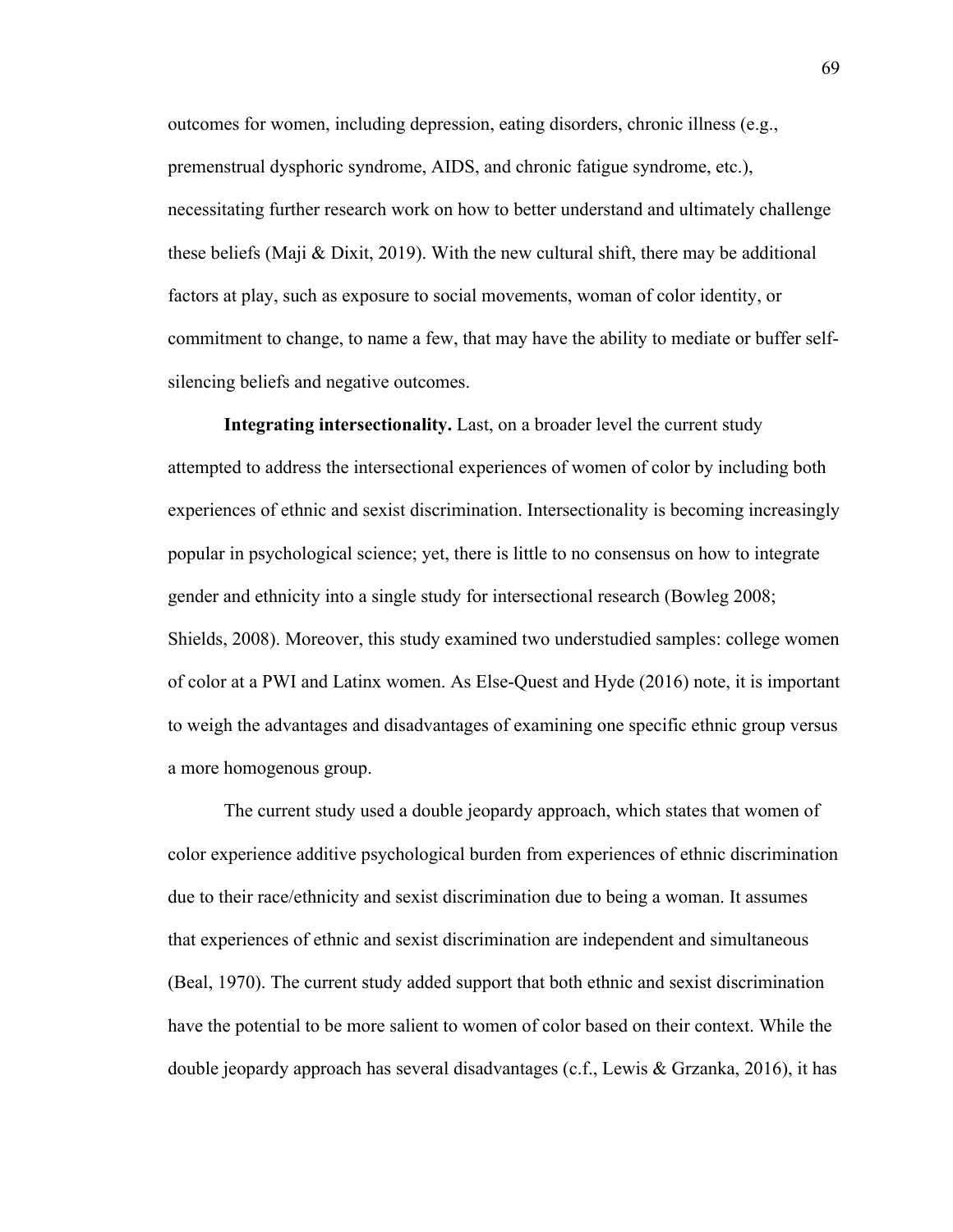been acknowledged as an appropriate starting place (Bowleg, 2008; Shields, 2008). With the foundational results from the current study, future researchers may expound upon the current findings with an interactionist or intersectionality approach among college women of color and Latinx women (Lewis & Grzanka, 2016). As one example of an intersectionality approach, researchers may assess for ethgender discrimination, or experience discrimination due to one's integrated identity of being a woman of color (Essed, 1991).

#### **Practical Implications**

Racism and sexist discrimination continue to exist in the U.S., especially with the current sociopolitical climate (Bock, Byrd-Craven & Burkley, 2017; Quillian, Pager, Hexel & Midboen, 2017). Because ethnic and sexist discrimination are linked to increased psychological distress and the racial/ethnic minority population in the U.S. continues to grow, it is important for clinicians to be informed of underlying mechanisms between discrimination and psychological distress to better inform interventions for women of color.

**Informing cognitive therapy.** Cognitive therapy is an efficacious treatment of depression, where the primary goal of treatment is to monitor and challenge unhelpful thinking patterns and beliefs and ultimately replace them with more adaptive responses (Beck, 2011; Chambless & Hollon, 1998; Society of Clinical Psychology, 2012). The current study found evidence that hopelessness mediates sexist discrimination and depression among Latinx women; therefore, hopelessness towards the future may be an important treatment target to integrate into cognitive therapy of depression for women of color. Furthermore, when examining each moderated mediational model more closely,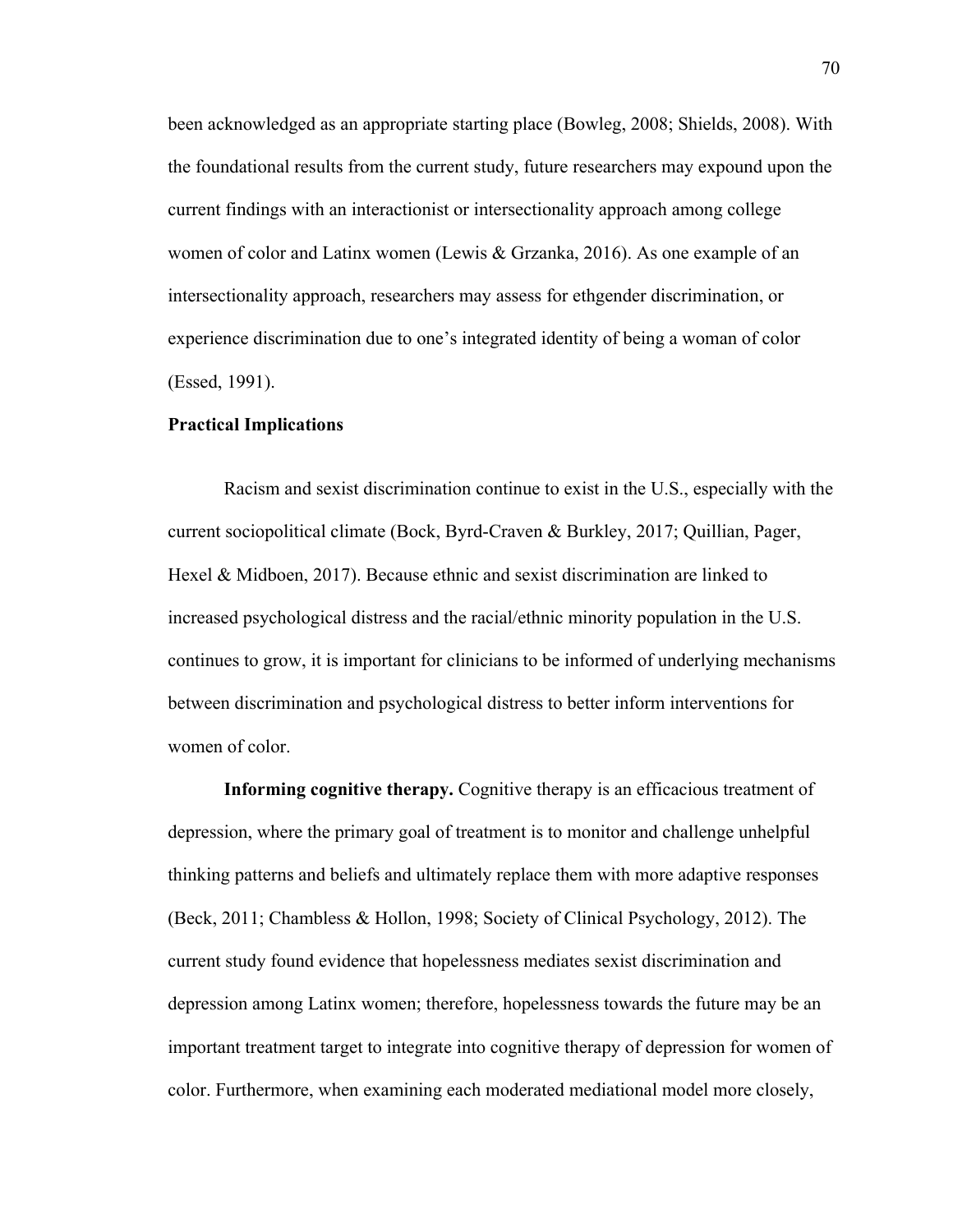hopelessness consistently predicted depression symptoms in both samples. Consistent with this idea, research has demonstrated that when cognitive therapy is culturally adapted, effectiveness of the therapy increases (Sue, Zane, Nagayama, Hall, & Berger, 2009). To implement this finding, clinicians may include in their initial evaluations and interviews with women of color to assess for experiences of sexist discrimination and subsequent reactions to it.

The current study also found no support that self-silencing beliefs mediate discrimination and depression. As a result, researchers and clinicians may consider assessing for other negative thinking styles that may mediate the link between discrimination and depression. As an example, one study found that dichotomous thinking, or all or nothing thinking, mediated the link between discrimination and body mass index for community members (Antoniu, Bongers, & Jansen, 2017). Another study found that ruminative thinking styles mediated the relationship between depressive thinking and alcohol misuse among college students (Bravo et al., 2018). In addition, the results from the current study urges researchers and clinicians to be aware that different underlying cognitive beliefs may be present depending on the type of discrimination and population examined.

**Applying cultural sensitivity to familism.** Contrary to the proposed hypothesis, family pillar beliefs put Latinx women at risk for higher self-silencing beliefs in the context of high discrimination. Previous research has largely cited familism as a protective factor for Latinx individuals in the context of ethnic discrimination (Lee  $\&$ Ahn, 2012). The current finding may urge clinicians to take a nuanced approach when exploring family dynamics in Latinx populations and consider that familism may have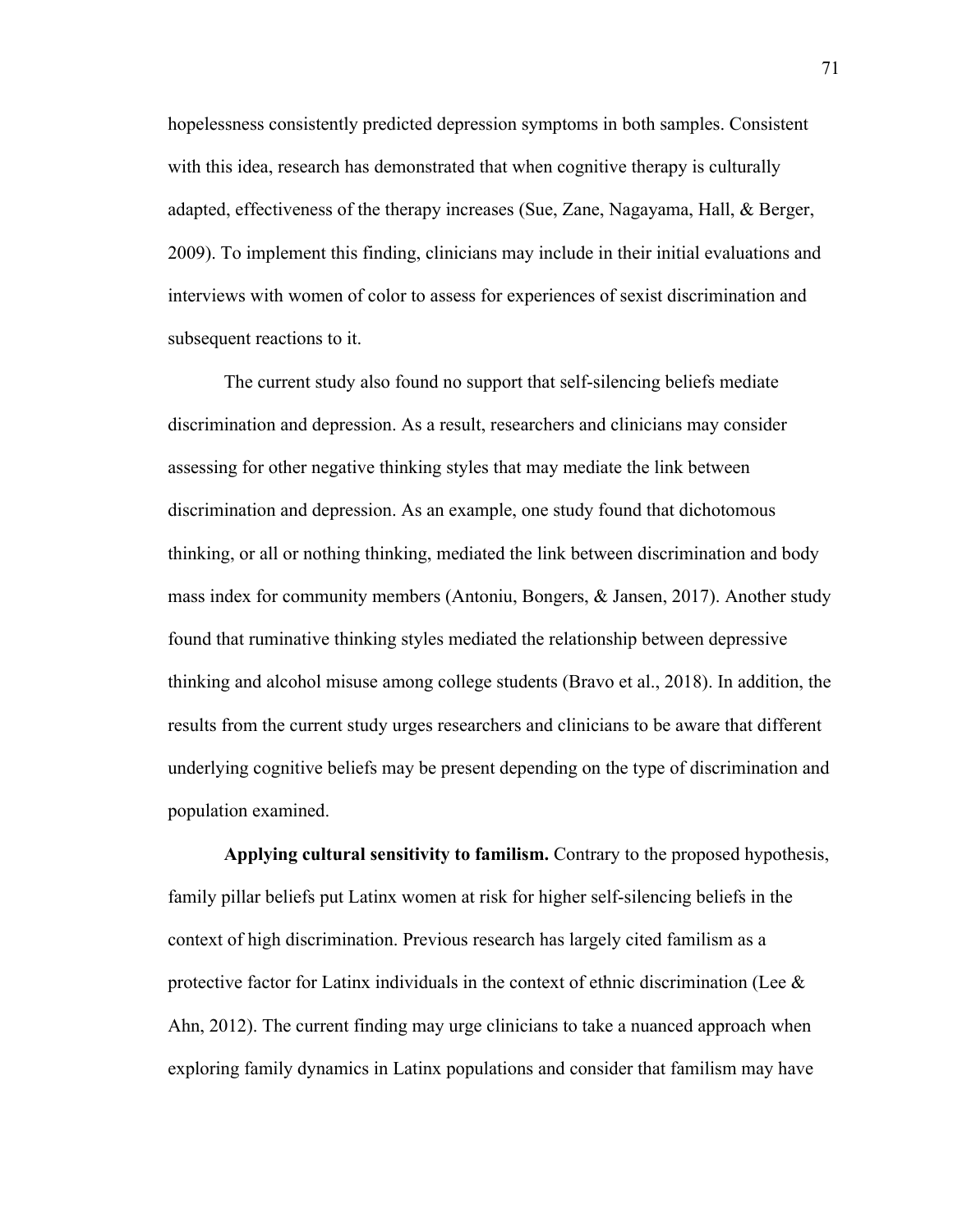adaptive and maladaptive facets. For example, Marin, Sabogal, Otero-Sabogal, Marin, and Perez-Stable (1987) described Latinx familism to include family obligations, perceived support, and family member role models. It might be that *family obligations*, or attitudes about family, tends to be maladaptive for Latinx women while *perceived support* tends to be adaptive.

Despite family pillar initially being denoted as a *positive* aspect of marianismo (Piña-Watson et al., 2014), recent research assessing samples of immigrant Latinx women suggests otherwise. Two studies found support that endorsing the family pillar was actually linked to increased psychological stress among Latinx immigrant women. Specifically, Latinx women might feel burdened by the high priority of family demands (Dillon et al., 2018; Nuñez et al., 2018). Therefore, in the face of stress, such as discrimination, Latinx women may be more likely to sacrifice their own needs and silence themselves for the better of the family. In fact, it is known that the Latinx community has lower rates of help-seeking behaviors in response to mental health care compared to their non-Hispanic White counterparts (Cabassa, Zayas, & Hansen, 2006).

An adaptive component of familism may be perceived support, or assessing the strength of relationships with family. As an example, Dillon and colleagues (2018) found that reporting strong attachment to one's social network was linked to less psychological distress for Latinx women. Moreover, strength of attachment to one's social network moderated the relationship between self-silencing beliefs and psychological distress for Latinx women, such that low attachment was a risk factor whereas high attachment was a protective factor. As another example, Villatoro, Morales, and Mays (2014) found that when a Latinx individual had close friends and family in their life that thought the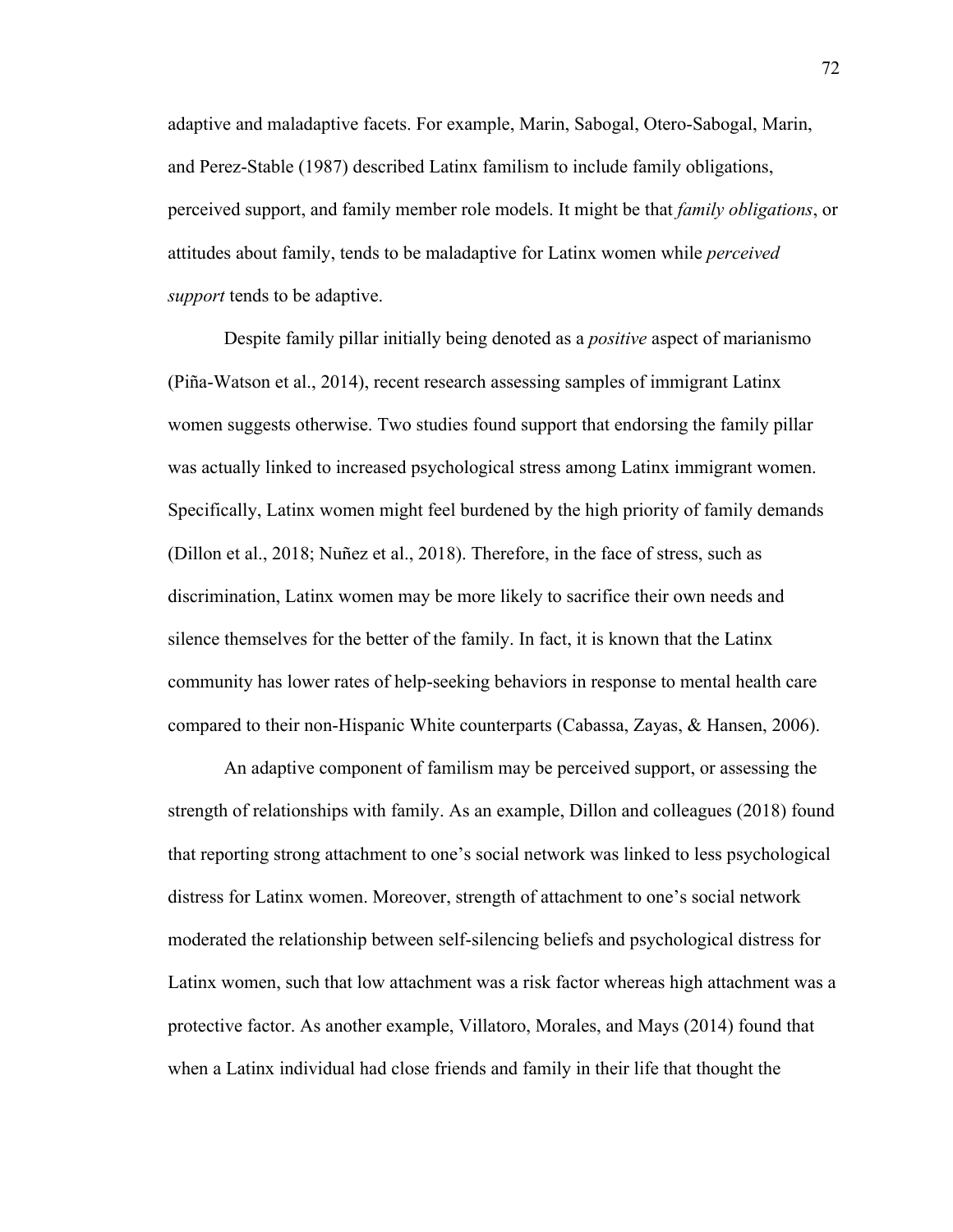individual would benefit from mental health services, the individual was more likely to seek out services.

A few practical implications may come from the current finding. First, it might be that clinicians assess for multiple components of familism, such as Marin and colleagues' (1987) components, including family obligations, perceived support, and role models. Second, if Latinx women do endorse high family obligations, that is, believing that they are to put their family first, clinicians may need to empathize with their perceived cultural demands and integrate attitudes towards help-seeking behaviors into treatment (Abrams et al., 2018). Clinicians may consider using behavioral experiments or other cognitive techniques to explore the idea of asking for help from social networks. Third, if Latinx women are not likely seek out traditional mental health services due to high family obligation beliefs, clinicians and practitioners may consider integrating psychological services into more readily accessible places for Latinx women, such as churches, community centers, primary care clinics, etc. (Cabassa et al., 2006; Villatoro et al., 2014). **Limitations**

The current study had several limitations. First, the obtained samples are not generalizable to the entire population due to convenience sampling. The undergraduate women of color were collected from a moderately sized Jesuit institution in the Midwest. Furthermore, the undergraduate women of color consisted of several race/ethnicities. Previous studies have shown that women from different racial/ethnic backgrounds may differ on the type of ethnic and sexist discrimination that they report (e.g., Forrest-Bank & Jenson, 2015; Klonoff & Landrine, 1995). Future studies may consider replicating analyses with one specific racial and ethnic group. Moreover, the Latinx women were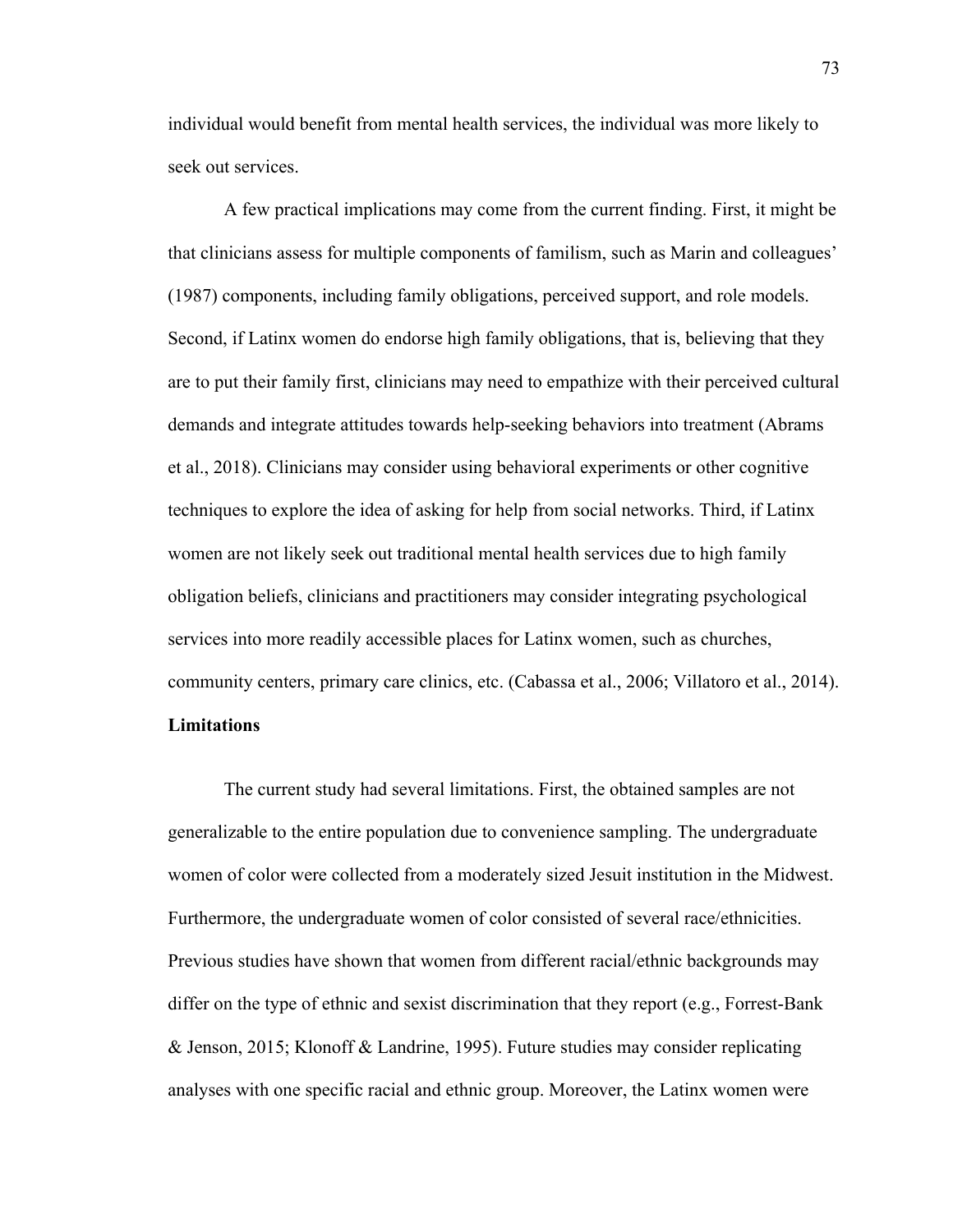collected from both cultural events in a Midwestern city and Mechanical Turk, suggesting that the Latinx women in the current study are not a generalizable representation of Latinx women across the U.S. (U.S. Census, 2016).

A second limitation was that self-report measures were utilized within the current study. Participants may be biased in their responses. Specifically, it might be that participants were unable to recall past experiences of discrimination. A daily diary methodology allows for increased accuracy of discriminatory events and reaction to the event (Burrow & Ong, 2010). In addition, undergraduate women of color completed the Silencing the Self Scale (Jack  $\&$  Dill, 1992), whereas the Latinx women completed the Silencing the Self to Maintain Harmony Subscale of the MBS (Castillo et al., 2010). While both scales assess self-silencing beliefs in familial and intimate relationships, they were separately created and validated. However, the STSS (Jack & Dill, 1992) is not available in Spanish or for translation (Jack, personal communication, 2017), which would have limited data collection for the Latinx sample. Another limitation included that college women of color completed the Silencing the Self Scale, which assessed behaviors in current and previous *intimate* relationships. It is possible that, developmentally, college women of color may have not encountered intimate relationships at this point in their lives, which may have limited their responses to the Silencing the Self Scale (Jack & Dill, 1992).

As a third limitation, the current study assumed that ethnic and sexist discrimination are two stressors that act independently and simultaneously (Beal, 1970). One of the primary limitations of this assumption is that some scholars argue that this approach is simplistic. Women of color may be unable to discern if a discriminatory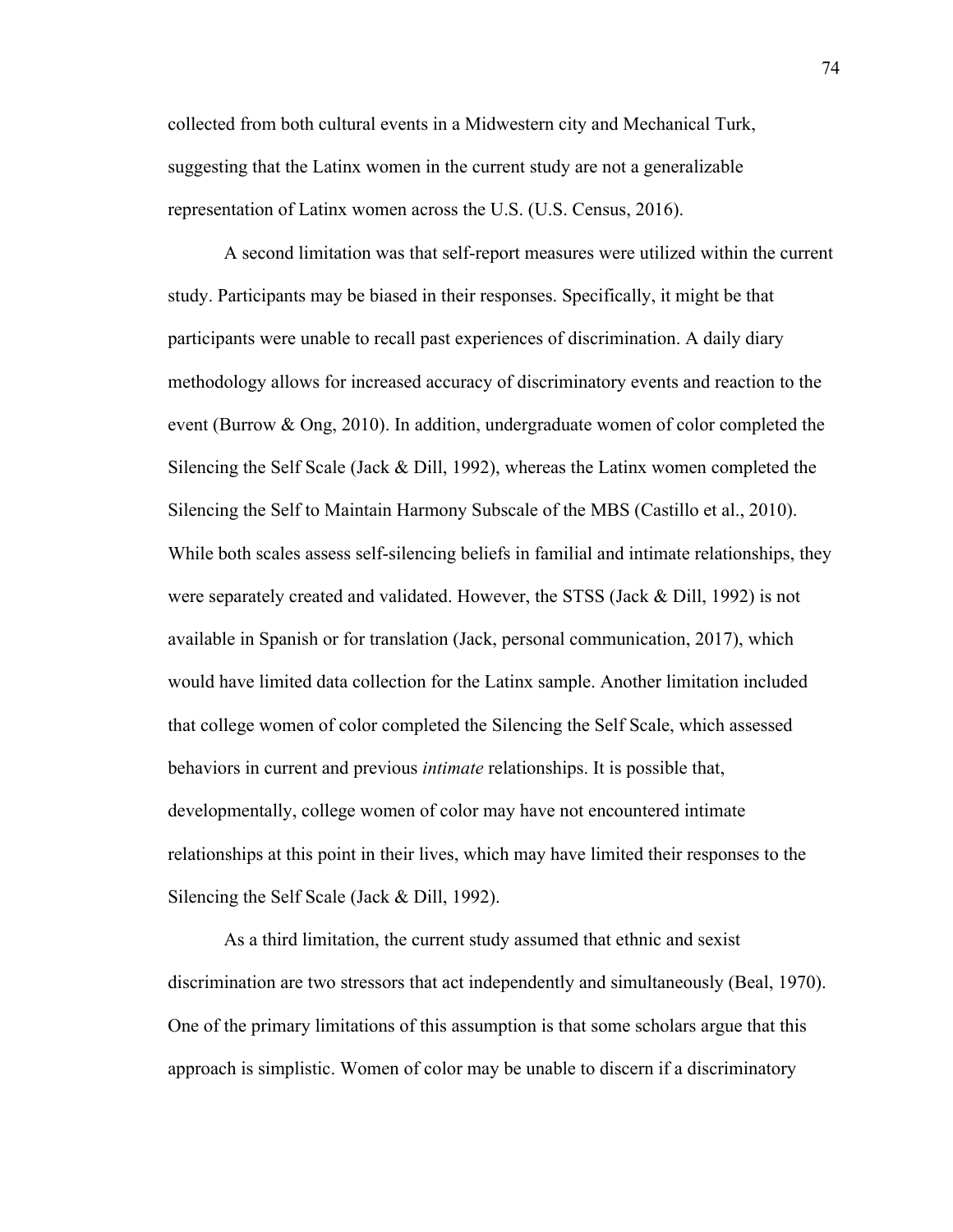event was due to their race/ethnicity, gender, or both (Bowleg, 2008; Shields, 2008). For example, the first aim of the study had inconsistent findings, such that ethnic discrimination was more predictive of depression for undergraduate women of color, whereas sexist discrimination was more relevant for Latinx women. While identity salience is one potential explanation, it might be that varied findings existed due to measurement error. It might be that women of color experience ethgender discrimination.

# **Future Directions**

First, future studies should consider examining additional protective and/or risk factors aside from general self-efficacy and family pillar beliefs among women of color. As an example, racial/ethnic identity has been shown to be protective in the context of ethnic discrimination for Latinx immigrants (Cobb et al., 2018). Alternatively, other studies have shown that holding a womanist identity is also protective against discrimination among employed women of color (Velez, Cox, Polihronakis, & Moradi, 2018).

Second, women of color experience other forms of discrimination as well, such as heterosexism, classism, and so forth. Future studies may consider including other forms of discriminatory stress. As one example, Matthews, Li, Arandra, Torres, Vargas, and Conrad (2014) quantitatively accounted for discriminatory experiences due to ethnicity, sexual orientation, and gender identity among Latinx sexual minority women. Moreover, when considering undergraduate students in particular, classism has been shown to decrease one's sense of belonging and be linked with increased intentions of discontinuing education (Day Langhout, Drake, & Rosselli, 2009).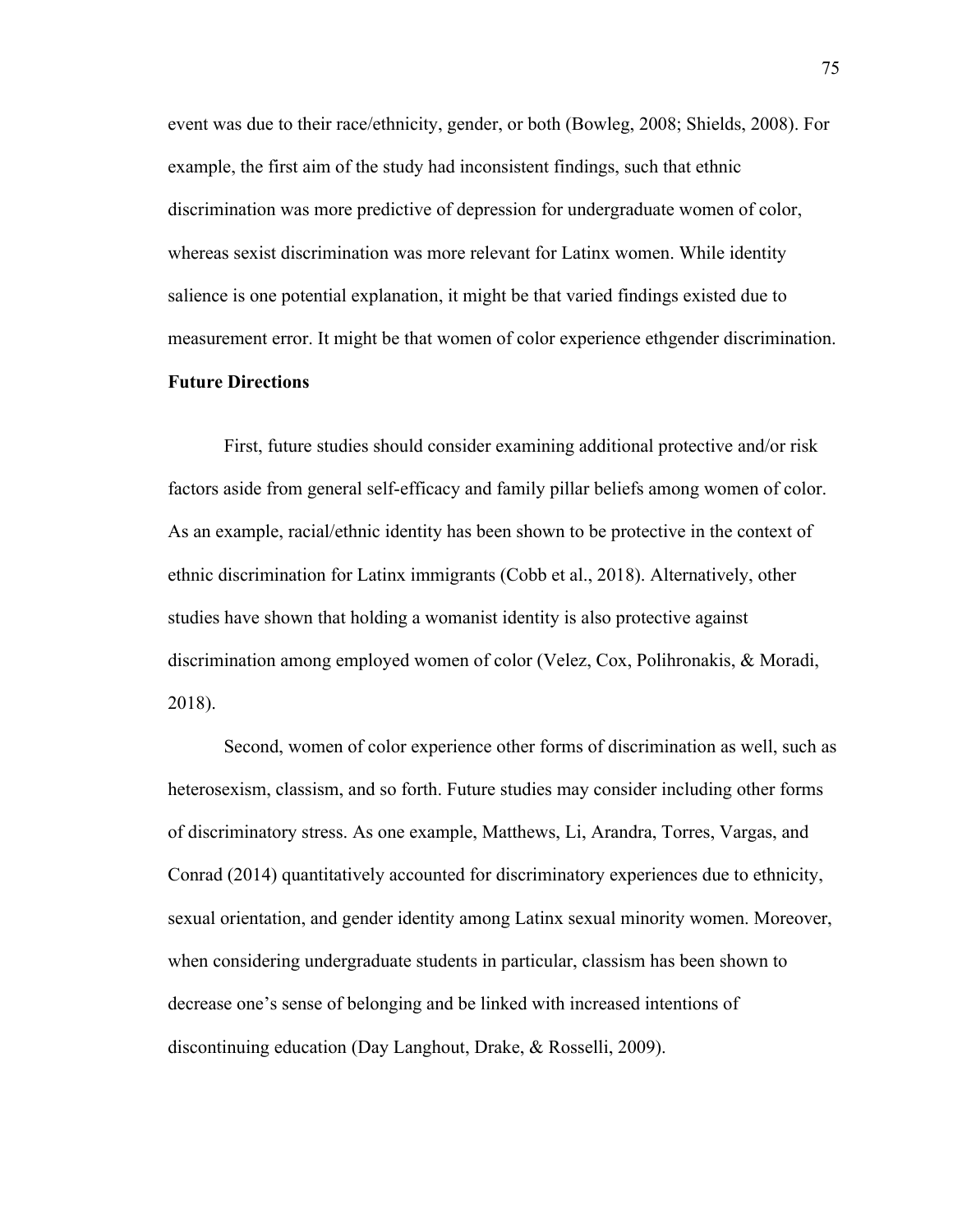Third, the current study measured ethnic and sexist discrimination separately. As stated, it might be that women of color experience ethgender discrimination (Essed, 1991). While there are limited measures available that quantify experiences of ethgender discrimination, the Gender Racial Microaggression Scale (Keum et al., 2018; Lewis & Neville, 2015) has two versions that account for unique discriminatory experiences of African American or Asian American women.

Fourth, future studies may consider using focus groups or interviews to better understand the discriminatory experiences of women of color. Interviews may allow researchers to examine privilege and oppression within broader society. Moreover, this methodology would help researchers identify coping strategies that participants report using (Shorter-Gooden, 2004).

# **Conclusion**

In summary, the present study furthers research on discriminatory experiences among women of color. The study supports that context, including one's environment, type of discrimination, population, and sociopolitical climate, is very relevant when studying women of color. Researchers may also consider the match of a protective factor with a stressor (Lazarus, 2003). In this case, ethnic discrimination was a stronger predictor of depression for college women of color, whereas sexist discrimination was a stronger predictor for Latinx women. Future studies should continue to better understand the experiences of women of color in the U.S.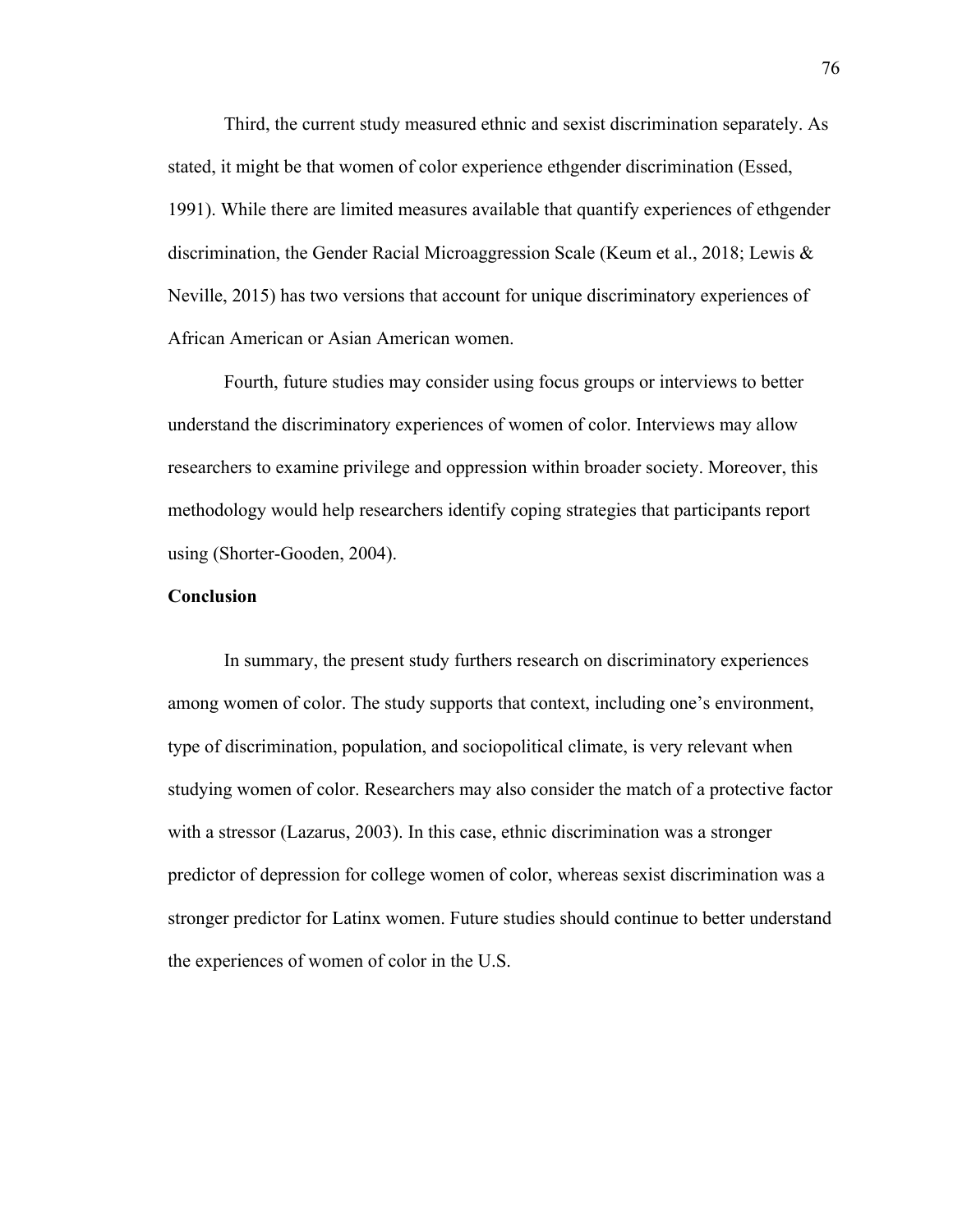#### **BIBLIOGRAPHY**

- Abrams, J. A., Hill, J. A., & Maxwell, M. (2019). Underneath the mask of the strong black woman schema: Disentangling influences of strength and self-silencing on depressive symptoms among U.S. Black women. *Sex Roles, 2019*, 9-10, 517-526.
- Abramson, L. Y., Metalsky, G. I., & Alloy, L. B. (1989). Hopelessness depression: A theory-based subtype of depression. *Psychological Review, 96*(2), 358-372.
- Alaggia, R. (2005). Disclosing the trauma of child sexual abuse: A gender analysis. *Journal of Loss and Trauma, 10*, 253-470.
- Albert, P. R. (2015). Why is depression more prevalent in women*? Journal of Psychiatry and Neuroscience, 40(*4). 219-221.
- Alegría, M., Mulvaney-Day, N., Torres, M., Polo, A., Cao, Z, & Canino, G. (2007). Prevalence of psychiatric disorders across Latino subgroups in the United States. *American Journal of Public Health, 97*(1), 68-75. doi:10.2105/AJPH.2006.087205
- Alliman-Brissett, A. E., & Turner, S. R. (2010). Racism, parent support, and math-based career interests, efficacy, and outcome expectations among African American adolescents. *Journal of Black Psychology, 36*(2), 197-225.
- Alloy, L. B. Abramson, L. Y. & Francis, E. L. (1999). Do negative cognitive styles confer vulnerability to depression? *Current Directions in Psychological Science, 8*(4), 128-132.
- Alloy, L. B., Abramson, L. Y., Metalsky, G. I., & Hartlage, S. (1988). The hopelessness theory of depression: Attributional aspects. *British Journal of Clinical Psychology, 27*, 5-21.
- Alloy, L. B., Black, S. K., Young, M. E., Goldstein, K. E., Shapero, B. G., Stange, J. P….& Moore, L. C. (2012). Cognitive vulnerabilities and depression versus other psychopathology symptoms and diagnosis in early adolescence. *Journal of Clinical Child and Adolescent Psychology, 41*(5), 539-560.
- Alloy, L. B., Just, N., & Panzarella, C. (1997). Attributional style, daily life events, and hopelessness depression: Subtype validation by prospective variability and specificity of symptoms. *Cognitive Therapy and Research, 21*(3), 321-344.
- Alloy, L. B., Lipman, A. J., & Abramson, L. Y. (1992). Attributional style as a vulnerability factor for depression: Validation by past history of mood disorders. *Cognitive Therapy and Research, 16*(4), 391-407.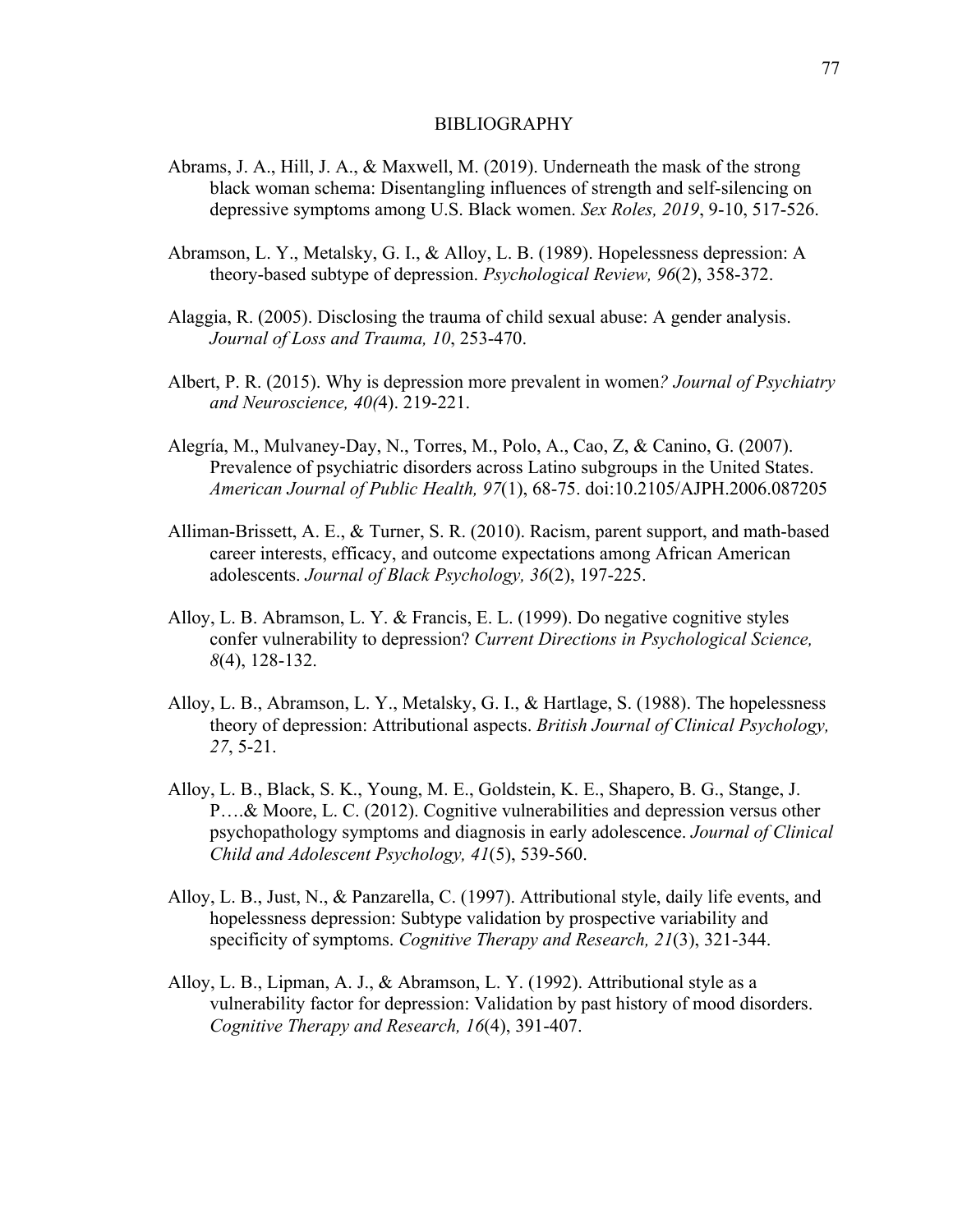- American College Health Association (2009). American college health association National college health assessment spring 2008 reference group data report (Abridged). *Journal of American College Health, 57*(5), 477-488.
- American Psychological Association (APA). (2016). *Stress in America: The Impact of Discrimination*. Stress in America Survey. Retrieved from https://www.apa.org/news/press/releases/stress/2015/impact-of-discrimination.pdf
- Andresen, E. M., Malmgren, J. A., Carter, W. B., & Patrick, D. L. (1994). Screening for depression in well older adults: Evaluation of a short form of the CES-D. *American Journal of Preventative Medicine, 10*(2), 77-84.
- Antoniou, E. E., Bongers, P., & Jansen, A. (2017). The mediating role of dichotomous thinking and emotional eating in the relationship between depression and BMI. *Eating Behaviors, 26*, 55-60. doi:10.1016/j.eatbeh.2017.01.007
- Arellano-Morales, L., Roesch, S. C., Gallo, L. C., Emory, K. T., Molina, K. M., Gonzalez, P…& Brondolo, E. (2015). Prevalence and correlates of perceived ethnic discrimination in the Hispanic Community Health Study/Study of Latinos Sociocultural Ancillary Study. *Journal of Latino Psychology, 3*(3), 160-176. doi:10.1037/lat000040
- Arnett, J. J. (2000). Emerging adulthood: A theory of development from the late teens through the twenties. *American Psychologist, 55*(5), 469-480.
- Arredondo, P. (2002). Mujeres latinas--Santas y marquesas. *Cultural Diversity and Ethnic Minority Psychology, 8*(4), 308-319. doi:10.1037//1099-9809.8.4.308
- Astbury, J. (2010). *The social causes of women's depression: A questions of rights violated.* In *Silencing the Self Across Cultures: Depression and Gender in the Social World*. Oxford University: USA.
- Bandura, A. (1977). Self-efficacy: Toward a unifying theory of behavioral change. *Psychological Review, 84*(2), 191-215.
- Baron, R. M., & Kenny, D. A. (1986). The moderator-mediator variable distinction in social psychology research: Conceptual, strategic, and statistical considerations. *Journal of Personality and Social Psychology, 51*(6), 1173-1182. Retrieved from: http://www.psych.uncc.edu/pagoolka/Jpsp1986p1173.pdf
- Beal, F. (1970). Double jeopardy: To be black and female. In T. Cade (Ed.), *The Black Woman* (pp. 90-100). New York: New American Library.
- Beck, J. S. (2011). *Cognitive Behavioral Therapy: Basics and Beyond.* Guilford Press: USA.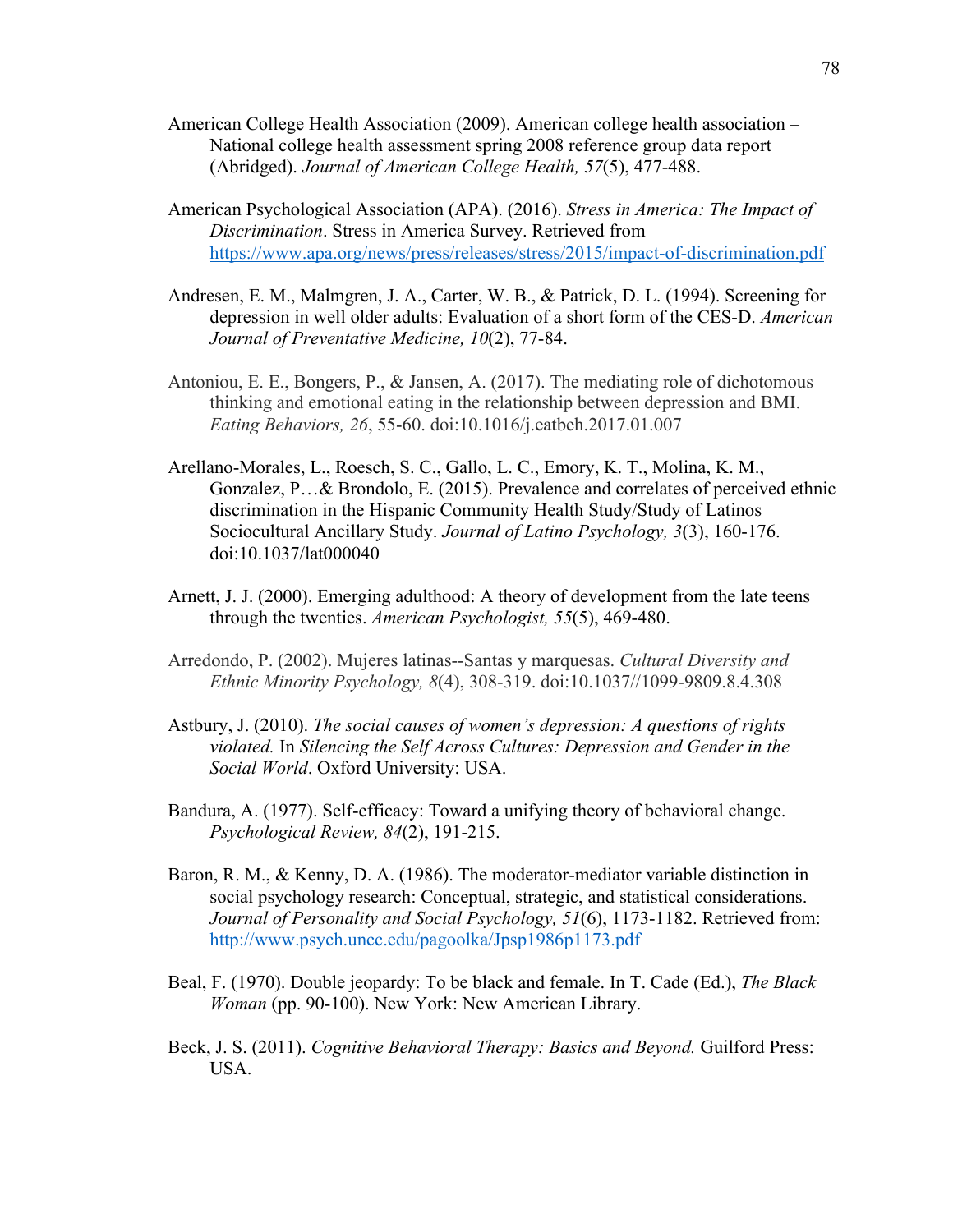- Beck, A. T., Steer, R. A., Kovacs, M., & Garrison, B. (1985). Hopelessness and eventual suicide. A 10-year prospective study of patients hospitalized with suicidal ideation. *American Journal of Psychiatry, 142*(S), 559-563.
- Beck, A. T., Weissman, A., Lester, D., & Trexler, L. (1974). The measurement of pessimism: The hopelessness scale. *Journal of Consulting and Clinical Psychology, 42*(6), 861-865.
- Bergen, H., Martin, G., Richardson, A., Allison, S. & Roeger, L. (2003). Sexual abuse and suicidal behavior: A model constructed from a large community sample of adolescents. *Journal of the American Academy of Child & Adolescent Psychiatry, 42*(11), 1301-1309.
- Bermúdez, J., Sharp, E. A., & Taniguchi, N. (2015). Tapping into complexity: Ambivalent sexism, dating, and familial beliefs among young Hispanics. *Journal of Family Issues, 36*(10), 1274-1295.
- Betz, N. E., & Hackett, G. (1981). The relationship of career-related self-efficacy expectations to perceived career options in college women and men. *Journal of Counseling Psychology, 28*(5), 399-410.
- Bigg, J., Hawley, P. H., & Biernat, M. (2018). The academic conference as a chilly climate for women: Effects of gender representation on experiences of sexism, coping responses, and career intentions. *Sex Roles, 78*(5-6), 394-408.
- Blume, A. W., Lovato, L. V., Thyken, B. N., & Denny, N. (2012). The relationship of microaggressions with alcohol use and anxiety among ethnic minority college students in a historically White institution. *Cultural Diversity and Ethnic Minority Psychology, 18*(1), 45-54.
- Bock, J., Byrd-Craven, J., & Burkley, M. (2017). The role of sexism in voting in the 2016 presidential election. *Personality and Individual Differences, 119*(1), 189-193.
- Bowleg, L. (2008). When Black + Lesbian + Woman  $\neq$  Black Lesbian Woman: The methodological challenges of qualitative and quantitative intersectionality research. *Sex Roles, 59*(5-6), 312-325.
- Bravo, A. J., Pilatti, A., Perason, M. R., Mezquita, L., Ibáñez, M. I., & Ortet, G. (2018). Depressive symptoms, ruminative thinking, drinking motives, and alcohol outcomes: A multiple mediation model among college students in three countries. *Addictive Behaviors, 76*, 319-327.
- Brondolo, E., Kelly, K. P., Coakley, V., Gordon, T., Thompson, S.,…& Contrada, R. J. (2005). The perceived ethnic discrimination questionnaire: Development and preliminary validation of a community version. *Journal of Applied Social Psychology, 35*(2), 335-365. doi:10.1037/a0016059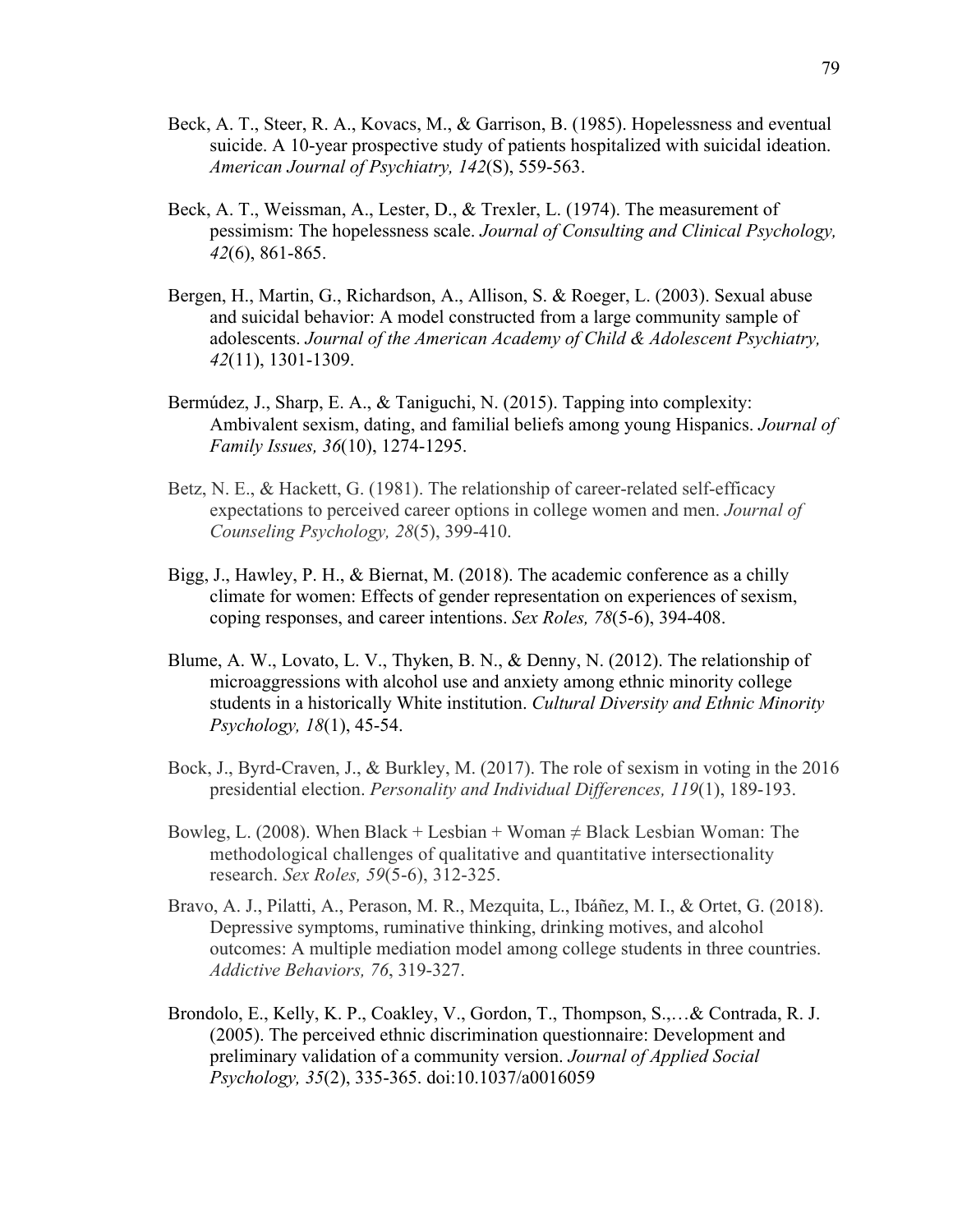- Burrow, A. L., & Ong, A. D. (2009). Racial identity as a moderator of daily exposure and reactivity to racial discrimination. *Self and Identity, 9*(4), 383-402.
- Cabassa, L. J., Zayas, L. H., & Hansen, M. C. (2006). Latino adults' access to mental health care: A review of epidemiological studies. *Administration and Policy in Mental Health and Mental Health Services Research, 33*(3), 316-330.
- Carr, J. G., Gilroy, F. D., & Sherman, M. F. (1996). Silencing the self and depression among women: The moderating role of race. *Psychology of Women Quarterly, 20*(3), 375-392.
- Carr, E. R., Szymanski, D. M., Taha, F., West, L. M., & Kaslow, N. J. (2014). Understanding the link between multiple oppressions and depression among African American women: The role of internalization. *Psychology of Women Quarterly, 38*(2), 1-13. doi:10.1177/0361684313499900
- Castillo, L. G., Perez, F. V., Castillo, R., & Ghosheh, M. R. (2010). Construction and initial validation of the marianismo beliefs scale. *Counselling Psychology Quarterly, 23*(2), 163-175. doi:10.1080/09515071003776036
- Cavazos, J., Johnson, M. B., & Sparrow, G. S. (2010). Overcoming personal and academic challenges: Perspectives from Latina/o college students. *Journal of Hispanic Higher Education, 9*(4), 304-316.
- Center for Disease Control. (2004). Youth risk behavior surveillance United States, 2003. *Morbidity and Mortality Weekly Report: Surveillance Summaries, 53*(2), 1- 96.
- Cerezo, A. (2016). The impact of discrimination on mental health symptomatology in sexual minority immigrant Latinas. *Psychology of Sexual Orientation and Gender Diversity, 3*(3), 283-292.
- Chambless, D. L., & Hollon, S. (1998). Defining empirically supported therapies. *Journal of Consulting and Clinical Psychology, 66*(1), 7-18.
- Chang, E. C., Sanna, L. J., Hirsch, J. K., & Jeglic, E. L. (2010). Loneliness and suicidal behaviors in Hispanics: Evidence for a diathesis-stress model. *Journal of Clinical Psychology, 66*(12), 1242-1253.
- Chao, R., Mallinckrodt, B., & Wei, M. (2012). Co-occurring presenting problems in African American college clients reporting racial discrimination distress. *Professional Psychology: Research and Practice, 43*(3), 199-207.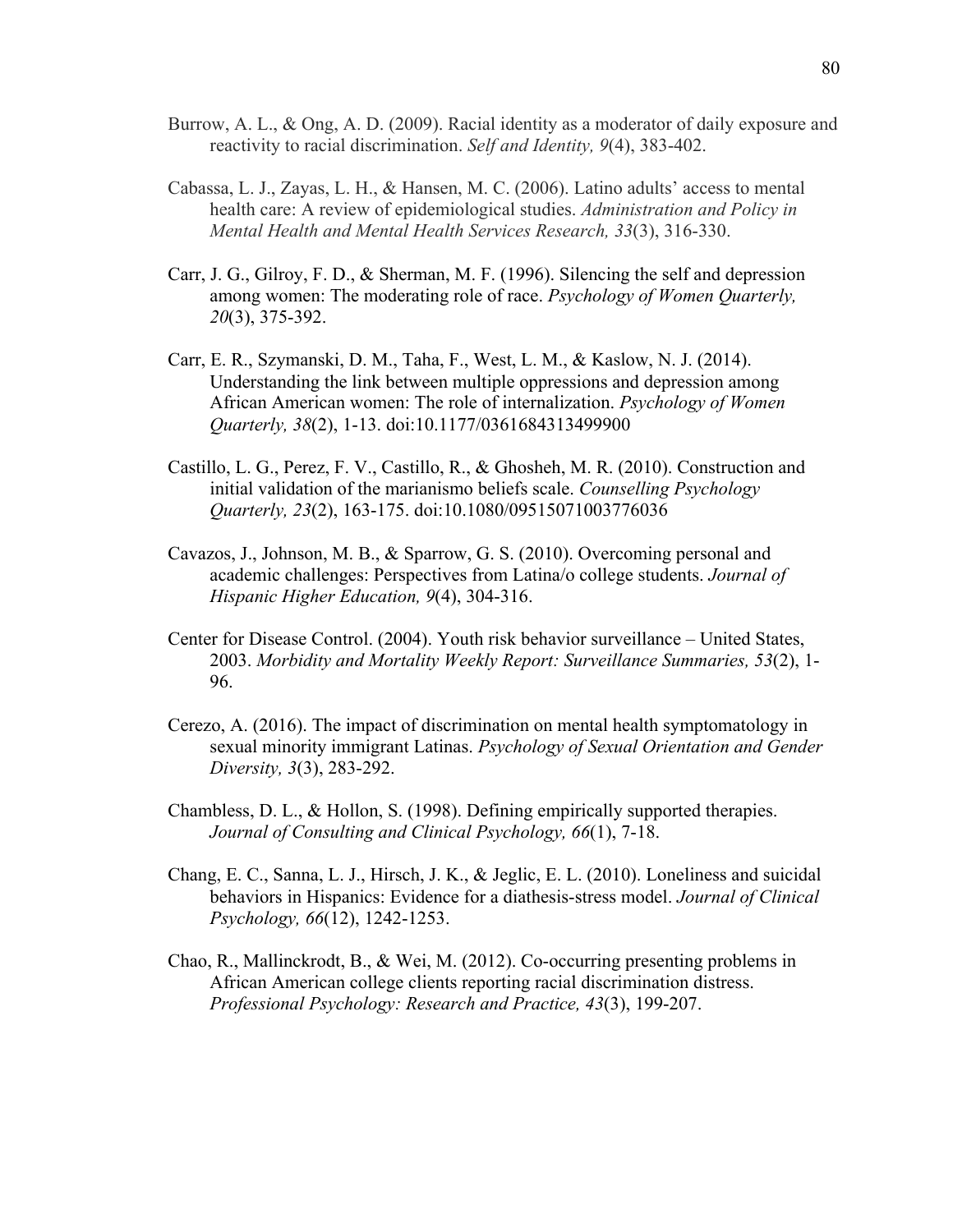- Chen, A., Szalacha, L. A., & Menon, U. (2014). Perceived discrimination and its association with mental health and substance use among Asian American and Pacific Islander undergraduate and graduate students. *Journal of American College Health, 62*, 390-398.
- Cheng, H.-L., Lin, S. P., & Cha, C. H. (2015). Perceived discrimination, intergenerational family conflicts, and depressive symptoms in foreign-born and U.S.-born Asian American emerging adults. *Asian American Journal of Psychology, 6*(2), 107-116.
- Cheng, H. L., Tran, A. G. T . T., Miyake, E. R., & Kim, H. Y. (2017). Disordered eating among Asian American college women: A racially expanded model of objectification theory. *Journal of Counselling Psychology, 64*(2), 179-191.
- Choi, K.-H., Bowleg, L., & Neilands, T. B. (2011). The effects of sexism, psychological distress, and difficult sexual situations on U.S. women's sexual risk behaviors. *AIDS Education and Prevent, 23*(5), 397-411. doi:10.1521/aeap.2011.23.5.397
- Cobb, C. L., Meca, A., Branscombe, N. R., Schwartz, S., Xie, D., Dong, Z…& Gardiner, L. (2018). Perceived discrimination and well-being among unauthorized Hispanic immigrants: The moderating role of ethnic/racial group identity centrality. *Cultural Diversity & Ethnic Minority Psychology.* doi:10.1037/cdp0000227
- Cohen, S., & Wills, T. A. (1985). Stress, social support, and the buffering hypothesis. *Psychological Bulletin, 98*(2), 310-357. doi:10.1037/003-2909.09.2.310
- Coker, T. R., Elliot, M. N., Kanouse, D. E., Grunbaum, J. A., Schwebel, D. C., & Gilliland, J., Tortolero, S. R…& Schuster, M. A. (2009). Perceived racial/ethnic discrimination among fifth-grade students and its association with mental health. *American Journal of Public Health, 99,* 878-884.
- Contrada, R. J., Ashmore, R. D., Gary, M. L., Goups, E., Egeth, J. D., Sewell, A…& Chasse, V. (2000). Ethnicity-related sources of stress and their effects on wellbeing. *Current Directions in Psychological Science, 9*(4), 136-139. doi:10.1111/1467-8721.00078
- Cramer, K. M. Gallant, M. D. & Langlois, M. W. (2005). Self-silencing and depression in women and men: Comparative structural equation models. *Personality and Individual Differences, 39*(3), 581-592.
- Crew Soloman, J. (1992). Child sexual abuse by family members: A radical feminist perspective. *Sex Roles, 27, 9/10*, 473-485.
- Cuéllar, I., Arnold, B., & González, G. (1995). Cognitive references of acculturation: Assessment of cultural constructs of Mexican Americans. *Journal of Community Psychology, 23*(4), 339-356.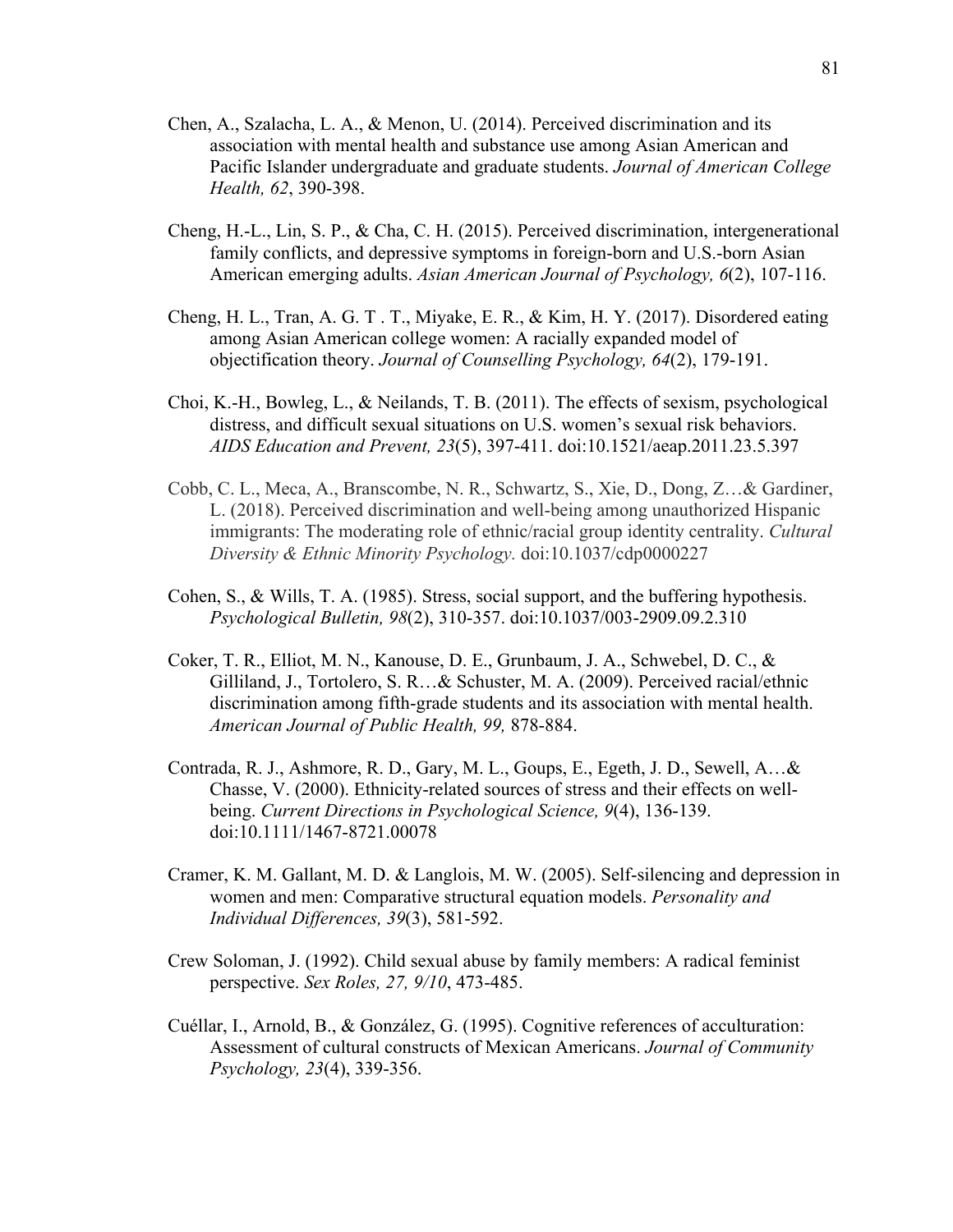- David, E. J., Okazaki, S., & Saw, A. (2009). Bicultural self-efficacy among college students: Initial development and mental health correlates. *Journal of Counseling Psychology, 56*(2), 211-226.
- Davidson, O. B., Feldman, D. B., & Margalit, M. (2012). A focused intervention or  $1<sup>st</sup>$ year college students: Promoting hope, sense of coherence, and self-efficacy. *The Journal of Psychology: Interdisciplinary and Applied, 146*(3), 333-352.
- Day Langhout, R., Drake, P., & Rosselli, F. (2009). Classism in the university setting: Examining student antecedents and outcomes. *Journal of Diversity in Higher Education, 2*(3), 166-181. doi:10.1037/a0016209
- DeBlaere, C., & Bertsch, K. N. (2013). Perceived sexist events and psychological distress of sexual minority women of color: The moderating role of womanism. *Psychology of Women Quarterly, 37*(2), 167-178. doi:10.1177/036168431270436
- Denner, J., & Dunbar, N. (2004). Negotiating femininity: Power and strategies of Mexican American girls. *Sex Roles, 50,* 5/6, 301-314. doi:10.1023/B:SERS.0000018887.04206.d0
- Dillon, F. R., Ertl, M. M., Verile, M., Siraj, N., Babino, R., & De La Rosa, M. (2018). A social ecological study of psychological distress among recently immigrated, Latina young adults. *Journal of Latina/o Psychology, 7*(1), 38-58.
- Douglass, S., Wang, Y., & Yip, T. (2016). The everyday implications of ethnic-racial identity processes: Exploring variability in ethnic racial identity salience across situations. *Journal of Youth and Adolescence, 45*(7), 1396-1411.
- Dueweke, A. R., Hurtado, G., & Hovey, J. D. (2015). Protective psychosocial resources in the lives of Latina migrant farmworkers. *Journal of Rural Mental Health, 39*(3-4), 162-177.
- Edman, J. L., & Brazil, B. (2009). Perceptions of campus climate, academic efficacy and academic success among community college students: An ethnic comparison. *Social Psychology of Education, 12*(3), 371-383.
- Else-Quest, N. M., & Hyde, J. S. (2016). Intersectionality in quantitative psychological research: II. Methods and techniques. *Psychology of Women Quarterly, 40*(3), 319- 336. doi:10.1177/0361684316647953
- Essed, P. (1991). *Understanding everyday racism: An interdisciplinary theory.* Sage: Thousand Oaks, CA.
- Feld, R. C. (2008). Development of a brief measure of college stress: The college student stress scale. *Psychological Reports, 102,* 855-860.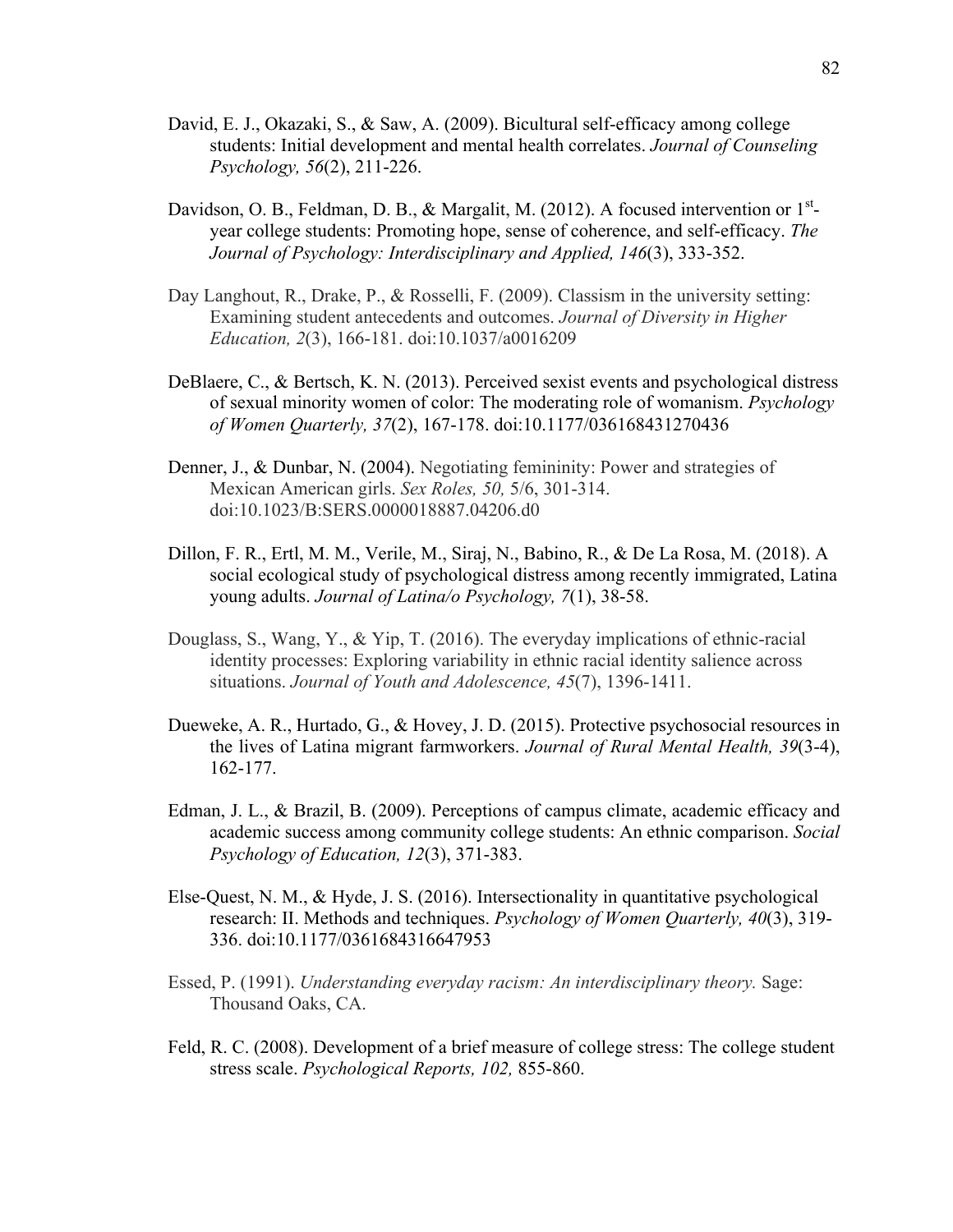- Feldman, D. B., & Kubota, M. (2015). Hope, self-efficacy, optimism, and academic achievement: Distinguishing constructs and levels of specificity in predicting college grade-point average. *Learning and Individual Differences, 37*, 210-216.
- Forrest-Bank, S., & Jenson, J. M. (2015). Differences in experiences of racial and ethnic microaggression among Asian, Latino/Hispanic, Black, and White young adults. *Journal of Sociology and Social Welfare, XLII*(1), 141-160. Retrieved from http://scholarworks.wmich.edu/jssw/vol42/iss1/8
- Fredrickson, B. L., & Roberts, T. A. (1997). Objectification theory: Toward understanding women's lived experiences and mental health risks. *Psychology of Women Quarterly, 21,* 173-206.
- Friz, M. S., & MacKinnon, D. P. (2007). Required sample size to detect the mediated effect. *Psychological Science, 18*(3), 233-239.
- Furr, S. R., Westefeld, J. S., McConnell, G. N., & Jenkins, J. M. (2001). Suicide and depression among college students: A decade later. *Professional Psychology, Research and Practice, 32*(1), 97-100.
- Gallagher, M. W., Marques, S. C., & Lopez, S. (2017). Hope and the academic trajectory of college students. *Journal of Happiness Studies, 18*, 341-352.
- Gill, R., & Orgad, S. (2018). The shifting terrain of sex and power: From the 'sexualization of culture' to #MeToo. *Sexualities, 21*(8), 1313-1324.
- Glick, P., Fiske, S. T., Mladinic, A., Saiz, J. L., Abrams, D., Masser, B., …& Annettje, B. (2000). Beyond prejudices as simple antipathy: Hostile and benevolent sexism across cultures. *Journal of Personality and Social Psychology, 79*(5), 763-775.
- Grant, T. M., Jack, D. C., Fitzpatrick, A. L., & Ernst, C. C. (2011). Carrying the burdens of poverty, parenting, and addiction: Depression symptoms and self-silencing among ethnically diverse women. *Community Mental Health Journal, 47*(1), 90-98. doi:10.101007/s10597-009-9255-y
- Gratch, L. V., Bassett, M. E., & Attra, S. L. (1995). The relationship of gender and ethnicity to self-silencing and depression among college students. *Psychology of Women Quarterly, 19*(4), 509-515.
- Greene, S. M. (1981). Levels of measured hopelessness in the general population. *British Journal of Clinical Psychology, 20*, 11-14. doi:10.1111/j.2044-8244- 8260.1891.tb00490.x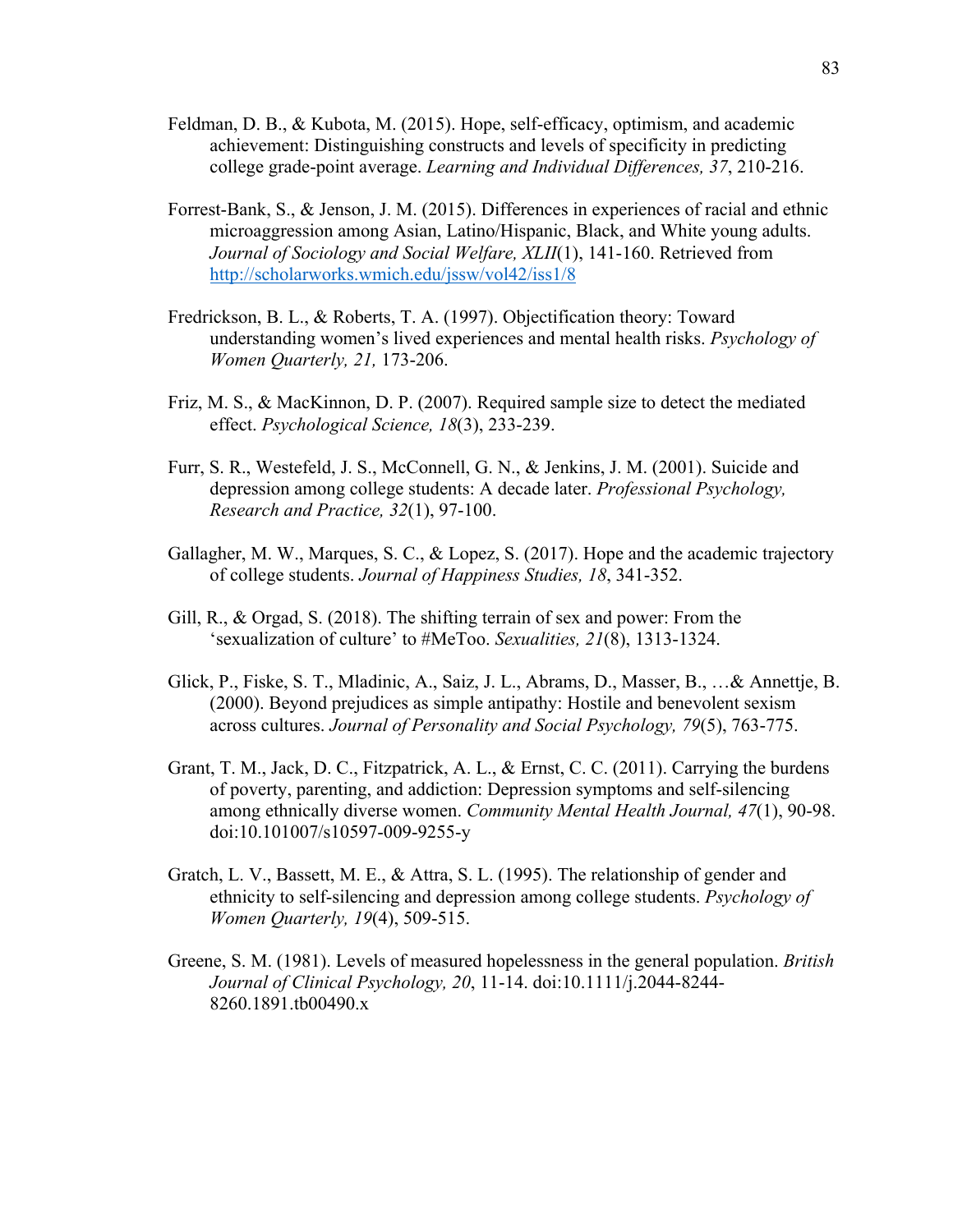- Grzywacz, J. G., Hovey, J. D., Seligman, L. D., Arcury, T. A., & Quandt, S. A. (2006). Evaluating short-form versions of the CES-D for measuring depressive symptoms among immigrants from Mexico. *Hispanic Journal of Behavioral Sciences, 28*(3), 404-424. doi:10.1177/0739986306290645
- Hankin, B. L., & Abramson, L. Y. (2001). Development of gender differences in depression: An elaborated cognitive vulnerability-transactional stress theory. *Psychological Bulletin, 127*(6), 773-796.
- Hankin, B. L., Abramson, L. Y., & Siler, M. (2001). A prospective test of the hopelessness theory of depression in adolescence. *Cognitive Therapy and Research, 25*(5), 607-632.
- Hanna, A. M. V., & Ortega, D. M. (2016). Salir adelante (perseverance): Lessons from the Mexican immigrant experience. *Journal of Social Work, 16*(1), 47-65.
- Harper, S. R., & Hurtado, S. (2007). Nine themes in campus racial climates and implications for institutional transformation. *New Directions for Student Services, 2007*(120), 7-24.
- Hayes, A. F. (2013). *Introduction to mediation, moderation, and conditional process analysis: A regression-based approach.* Guilford Publications: New York.
- Hayes, A. F. (2015). An index and test of linear moderated mediation. *Multivariate Behavioral Research, 50*(1), 1-22.
- Hipolito-Delgado, C. P. (2016). Internalized racism, perceived racism, and ethnic identity: Exploring the relationship in Latina/o undergraduates *Journal of College Counseling, 19*(2), 98-109.
- Hirsch, J. K., Cohn, T. J., Rowe, C. A., & Rimmer, S. E. (2017). Minority sexual orientation, gender identity status, and suicidal behavior: Serial indirect effects of hope, hopelessness, and depressive symptoms. *International Journal of Mental Health and Addiction, 15*(2), 260-270.
- Hirsch, J. K., Visser, P. L., Chang, E. C., & Jeglic, E. L. (2012). Race and ethnic differences in hope and hopelessness as moderators of the association between depressive symptoms and suicidal behavior. *Journal of American College Health, 60*(2), 115-125.
- Hope, C. E., Velez, G., Offidani-Bertrand, C., Keels, M., & Durkee, I. M. (2018). Political activism and mental health among Black and Latinx college students. *Cultural Diversity and Ethnic Minority Psychology, 24*(1), 26-39. doi:10.1037/cdp0000144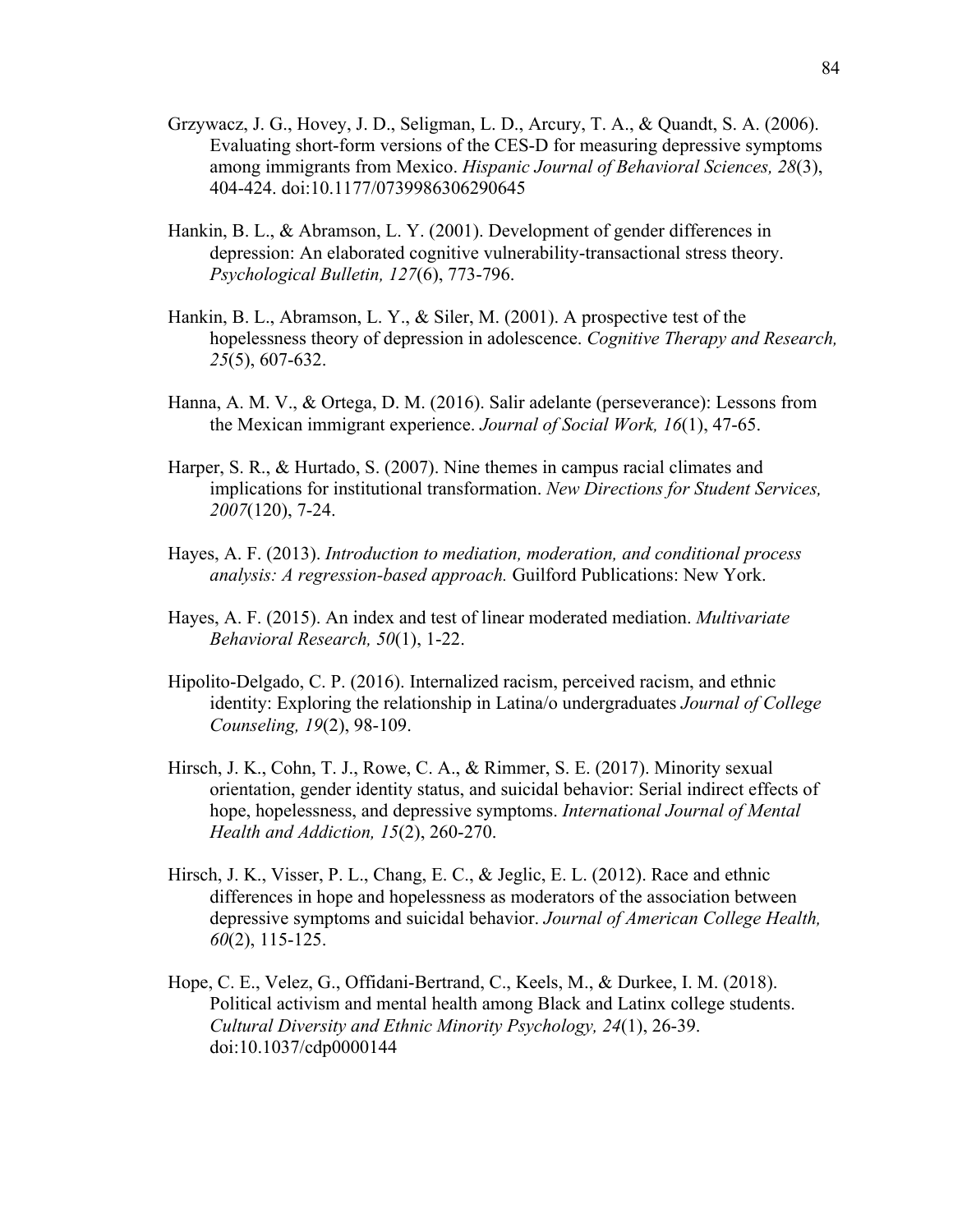- Hovey, J. D. (2000). Psychosocial predictors of depression among Central American immigrants. *Psychological Reports, 86*, 1237-1240.
- Hovey, J. D., & Magaña, C. G. (2003). Suicide risk factors among Mexican migrant farmworker women in the Midwest United States. *Archives of Suicide Research, 7*(2), 107-121.
- Huang, C. (2013). Gender differences in academic self-efficacy: A meta-analysis. *European Journal of Psychology of Education, 28*(1), 1-35.
- Hurst, R. J., & Beesley, D. (2013). Perceived sexism, self-silencing, and psychological distress in college women. *Sex Roles, 68*(5-6), 311-320. doi:10.1007/s11199-012- 0253-0
- Hwang, W.-C., & Goto, S. (2008). The impact of perceived racial discrimination on the mental health of Asian American and Latino college students. *Cultural Diversity and Ethnic Minority Psychology, 14*(4), 326-335. doi:10.1037/1099-9809.14.4.326
- Jack, D. C. (1991). *Silencing the Self: Women and Depression.* Harvard University Press: Cambridge.
- Jack, D. C. & Ali, A. (2010). Introduction: Culture, self-silencing and depression: A contextual-relational perspective. In D. C. Jack & A. Ali (Eds.), *Silencing the Self Across Cultures: Depression and Gender in the Social World* (p. 3-18). USA: Oxford University.
- Jack, D. C. & Dill, D. (1992). The silencing the self scale: Schemas of intimacy associated with depression in women. *Psychology of Women Quarterly, 16*, 97-106.
- Jaramillo, J., Mello, Z. R., & Worrell, F. C. (2016). Ethnic identity, stereotype threat, and perceived discrimination among Native American adolescents. *Journal of Research on Adolescence, 26*(4), 769-775.
- Jerusalem, M., & Schwarzer, R. (1992). Self-efficacy as a resource stress appraisal procedure. In Ed. R. Schwarzer, *Self-Efficacy: Thought Control of Action* (p. 195- 213). New York: Routledge.
- Jones, L., Castellanos, J., & Cole, D. (2002). Examining the ethnic minority student experience at predominantly White institutions: A case study. *Journal of Hispanic Higher Education, 1*(1), 19-39.
- Kam, J. A., & Bámaca-Colbert, M. Y. (2012). Supportive parenting as a moderator of perceived ethnic/racial discrimination's associations with psychological and academic adjustment: A comparison between Mexican-origin females in early and middle adolescence. *Communication Research, 40*(5), 645-668.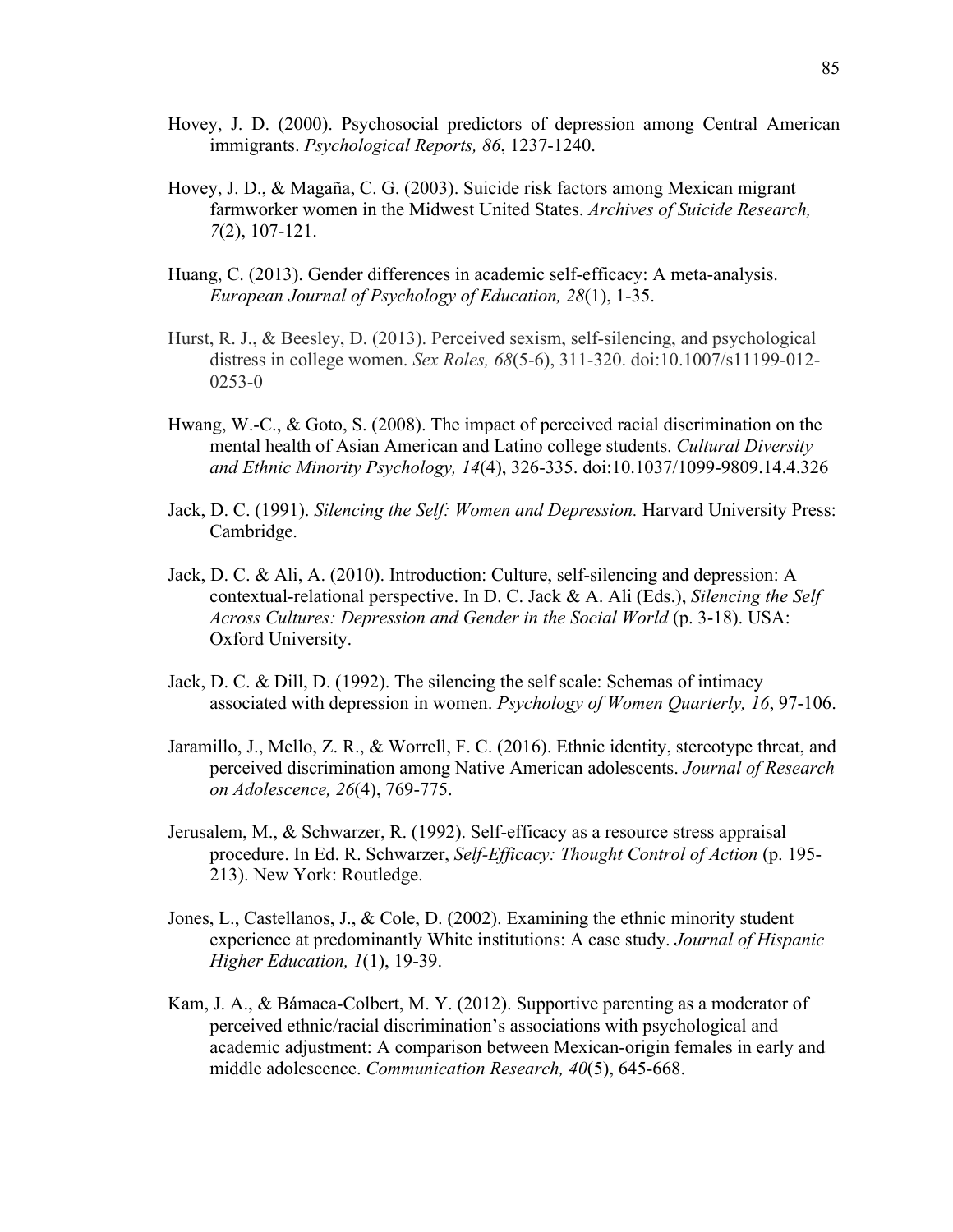- Kessler, R. C., Berglund, P., & Demler, O. (2005). Lifetime prevalence and age-of-onset distribution of DSM-IV disorders in the national comorbidity survey replication. *Archives of General Psychology, 2005*, *62*(6), 593-602.
- Keum, B. T., Brady, J. L. Sharma, R., Lu, Y., Kim, Y. H., & Thai, C. J. (2018). Gendered racial microaggressions scale for Asian American women: Development and initial validation. *Journal of Counseling Psychology, 65*(5), 571-585.
- Klonoff, E. A., & Landrine, H. (1995). The schedule of sexist events: A measure of lifetime and recent sexist discrimination in women's lives. *Psychology of Women Quarterly, 19*, 439-472. doi:10.1111/j.1471-6402.1995.tb00086.x
- Klonoff, E. A., Landrine, H., & Campbell, R. (2000). Sexist discrimination may account for well-known gender differences in psychiatric symptoms. *Psychology of Women Quarterly, 24*, 93-99. doi:10.1111/j.1471-6402.2000.tb01025.x
- Kohout, F. J., Berkman, L. F., Evans, D. A., & Cornoni-Huntley, J. (1993). Two shorter forms of the CES-D depression symptoms index. *Journal of Aging and Health, 5*(2), 179-193.
- Kosmicki, M. (2017). Marianismo identity, self-silencing, depression and anxiety in women from Santa María de Dota, Costa Rica. *Cuadernos de Investigación UNED, 9*(2), 202-208.
- Kumar, K., & Kadhiravan, S. (2009). Stress, proactive coping, and perceived selfefficacy of college students. *Journal of Psychosocial Research, 4*(2), 299-306.
- Lamis, D. A., & Lester, D. (2012). Risk factors for suicidal ideation among African American and European American college women. *Psychology of Women Quarterly*, *36*(3), 337-349.
- Lanier, L., & DeMarco, R. (2015). A synthesis of the theory of silencing the self and the social ecological model: Understanding gender, race, and depression in African American women living with HIV infection. *AIDS Patient Care and STDs, 29*(3), 142-149.
- Lazarus, R. S. (1993). Coping theory and research: Past, present, and future. *Psychosomatic Medicine, 55*, 234-247.
- Lee, D., & Ahn, S. (2011). Racial discrimination and Asian mental health: A metaanalysis. *The Counseling Psychologist, 39*(3), 463-489.
- Lee, D., & Ahn, S. (2012). Discrimination against Latina/os: A meta-analysis of individual-level resources and outcomes. *The Counseling Psychologist, 40,* 28-65. doi:10.1177/0011000011403326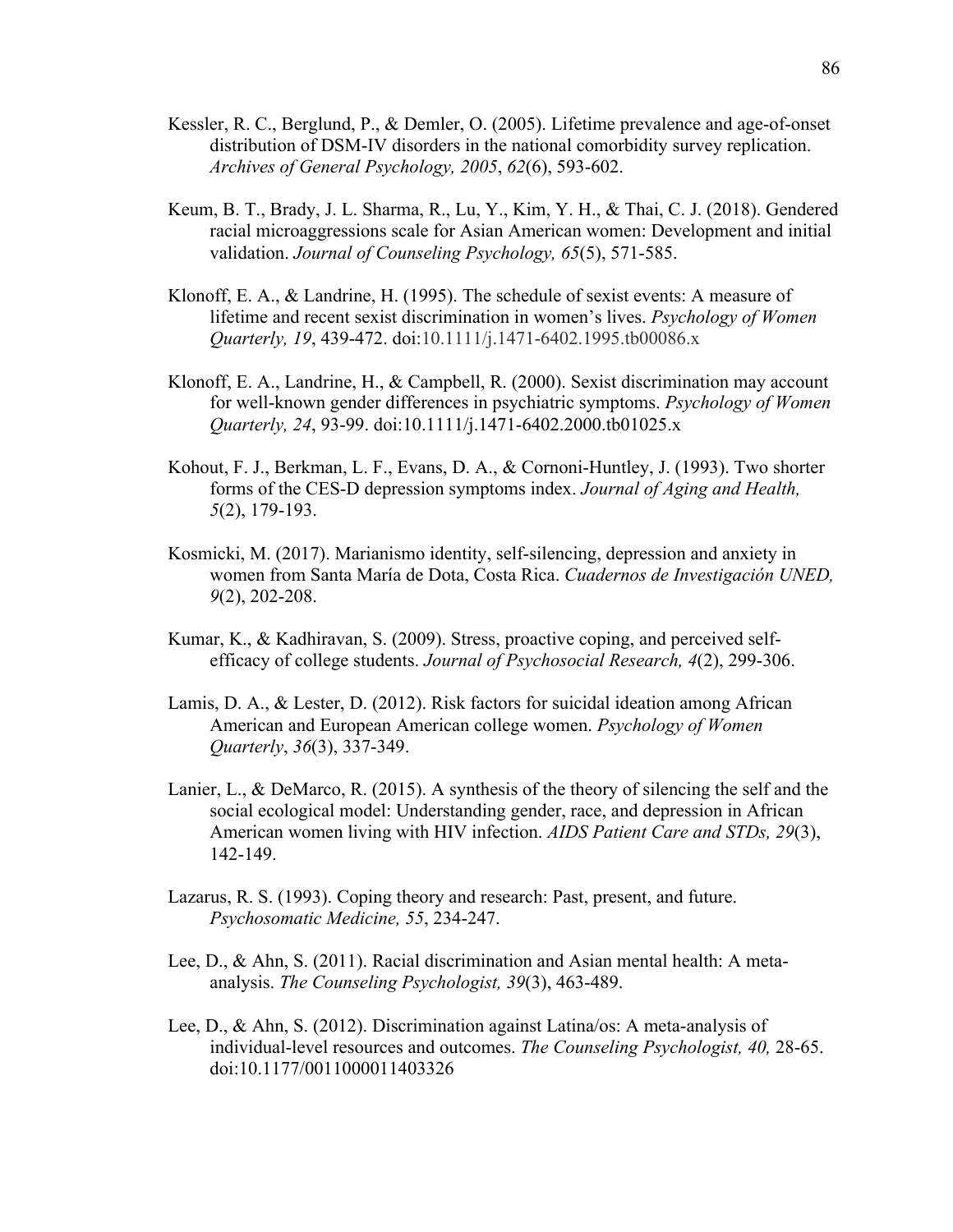- Lee, E. A., Soto, J. A., & Swim, J. K. (2012). Bitter reproach or sweet revenge: Cultural differences in response to racism. *Personality and Social Psychology, 38*(7), 920- 932.
- Lester, D. (2013). Hopelessness in undergraduate students around the world: A review. *Journal of Affective Disorders, 150*(3), 1204-1208.
- Levin, S., Sinclair, S., Veniegas, R. C., & Taylor, P. L. (2002). Perceived discrimination in the context of multiple group memberships. *Psychological Science, 13*(6), 557- 560. doi:10.1111/1467-9280.00498
- Lewis, J. A., & Grzanka, P. R. (2016). Applying intersectionality theory to research on perceived racism. In A. N. Alvarez, C. T. H., Liang, & H. A. Neville (Eds.), *The cost of racism for people of color: Contextualizing experiences of discrimination,* (pp. 31-54). Washington D.C., U.S.: APA.
- Lewis, J. A. Mendenhall, R. Harwood, S. A. & Browne Huntt, M. (2016). "Ain't I a woman?" Perceived gendered racial microaggressions experienced by Black women. *The Counseling Psychologist, 44*(5), 758-780.
- Lewis, J. A., & Neville, H. A. (2015). Construction and initial validation of the gendered racial/ethnic discrimination microaggressions scale for Black women. *Journal of Counseling Psychology, 62*(2), 289-302. doi:10.1037/cou0000062
- Lightsey, O. R. (1997). Stress buffers and dysphoria: A prospective study. *Journal of Cognitive Psychotherapy, 11*(4), 263-267.
- Lightsey, O. R., & Barnes, P. W. (2007). Discrimination, Attributional Tendencies, Generalized Self-Efficacy, and Assertiveness as Predictors of Psychological Distress Among African Americans. *Journal of Black Psychology, 33*(1), 27-50.
- Lightsey, O. R., & Christopher, J. C. (1997). Stress buffers and dysphoria in a nonwestern population. *Journal of Counseling & Development, 75*(6), 451-459.
- Lindley, L. D. (2006). The paradox of self-efficacy: Research with diverse populations. *Journal of Career Assessment, 14*(1), 143-160.
- Little, K. C., Welsh, D. P., Darling, N., & Holmes, R. M. (2011). Brief report: "I can't talk about it:" Sexuality and self-silencing as interactive predictors of depressive symptoms in adolescent dating couples. *Journal of Adolescence, 34*(4), 789-794.
- Liu, R. T., Kleiman, E. M., Nestor, B. A., & Cheek, S. M. (2015). The hopelessness theory of depression: A quarter century in review. *Clinical Psychology, 22*(4), 345- 365.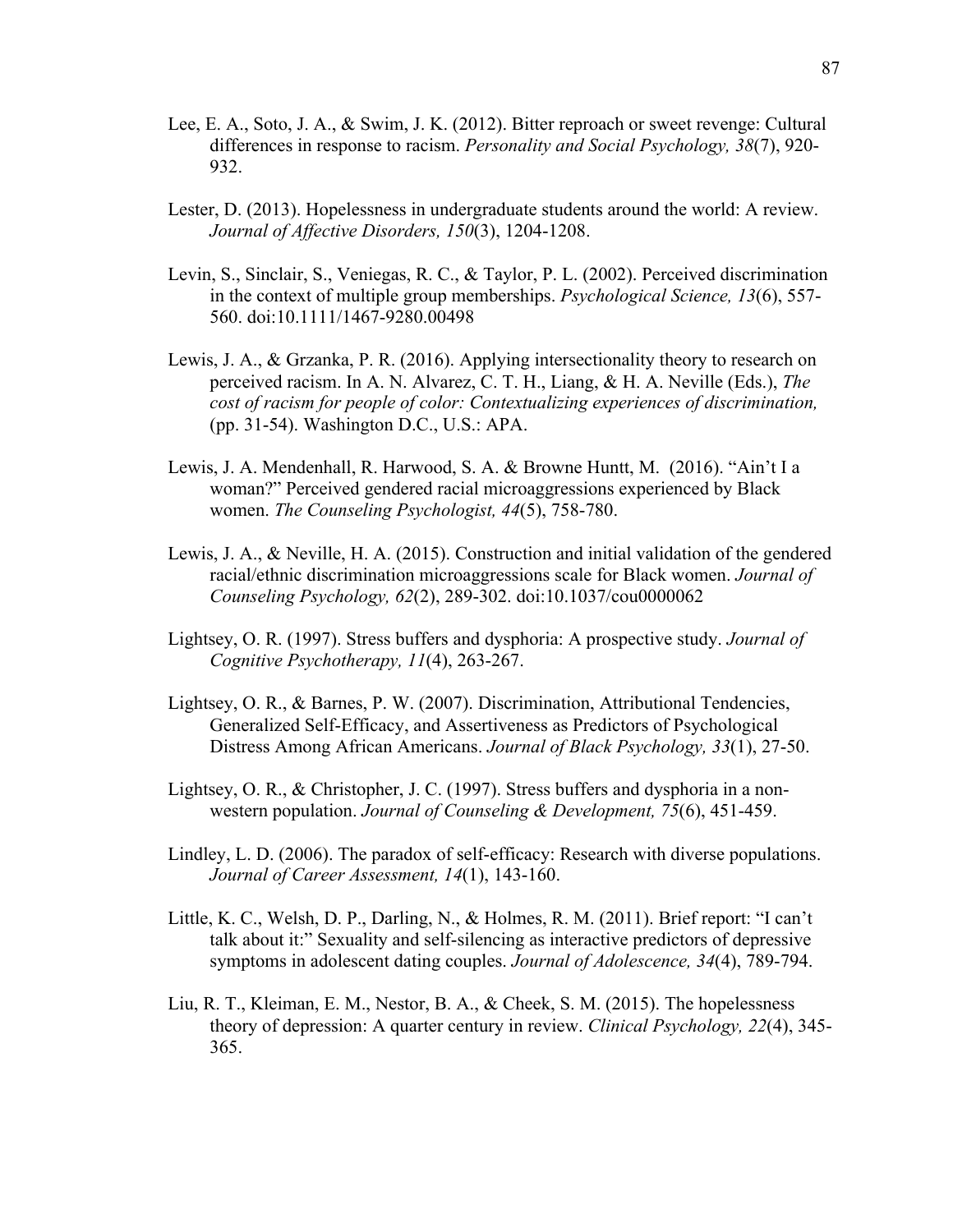- London, B., Downey, G., Romero-Canyas, R., Rattan, A., & Tyson, D. (2012). Genderbased rejection sensitivity and academic self-silencing in women. *Interpersonal Relations and Group Processes, 102*(5), 961-979.
- Lorant, V., Deliége, D., Eaton, W., Robert, A., Philippot, P., & Ansseau, M. (2003). Socioeconomic inequalities in depression: A meta-analysis. *American Journal of Epidemiology, 157*(2), 98-112.
- Lorenzo-Blanco, E. I., Unger, J. B., Ritt-Olson, A., Soto, D., & Baezconde-Garbanati, L. (2013). A longitudinal analysis of Hispanic youth acculturation and cigarette smoking: The roles of gender, culture, family, and discrimination. *Nicotine & Tobacco Research, 15*(5), 957-968. doi:10.1093/ntr/nts204
- Luszczynska, A., Gutierrez-Dona, B., & Schwarzer, R. (2005). General self-efficacy in various domains of human functioning: Evidence from five countries. *International Journal of Psychology, 40*(2), 80-89.
- Luszczynska, A., Scholz, U., & Schwarzer, R. (2005). The general self-efficacy scale: Multicultural validation studies. *The Journal of Psychology, 139*(5), 439-457.
- Maji, S., & Dixit, S. (2019). Self-silencing and women's health: A review. *International Journal of Social Psychiatry, 65*(1), 3-13.
- Manikonda, L., Beigi, G., Liu, H., & Kambhampati, S. (2018). Twitter for sparking a movement, Reddit for sharing the moment: #metoo through the lens of social media. *Computer Science.* Retrieved from: https://arxiv.org/abs/1803.08022
- Marin, G., Sabogal, F., Marin, B. V., Otero-Sabogal, R., & Perez-Stable, E. J. (1987). Development of a short acculturation scale for Hispanics. *Hispanic Journal of Behavioral Sciences, 9*(2), 183-205.
- Matthews, A., Li, C.-C., Aranda, F., Torres, L., Vargas, M., & Conrad, M. (2014). The influence of acculturation on substance use behaviors among Latina sexual minority women: The mediating role of discrimination. *Substance Use & Misuse, 49*(14), 1888-1898. doi:10.3109/10826084.2014.913632
- Mendez-Luck, C. A., & Anthony, K. P. (2016). Marianismo and caregiving role beliefs among U.S.-born and immigrant Mexican women. *The Journal of Gerontology, 71*(5), 926-935. doi:10.1093/geronb/gbv83
- Mirowsky, J., & Ross, C. E. (1992). Age and depression. *Journal of Health and Social Behavior, 33*(3), 187-205.
- Moradi, B., & DeBlaere, C. (2010). Women's experiences of sexist discrimination: Review of research and directions for centralizing race, ethnicity, and culture. In H.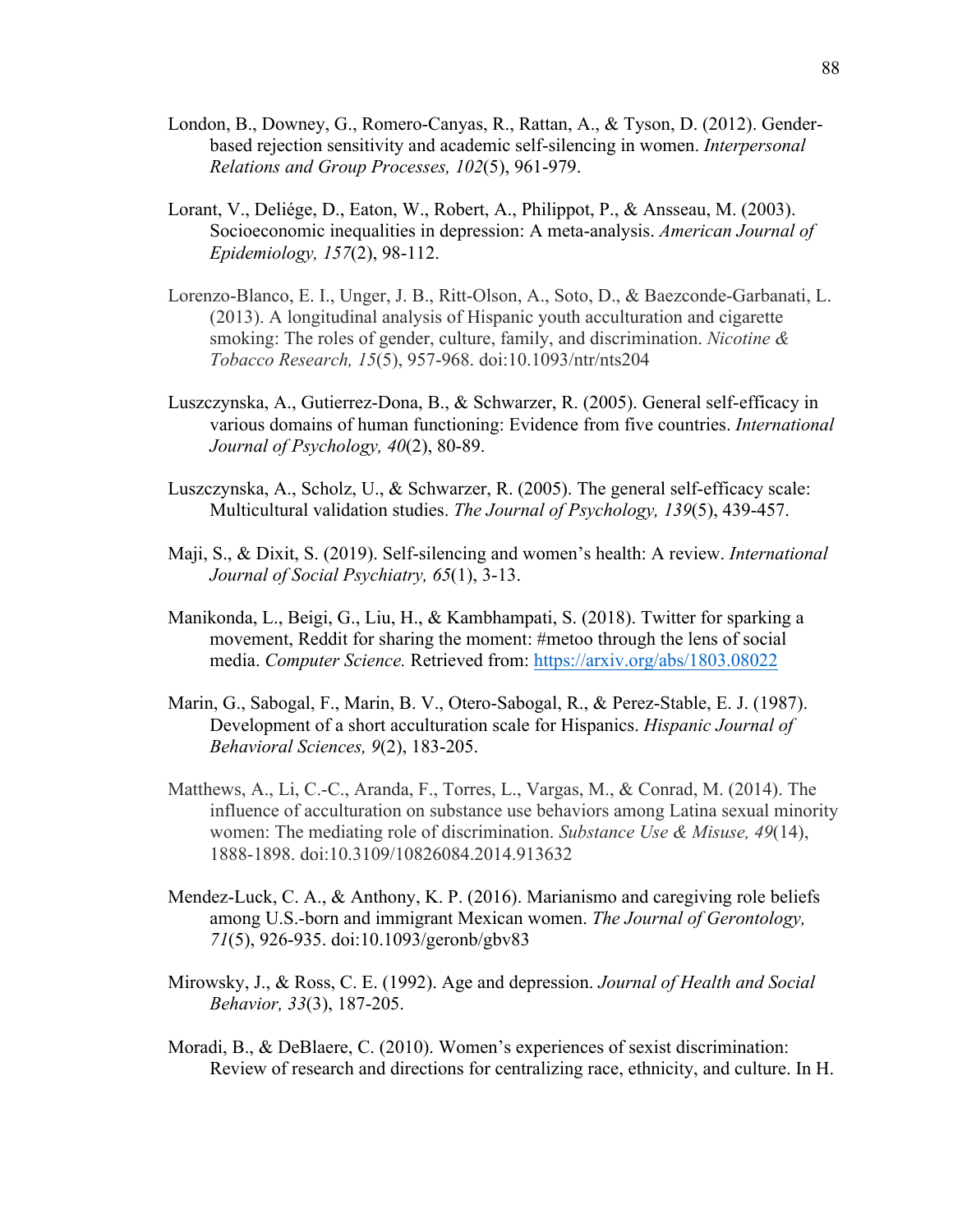Landrine, N. F., & Russo (Eds.), *Handbook of Diversity in Feminist Psychology,* (pp. 173-210). New York: Springer.

- Moradi, B., & Subich, L. M. (2003). A concomitant examination of the relations of perceived racist and sexist events to psychological distress for African American women. *The Counseling Psychologist, 31*(4), 451-469. doi:10.1177/0011000003254767
- Morgan Consoli, M. L., Delucio, K., Noriega, E., & Llamas, J. (2015). Predictors of resilience and thriving among Latina/o undergraduate students. *Hispanic Journal of Behavioral Sciences, 37*(3), 304-318.
- Morris, R. C. (2013). Identity salience and identity importance in identity theory. *Current Research in Social Psychology, 21*(8), 23-36.
- Morton, S., Mergler, A., & Boman, P. (2014). Managing the transition: The role of optimism and self-efficacy for first-year Australian university students. *Australian Journal of Guidance and Counseling, 24*(1), 90-108.
- Multon, K. D., Brown, S. D., & Lent, R. W. (1991). Relation of self-efficacy beliefs to academic outcomes: A meta-analytic investigation. *Journal of Counseling Psychology, 38*(1), 30-38.
- Myers, H. F., Lesser, I., Rodriguez, N., Mira, C. B., Hwang, W.-C., Camp, C., Anderson, D., Lucy, E., & Wohl, M. (2002). Ethnic differences in clinical presentation of depression in adult women. *Cultural Diversity and Ethnic Minority Psychology, 8*(2), 138-156.
- Noh, S., & Kaspar, V. (2003). Perceived discrimination and depression: Moderating effects of coping, acculturation, and ethnic support. *Racial/Ethnic Bias and Health, 93*(2), 232-238.
- Nuñez, A., González, P., Talavera, G. A., Sanchez-Johnsen, L., Roesch, S. C., Davis, S. M….Gallo, L. C. (2017). Machismo, marianismo, and negative cognitive-emotional factors: Findings from the Hispanic Community Health Study/Study of Latinos Sociocultural Ancillary Study. *Journal of Latina/o Psychology, 4*(4), 202-217. doi:10.1037/lat0000050
- Nyborg, V. M., & Curry, J. F. (2003). The impact of perceived racism: Psychological symptoms among African American boys. *Journal of Clinical Child & Adolescent Psychology, 32*(2), 258-266.
- Odafe, M. O., Salami, T. K., & Walker, R. L. (2017). Race-related stress and hopelessness in community-based African American adults: Moderating role of social support. *Cultural Diversity and Ethnic Minority Psychology, 23*(4), 561-569.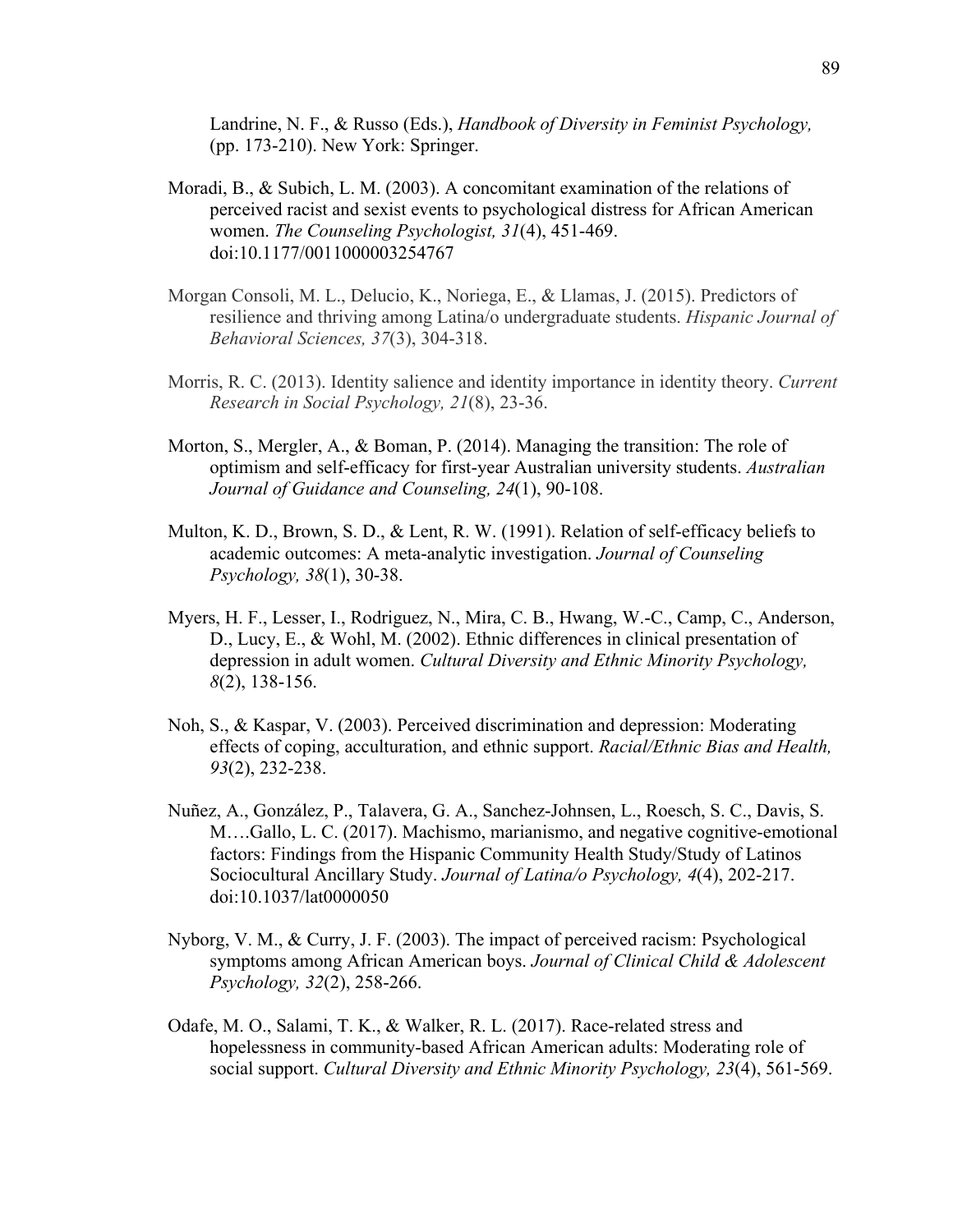- O'Hara, R. E. Armeli, S., Scott, D. M., Covault, J., & Tennen, H. (2015). Perceived racial discrimination and negative-mood-related drinking among African American college students. *Journal of Studies on Alcohol and Drugs, 76*(2), 229-136.
- O'Neil, A., Sojo, V., Fileborn, B., Scovelle, A. J., & Milner, A. (2018). The #MeToo movement: An opportunity in public health? *The Lancet, 391*(10140), 2587-2589.
- Page, J. R., Stevens, H. B., & Galvin, S. L. (1996). Relationships between depression, self-esteem, and self-silencing behavior. *Journal of Social and Clinical Psychology, 15*(4), 381-396.
- Park, I. J., Schwartz, S. J., Lee, R. M., Kim, M., Rodriguez, L. (2013). Perceived racial/ethnic discrimination and antisocial behaviors among Asian American college students: Testing the moderating roles of ethnic and American identity. *Cultural Diversity and Ethnic Minority Psychology, 19*(2), 166-176.
- Pew Research Center. (2015). *Modern immigration wave brings 59 million to U.S., driving population growth and change through 2065.* [Website]. Retrieved from: http://www.pewhispanic.org/2015/09/28/modern-immigration-wave-brings-59 million-to-u-s-driving-population-growth-and-change-through-2065/
- Pew Research Center (2016). *On Views of Race and Inequality, Blacks and Whites Are World Apart* [Website]. Retrieved from http://www.pewsocialtrends.org/2016/06/27/on-views-of-race-and-inequalityblacks-and-whites-are-worlds-apart/
- Pew Research Center. (2018). *The #MeToo hashtag has been used roughly 19 million times on Twitter in the past year, and usage often surges around news events* [Website]. Retrieved from: http://www.pewresearch.org/fact-tank/2018/10/11/howsocial-media-users-have-discussed-sexual-harassment-since-metoo-wentviral/ft\_18-10-11\_metooanniversary\_hashtag-used-19m\_times/
- Pew Research Center. (2019). *Share of U.S. adults using social media, including Facebook, is mostly unchanged since 2018* [Website]. Retrieved from: https://www.pewresearch.org/fact-tank/2019/04/10/share-of-u-s-adults-usingsocial-media-including-facebook-is-mostly-unchanged-since-2018/
- Pieterse, A. L., Todd, N. R., Neville, H. A., & Carter, R. T. (2012). Perceived racism and mental health among Black American adults: A meta-analytic review. *Journal of Counseling Psychology, 59*(1), 1-9.
- Piña-Watson, B., Castillo, L. G., Jung, E., Ojeda, L., & Castillo-Reyes, R. (2014). The marianismo beliefs scale: Validation with Mexican American adolescent boys and girls. *Journal of Latina/o Psychology, 2*(2), 113-130. doi:10.1037/lat0000017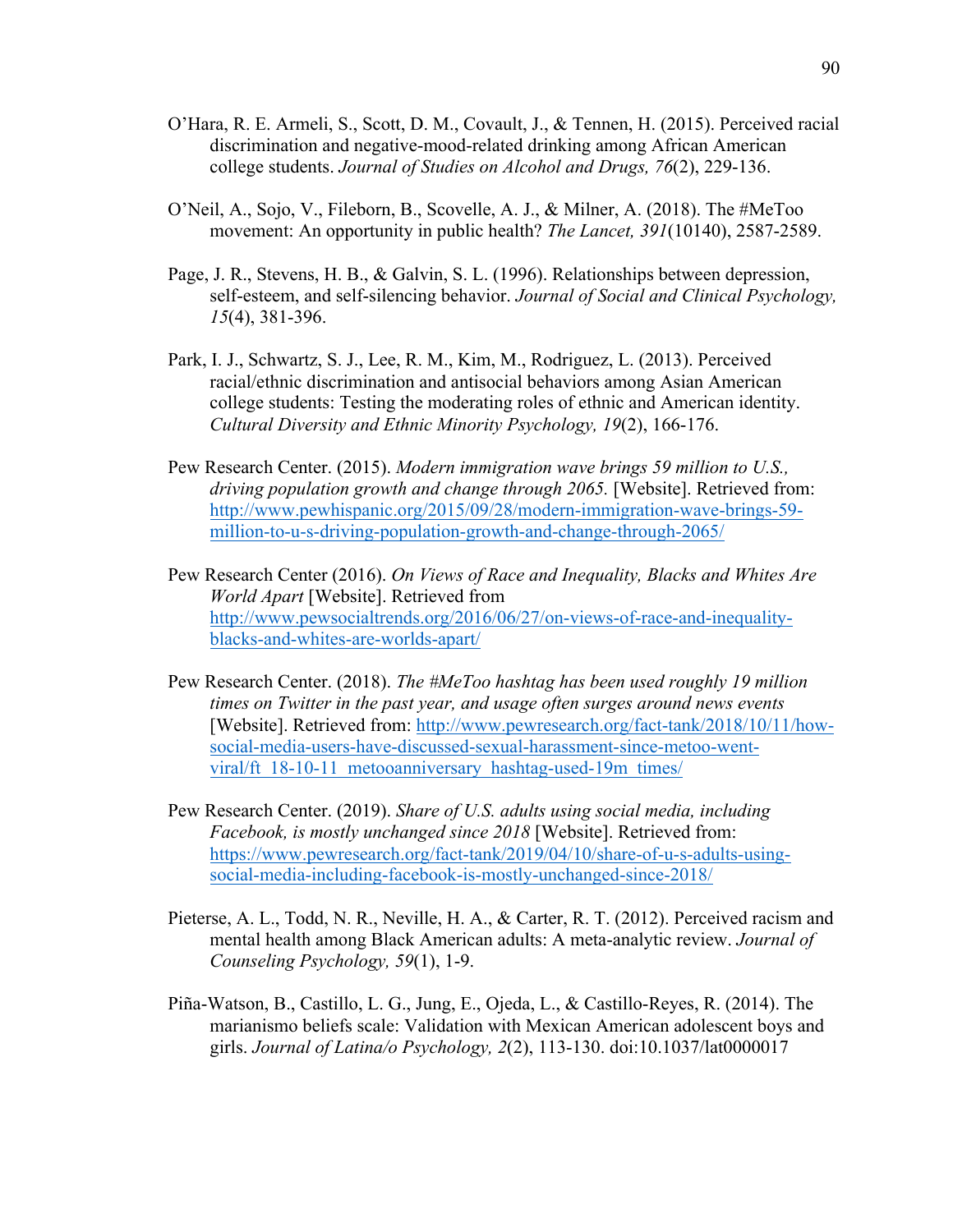- Polanco-Roman, L., & Miranda, R. (2013). Culturally related stress, hopelessness and vulnerability to depressive symptoms and suicidal ideation in emerging adulthood. *Behavior Therapy, 44*(1), 75-87.
- Quillian, L. G., Pager, D., Hexel, O., & Midtboen, A. H. (2017). Meta-analysis of field experiments shows no change in racial discrimination hiring over time. *Proceedings of the National Academy of Sciences of the United States, 114*(41), 10870-10875.
- Quiroz, P. A. (2001). The silencing of Latino student 'voice': Puerto Rican and Mexican narratives in eighth grade and high school. *Anthropology and Education Quarterly, 32*(3), 326-349.
- Radloff, L. S. (1977). The CES-D Scale: A self-report depression scale for research in the general population. *Applied Psychological Measurement*, *1*(3), 385-401. doi:10.1177/014662167700100306
- Romero, A. J., Piña-Watson, B., & Toomy, R. B. (2018). When is bicultural stress associated with loss of hope and depressive symptoms? Variation by ethnic identity status among Mexican descent youth. *Journal of Latina/o Psychology, 6*(1), 49-63.
- Sabik, N. J., & Tylka, T. L. (2006). Do feminist identity styles moderate the relation between perceived sexist events and disordered eating. *Psychology of Women Quarterly, 30*, 77-84. doi:10.111/j.1471-6402.2006.00264.x.
- Safren, S. A., & Heimberg, R. G. (1999). Depression, hopelessness, suicidality, and related factors in sexual minority and heterosexual adolescents. *Journal of Consulting and Clinical Psychology, 67*(6), 859-866.
- Saguy, T., Quin, D. M., Dovidio, J. F., & Pratto, F. (2010). Interacting like a body: Objectification can lead women to narrow their presence in social interactions. *Psychological Science, 21*(2), 178-182.
- Sanchez, D., Sanchez, L. V., & Adams, W. (2017). The relationships among perceived discrimination, marianismo gender role attitudes, racial-ethnic socialization, coping styles, and mental health outcomes in Latina college students. *Journal of Latina/o Psychology.* doi:10.1037/lat0000077
- Sanders Thompson, V. L. (1999). Variables affecting racial identity salience among African Americans. *The Journal of Social Psychology, 139*(6), 748-761.
- Schmitt, M. T., Branscombe, N. R., Postmes, T., & Garcia, A. (2014). The consequences of perceived discrimination for psychological well-being: A meta-analytic review. *Psychological Bulletin, 140*(4), 921-948. doi:10.1037/a0035754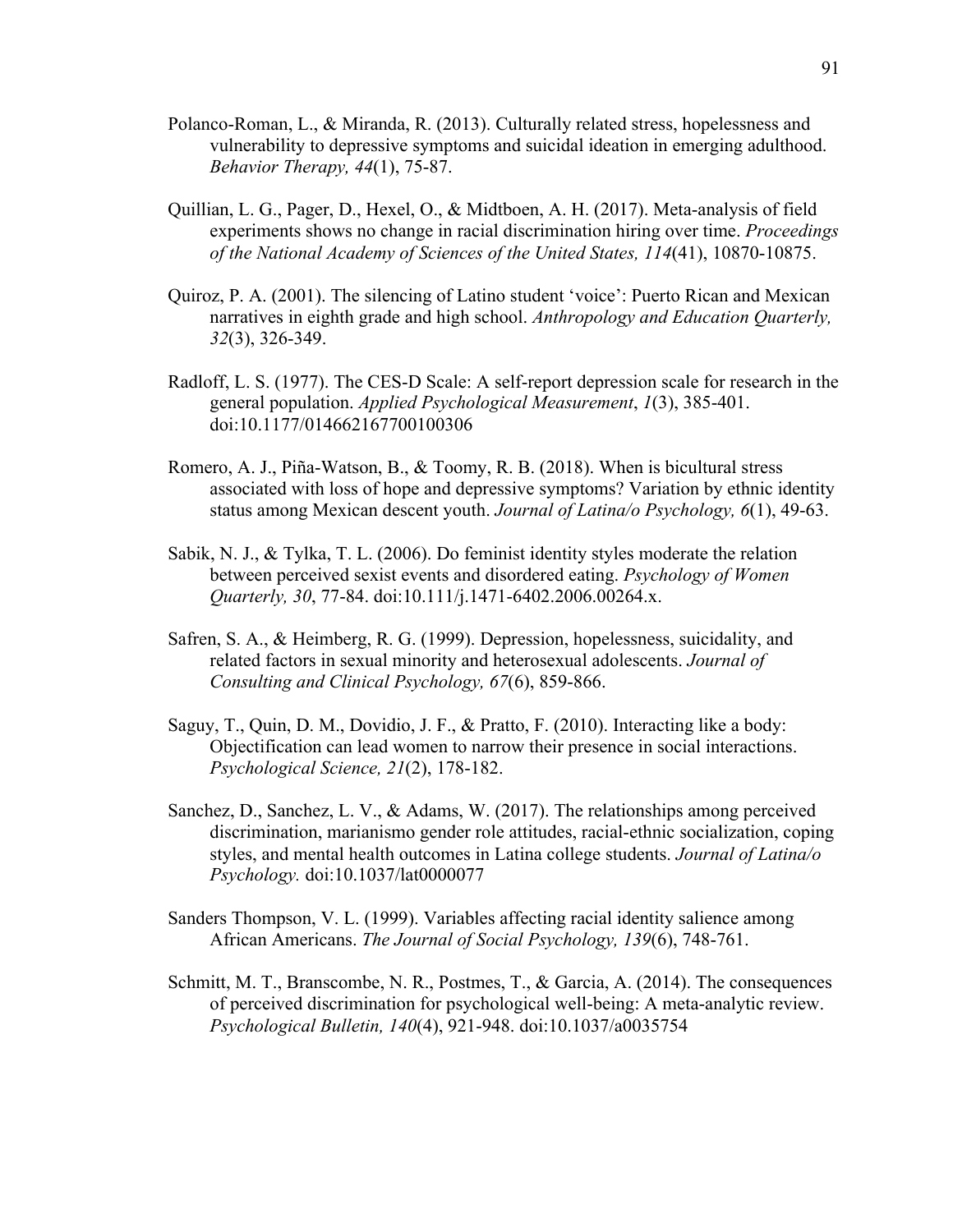- Schoemann, A. M., Boulton, A. J., & Short, S. D. (2017). Determining power and sample size for simple and complex mediation models. *Social Psychology and Personality Science, 8*(4), 379-386.
- Scholz, U., Gutiérrez Doña, B., Sud, S., & Schwarzer, R. (2002). Is general self-efficacy a universal construct? Psychometric studies from 15 countries. *European Journal of Psychological Assessment, 18*(3), 242-251).
- Schrick, B. H., Sharp, E. A., Zvonkovic, A. & Reifman, A. (2012). Never let them see you sweat: Silencing and striving to appear perfect among U.S. college women. *Sex Roles, 67*(11-12), 591-604.
- Schwarzer, R., & Jerusalem, M. (1995). Optimistic self-beliefs as a resource factor in coping with stress. In S. E. Hobfoil, & M. W. de Vries (Eds.) *Examine Stress and Communities: Impact and Intervention,* (p. 159-177). Netherlands: Springer.
- Shields, S. A. (2008). Gender: An intersectionality perspective. *Sex Roles, 59*(5-6), 301- 311.
- Shin, Y.-J., & Lee, J.-Y. (2018). Predictors of career decision self-efficacy: Sex, socioeconomic status (SES), classism, modern sexism, and locus of control. *Journal of Career Assessment, 26*(2), 322-337.
- Shorter-Gooden, K. (2004). Multiple resistance strategies: How African American women cope with racial/ethnic discrimination and sexism. *Journal of Black Psychology,* 30(3), 406-425. doi:10.1177/0095798404266050
- Shouse, S. H. & Nilsson, J. (2011). Self-silencing, emotional awareness, and eating behaviors in college women. *Psychology of Women Quarterly, 35*(3), 451-457.
- Society of Clinical Psychology. (2012). *Diagnosis: Depression*. [Website]. Retrieved from: https://www.div12.org/diagnosis/depression/
- Stein, G. L., Gonzalez, L. M., & Huq, N. (2012). Cultural stressors and the hopelessness model of depressive symptoms in Latino adolescents. *Journal of Youth and Adolescence, 41*(1), 1339-1349.
- Stevens, E. P. (1973). Machismo and marianismo. *Society, 10*(6), 57-63. doi:10.1007/BF02695282
- Stone, L. B., Gibb, B. E., & Coles, M. E. (2010). Does the hopelessness theory account for sex differences in depressive symptoms among young adults? *Cognitive Therapy and Research, 34*(2), 177-187.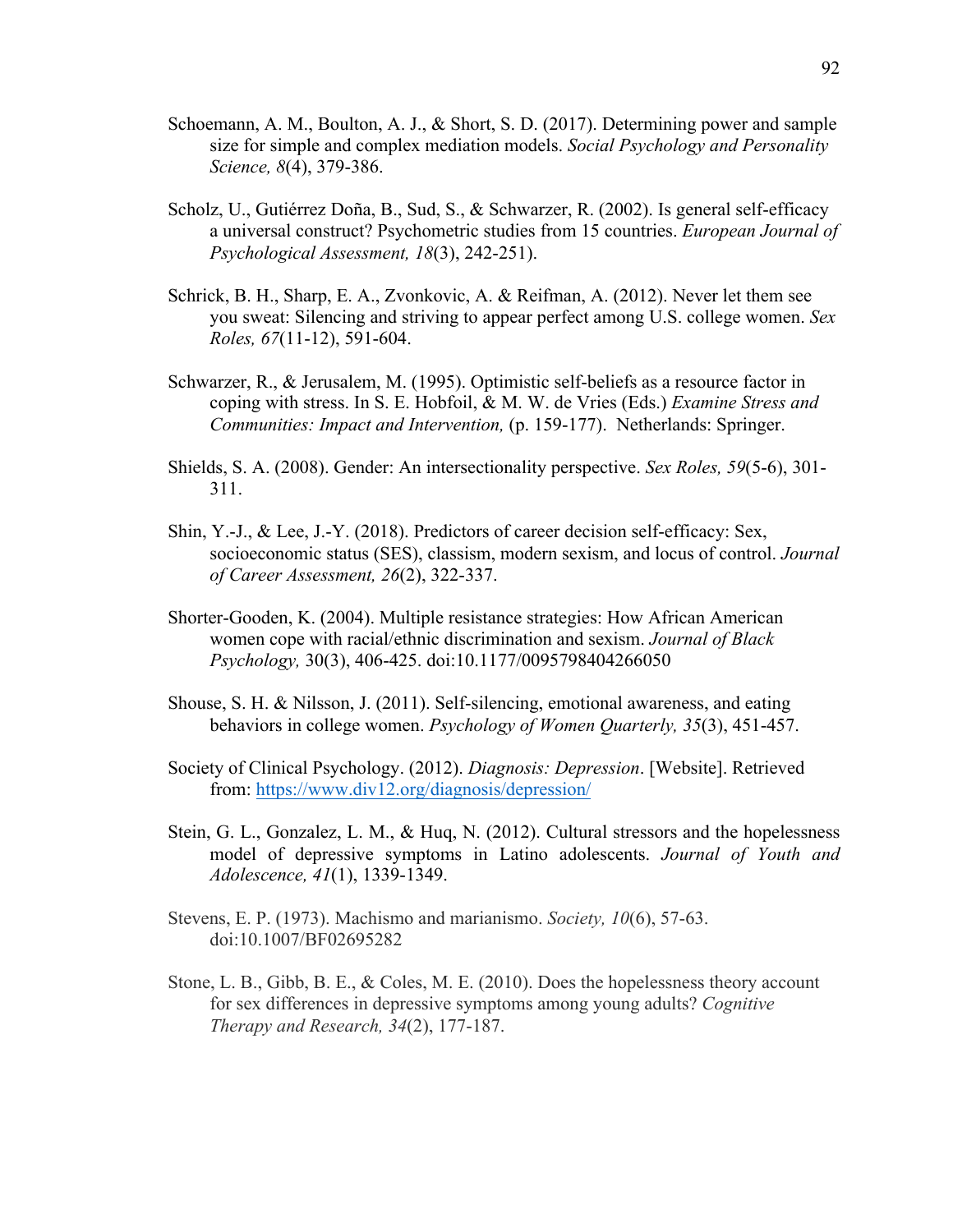- Sue, S., Zane, N., Nagayama, Hall, G. C., & Berger, L. K. (2009). The case for cultural competency in psychotherapeutic interventions. *Annual Review of Psychology, 60*, 525-548.
- Swim, J. K., Eyssell, K. M., Murdoch, E. Q., & Ferguson, M. J. (2010). Self-silencing to sexism. *Journal of Social Issues, 66*(3), 493-507. doi:10.1111/j.1540- 4560.2010.01658.x
- Swim, J. K., Hyers, L. L., Cohen, L. L., & Ferguson, M. J. (2001). Everyday sexism: Evidence for its incidence, nature, and psychological impact from three daily diary studies. *Journal of Social Issues, 57*(1), 31-53. doi:10.1111/0022-4537.00200
- Swim, J. K., Hyers, L. L., Cohen, L. L., Fitzgerald, W. H., & Bylsma, W. H. (2003). African American college students' experiences with everyday racism: Characteristics of and responses to these incidents. *Journal of Black Psychology, 29*(1), 38-67.
- Syzmanski, D. M. (2012). Racist events and individual coping styles as predictors of African American activism. *Journal of Black Psychology, 38*(3), 342-367. doi:10.1177/0095798411424744
- Syzmanski, D. M., & Mikorski, R. (2017). Sexually objectifying environments: Power, rumination, and waitresses' anxiety and disordered eating. *Psychology of Women Quarterly, 41*(3), 314-324.
- Syzmanski, D. M., & Owens, G. P. (2009). Group-level coping as a moderator between heterosexism and sexism and psychological distress in sexual minority women. *Psychology of Women Quarterly, 33*, 197-205.
- Syzmanski, D. M., & Stewart, D. N. (2010). Racial/ethnic discrimination and sexism as correlates of African American women's psychological distress. *Sex Roles, 63*, 226- 238. doi:10.1007/s11199-010-9788-0
- Tabachnick, B. G., & Fidell, L. S. (2011). *Using Multivariate Statistics* (5<sup>th</sup> ed.). Needham Heights, MA: Pearson.
- Torres, L., & Ong, A. D. (2010). A daily diary investigation of Latino ethnic identity, discrimination, and depression. *Cultural Diversity and Ethnic Minority Psychology, 16*(4), 561-568. doi:10.1037/a0020652
- Torres, L., & Taknint, J. T. (2015). Ethnic microaggressions, traumatic stress symptoms, and Latino depression: A moderated mediational model. *Journal of Counseling Psychology, 62*(3), 393-401.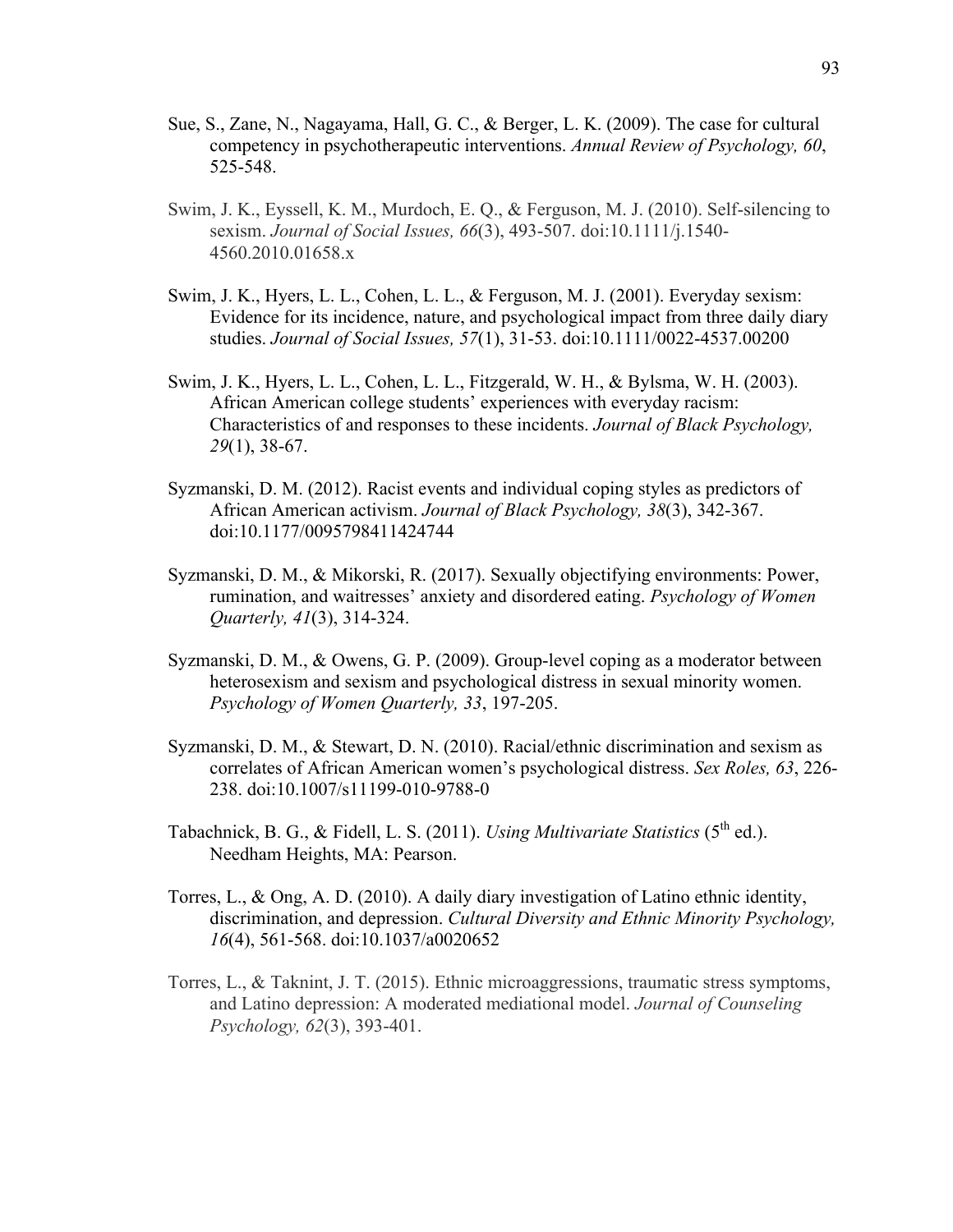- Turner, R. J. (1981). Social support as a contingency in psychological well-being. *Journal of Health and Social Behavior, 22*(4), 357-367. Retrieved from http://www.jostr.org/stable/2136677
- U.S. Census Bureau. (2016). *Profile of selected social characteristics: United States.*  Retrieved from http://factfinder.census.gov
- U.S. Department of Education, National Center for Education Statistics. (2017). *Status and Trends in the Education of Racial and Ethnic Groups 2017* (NCES 2017-051)
- U.S. Department of Education, National Center for Education Statistics. (2018). *The Condition of Education 2018* (NCES 2018-144), Characteristics of Postsecondary Faculty.
- Vass, V., Morrison, A. P., Law, H., Dudley, J., Bennett, T., & Bentall, K. M. (2015). How stigma impacts on people with psychosis: The mediating effect of self-esteem and hopelessness on subjective recovery and psychotic experiences. *Psychiatry Research, 230*(2), 487-495.
- Vela, J. C., Ming-Tsan, P. L., Lenz, S., & Hinojosa, K. (2015). Positive psychology and familial factors as predictors of Latina/o students' psychological grit. *Hispanic Journal of Behavioral Sciences, 37*(3), 287-303.
- Velez, B. L., Cox, R., Polihronakis, C. J., & Moradi, B. (2018). Discrimination, work outcomes, and mental health among women of color: The protective role of womanist attitudes. *Journal of Counseling Psychology, 65*(2), 178-193.
- Villatoro, A. P., Morales, E. S., & Mays, V. M. (2014). Family culture in mental health help-seeking and utilization in a nationally representative sample of Latinos in the United States: The NLAAS. *American Journal of Orthopsychiatry, 84*(4), 353-363.
- Watson, L. B., & Grotewiel, M. (2016). The protective role of commitment to social change in the relationship between women's sexist experiences and self-silencing. *Sex Roles, 75*(3-4), 139-150.
- Williams, D. R., Gonzalez, H. M. & Neighbors, H. (2007). Prevalence and distribution of major depressive disorder in African Americans, Caribbean Blacks, and non-Hispanic Whites: Results from the national survey of American life. *Archives of General Psychiatry, 64*(3), 305-315.
- Williams, D. R., & Mohammed, S. A. (2009). Discrimination and racial disparities in health: Evidence and needed research. *Journal of Behavioral Medicine*, *32*, 20-47.
- Williams, D. R., Neighbors, H. W., & Jackson, J. S. (2003). Racial/ethnic discrimination and health: Findings from community studies. *American Journal of Public Health, 93*(2), 200-208. doi:10.2105/AJPH.93.2.200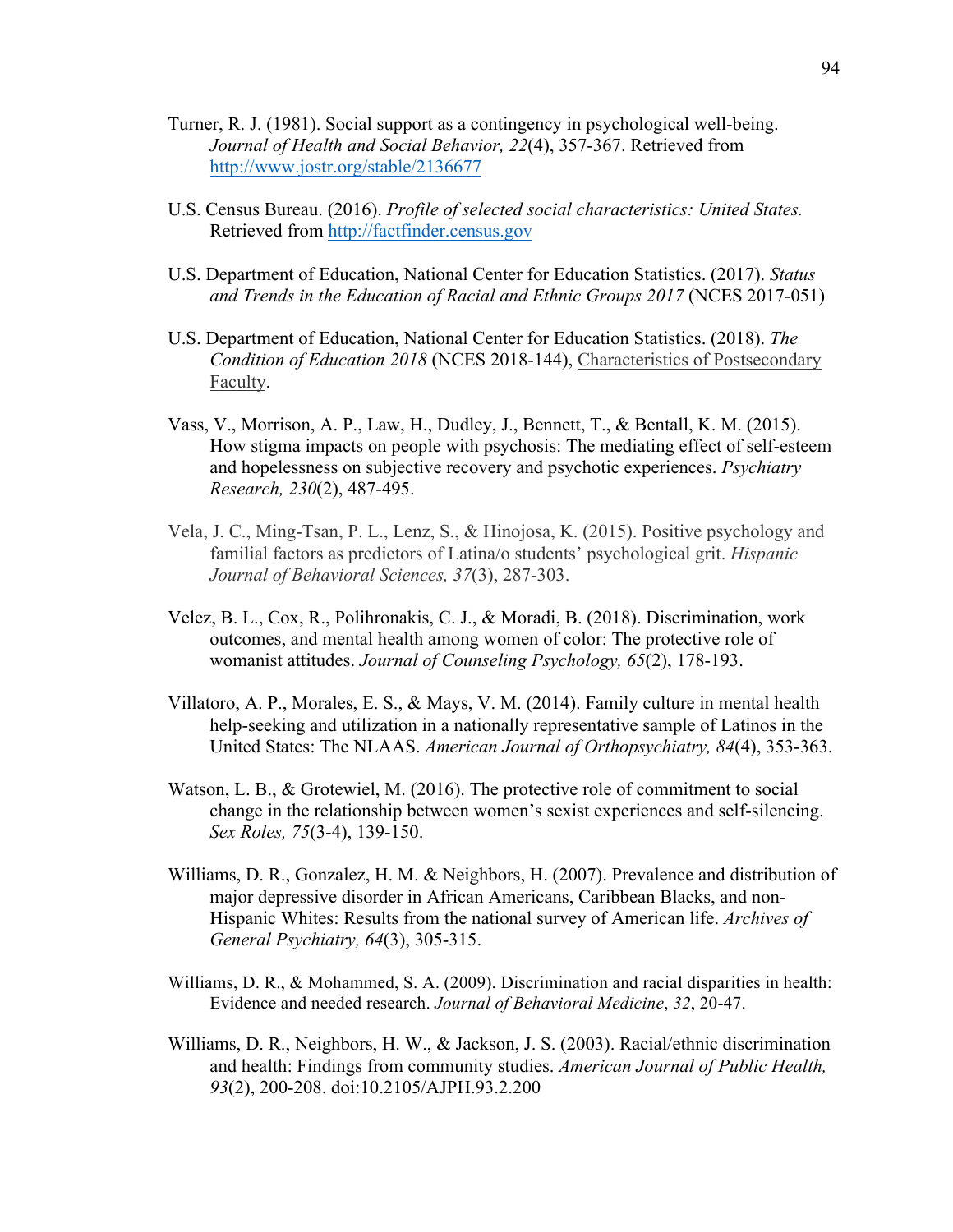- Whifflen V. E. & Foot, M. L. (2007). Self-silencing mediates the link between marital conflict and depression. *Journal of Social and Personal Relationships, 24*(6), 993- 1006.
- Yakushko, O., Davidson, M. M., & Williams, E. N. (2009). Identity salience model: A paradigm for integrating multiple identities in clinical practice. *Psychotherapy: Theory, Research, Practice, & Training, 46*(2), 180.
- Yoo, H. C., & Lee, R. M. (2005). Ethnic identity and approach-type coping as moderators of the racial discrimination/well-being relation in Asian Americans. *Journal of Counseling Psychology, 52*(4), 497-506.
- Yuan, S., Weiser, D. A., & Fischer, J. L. (2016). Self-efficacy, parent-child relationships, and academic performance: A comparison of European American and Asian American college students. *Social Psychology of Education, 19*(2), 261-280.